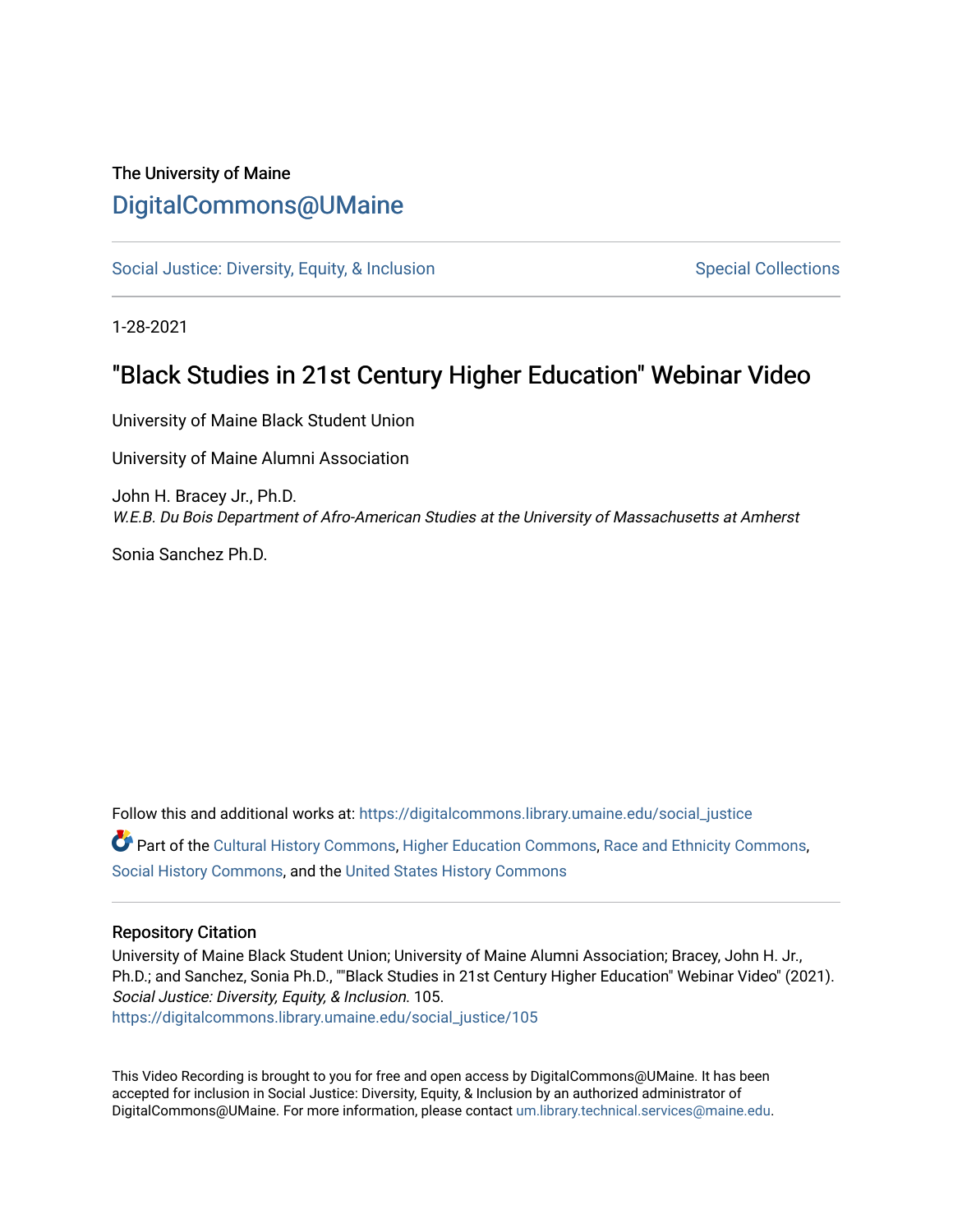

The College of Our Hearts Always

Black Studies in 21st Century Higher Education (Re-Upload) Recorded via Zoom on Thursday, January 28, 2021 https://youtu.be/H\_zy8iJfmHk Run Time : 01:41:06

In honor of Black History Month, the University of Maine Black Student Union and the University of Maine Alumni Association welcomed Dr. John Bracey and Dr. Sonia Sanchez to discuss the relevance and impact of Black Studies in 21st century higher education.

The event was supported in part by a grant from the Cultural Affairs/Distinguished Lecture Series Fund, the McGillicuddy Humanities Center, the College of Liberal Arts and Sciences, Departments of Anthropology, Communication and Journalism, Native American Studies, Political Science, Sociology, and Women's Gender and Sexuality Studies.

**Transcript is machine generated, unedited, in English.**

00:04 [Music] 00:06 i'm joan ferrini-mundi president of the 00:08 university of maine and its regional 00:10 campus the university of maine at 00:11 machias 00:13 as we near the start of black history 00:14 month i wish everyone health peace and 00:16 goodwill 00:17 i'm honored to welcome you to tonight's 00:19 conversation with dr sonia sanchez and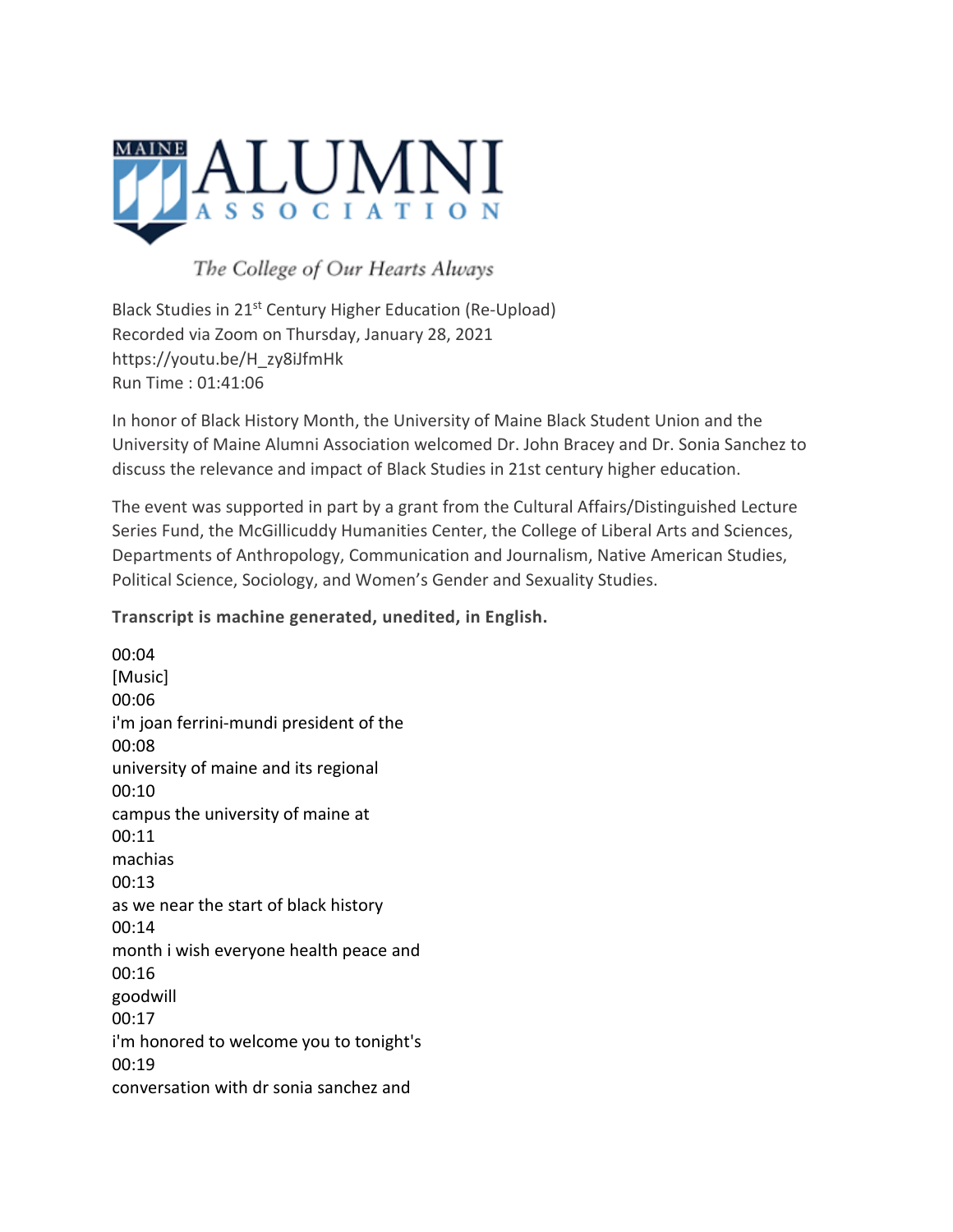00:21 dr john bracey titled 00:23 black studies in 21st century higher 00:25 education 00:27 the university of maine recognizes that 00:29 it is located on marsh island 00:31 in the homeland of the penobscot nation 00:33 where issues of water and territorial 00:35 rights and encroachment upon sacred 00:37 sites are ongoing 00:39 penobscot homeland is connected to the 00:41 other wabanaki tribal nations 00:43 the pasamaquati malasite and mikmaq 00:46 through kinship alliances and diplomacy 00:49 the university also recognizes that the 00:52 panam scott nation and the other 00:53 wabanaki tribal nations are distinct 00:55 sovereign legal and political entities 00:58 with their own powers of self-governance 01:00 and self-determination 01:01 the university of maine at machias also 01:03 recognizes that it is located on lands 01:05 of the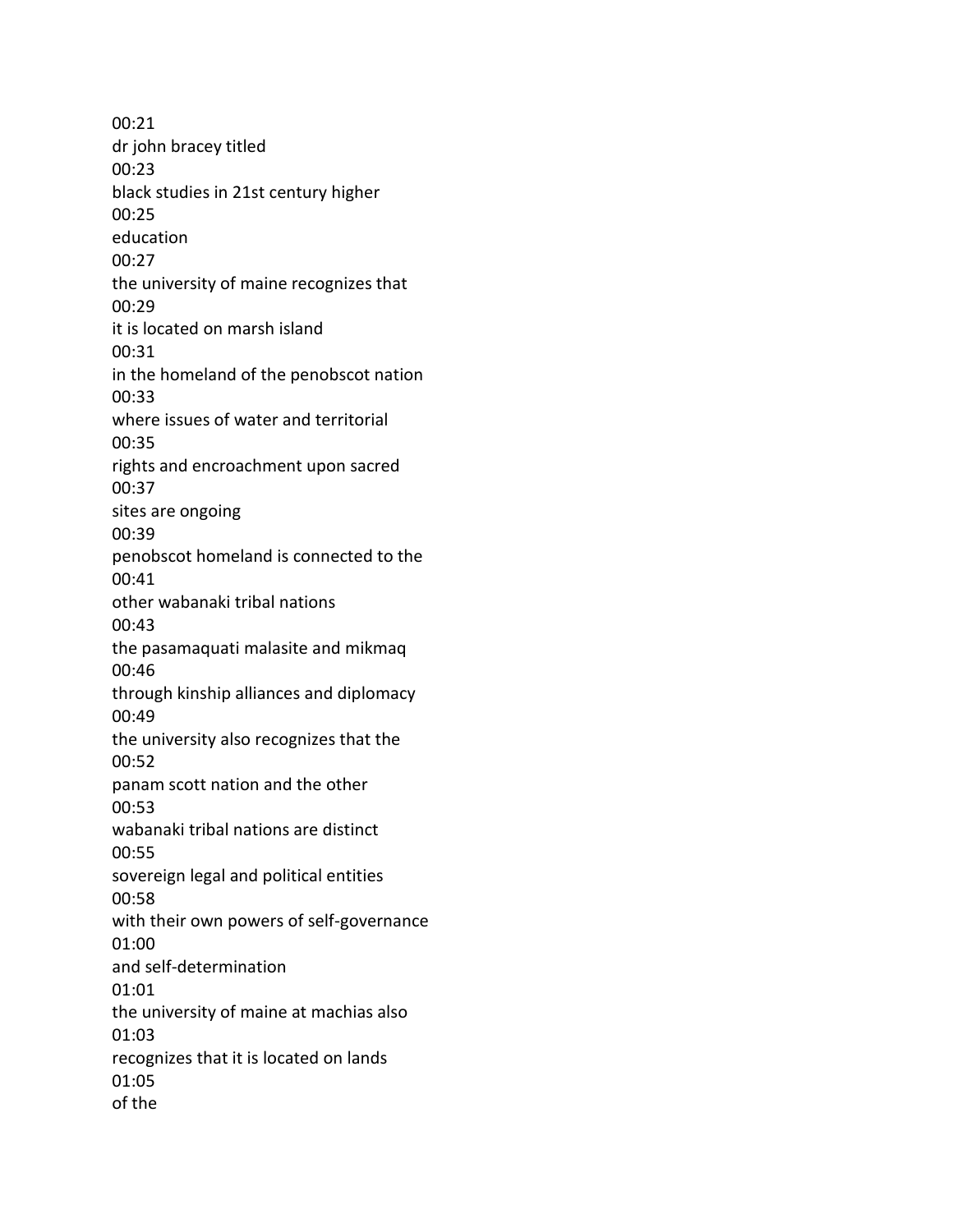01:06 pasamaquadi tribe structural racism 01:09 continues to be endemic in our society 01:11 and institutions 01:13 at the inauguration of president biden 01:14 and vice president harris poet laureate 01:16 amanda gorman refers to the united 01:18 states as 01:19 a nation that isn't broken but simply 01:22 unfinished 01:23 as learners we know that education can 01:25 reframe and recenter history 01:27 as well as provide opportunities to 01:29 create equitable and inclusive 01:30 communities 01:31 and at the university of maine and the 01:33 university of maine at machias 01:35 we're committed to inclusion diversity 01:37 equity and anti-racism 01:39 the president's council on diversity 01:41 equity and inclusion that i appointed 01:43 last summer 01:44 released its initial findings and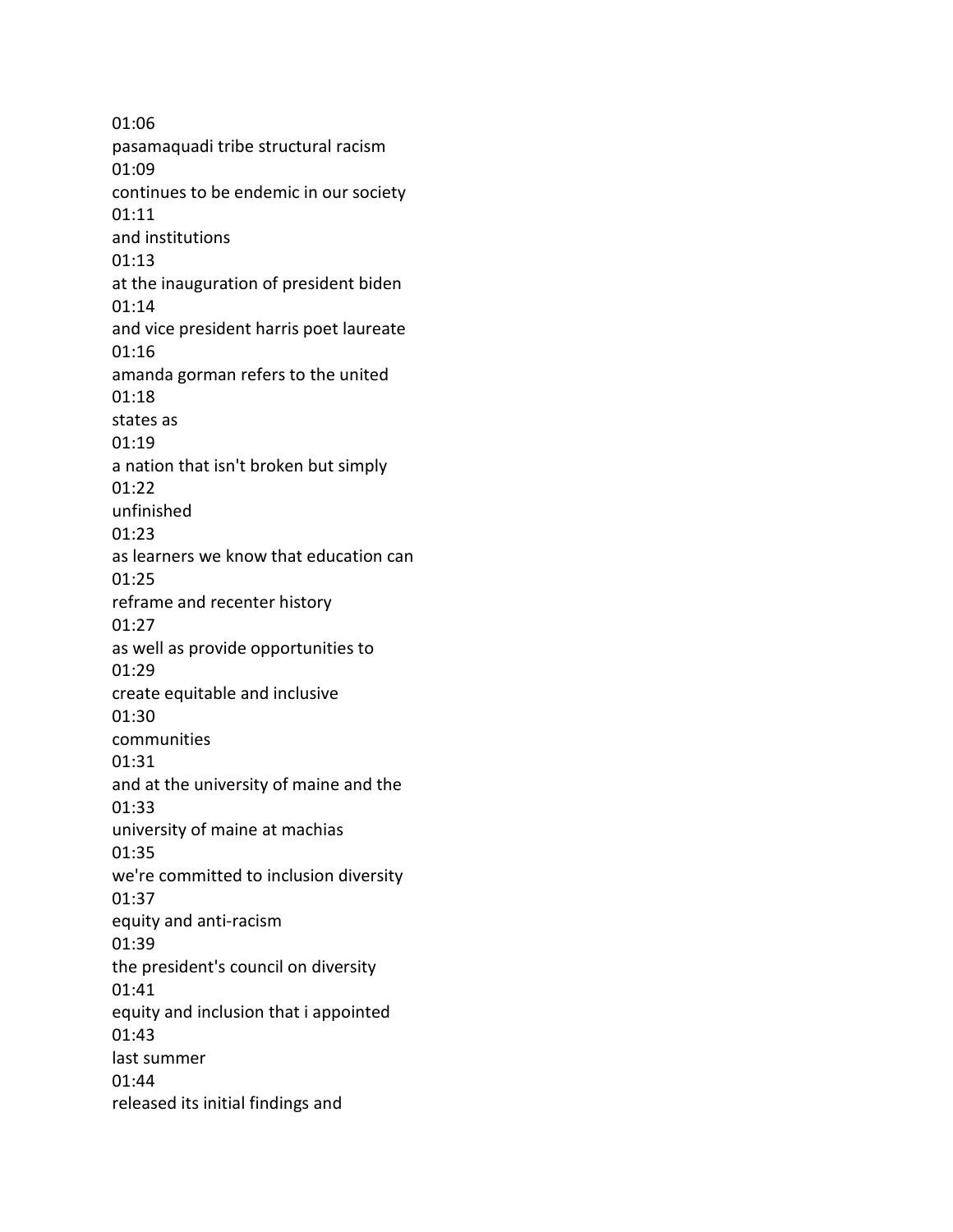01:45 recommendations and the senior leaders 01:47 and i have already started engaging 01:49 with the council co-chairs about how to 01:51 implement the recommendations 01:53 we are working to ensure inclusiveness 01:55 in our community and that black brown 01:57 and indigenous people can pursue their 01:59 dreams to the fullest 02:01 thank you to all who had a role in 02:03 bringing these insightful leaders for 02:04 this important discussion 02:06 including the university of maine black 02:07 student union university of maine alumni 02:10 association 02:11 cultural affairs distinguished lecture 02:13 series fund mcgillicuddy humanities 02:15 center 02:16 college of liberal arts and sciences the 02:18 departments of anthropology 02:19 communication and journalism native 02:21 american studies political science 02:24 sociology and women's gender and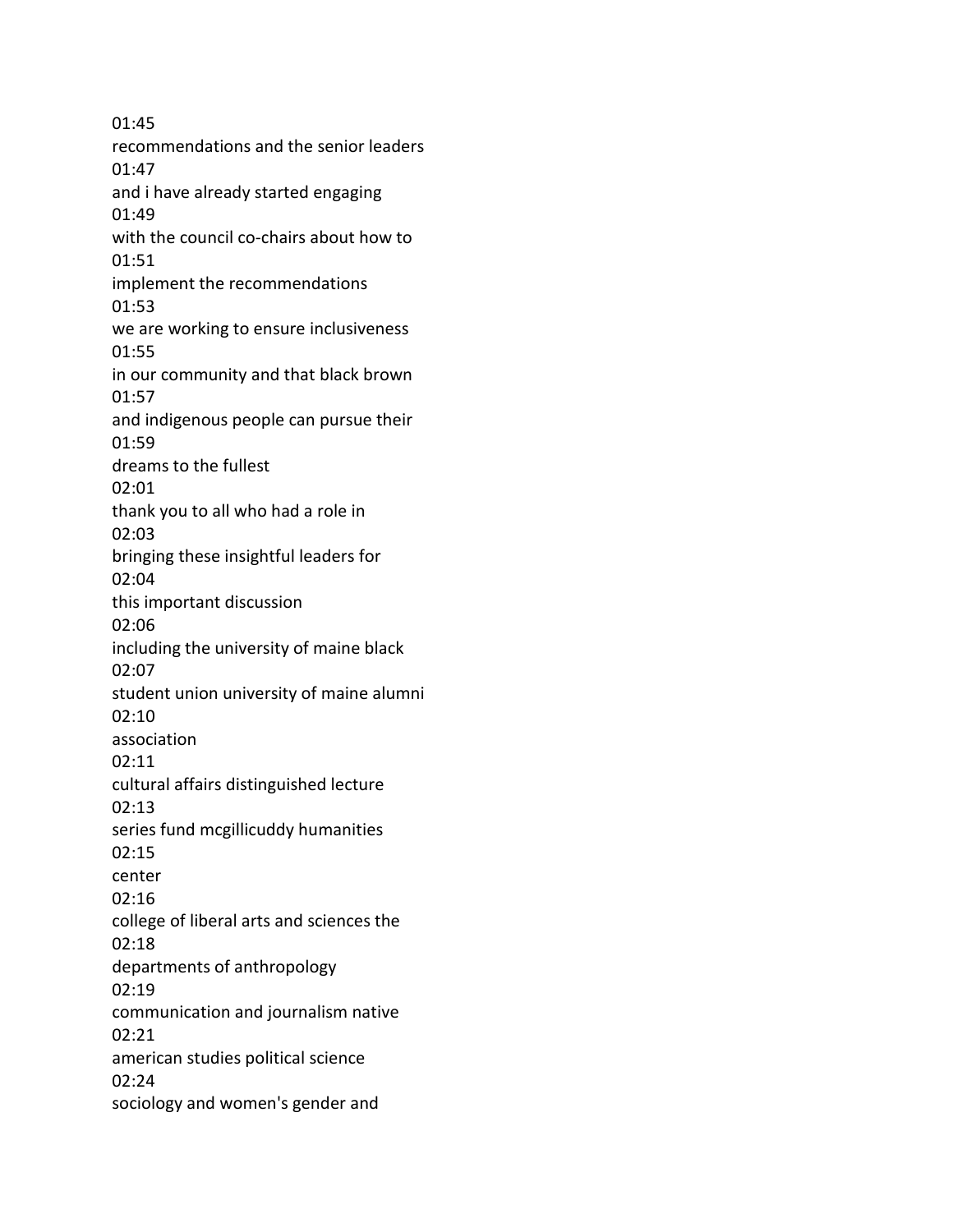02:26 sexuality studies 02:28 i look forward to learning more about dr 02:29 sanchez and dr bracy's experiences 02:32 their work toward racial justice their 02:34 perspectives about this incredible 02:36 moment in time 02:37 and their thoughts about the impact of 02:39 black studies in 21st century higher 02:41 education 02:42 thank you 02:45 hello everyone welcome to the black 02:48 history month kickoff 02:50 event black studies and 21st century 02:53 higher education 02:54 i'm lauren and i am so excited tonight 02:58 to witness and moderate this 03:01 conversation between 03:02 two legendary black scholars dr sonia 03:05 sanchez 03:06 and dr john bracy welcome you both 03:11 hello how are you good good so 03:14 yeah i really just want to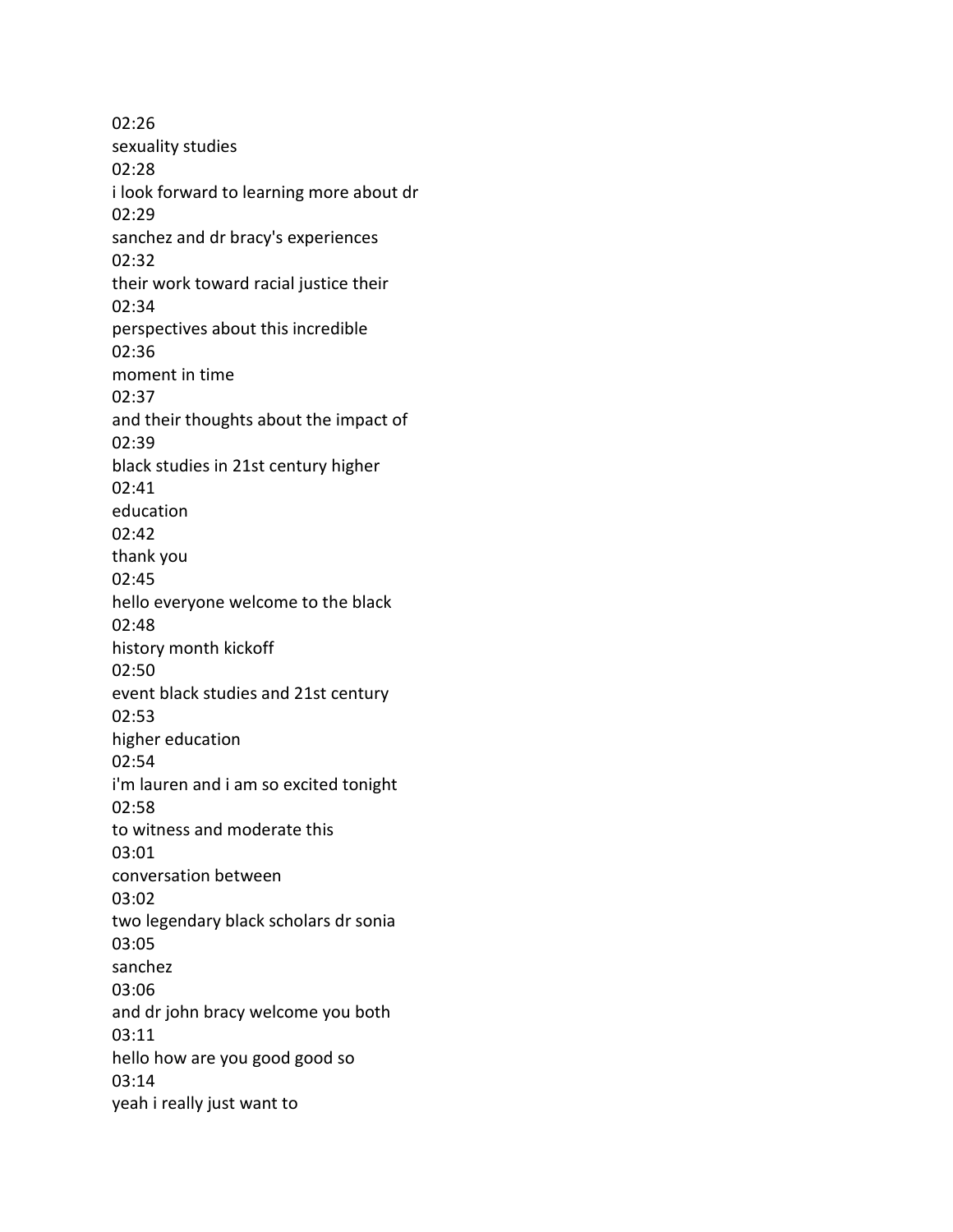03:18 open up the floor to have dr bracey 03:21 begin 03:22 so dr bracey whenever you're ready 03:25 okay thank you thanks a lot lauren uh a 03:28 lot of credit 03:30 a lot of credit goes online for pushing 03:32 everybody to do this 03:34 uh it got a lot bigger than when it 03:37 started out when she first said would 03:38 you help me out a little bit and i said 03:40 i'll give a talk and next thing you know 03:41 we're on 03:43 youtube uh so that's progress 03:46 uh i'm going to begin with my uh 03:48 conclusion so if i don't 03:49 get back to them you'll you will hear 03:51 them uh 03:52 the reason you need black studies at the 03:54 beginning and why you need it today is 03:56 uh first of all you have to correct the 03:59 false narratives 04:00 about america's being a monocultural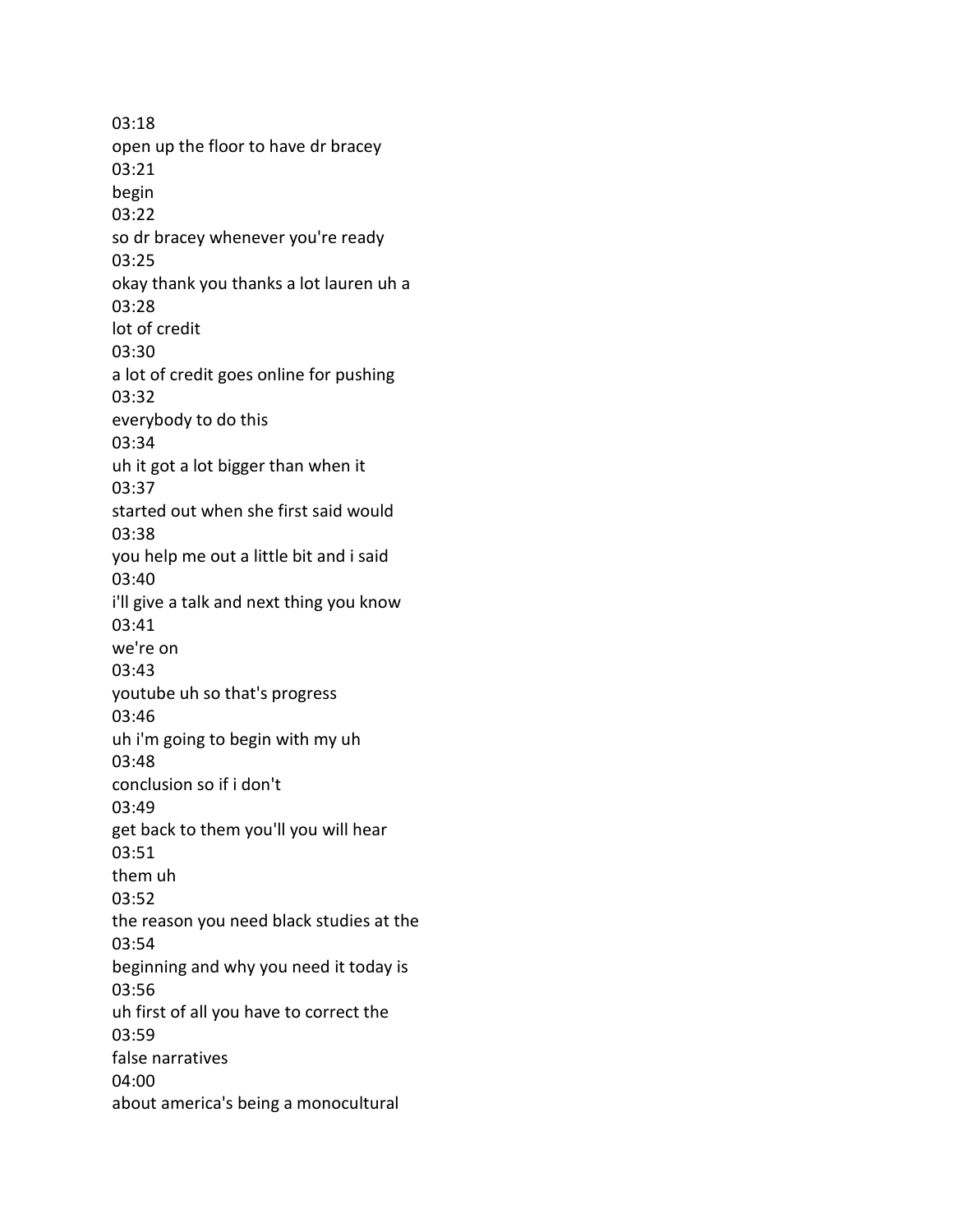04:03 society a multicultural civilization 04:07 the hard reality is that you 04:10 from the beginning of the united states 04:12 from the beginning of colonization 04:14 uh europeans arrived on a place that 04:16 already had people here who had been 04:18 here for thousands of years 04:20 so minimum you have two cultures you 04:22 know so you know yeah and we still have 04:23 those names like i'm in massachusetts do 04:25 you have connecticut these are all 04:27 native american names 04:30 you bring along uh african people to do 04:33 the work 04:33 you know europeans didn't come by 04:35 themselves they looked around and needed 04:36 help 04:37 with the labor uh and you drag in 04:40 you know 20 to 30 million people of 04:42 african descent so you automatically 04:44 without even thinking about it you have 04:46 three different major cultural groups in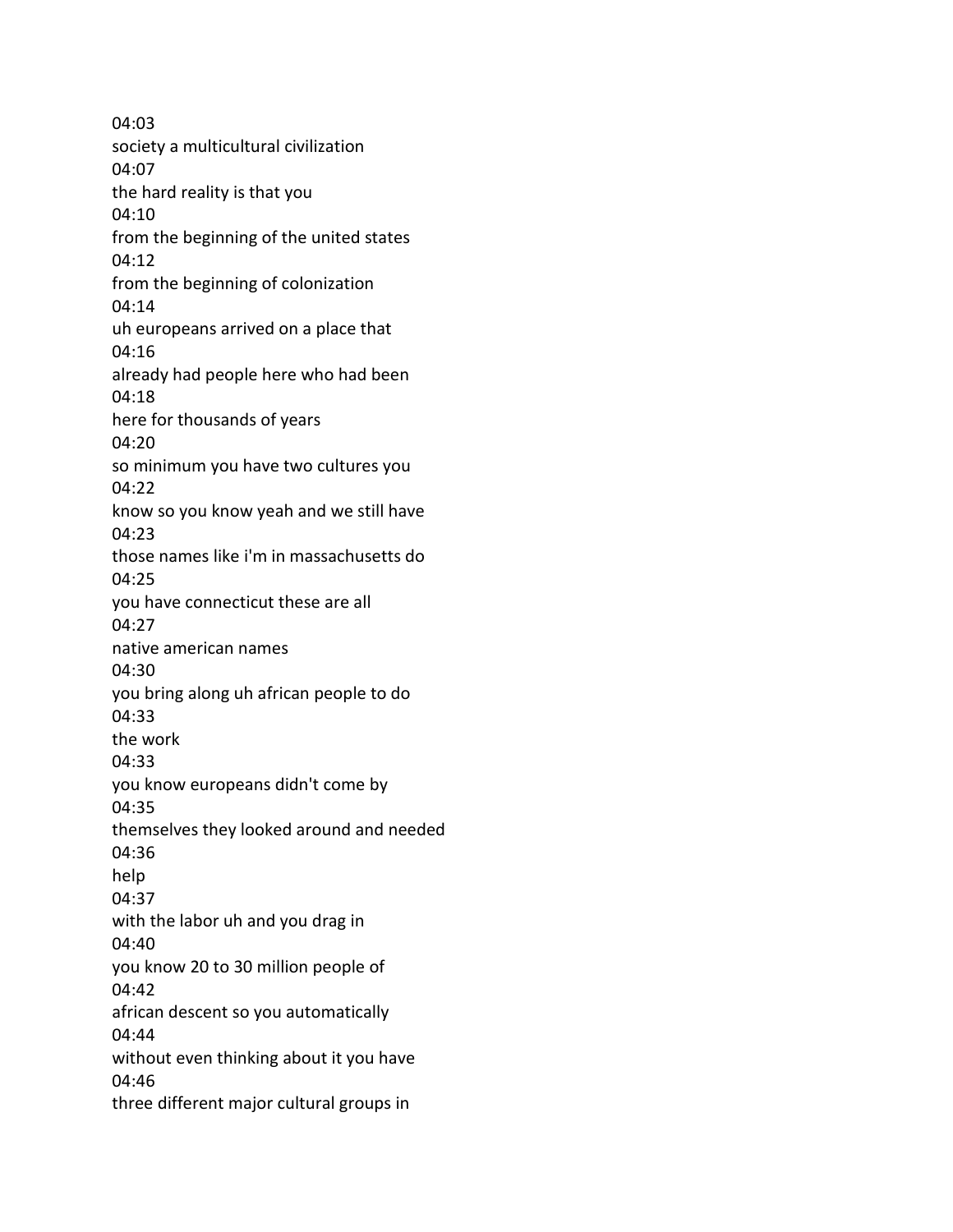04:48 one space 04:49 so to even try to pretend that this is a 04:51 multicultural society 04:53 it just is absurd on on the face of it 04:56 you know just go through the names of 04:57 the states and you have all these native 04:59 american names or the names of the 05:00 rivers and the names of 05:01 the mountains you know the names of the 05:03 streams you know 05:04 the names of uh the foods we 05:07 you'll see that that we've always been a 05:09 multicultural nation issues what does 05:11 that mean how do you acknowledge that 05:13 and black studies is is a part of that 05:15 in terms of in 05:16 uh emphasizing the african-american 05:19 experience 05:19 that's why you have black studies we're 05:21 not all of that we're all 05:23 part of this broader kind of mosaic 05:26 right the second thing is that it's kind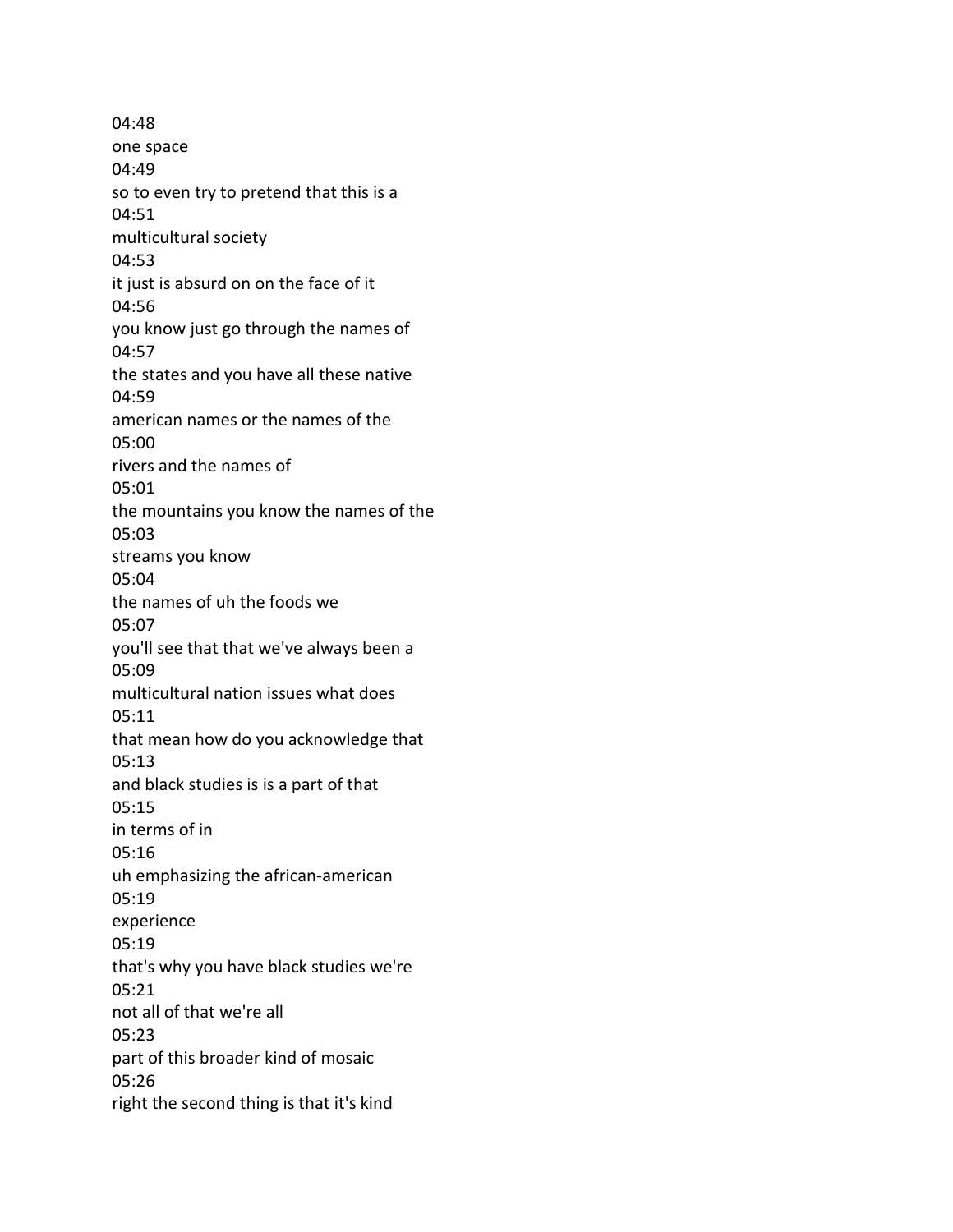05:29 of obvious if you just count heads 05:31 around the world 05:32 the vast majority of people on the 05:34 planet are people of color there's just 05:35 no way around it 05:37 you know uh one out of four people on 05:39 the planet uh 05:40 are chinese like one out of four you 05:43 know uh 05:44 doesn't make any sense to talk about 05:45 western civilization dictating things 05:47 that one out of four people are 05:49 chinese right behind him are people from 05:51 the indian subcontinent 05:52 you know another almost 2 billion people 05:55 that's a big chunk of the world's 05:56 populations 05:57 uh those are civilizations that go back 06:00 some thousands and thousands of years 06:02 so it's quite presumptuous to assume 06:04 that 06:05 a country that's barely 300 years old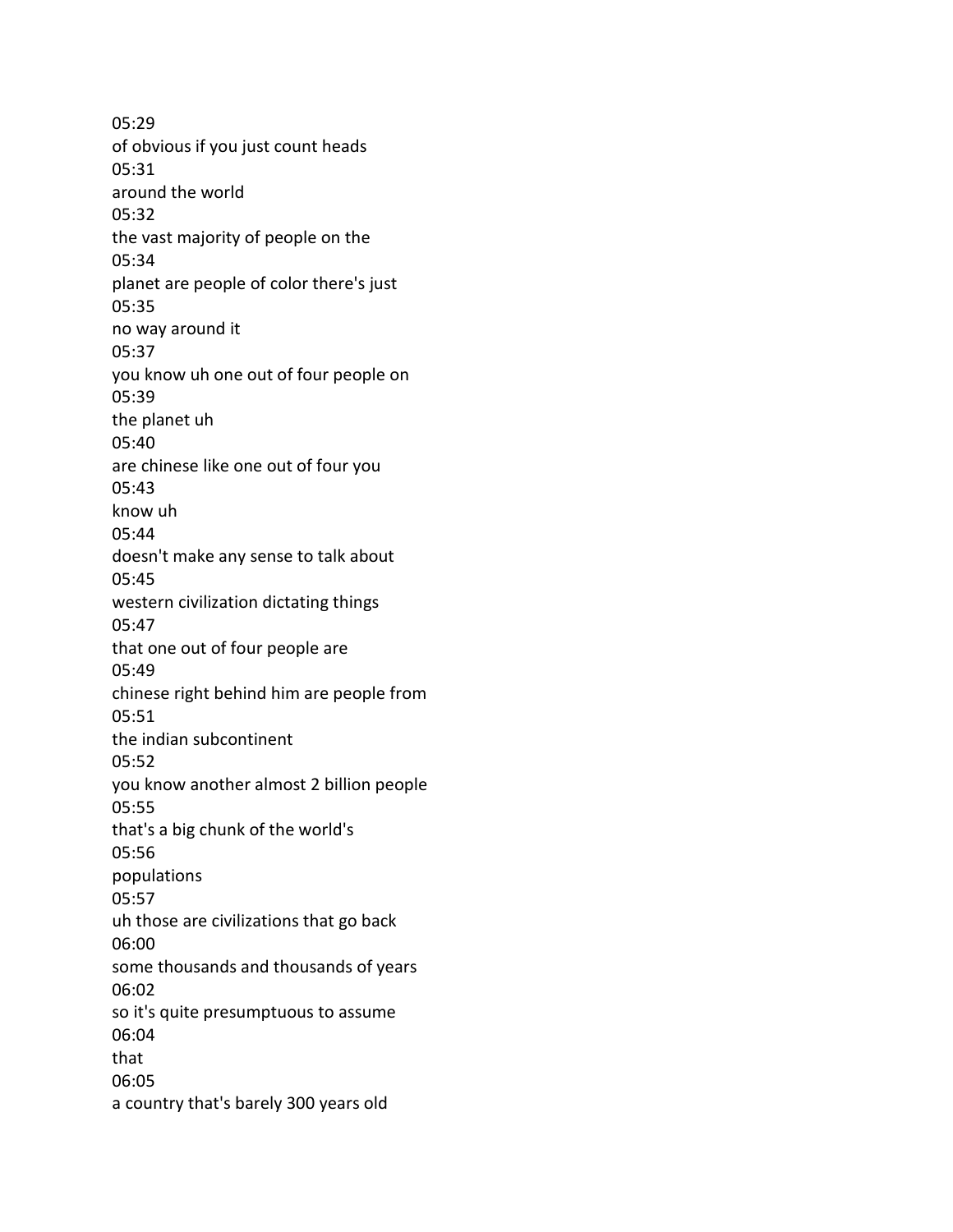06:08 should dictate their behavior 06:09 you know and how people ought to 06:11 organize their societies who've been 06:13 around 06:14 10 000 years you know 5 000 years i mean 06:16 just 06:17 the arrogance of it is just kind of 06:19 staggering just on on the face of it 06:21 uh you know america is a developing 06:23 country 06:24 you know sister goldman was right about 06:26 that we're not an advanced country we 06:28 are a developing country we haven't got 06:30 there yet you look the way we treat each 06:32 other the way we treat young people 06:34 the way we treat uh the way we organize 06:36 our society 06:37 we clearly haven't got advanced toward 06:40 anything that anybody else wants to 06:41 emulate 06:43 and so don't even look at it that way so 06:45 black studies points it out that america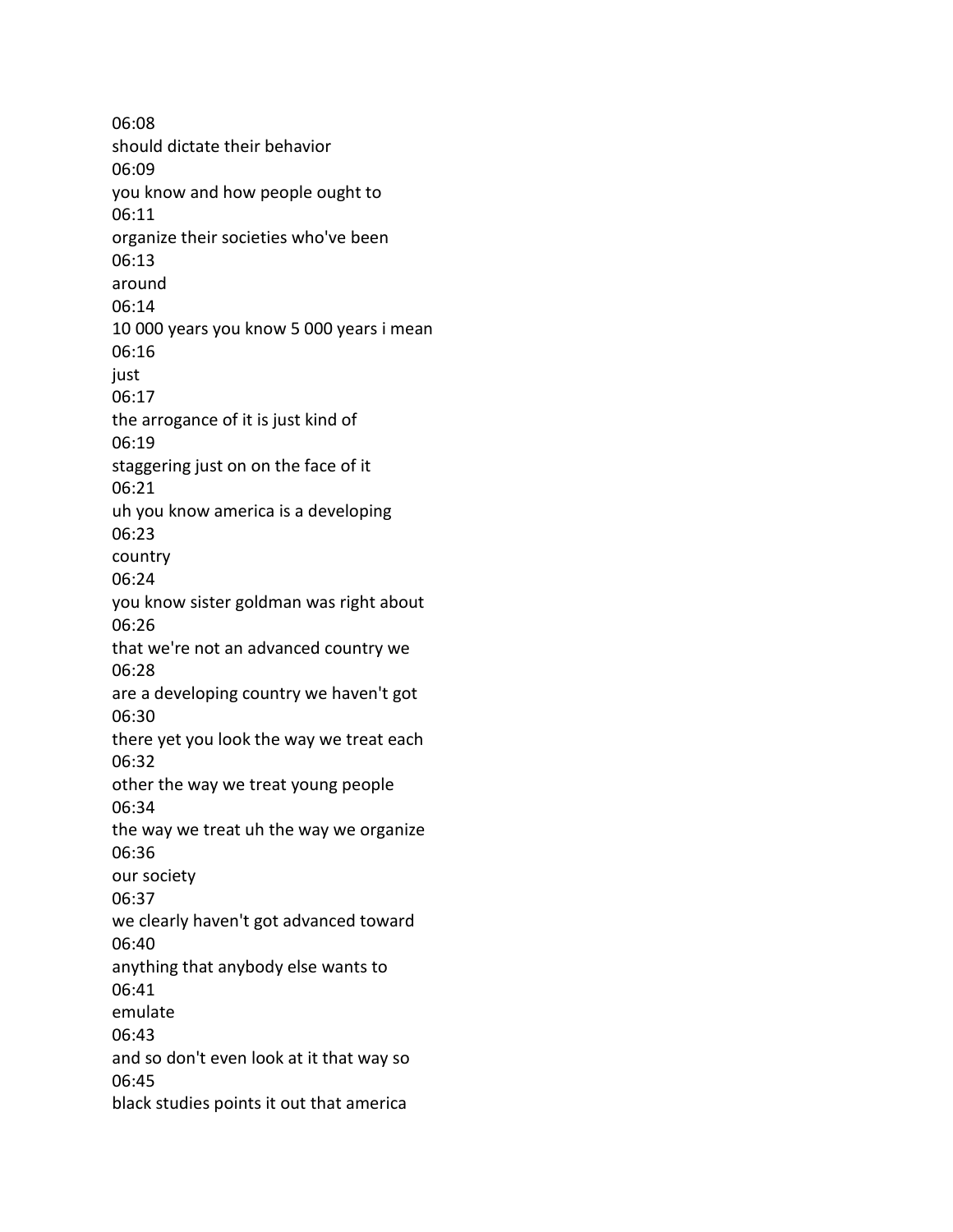06:47 is in process 06:48 and we haven't arrived yet and until you 06:51 understand where we are in this history 06:53 of peoples of different colors then you 06:54 won't have an accurate picture of the 06:56 world that you 06:57 are you're living in the third thing is 07:00 if you 07:00 and this is what black studies is for uh 07:03 it's not just for black people 07:04 uh if you're a human being living on 07:08 this planet and move out of 07:09 your neighborhood if it's all white 07:11 neighborhood you will encounter people 07:12 of color 07:13 it'd be a very good idea to figure out 07:16 how to get along with them 07:17 uh it might even save your job it might 07:21 even get you a job 07:22 uh it might make you happier on your job 07:24 if you're an engineer and get assigned 07:26 to work in nigeria it might be a good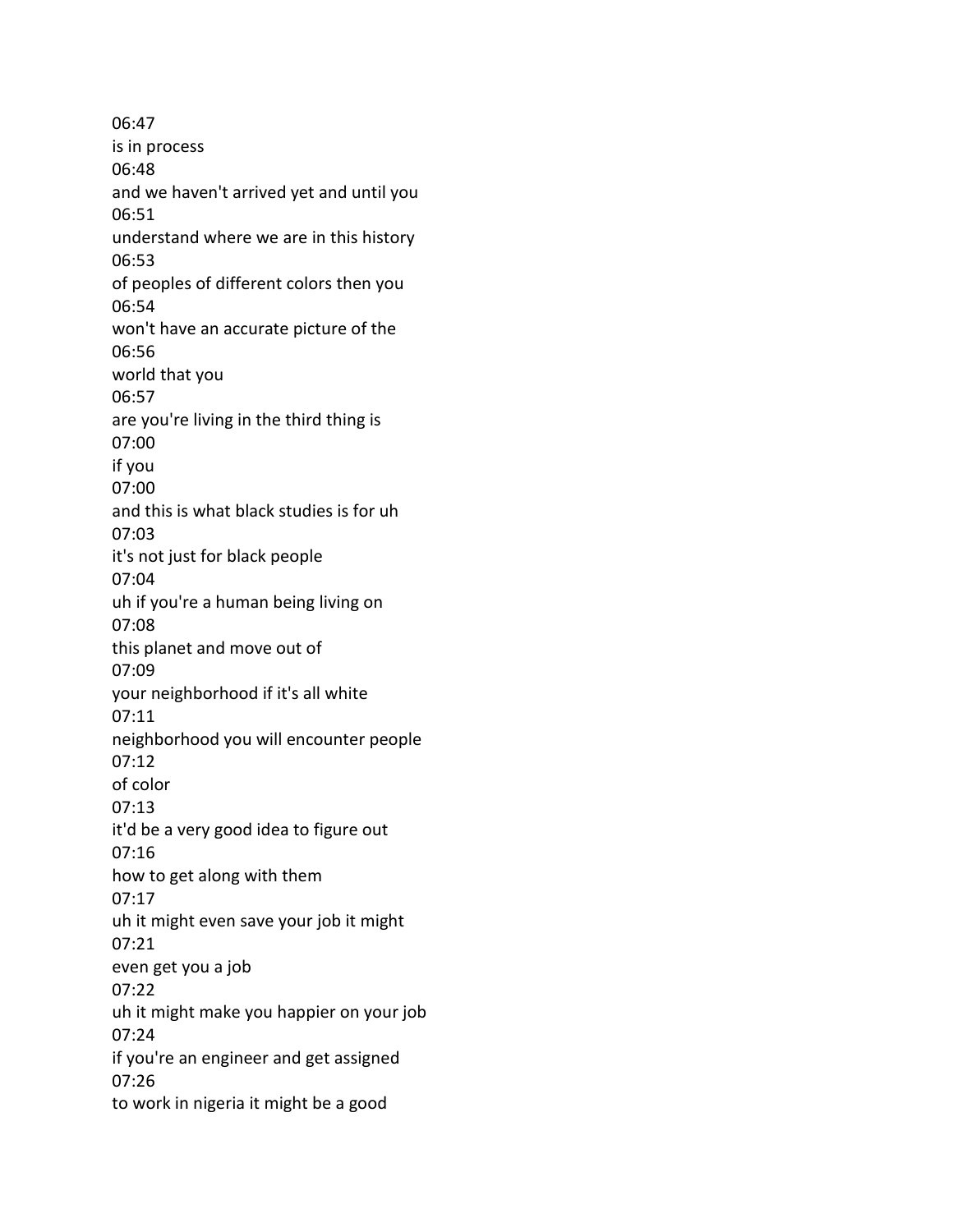07:28 thing to know something about africa 07:30 before you get there 07:31 and don't get off the plane and say 07:33 people talk funny and just funny because 07:34 you just lost your engineering contract 07:37 you know so it's it's uh it's not 07:40 altruism that we teach the history of 07:42 black people 07:43 is to help white americans understand 07:45 how they can 07:46 live in a world where they're not the 07:47 dominant population you know 07:50 uh and i know it's difficult trying to 07:52 get off the kind of high horse about 07:53 where we think we are 07:55 but the reality is that that uh people 07:58 of europeans 07:58 said small percentage of the world's 08:00 population and 08:02 we all have to make adjustments uh so we 08:04 can all get along and live together 08:06 without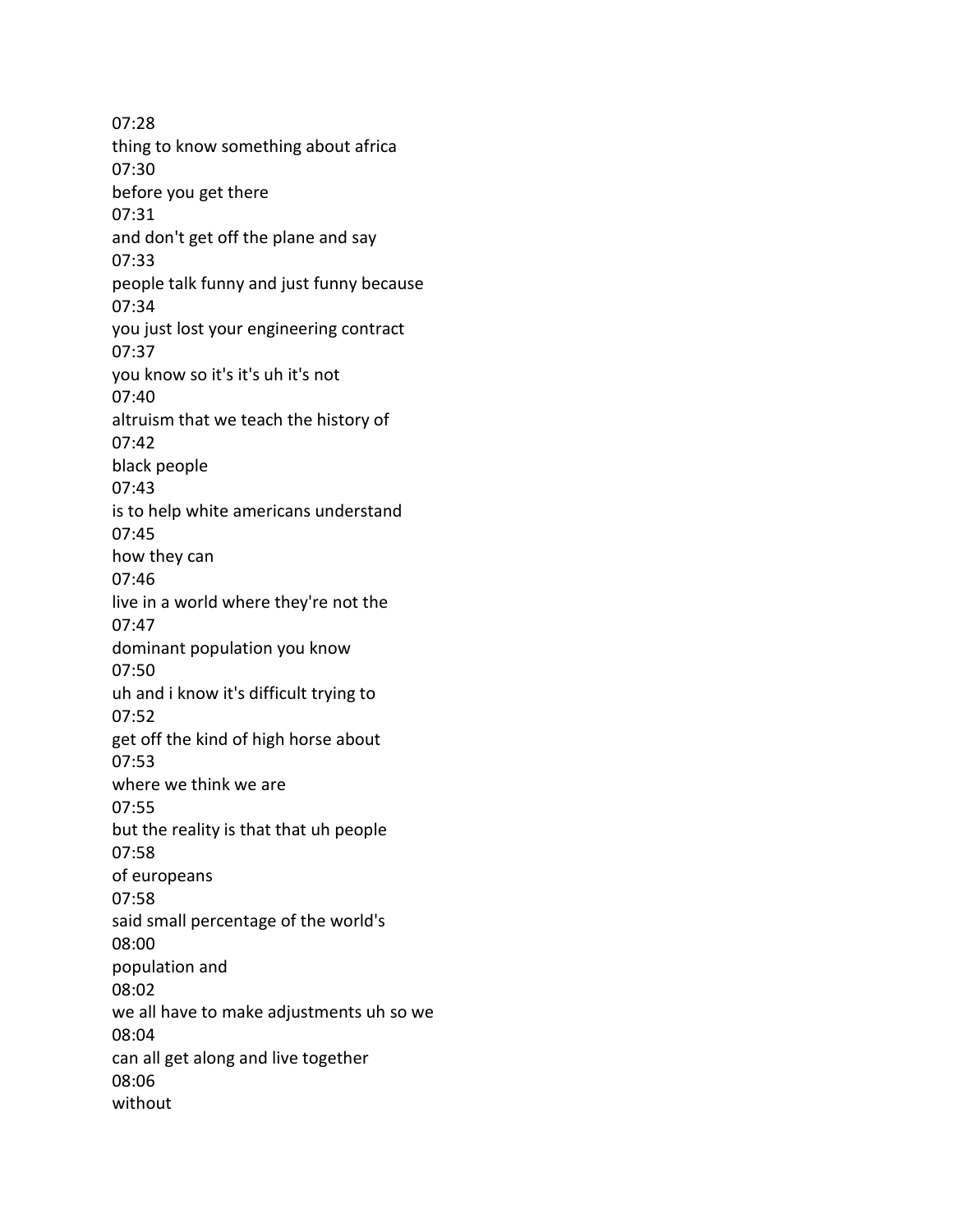08:06 destroying the planet and they're 08:08 showing each other uh 08:09 and that's the short version of why you 08:11 need black studies well how did i get to 08:13 this point 08:14 well i had the advantage or someone 08:16 would say the disadvantage of growing up 08:18 under jim crow born in 1941 08:22 and i went to segregated schools all the 08:24 way up to high school 08:27 grew up on a college campus howard 08:29 university 08:30 people don't know much about 08:31 historically black institutions 08:33 uh but howard university is what people 08:35 that howard called the capstone of negro 08:37 education 08:38 now black education uh if you're not 08:41 familiar with howard i'll mention just a 08:43 couple of alums to capture your 08:45 attention you know tony morrison and 08:46 mary baraka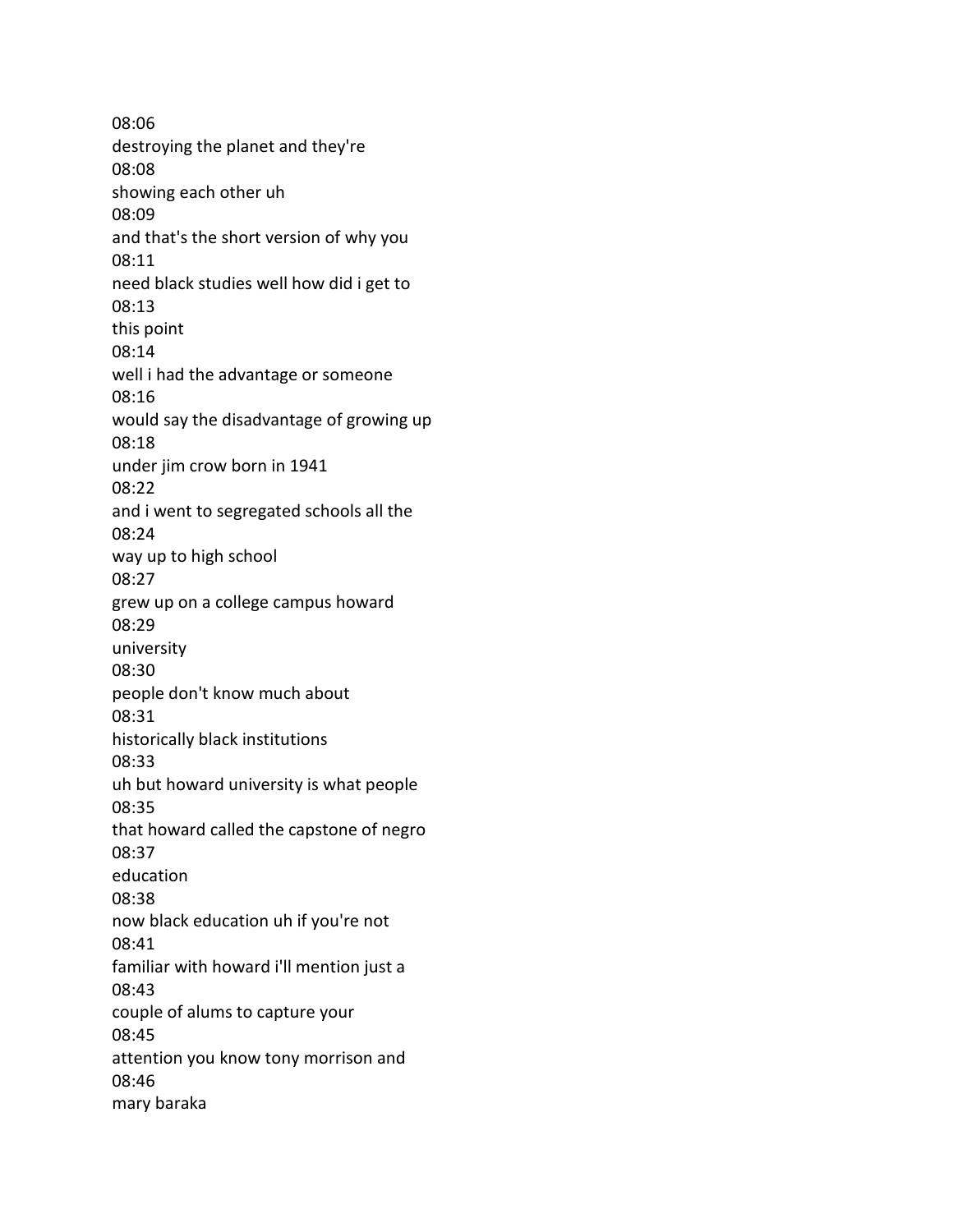08:48 uh roxy local linux fabulous mother uh 08:51 roberta flack uh tony the hisi coach uh 08:54 chad big boseman uh and tamara harris 08:58 so whatever howard was it's certainly 09:00 not a place that turns out people 09:02 of inferior quality it turns out people 09:04 who in fact have made a tremendous 09:06 contribution to the society as a whole 09:09 and it might be a good idea to look at 09:11 people coming out of those institutions 09:13 not as 09:14 my god how did they make it but my god 09:16 why can't we send our kids there 09:18 you know there's something going on 09:19 there what i learned growing up in jim 09:22 crow washington dc 09:23 automatically as part of my environment 09:26 was that there was a broader struggle 09:28 and a broader contribution of black 09:29 people to the world 09:31 that wasn't even taught in the classroom 09:32 it was just haunting the names of the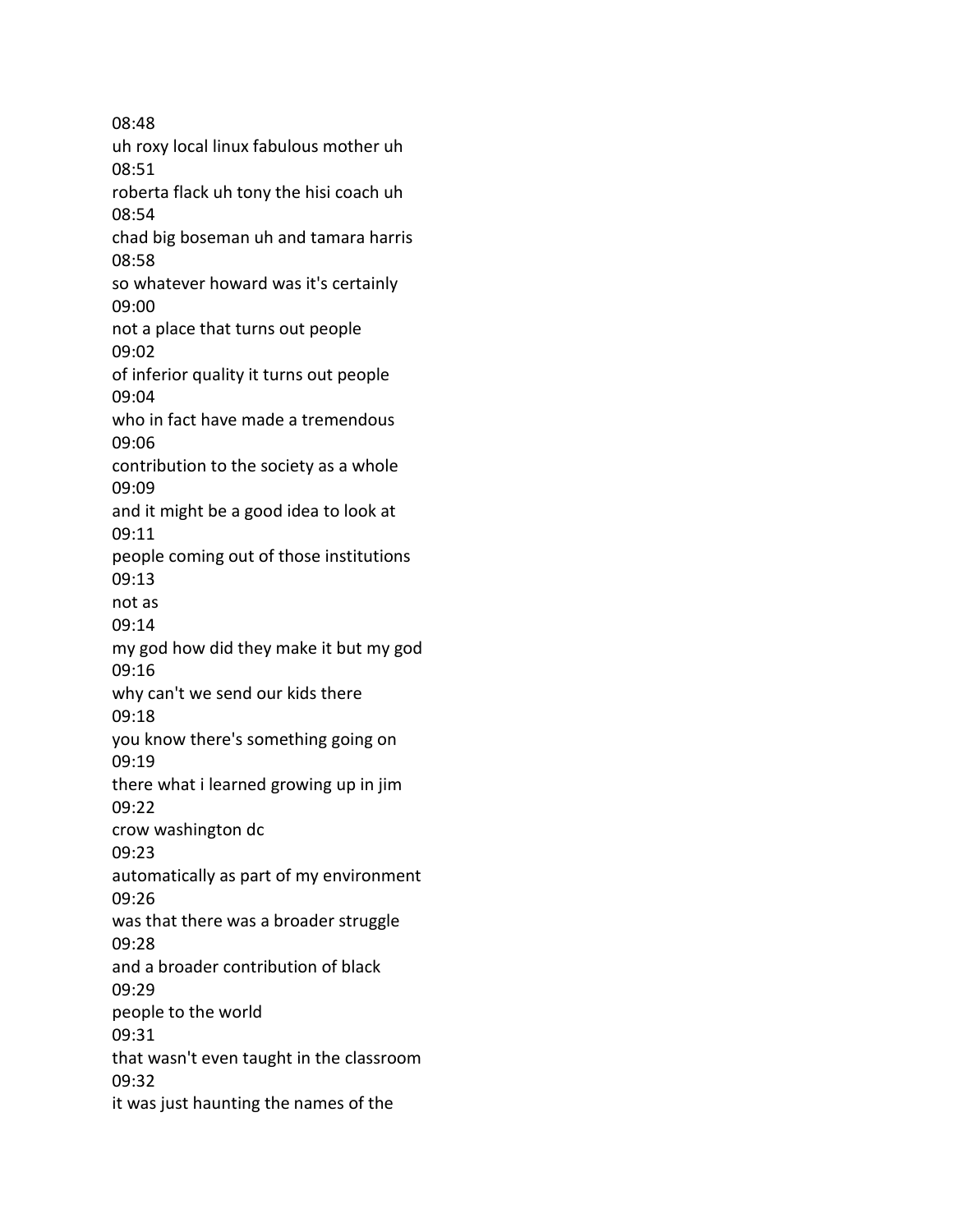09:34 school 09:34 i went to lucretia my elementary school 09:37 you know you could be stopped in the 09:38 hallway about 09:39 mrs brown she's the principal and she 09:41 would stop you and say 09:43 who is lucretia like you know say she's 09:46 an abolitionist or what do abolitionists 09:47 do they help free the slaves 09:49 now you can go to class if you don't 09:50 know that you have to stand in front of 09:52 our office until somebody tells you 09:53 what decreasing right did that means 09:55 you're forced to deal with the reality 09:57 of a white abolitionist so you have to 09:59 know who the creation right is 10:00 it's not in the curriculum it's in your 10:02 head every day otherwise 10:04 you can't get down the hallway past the 10:05 principal's office right 10:07 i went to benjamin raniker junior high 10:09 school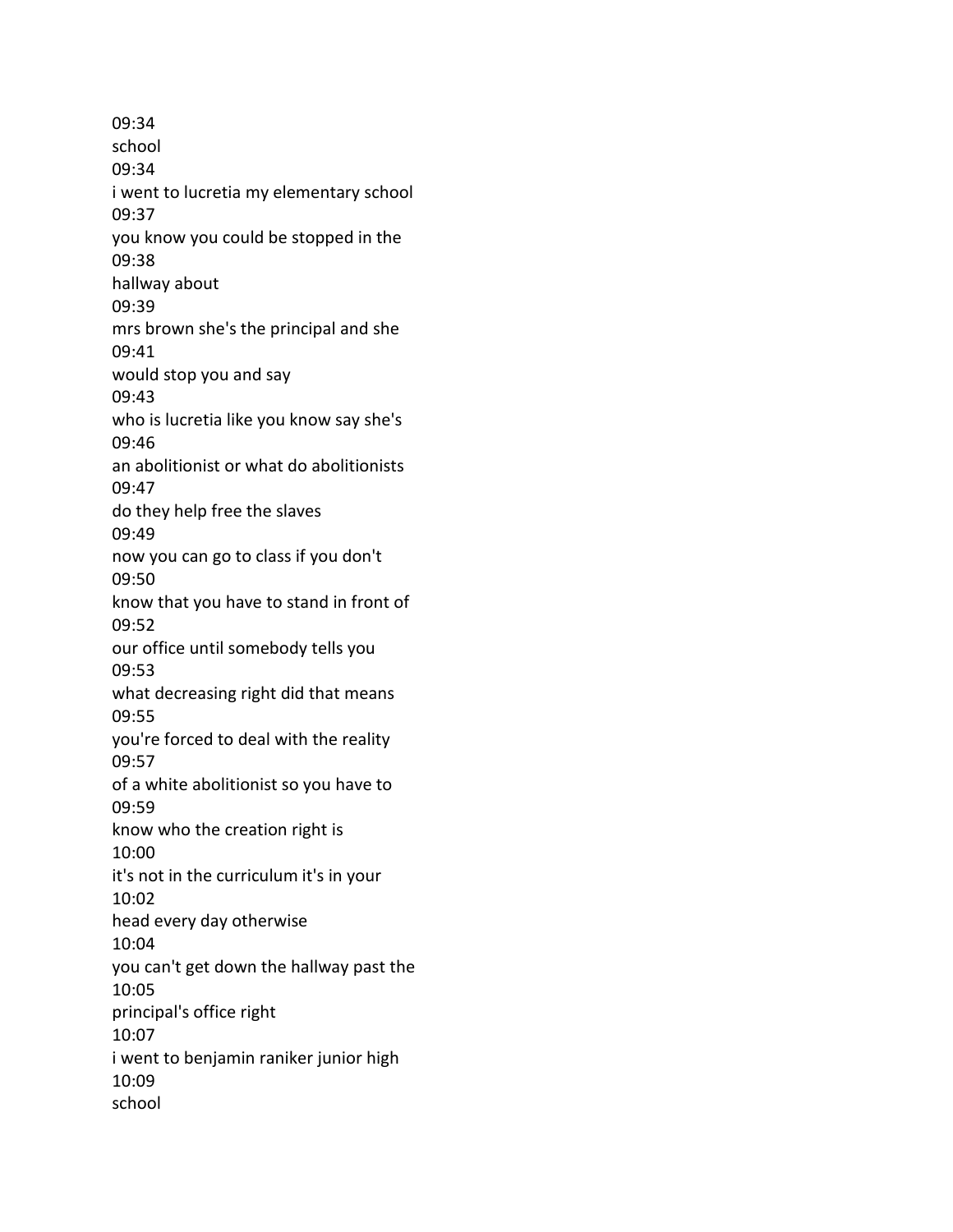10:10 right people say that black people are 10:12 late in the stem fields benjamin 10:13 banneker was a scientist 10:16 he helped lay out you know the uh 10:19 uh the design for washington dc with 10:21 pierre lawrence 10:23 right even thomas jefferson acknowledged 10:25 that he was a great scientist 10:26 jefferson had doubts about his ancestors 10:28 he said he's kind of too smart to be 10:30 really black so you must have some 10:31 european in there 10:33 but he did not doubt benjamin banneker's 10:35 skill as a scientist 10:36 right so i knew that black people could 10:39 do something just by looking at the 10:40 names of the 10:42 schools that i walked around and i went 10:43 into uh 10:45 on the campus of howard university 10:46 howard university was named after 10:48 general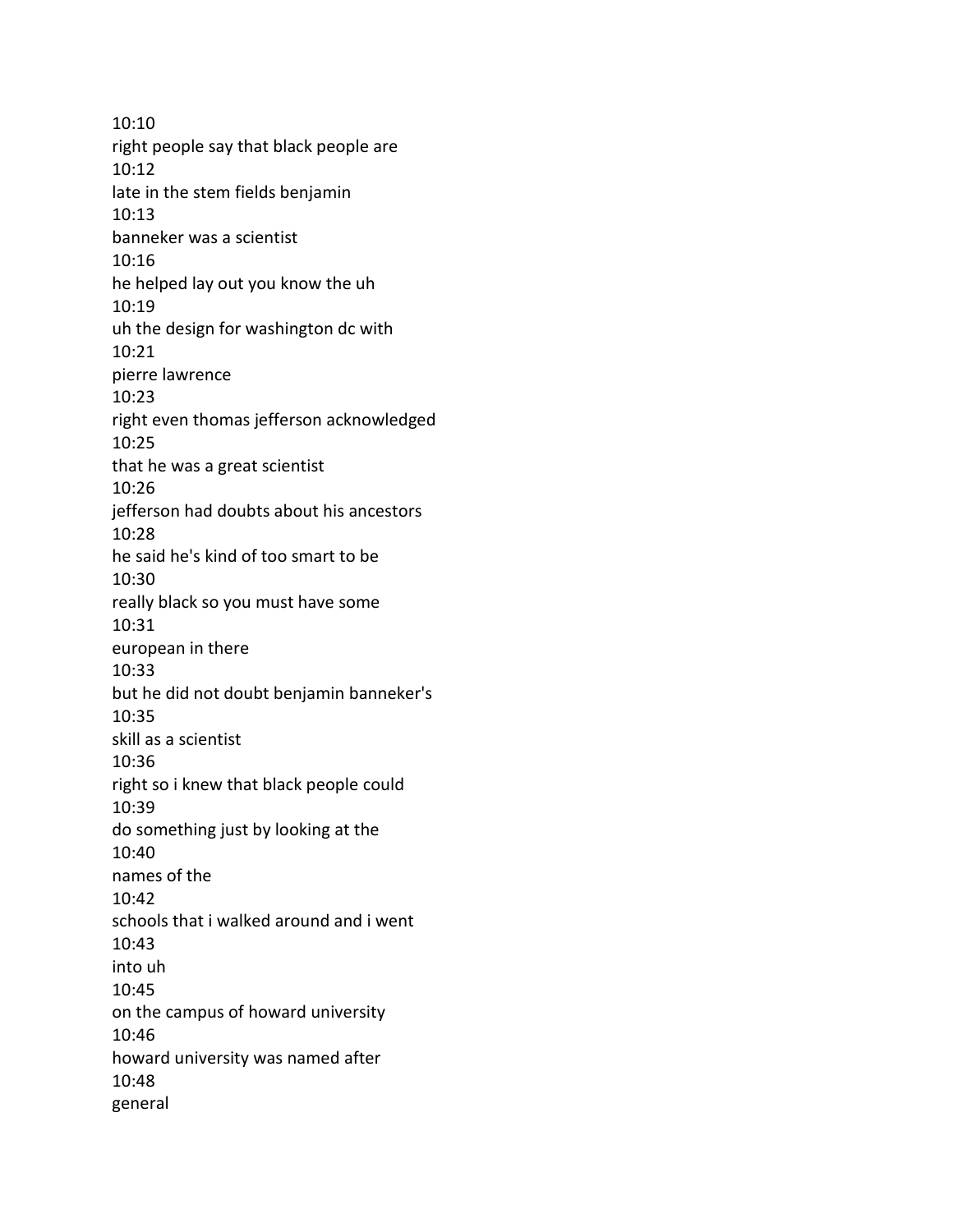10:49 howard who was the head of the 10:50 freedmen's bureau right 10:52 the school was started with money from 10:53 the american missionary association 10:55 which was running left over from the 10:56 armistice boat 10:58 and at the end of the civil war they 11:00 formed a lot of black colleges uh howard 11:02 two little talladega 11:03 lemoine brisk right uh again 11:05 historically black schools 11:07 right my mother's office was in douglas 11:10 hall 11:10 with douglas salt frederick douglas why 11:13 is the name not the frederick douglass 11:15 because he was on the board of trustees 11:16 of harvard university 11:18 i am learning all of this just by 11:20 osmosis almost 11:22 you know i don't have to go look for 11:23 these things i walk into douglas hall 11:25 there's a picture of project others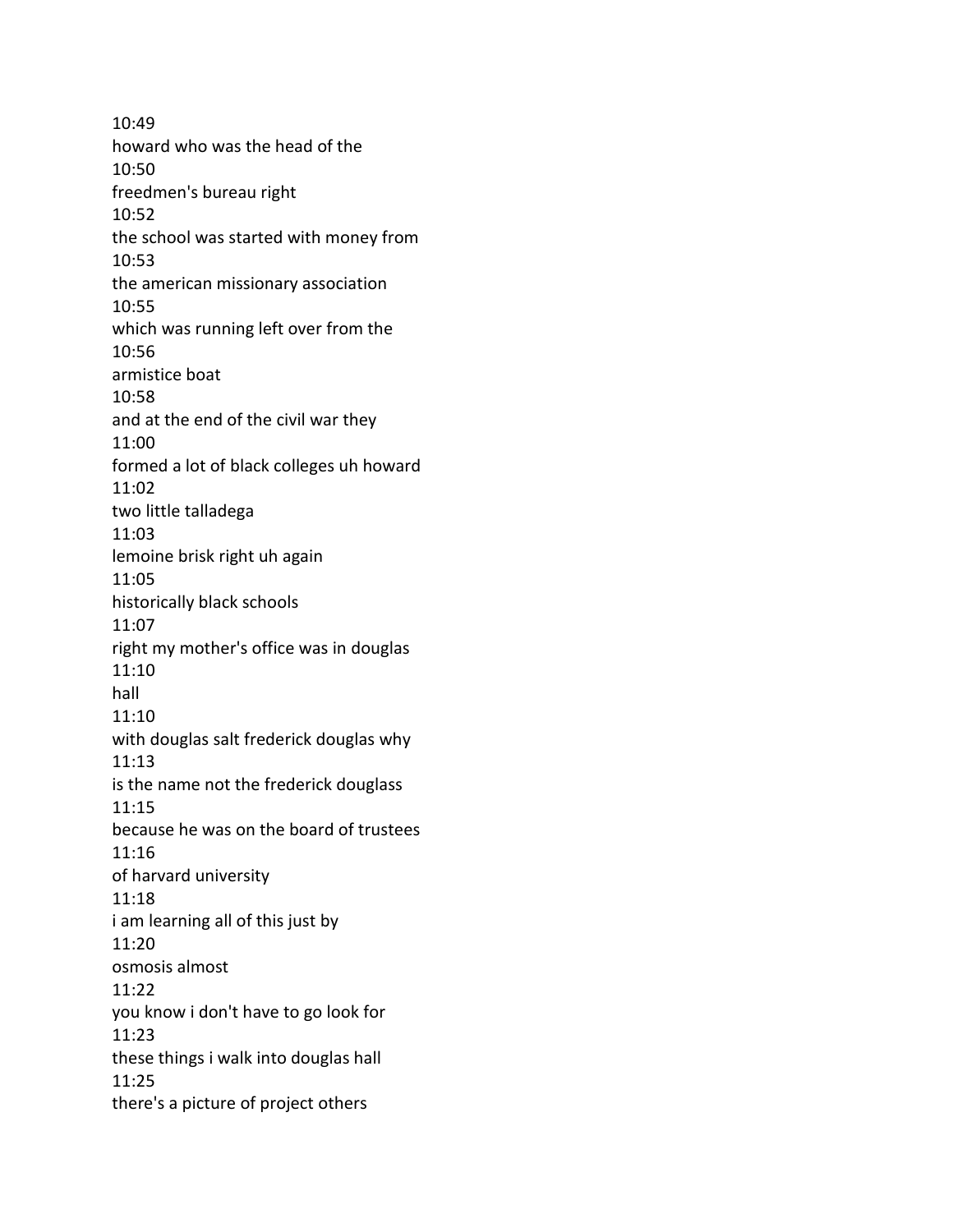11:27 right i sit in my mother's office when 11:29 i'm growing up you know coming up from 11:30 my school doing my homework in the 11:32 corner 11:32 she's got an office on the second floor 11:34 still there they redoing the building 11:36 uh who's in the english department 11:38 walking in to chit chat with her 11:40 sterling ground 11:41 a great point if you don't know sterling 11:43 ground go read him 11:44 uh if you want to know something about 11:46 uh lloyd smith jones will stick ahead 11:48 and she's a very 11:49 accomplished one of the leading most 11:51 accomplished uh black artists in the 11:52 20th century 11:55 the history faculty included john hope 11:57 franklin the sociology department 11:59 included e franklin frasier 12:01 like these are the people i am 12:02 surrounded by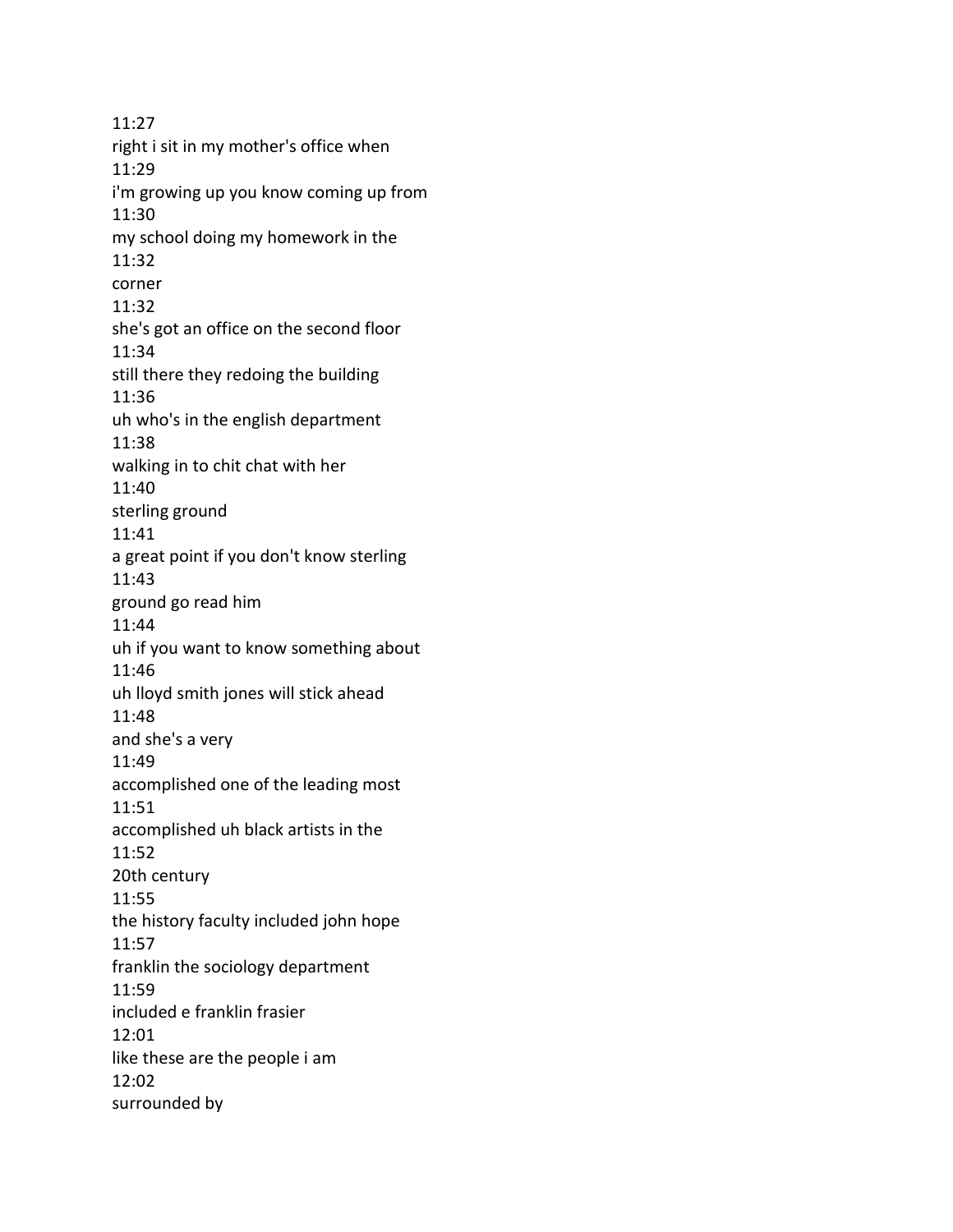12:04 right who make jokes with me help me 12:06 with my homework sterling brown would 12:08 lean over and tell me put a comma right 12:10 here otherwise your sentence doesn't 12:11 make any sense 12:12 franklin and frazier would make jokes 12:14 about the other faculty 12:16 when they wrote books they gave me 12:17 copies of these books when i was too 12:19 young to read them 12:20 you know and i would say this is a big 12:22 fat book they say hold on 12:24 to it you'll get to it eventually right 12:26 so it never ever occurred to me 12:29 that black people couldn't accomplish 12:30 things you know you walk over to the 12:32 chapel you have the dean of the chapel 12:34 is howard thurman one of the beating 12:35 theologians of the 20th century nothing 12:37 there's no inferiority anywhere 12:40 around here right is this where is 12:43 inferiority going to be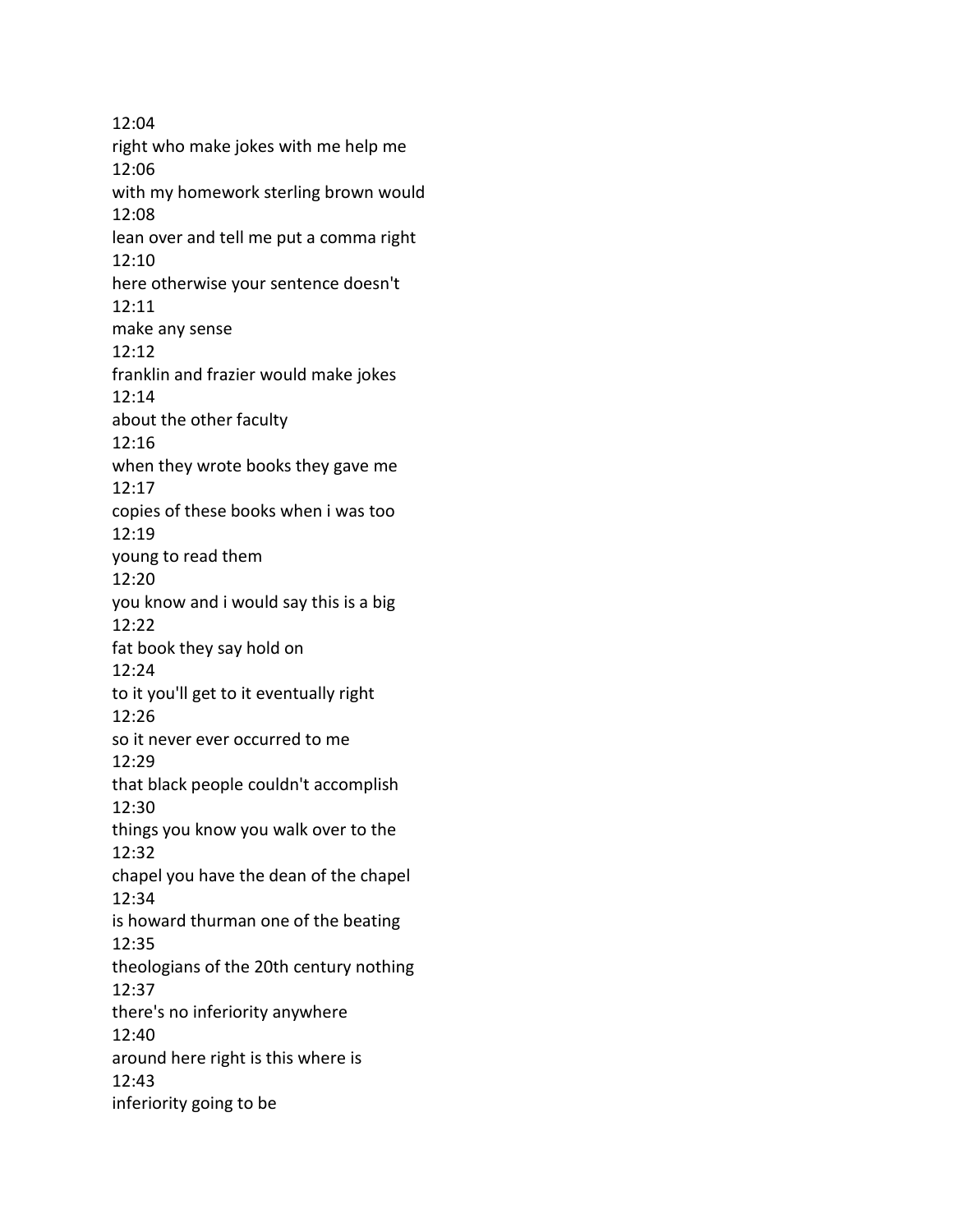12:44 right you know you go down to freedom's 12:46 hospital and the head surgeon at 12:48 freedman hospital is charles drew 12:50 right invented blood plasma right 12:53 he's the one that if you know you you 12:55 break your finger on the playground 12:57 that's supposed to split on it charles 12:59 drew 13:00 not an intern you walk in there and dr 13:03 drew says what did you do this time you 13:04 said well you know i sprained it at the 13:06 playground i said stick the hand in this 13:07 thing i'll put it back together for you 13:09 right one of the leading uh doctors in 13:12 the 20th century 13:13 so it never ever occurred to me that 13:16 black people were inferior 13:18 what we learned was that there was a 13:19 society that didn't recognize 13:22 what we contributed right and we had to 13:25 learn how to deal with that so the 13:26 advantage i had growing up on the jim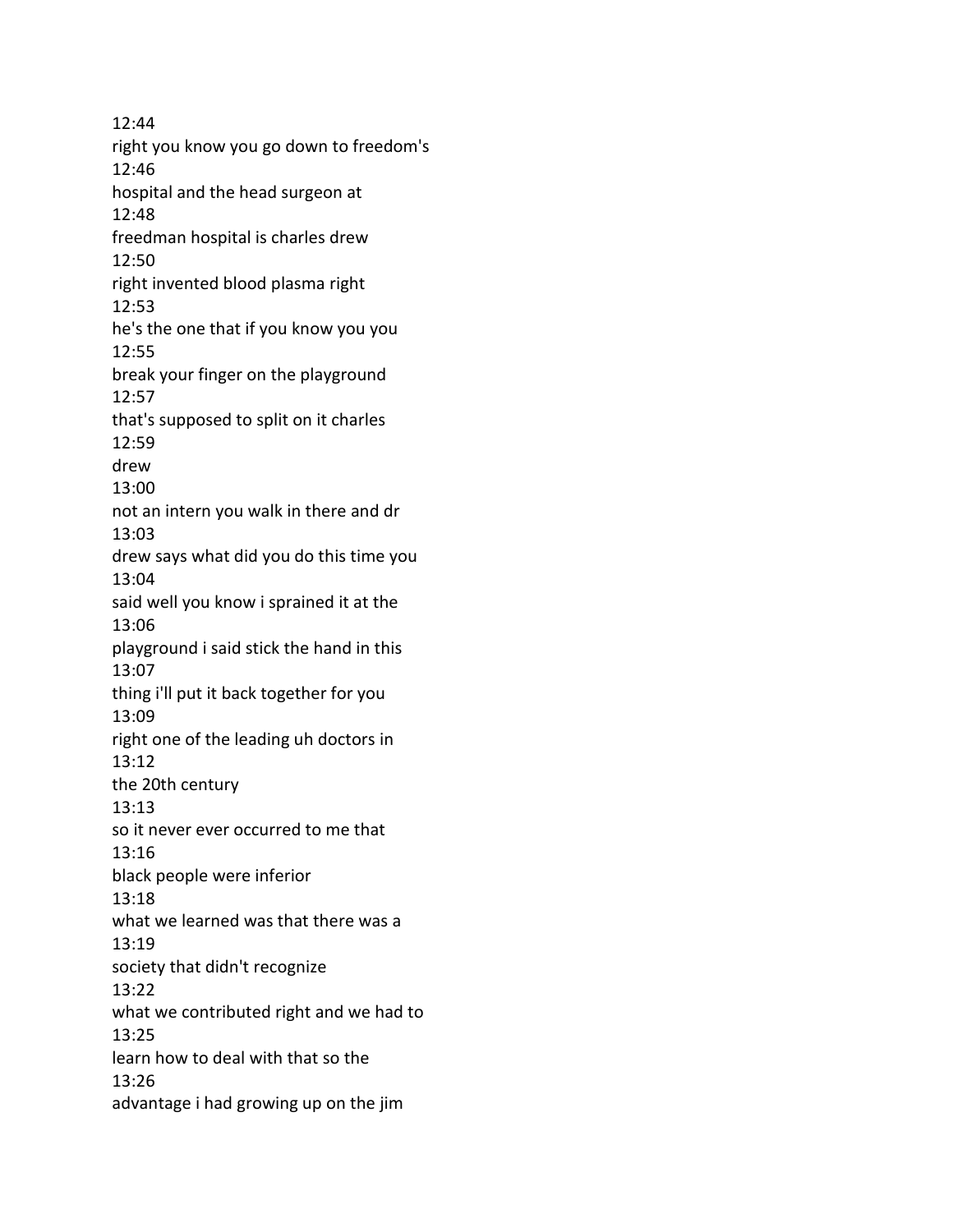13:28 crow is we had to learn 13:29 all the western civilization plus we 13:32 also learned what we knew 13:34 right so i thought i had a better 13:36 education oh i still believe that 13:38 you know so i can i can do shakespeare 13:41 you know i can i can do 13:42 i know about ira aldridge and paul 13:44 roberson who still has the longest 13:46 running shakespeare play on broadway 13:47 today still have you know othello 13:49 right you know i can say you know you 13:52 know hush your word before i go 13:54 you have done this state some service 13:56 and i know it right or i can say went to 13:58 the sessions of sweet silent thought i 14:00 sum up remembrances of things past i can 14:02 do i can do some shakespeare friends 14:04 romans and countryman lend me your ears 14:05 i can do that but i can also do 14:07 dunbar an angel robe been spotting the 14:10 swiping down to kiss the sleeping night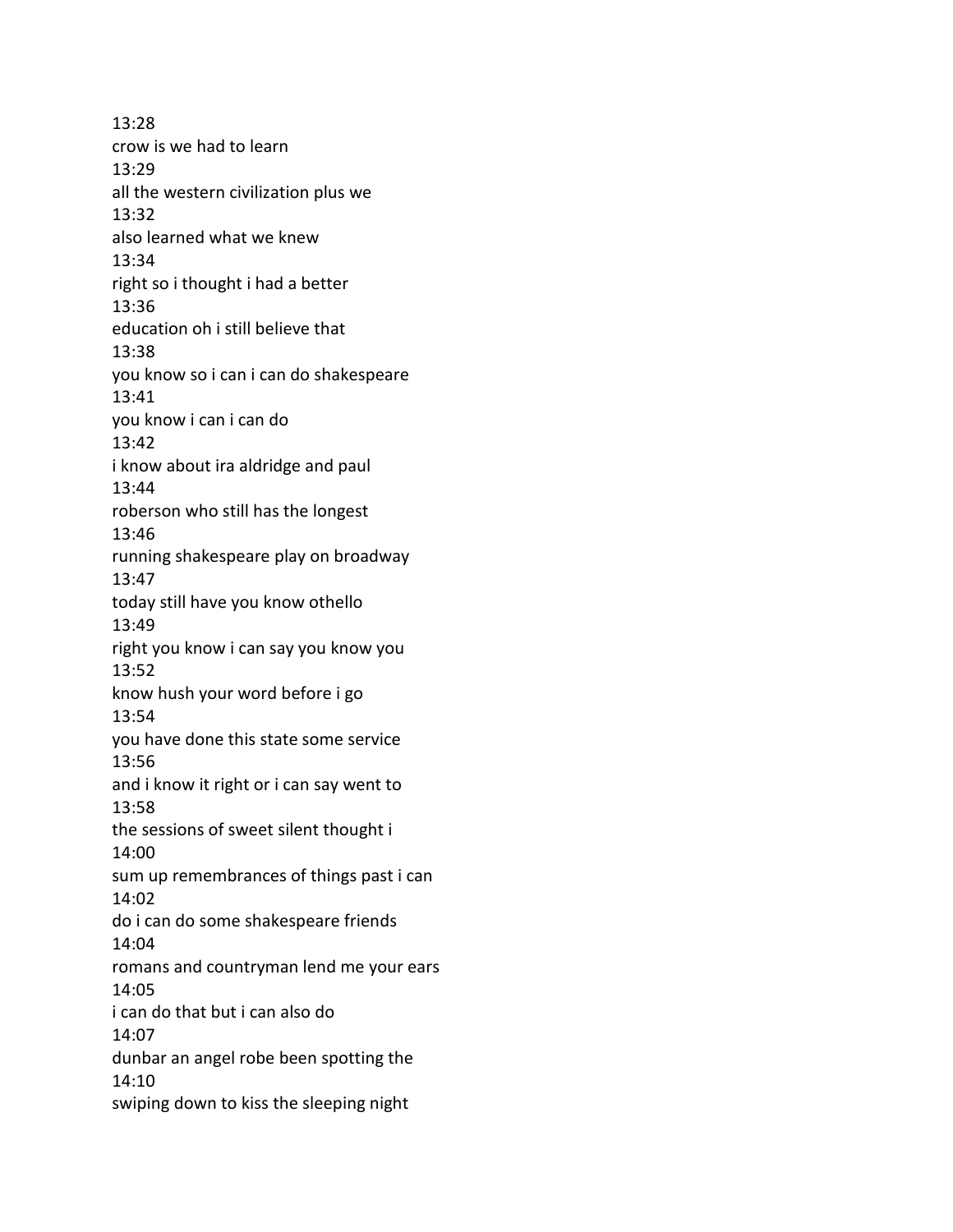14:12 night woke to blush the sprite was gone 14:14 men saw the blush and called it done 14:16 white kids can only do 14:18 shakespeare if they get shakespeare they 14:19 can't do dunbar i can do shakespeare and 14:21 dunbar 14:22 i can do shall i compare it to a summer 14:24 day but i said the langston hills like 14:26 for me ain't been no crystals there 14:28 right who's got the advantage who's got 14:31 the advantage who's learning who has not 14:32 learned it 14:33 i studied the violin i can do european 14:36 culture i studied ten years 14:38 on the lawyer jones she's in the 14:40 langston hughes talks about him in the 14:41 big c 14:42 uh du bois said he was the greatest 14:44 negro violinist of the 20th century 14:46 right 10 years european music i can do 14:48 beethoven 14:49 i was first chair concert maths i can do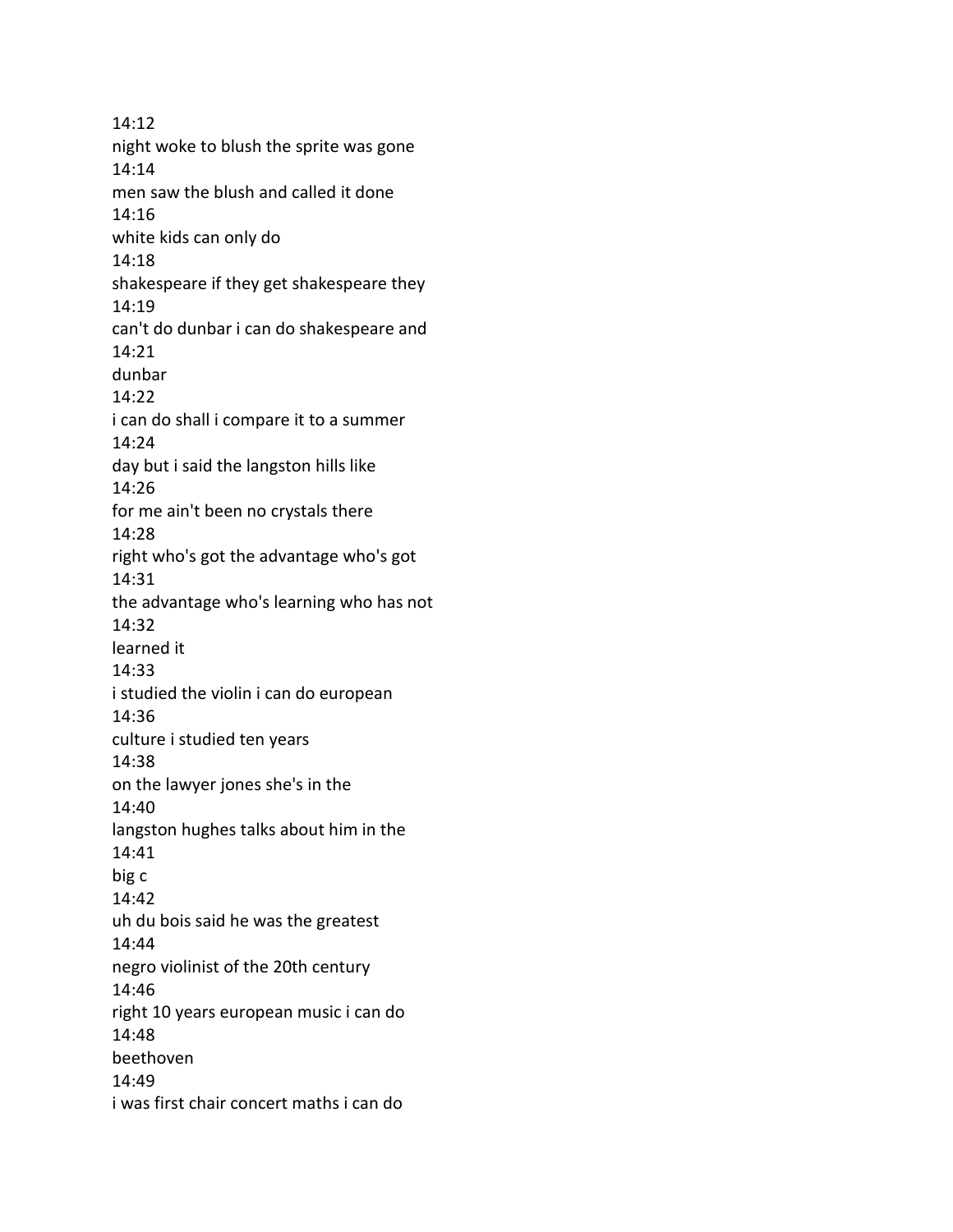14:51 that right 14:53 but there are other times when i'm not 14:55 doing that not practicing 14:57 where am i i'm at the howard theater who 14:59 am i listening to 15:00 bb king howling will you know rita 15:04 franklin 15:05 right who's got the advantage who's got 15:08 the advantage 15:09 right so i can do i can do beethoven i 15:12 can do buck 15:13 you know i can do stuvinsky right but 15:16 can also do 15:17 charlie popping john coltrane and so 15:19 forth who 15:20 who's trapped who's culturally defined 15:23 not us 15:24 not us who comes to us for culture 15:27 right so if i sit there today and say 15:30 nobody knows the trouble that i've seen 15:32 that's the spiritual you know that's a 15:34 spiritual right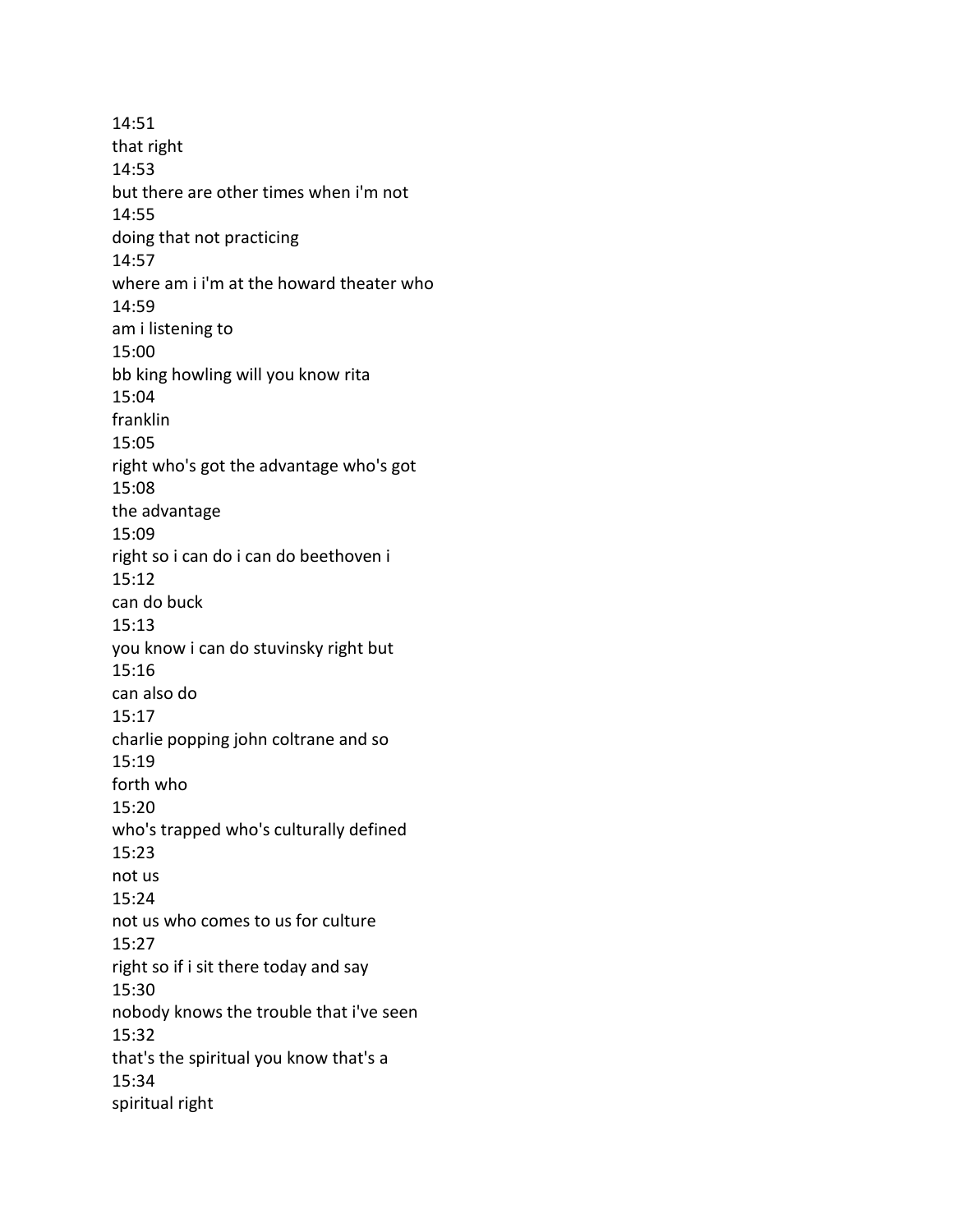15:35 sometimes i feel like a motherless child 15:37 we don't know the people the black 15:39 people that produce those songs 15:41 slaves anonymous phrase produced music 15:44 we still know today 15:46 right you cannot name me one song 15:49 written by a slave holder 15:51 there's not one painting painted by a 15:53 slave holder there's no 15:54 culture that comes out of slave holders 15:58 the culture that we hold on to the day 16:00 that we love today 16:01 that's fundamental to american life 16:03 today came out of the slave population 16:05 you know we define popular culture in 16:08 20th century america nobody 16:09 we don't look to elvis presley to get 16:11 our music elvis presley looks to us 16:14 right nobody we don't go over to hear 16:16 pat boone sing a song pat boone comes to 16:18 listen to us 16:20 right and today you live in a world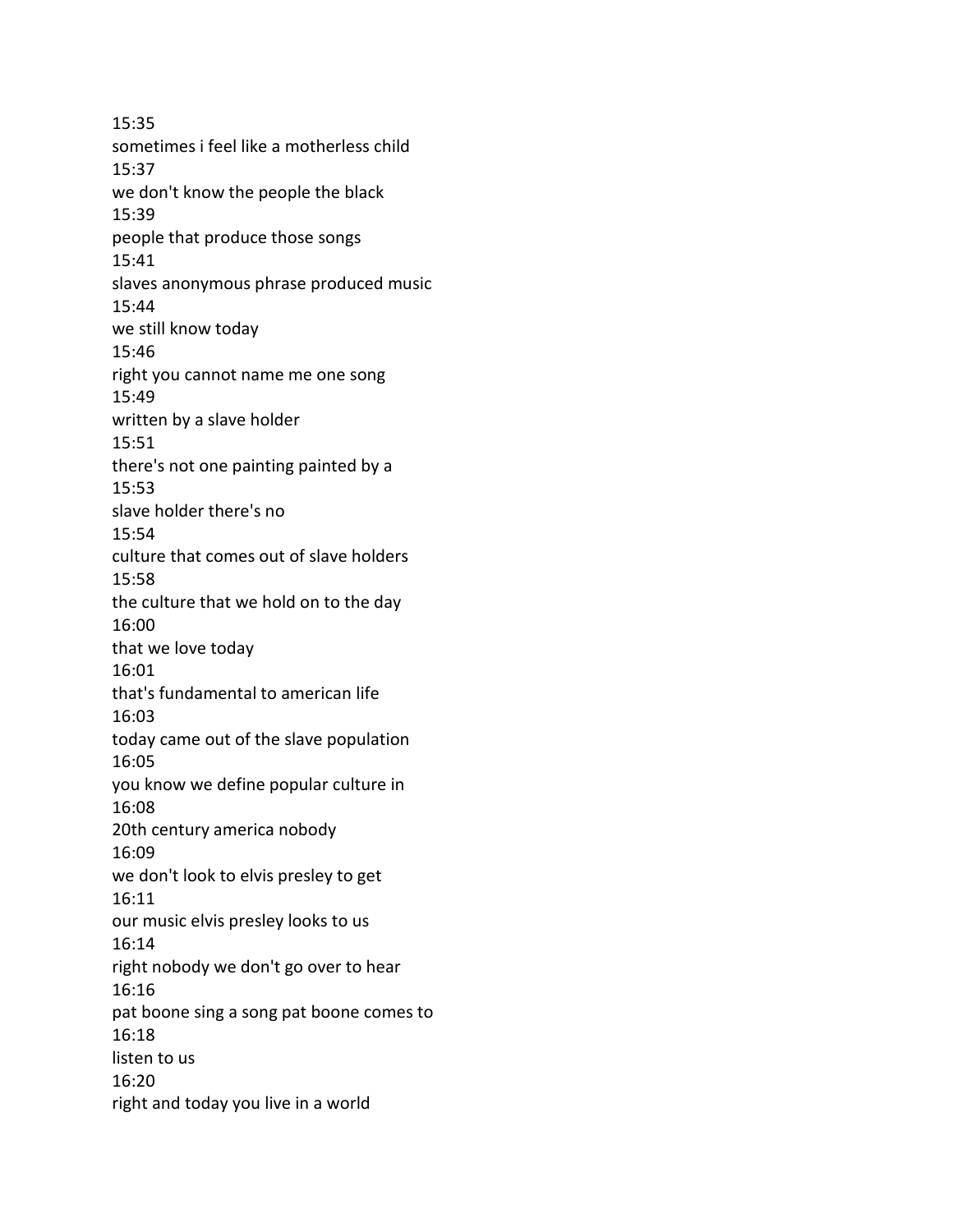16:21 where there is no youth culture that is 16:23 not hip-hop 16:24 right young black people with no 16:26 resources whatsoever 16:28 no music no martian band no music 16:30 teachers 16:31 drag some old 33 in the thirds put them 16:35 on a turntable 16:36 started twisting them around half and 16:37 have a form that has dominated the world 16:39 for the past 40 years it is 16:41 on every planet right now you can 16:44 denigrate the people that make that but 16:45 you can't deny the importance of 16:47 african-american culture to american 16:48 culture 16:49 you know and if you're talking about uh 16:51 young white students 16:52 i will vet you and i wouldn't have 16:55 brought a lot of money on this 16:56 if black people disappeared they would 16:57 still listen to black music if there are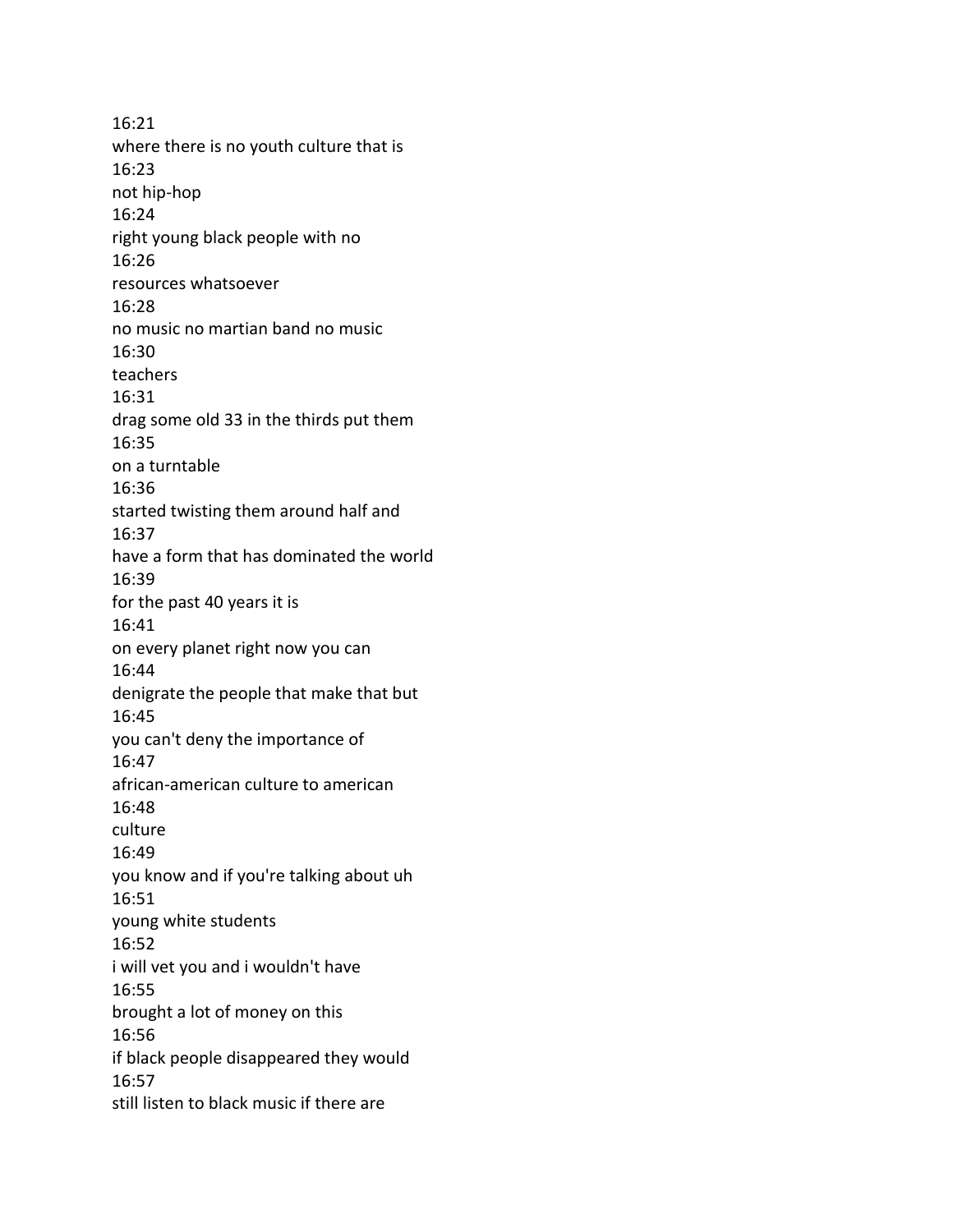16:59 no black people on maine's campus when 17:01 they have spring concert they want to 17:03 bring some hip-hop stuff they want a 17:04 rapper up there 17:06 right you know they don't want a white 17:08 guy saying something something something 17:09 they said 17:10 they went to real music black music they 17:12 know that white people know that 17:14 like we're not a side light to american 17:16 society we're foundational to american 17:19 society 17:20 like you know the gift we're given the 17:22 boys talked about the gift of black book 17:24 we're not incidental there was slavery 17:26 in every single colony the 13 colonies 17:28 all had slaves all of every last one 17:30 it's not a southern thing 17:32 right it's a british expansion thing 17:36 like some people got rid of them early 17:38 because you had the north and 17:40 south but there was slavery everywhere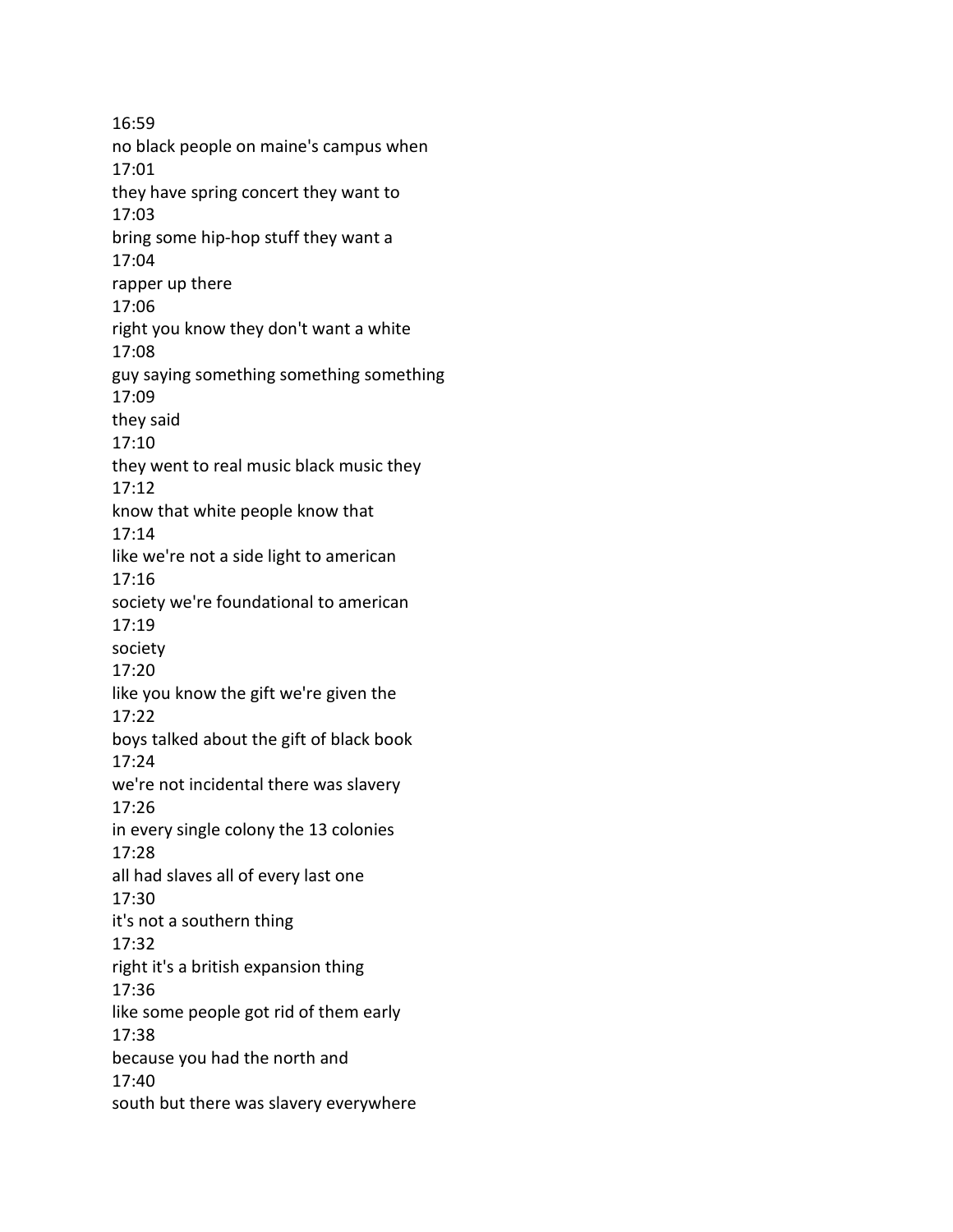17:42 we were not incidental to american 17:44 economic development 17:45 we were the capital under capitalism at 17:48 the time of the civil war there was more 17:51 uh money put in slave labor than in in 17:54 industry and in banks and then railroads 17:56 and 17:56 anything else going on in this country 17:59 two billion dollars 18:00 two billion dollars worth of slave labor 18:03 like 18:03 we we were the factories we were the 18:05 workers 18:06 right and we didn't get a penny for that 18:09 right imagine how much money you can 18:11 make if you get people to work for 250 18:13 years and don't pay them 18:15 you know and then you come in and walk 18:17 into a building they built and say look 18:19 what we did 18:21 look what we didn't do that thomas 18:23 jefferson didn't lay a brick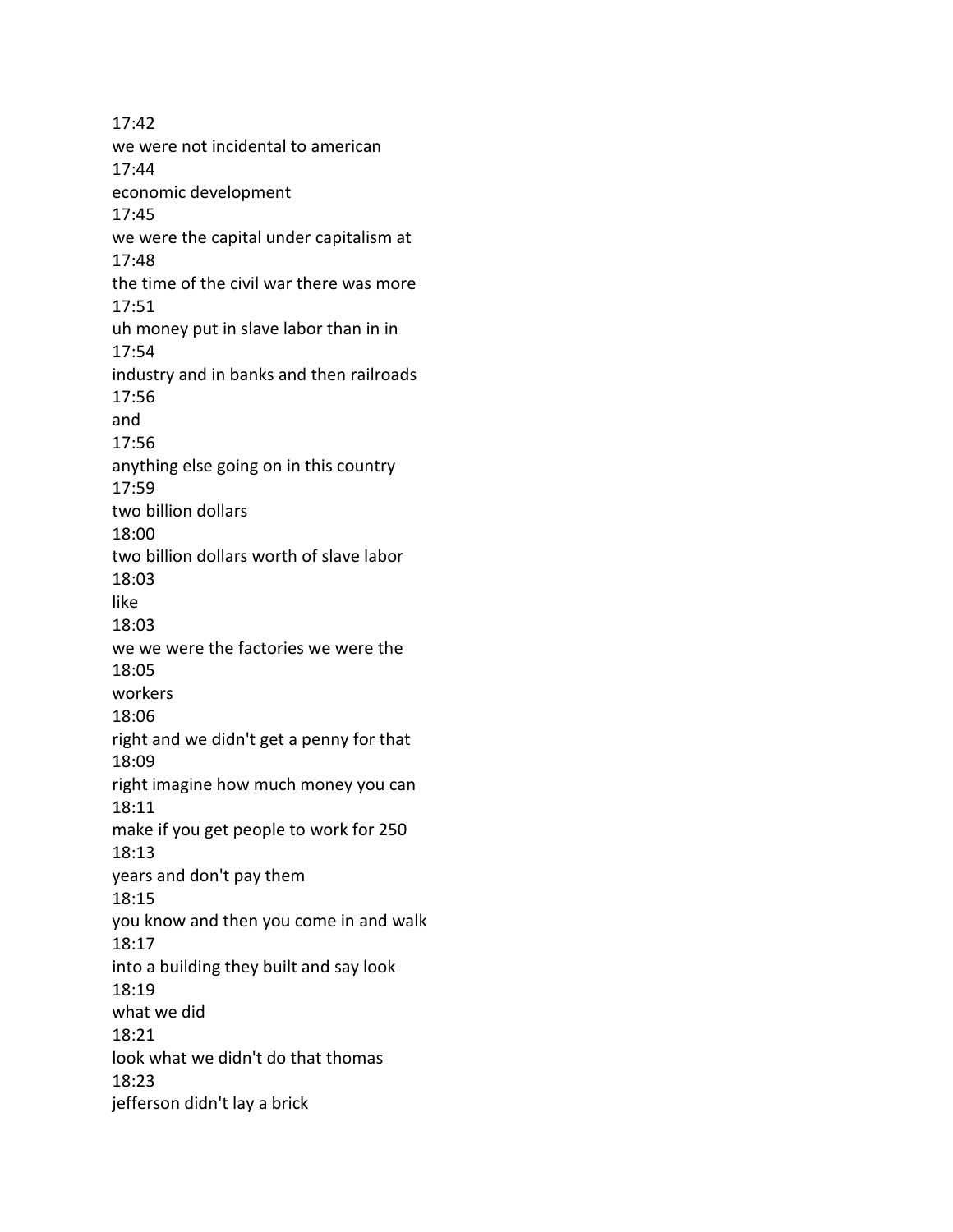18:25 at monticello he said i think i have a 18:27 pretty good and the slaves built it 18:29 and everybody knows the difference 18:30 between the architect's drawing and what 18:32 the workers put up 18:34 right you can join anything one on the 18:35 sheet of paper that the confidence says 18:37 that's not gonna work the ceiling will 18:38 fall down the way you got it but we'll 18:40 fix it for you 18:41 black people built mine to shuttle black 18:43 people built the washington monument 18:45 black people with the capital 18:47 right with the white house right 18:51 we built the railroads right we're not 18:54 incidental we're foundational to 18:56 american society we're not on the 18:58 outside we're the indispensable based 19:00 american society 19:02 you know and if you want to just look at 19:03 the expansion of the united states 19:05 you just have to look to another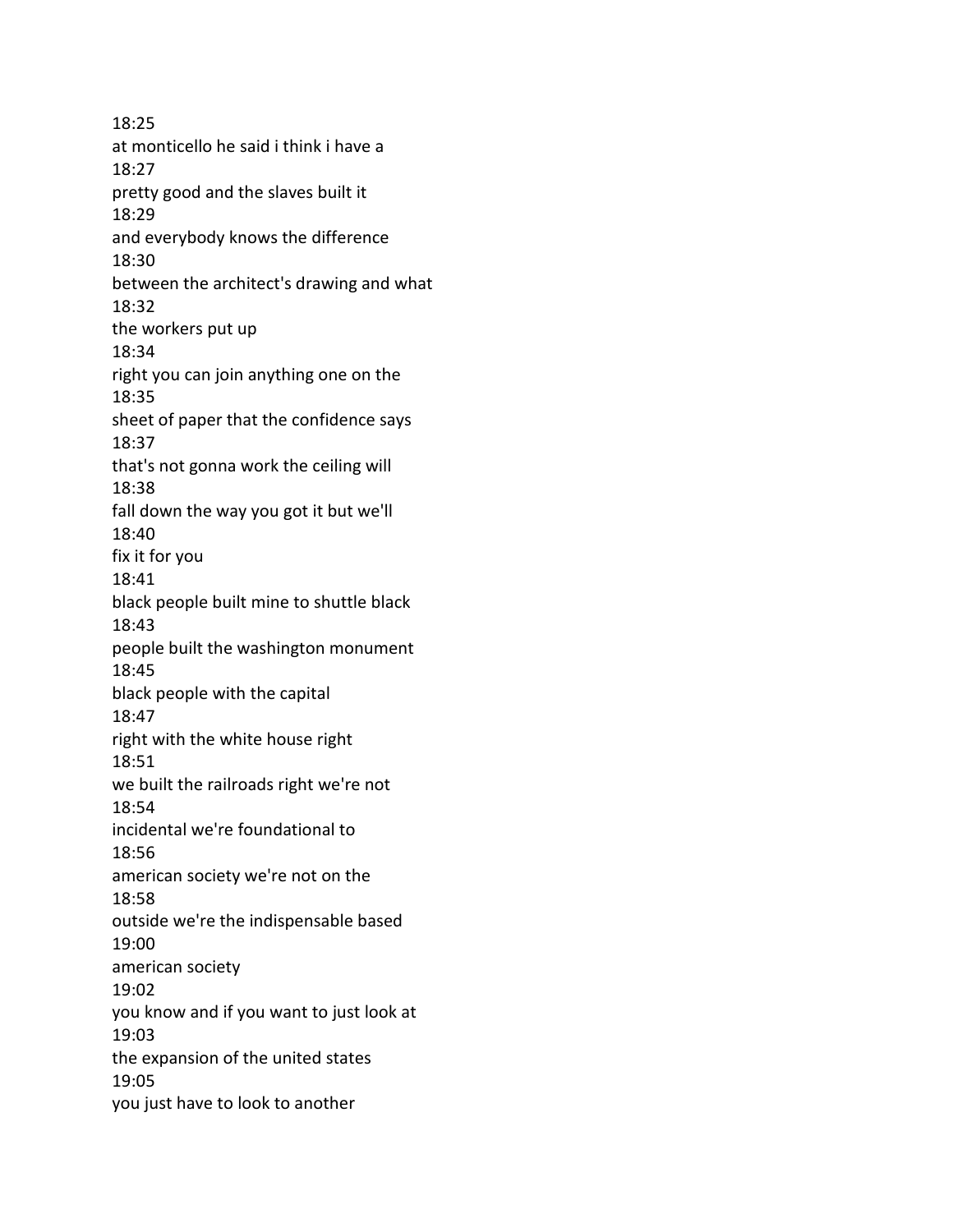19:06 denigrated group of black people 19:08 your haitians this country would have 19:10 stopped at the mississippi river except 19:12 for tucson 19:13 lowered your andre first stop and 19:15 jacques desolate in the san domingo 19:16 revolution 19:17 right thomas jefferson gets credit for 19:20 getting the louisiana purchase 19:22 why is napoleon dumping the louisiana 19:24 purchase on them for this discount 19:26 because after they lose san diego he 19:28 doesn't care about anything in the 19:30 western hemisphere the money was made in 19:32 san domingo 19:33 right once they lost that napoleon said 19:37 bail out on the rest of that whatever it 19:38 is see if you get whatever you get for 19:40 it give it to him 19:41 right then nobody knew what it was 19:43 that's what he had to say in lewis and 19:44 clark i didn't figure out what it don't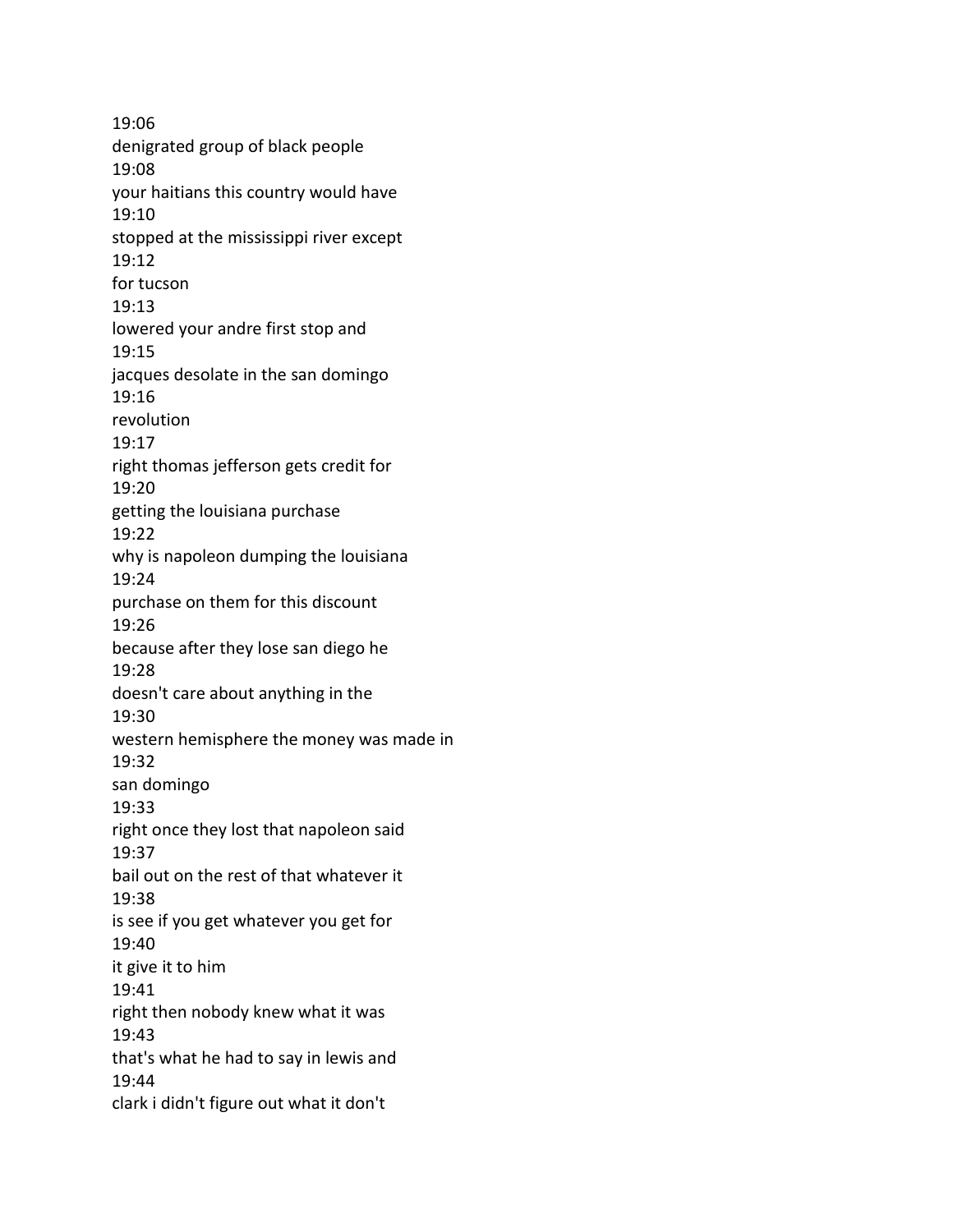19:46 even know what it was 19:47 but it was french when you cross the 19:48 mississippi river it's tucson lower 19:50 children should get credit for 19:52 everything from the mississippi river to 19:53 the pacific ocean 19:54 not thomas jefferson but who talks about 19:56 haiti who talks about tucson lower jail 19:59 black people do right when i grew up 20:02 when i was in elementary school the one 20:03 person i wanted to play during the negro 20:05 history month 20:06 week play was tucson because we got to 20:09 rehearse 20:10 the haitian revolution every february 20:13 and tucson or that big crown he had a 20:15 sword and that thing is really cool 20:16 the best i could get was to be desert 20:18 lane who stood next to tucson but you 20:20 know because other kids 20:21 parents probably hadn't adapted my 20:23 parents had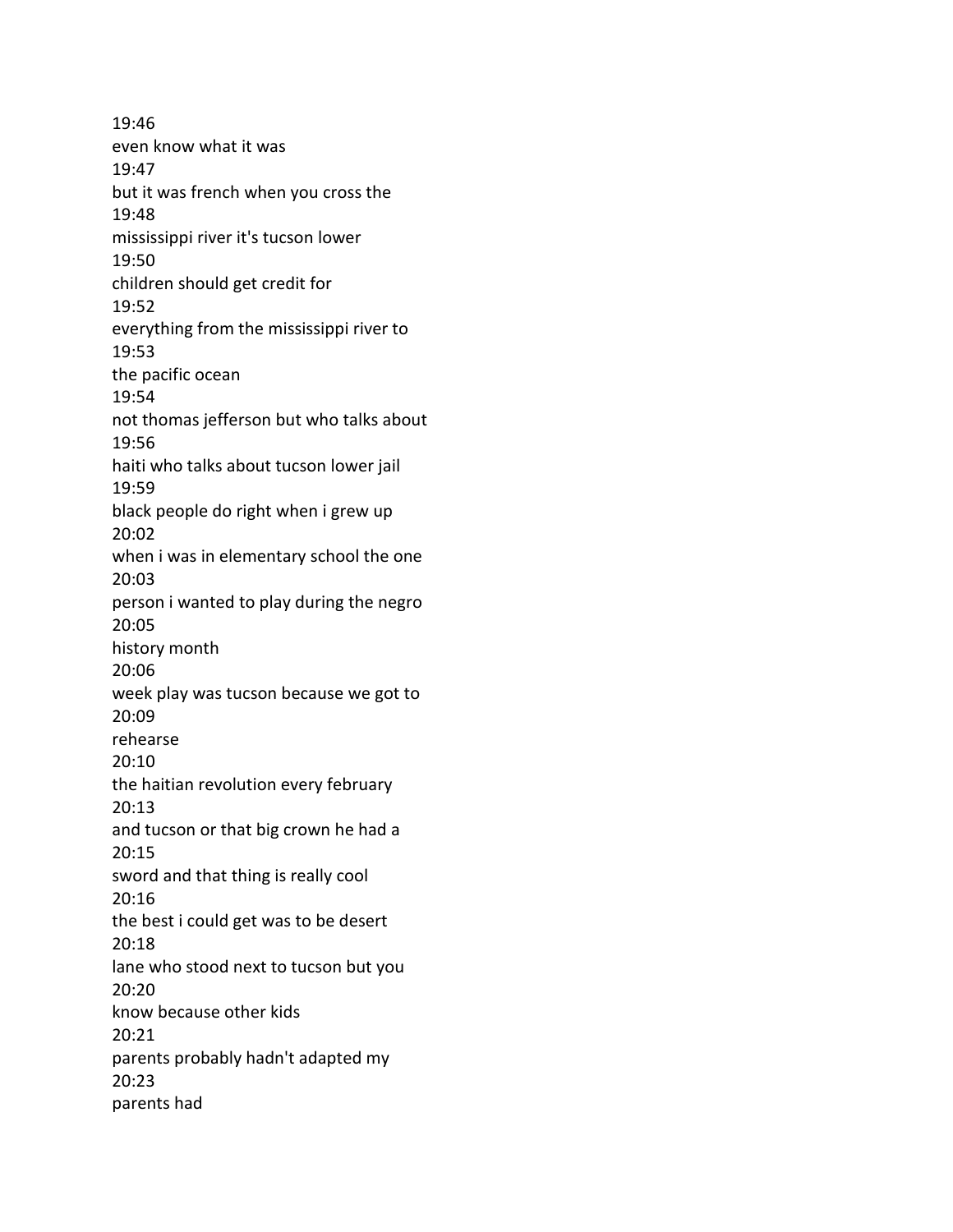20:24 uh but i knew who he was white people 20:27 don't know who thompson overture is 20:28 they say we know about napoleon he beat 20:30 napoleon 20:33 we know about george washington no no 20:35 washington said why don't we go there 20:37 and try to you know stifle the haitian 20:39 revolution 20:39 tucson said come on i said well we'll 20:41 just kind of leave that alone for a 20:43 while 20:44 say come on they defeated every army in 20:47 europe every army 20:49 every army napoleon lost to both of his 20:51 troops in san domingo 20:53 dead then wellington beats what's left 20:56 and they say oh wellington defeated him 20:57 at the battle of waterloo 20:59 no no tucson beat him in san domingo but 21:02 they don't teach you that 21:03 that's what black studies does it puts 21:05 you at the center of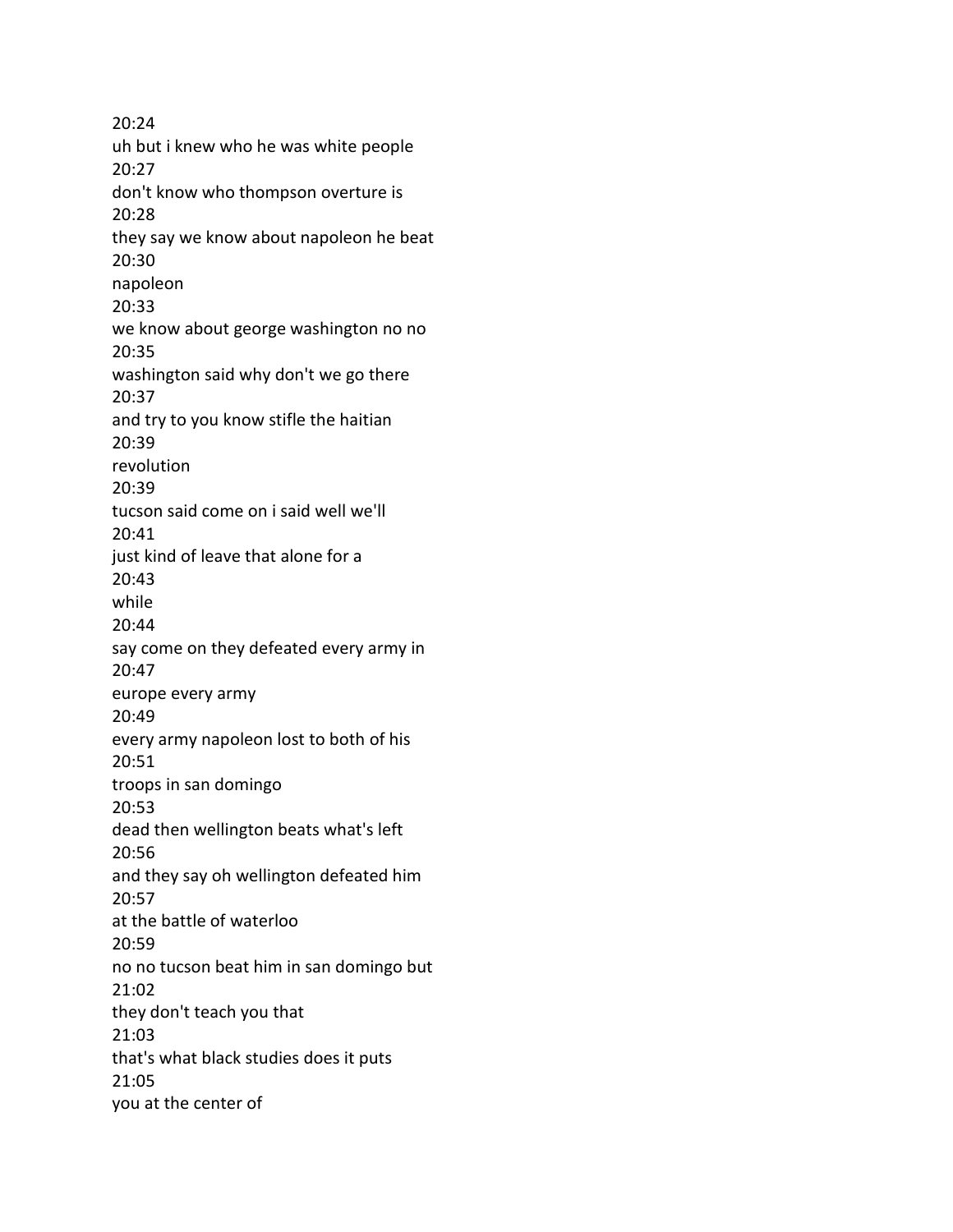21:06 history you know in american history 21:10 and everything else grows from around it 21:12 interacts with that 21:13 you know now of course we're not african 21:15 africans because the slave trade ended 21:17 in 1800 so everybody the majority of the 21:19 slave population in 1860 21:22 was born in the united states right so 21:25 we don't speak 21:25 african languages as african languages 21:28 but we had a sensibility 21:30 right we had a set of values we brought 21:32 with us and you had this 21:34 strange notion that people say well 21:36 everybody lost everything they had they 21:38 got on the boat ride and they came all 21:39 the way across the ocean and wrote 21:41 passage and they got off the other side 21:42 and they 21:43 know anything about anything how many 21:45 people been on a boat ride they go from 21:47 here to london to somewhere do you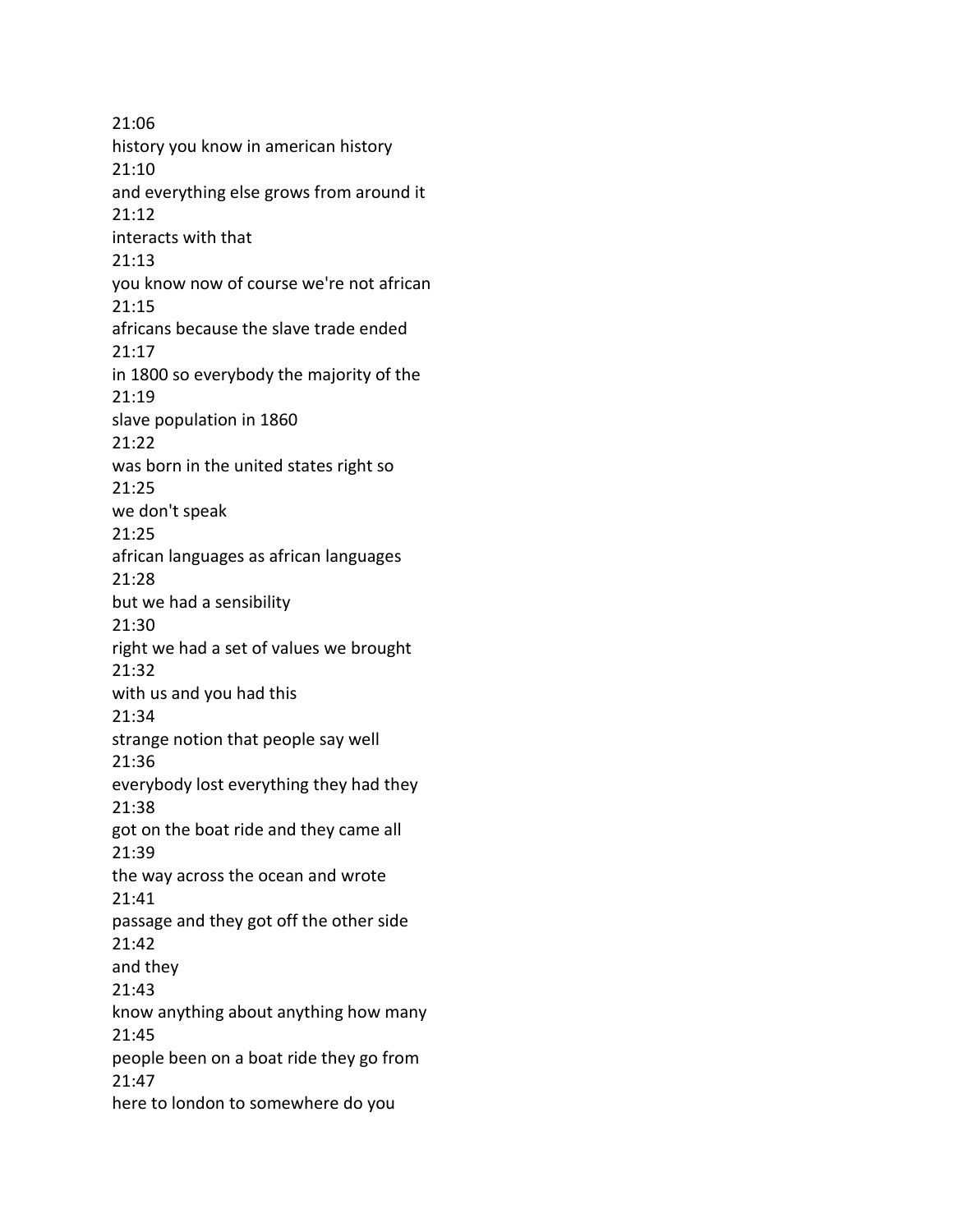21:49 forget your language on the boat 21:51 do you forget your values on the boat do 21:53 you forget who you are on the boat 21:55 no you were just if you can't speak 21:58 french when you get out in france 22:00 you learn how to speak french like 22:03 you're not 22:04 lost you just have to adjust we adjusted 22:07 we said okay where are we we're 22:09 surrounded by people they don't 22:10 understand 22:11 us we adjust we learn their words 22:14 you know we take their symbols they try 22:16 to give us a certain version of 22:17 christianity and they said oh no no no 22:19 we're the hebrew children we got this 22:21 y'all talking smack over here we're not 22:23 just surrendering the season 22:24 what it is caesar's no no i ain't going 22:26 with that one 22:27 servant obey your master no no we're not 22:29 going there we're going under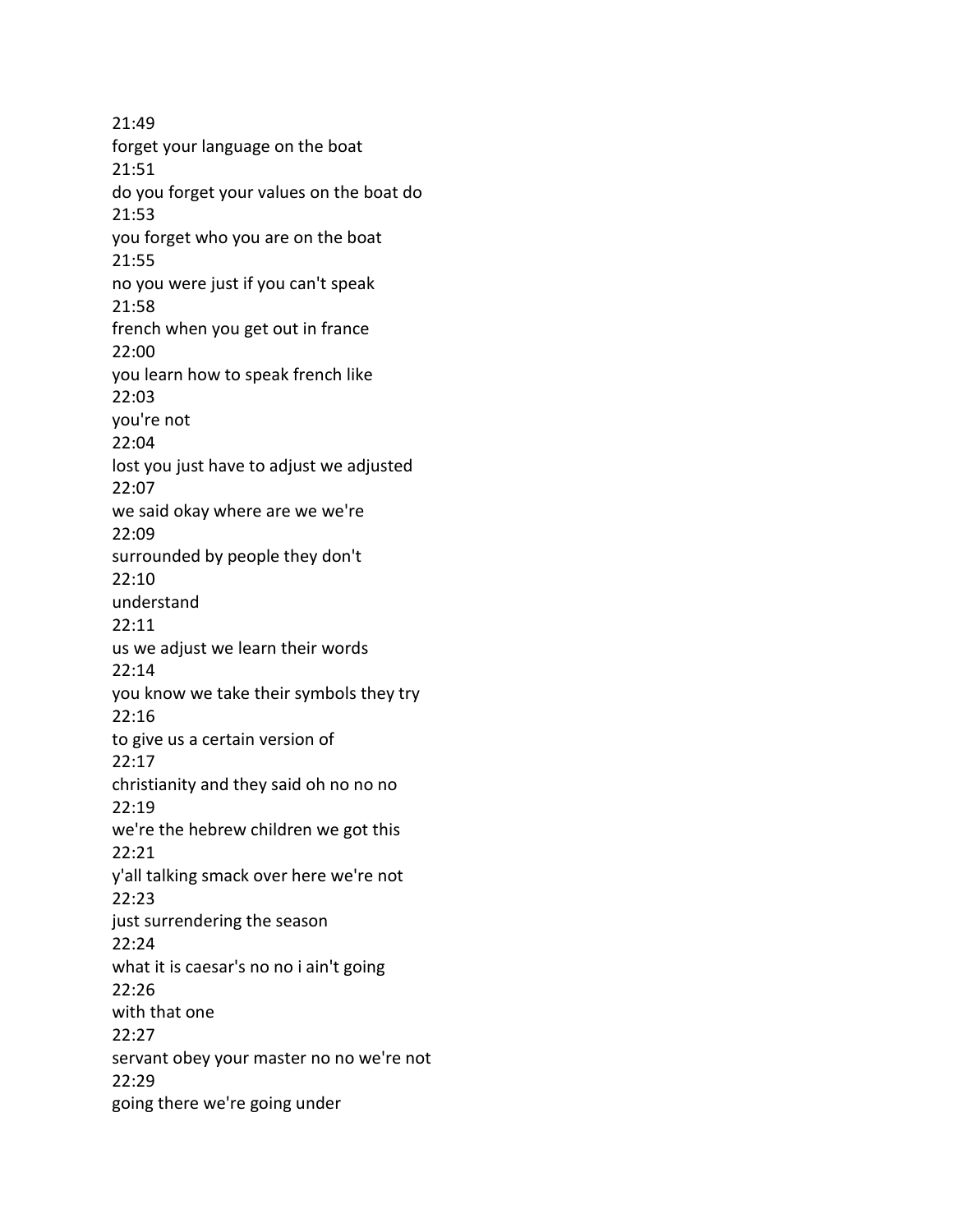22:30 we're the hebrew children we're the ones 22:33 in bondage 22:34 right that's why we call our leaders 22:36 moses 22:37 that's why we're saying go down moses 22:39 chill off burial let my people go 22:41 that's who we are that's how we got 22:43 those baby because we knew 22:45 that we were going to come out of that 22:46 we didn't know when but we knew we would 22:48 raise up leaders who 22:49 were called moses we don't care whether 22:52 they're male or female that's a western 22:54 thing harriet tubman was moses people 22:56 say well she's a woman so what 22:58 she's a leader leader is moses right 23:02 we're not tied into western forms of 23:03 patriarchy we have our own versions of 23:05 it 23:06 but it certainly does not exclude women 23:08 from leadership 23:09 so black men and women followed harriet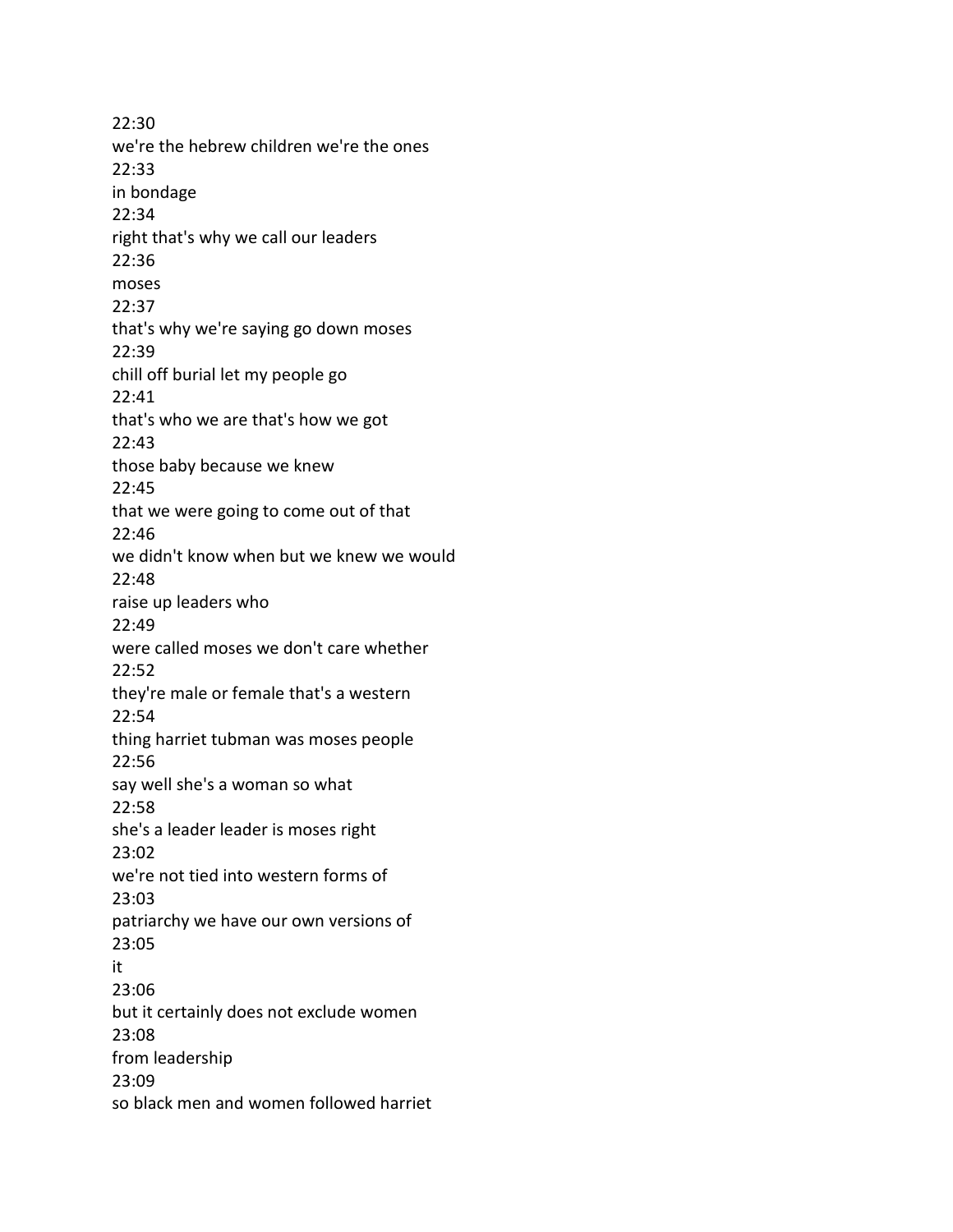23:12 tubman 23:12 today when you said who should be on the 23:14 twenty dollar bill black people didn't 23:16 say frederick douglass they say how are 23:17 you tell me it wasn't even a contest 23:20 win the contest black men didn't say 23:22 well how come you didn't put a brother 23:24 on that you know hey 23:25 tubman she's number one everybody knows 23:27 that 23:28 she's the most popular figure in 19th 23:30 century america 23:31 right you know that's what people don't 23:33 know she said well what is about the 23:35 history of women in the country and 23:36 gender equality 23:37 harriet tubman if you don't know harriet 23:39 tubman or adobe wells 23:41 or mary mcleod bethune you don't know 23:44 the history of women in this country 23:46 you know you don't know wherever kyle 23:48 bethune ran a coyote black college in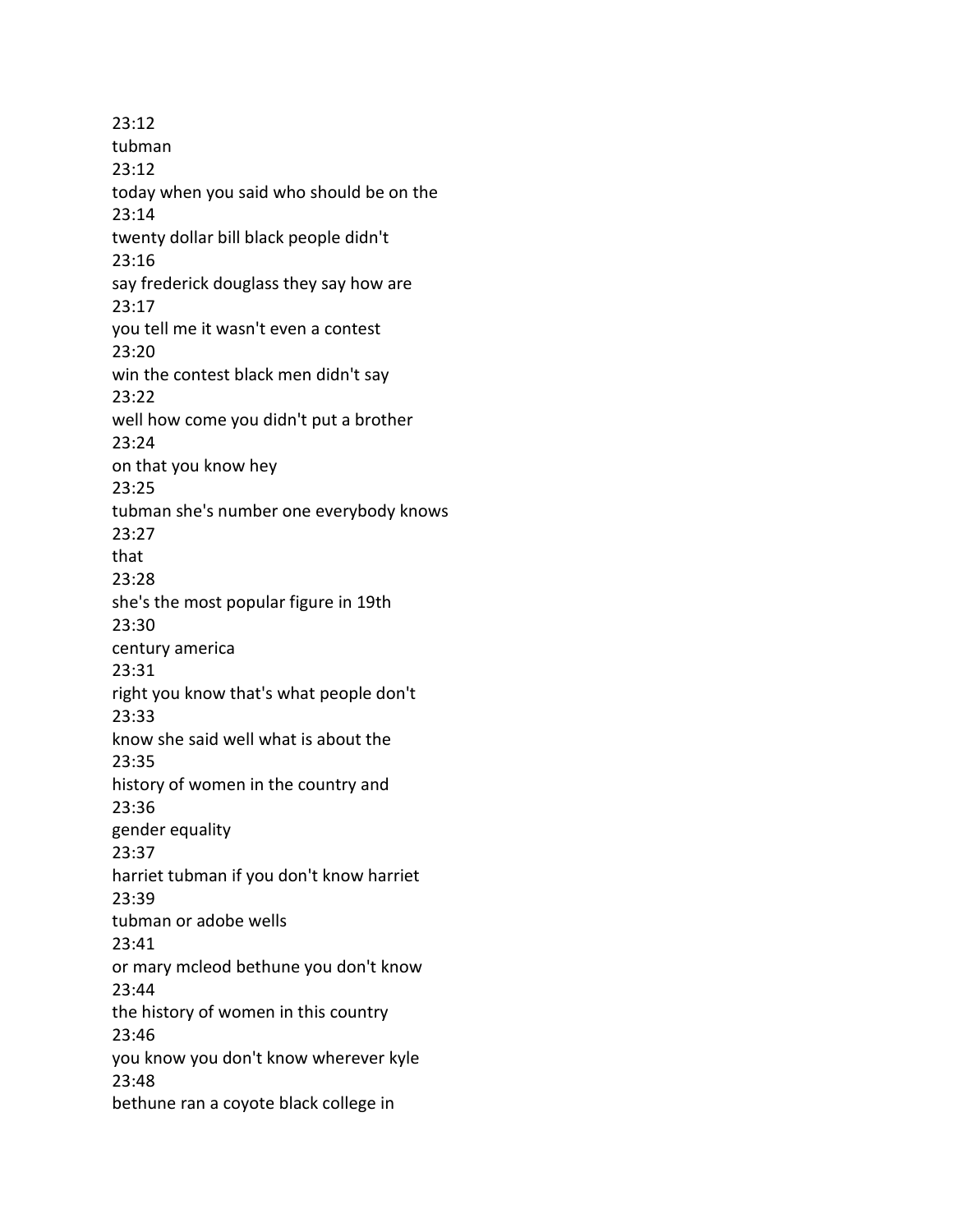23:50 the 1920s it took to the 1970s and 80s 23:53 for white people to head to co-ed 23:55 college 23:57 when i came to the pioneer valley in 23:58 1972 smith college had a male president 24:02 a male they didn't get a breakthrough to 24:05 get a female president of smith college 24:07 and except in my lifetime my academic 24:09 lifetime 24:10 right black people had schools run by 24:12 women a long time ago 24:14 lucy laney you know charlotte hawkins 24:16 brown you know 24:17 you don't hold we don't hold ourselves 24:19 back because we don't have enough people 24:21 and we need 24:21 all of the help we can get and we come 24:23 out of a culture that 24:25 has women in leadership that we look up 24:27 to and we hold on to that it's got 24:29 nothing to do with matriarchy it's got 24:31 nothing to do with some kind of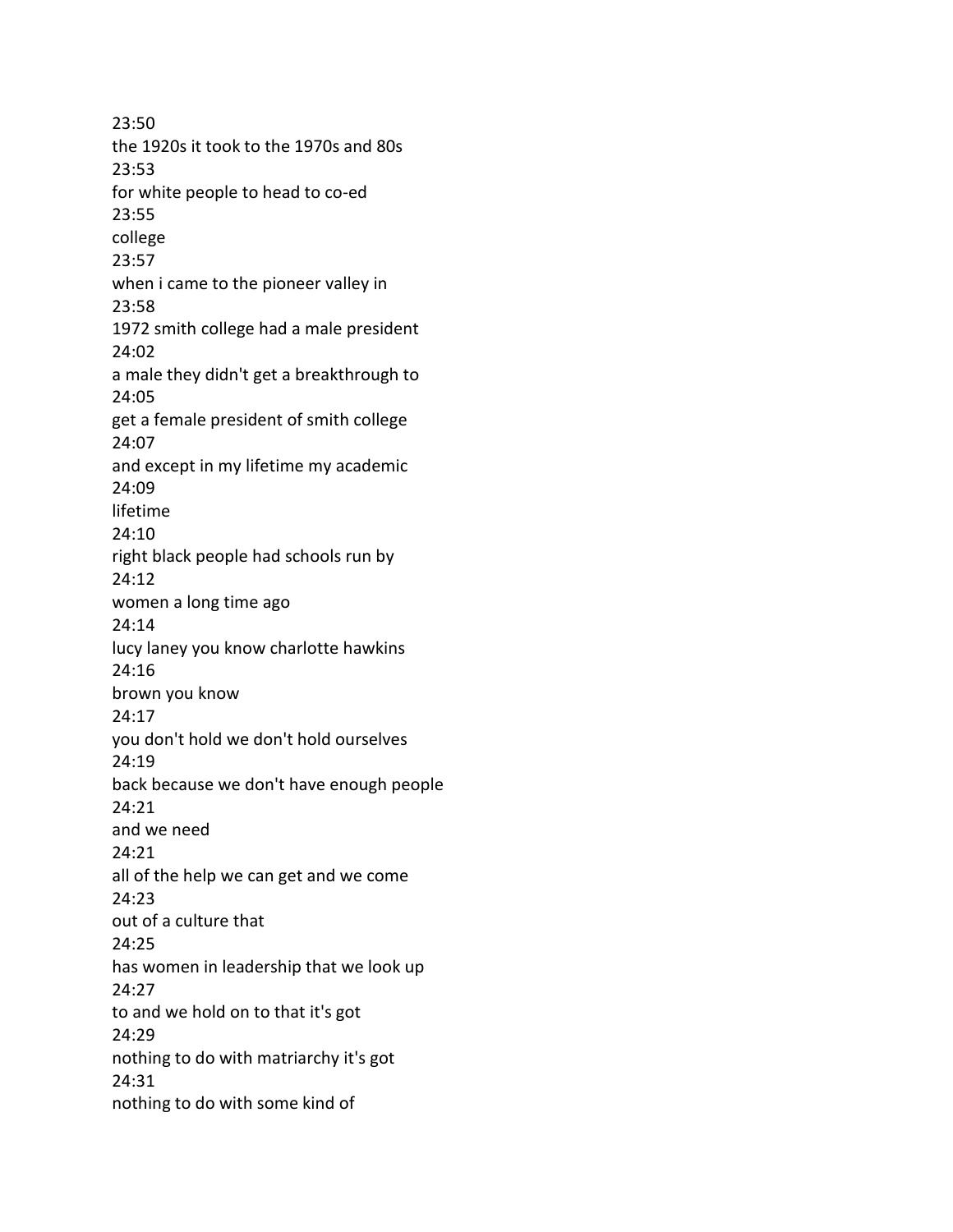24:32 defamation of western society and how 24:34 come the women have more power 24:36 it has to do with how african societies 24:38 are organized which we remember 24:40 like who handles the culture who raises 24:43 the kids who sets the values who calls 24:45 the men 24:45 you know to fight that's what black 24:47 studies will teach you how to look at 24:49 the world in a different way 24:51 how to look at relationships in a 24:53 different way how to understand and when 24:55 you look around you 24:56 that they don't talk when they they talk 24:58 differently like 25:00 the words that you use might be words 25:02 that happen you may not even know 25:04 like a lot of young might when uh white 25:06 might call this self bubba 25:08 bubba is a african word it's a dollar 25:11 word 25:11 comes out of congo it's congo word comes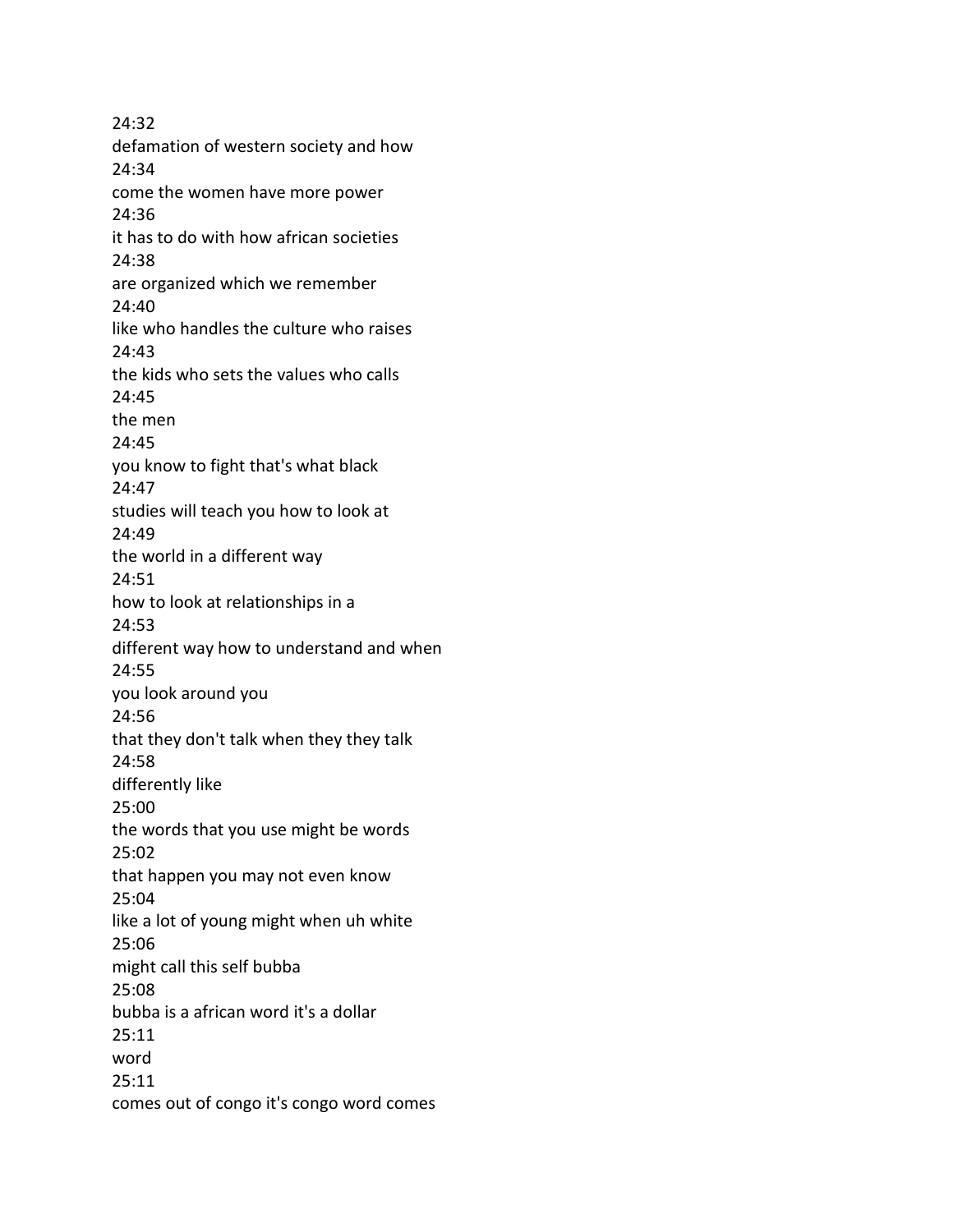25:13 out of congo angola you know 25:15 sea islands color people you know 25:18 georgia south carolina okra it's african 25:20 word 25:21 you know tate is an african word you 25:24 know 25:25 guru is an african word you said you eat 25:27 peanuts you eat google down south they 25:28 call them google 25:30 it's an african word we speak african we 25:32 think african we act happy we just don't 25:34 know it we have to learn it 25:37 right we're to stay in the way we 25:38 interact with things you go into a black 25:40 church 25:41 you know north america you have a lot of 25:44 people from congo so we don't have a 25:45 hierarchy so we don't have a lot of 25:47 priests and stuff stacked up 25:49 people talk to god anytime they want to 25:51 because in africa the spirit is 25:53 everywhere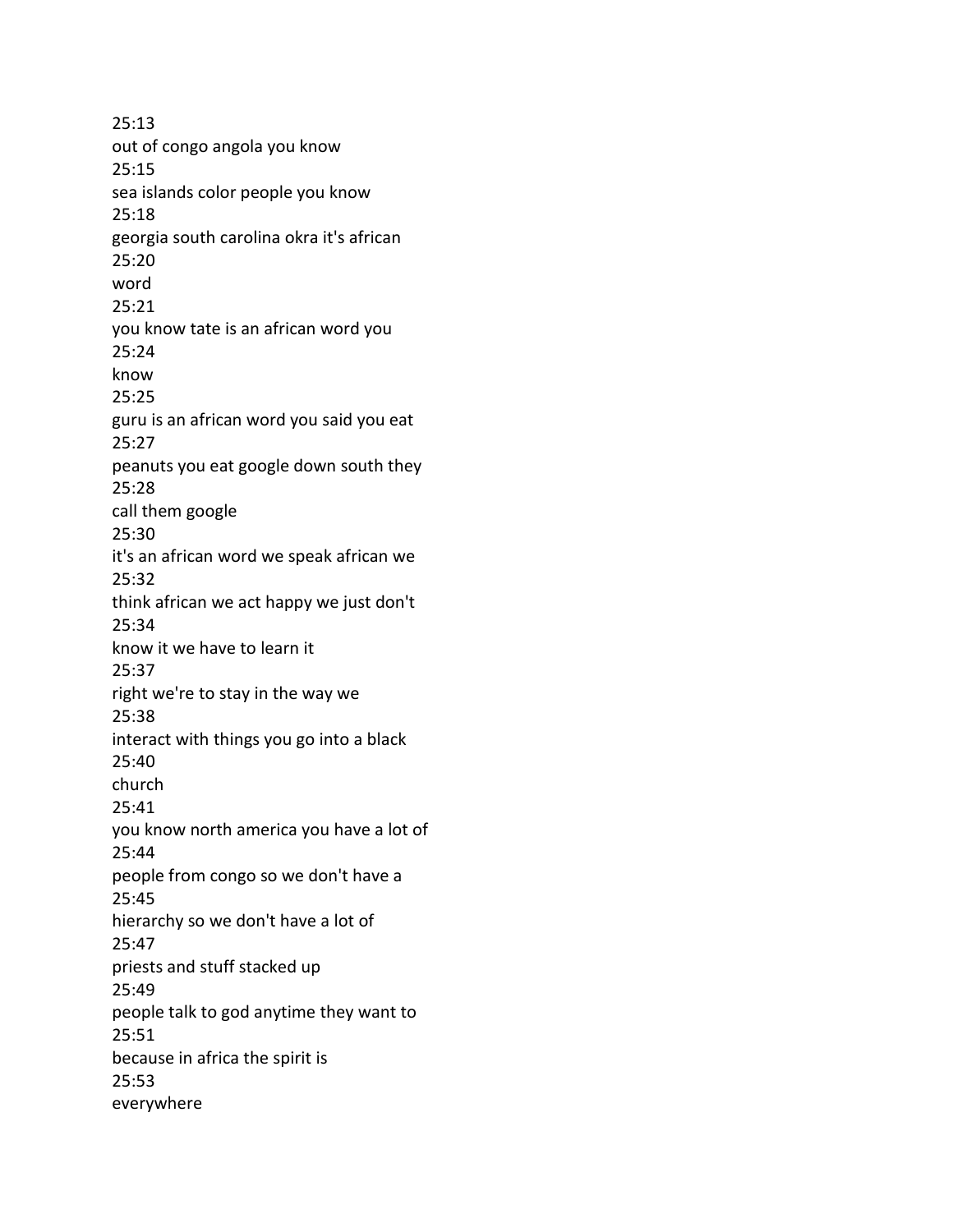25:53 congo people in spirit is everywhere 25:55 it's in you it's not out there you don't 25:57 have to have somebody explain it to you 25:59 it's in you 26:00 so my grandmother could talk to jesus 26:02 while she's baking biscuits in the 26:03 kitchen 26:04 she don't have to be in church god talks 26:06 to her when she needs god to talk to her 26:08 and she listens when god talks to her 26:10 like she doesn't say i have to hold out 26:12 to sunday she says no no 26:14 you know and i learned that as a young 26:16 child when i'm sitting there you know 26:18 in the living room when i'm like four or 26:19 five years old and my grandmother starts 26:21 to cry 26:22 you know and i said what are you crying 26:23 about you see this is jesus talking to 26:25 me and i'm feeling good 26:27 right and i'm looking around i don't see 26:28 anybody you know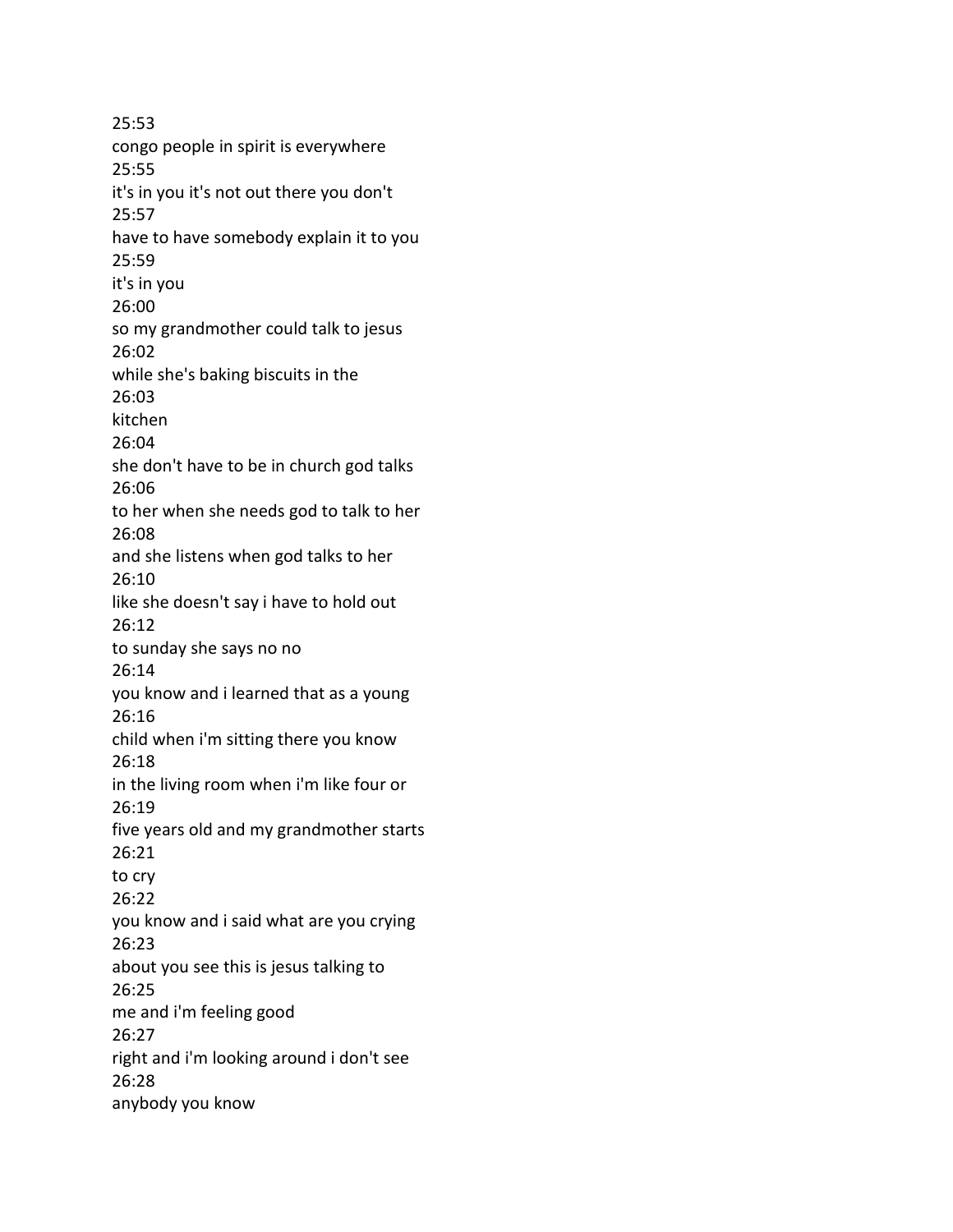26:30 but that's not what it's all about you 26:32 know i said well that's effort 26:34 that's what we consider black studies 26:35 get you to see that 26:38 you know we take english and make it 26:40 into a language that 26:41 is a little bit different from the way 26:43 white people use it we take the original 26:45 english 16th century english if you want 26:47 to hear people talk 26:48 bible talk you know king james bible 26:51 talk go to a black 26:52 church black preachers still hold on 26:54 there they don't want the new final 26:55 bible to strange the words out they want 26:57 to hear the words that their ancestors 26:58 heard when they got off the stage 27:00 16th 17th century english king james 27:02 bible that's what they hear 27:04 that's why they like shakespeare that's 27:06 that's what they heard coming over on 27:07 the spaceships that's the language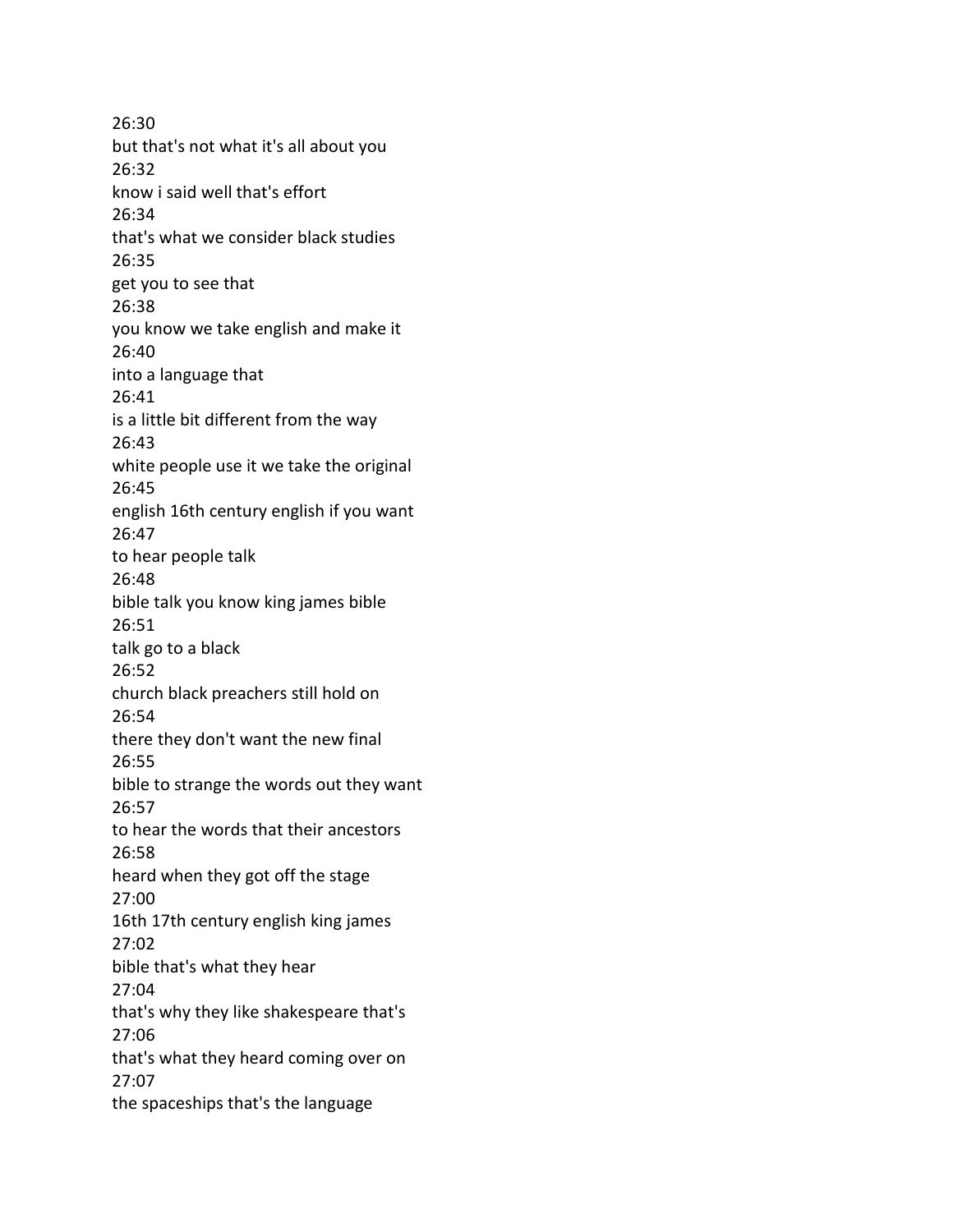27:10 right of the masters in the 15th and 27:12 16th century that way you can understand 27:15 why the leading uh shakespearean actors 27:17 in the history 27:18 of this country are black people there 27:21 are two people in shakespeare's hall of 27:23 fame stratfor and avon the first one is 27:25 ira aldridge in the 19th century african 27:27 american 27:28 right couldn't do shakespeare here had 27:30 to go to europe 27:32 he's the first american that got elected 27:35 into the shakespeare hall of fame 27:37 like who does othello like nobody ever 27:39 did otello 27:40 paul roberson right again 3 000 27:43 performances of otello in the 1940s 27:45 early 1940s 27:47 3000 nobody's ever come anywhere near 27:49 that 27:50 not in blackface not lost olivia olivia 27:54 roberson like who did the british get to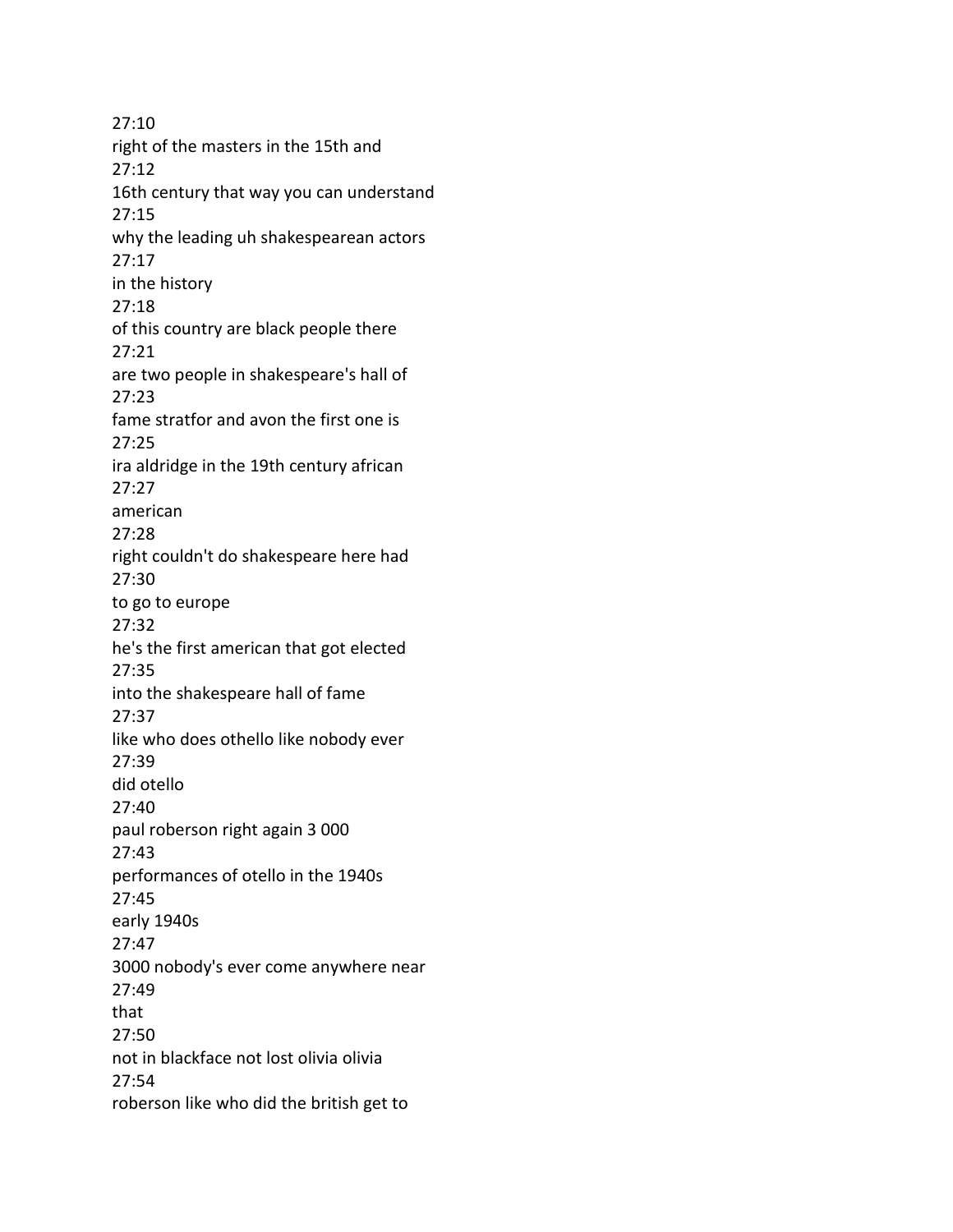27:56 read shakespeare on the path on the 27:58 anniversary of shakespeare 28:00 george lambing from barbados why because 28:02 he 28:03 sounds like what shakespeare would have 28:04 sounded like 28:06 like that's our contribution that's what 28:08 black studies is all about 28:10 it's not about how we're out there is 28:12 how we're inside 28:13 we're inside the west i'm going to 28:15 chicago 28:17 you know i wasn't born after i'm going 28:18 to chicago 28:20 i i feel just walking up and down the 28:22 streets in chicago i hear the way people 28:24 talk walking down the streets and check 28:25 i go to a church 28:26 i go to a meeting right you see how 28:29 people organize themselves how they look 28:31 after each other how they make 28:32 adjustments for each other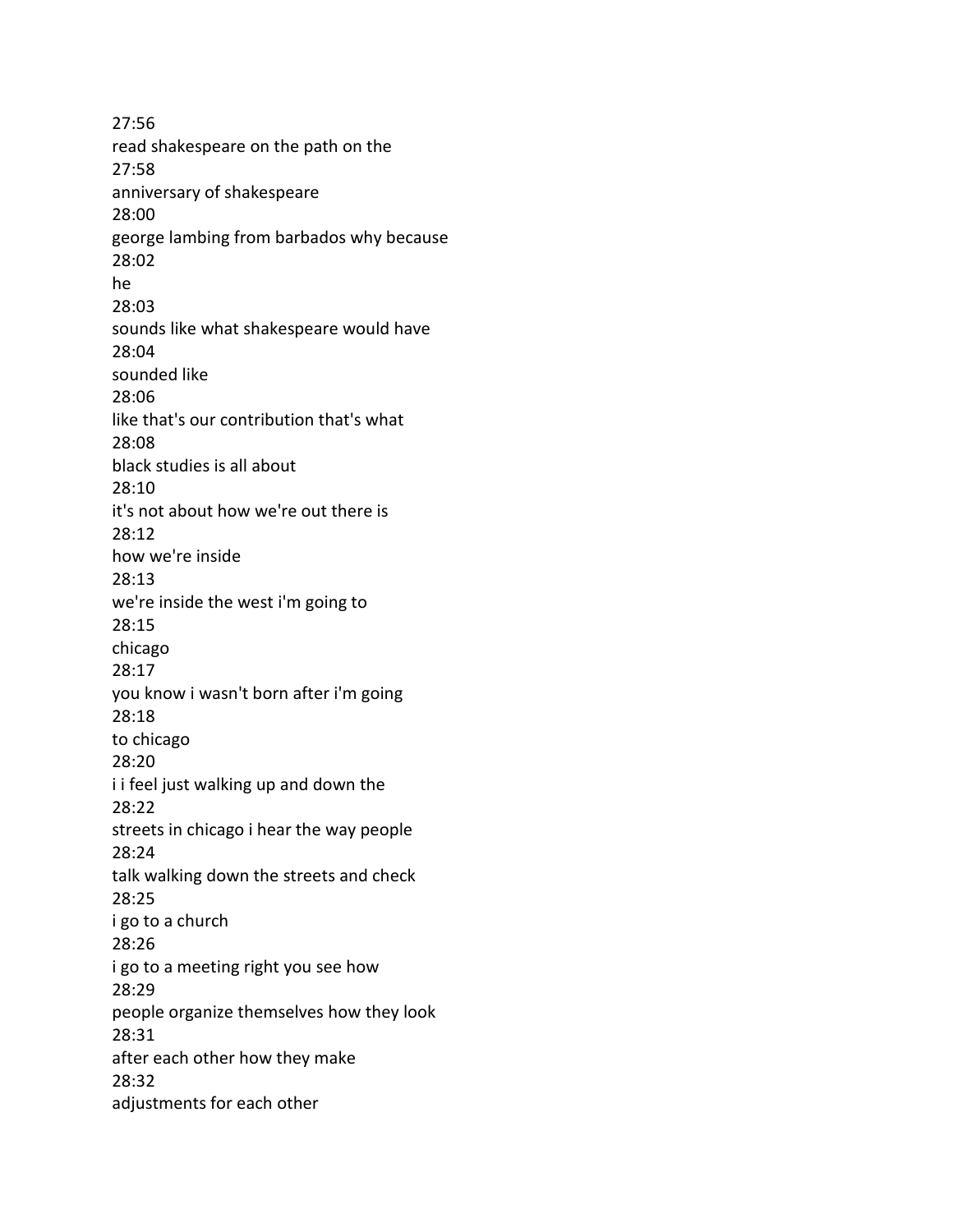28:33 how somebody has too many kids somebody 28:35 else takes them in 28:37 you know whether you have welfare or not 28:39 you know 28:40 there are no orphans in black 28:41 communities on this baby 25 28:44 of the slave families got broken up 28:46 there were no orphans when you went to 28:47 the next plantation people took you in 28:50 they said come on you're part of our 28:51 family now that's why black people can't 28:53 get their relatives straight they say 28:55 that's your cousin 28:56 well who is he late don't worry about 28:58 that's your cousin 29:00 you know this your uncle i didn't know 29:02 you had a brother don't worry about it 29:04 that's your uncle 29:05 that is somebody you took in that needed 29:06 to be taken in 29:08 because you didn't leave a young kid out 29:10 there by themselves with no mother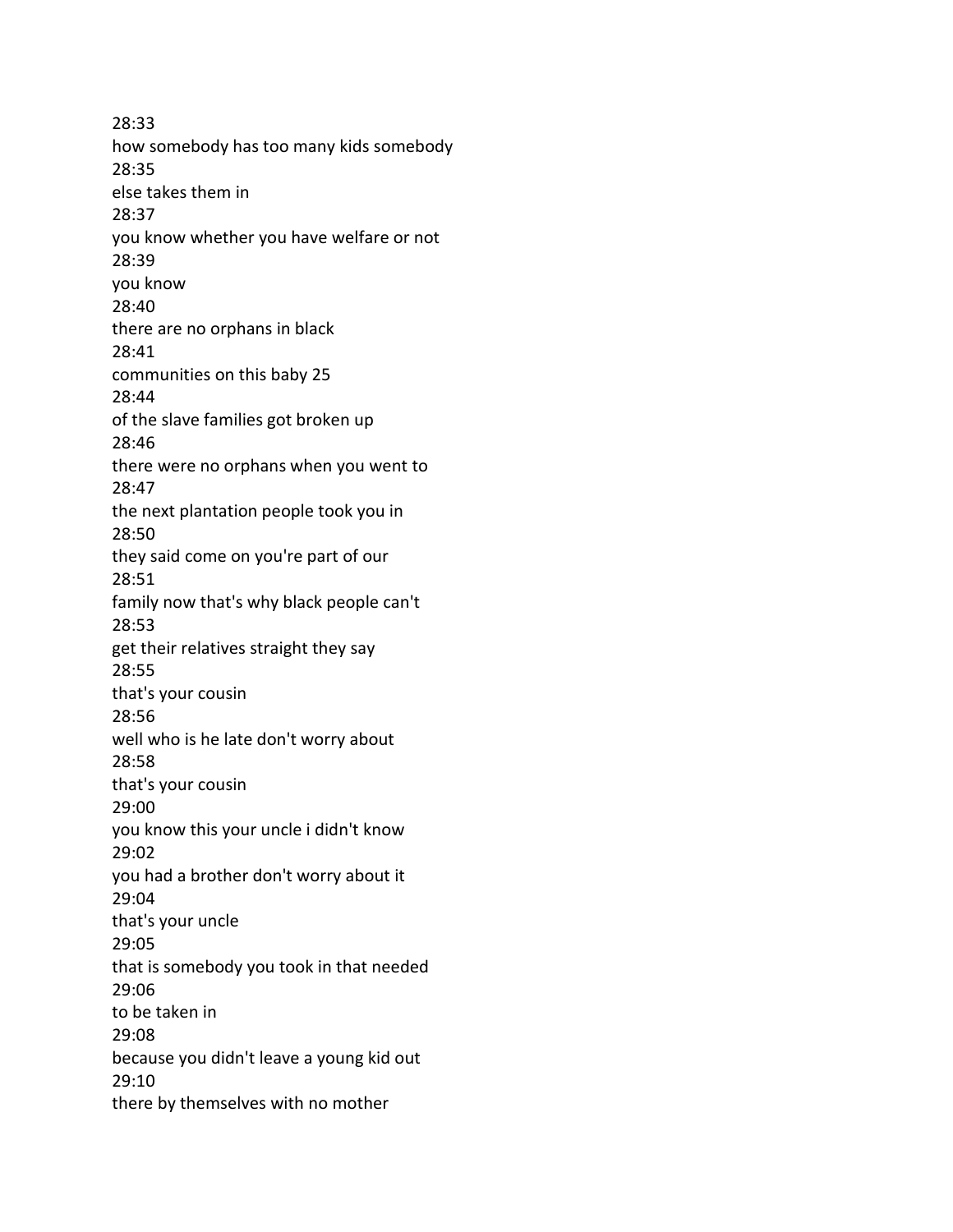29:13 you know because these are the people 29:14 that would say sometimes i feel like a 29:16 motherless child but you know take them 29:17 in so you don't feel that way anymore 29:20 that's an african sensibility that 29:22 americans ought to learn how to 29:23 how to carry out you know that should be 29:26 the foundation of how you organize the 29:27 care of children 29:29 like if you look at the black family 29:31 kids are the priority the youngest are 29:33 the priority you feed the children first 29:35 everyone else comes later 29:36 you look at the way we organize schools 29:38 we talk about how we love 29:40 students and teachers but we pay 29:41 teachers crap 29:43 right we don't put money in the schools 29:46 you know kids stay home now people have 29:47 their kids at home for a month and say 29:49 take them back to school there's too 29:50 much trouble to look after them the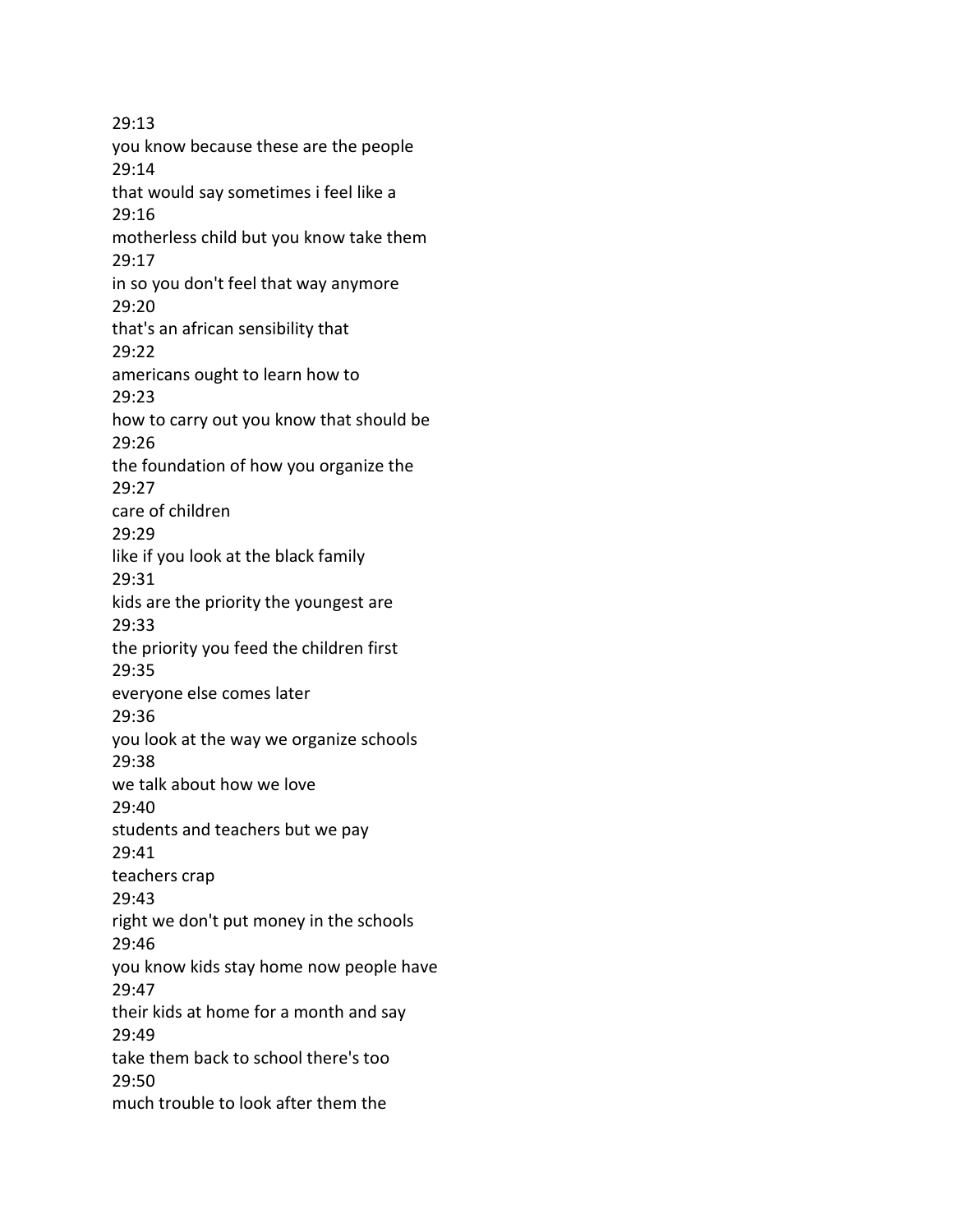29:52 teacher looks after them every day 29:55 and then you want to argue about how 29:56 come they want more money they should 29:58 get a million dollars a year because 29:59 they're looking after your kids because 30:00 they're the most important thing in the 30:01 world 30:02 but we don't value young people we just 30:04 say you do black people value 30:05 young people you know we try to save 30:09 them if you have a dollar 30:10 you get 50 to the kids so they eat 30:12 person and you split up with stuff 30:14 but those are values that are here and 30:16 among us to make this country different 30:18 for what it is 30:19 you know that's where we are you know 30:22 that's what we consider 30:23 black studies teaches that you don't 30:24 have to agree with all of that you don't 30:26 have you can get into details about 30:28 things you can argue about the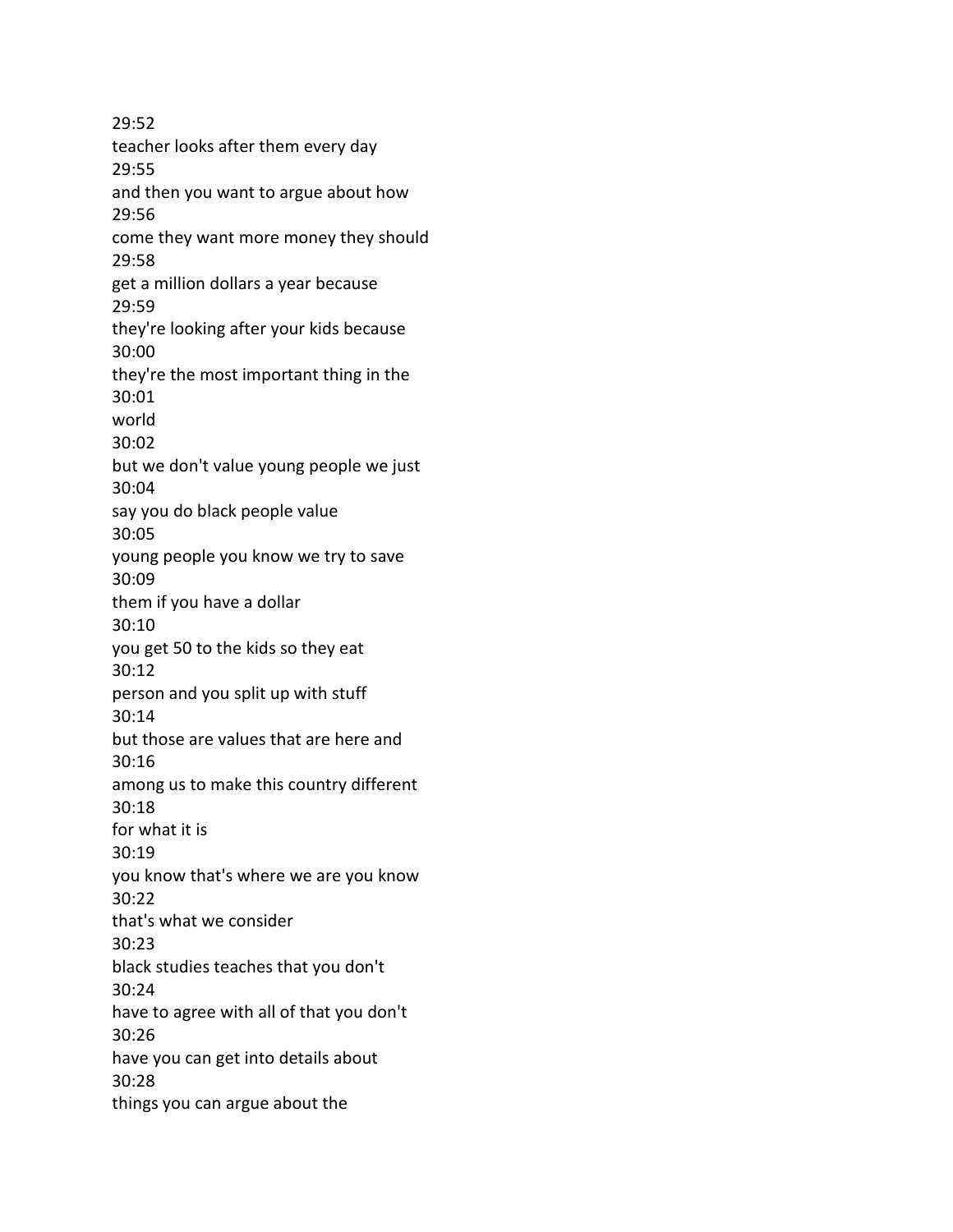30:29 multiplicity of blackness now because we 30:31 have african immigrants we got people 30:33 from brazil we got people from all over 30:34 the western hemisphere 30:36 and so black is not just a color like 30:38 it's a sensibility and a historic 30:40 experience 30:41 what we share is a degradation on the 30:43 part of the west that's what we all know 30:45 we share didn't matter where you come 30:46 from 30:47 right it doesn't matter what you say 30:48 well i wasn't a slave yet but you were 30:50 colonized 30:51 you're not speaking african language 30:53 when you walk up to me on the street you 30:54 say i'm from nigeria you're telling me 30:56 that in english 30:57 you're not speaking evil to me because i 30:59 can't speak evil 31:01 and if you're going into grunts you 31:02 can't speak evil either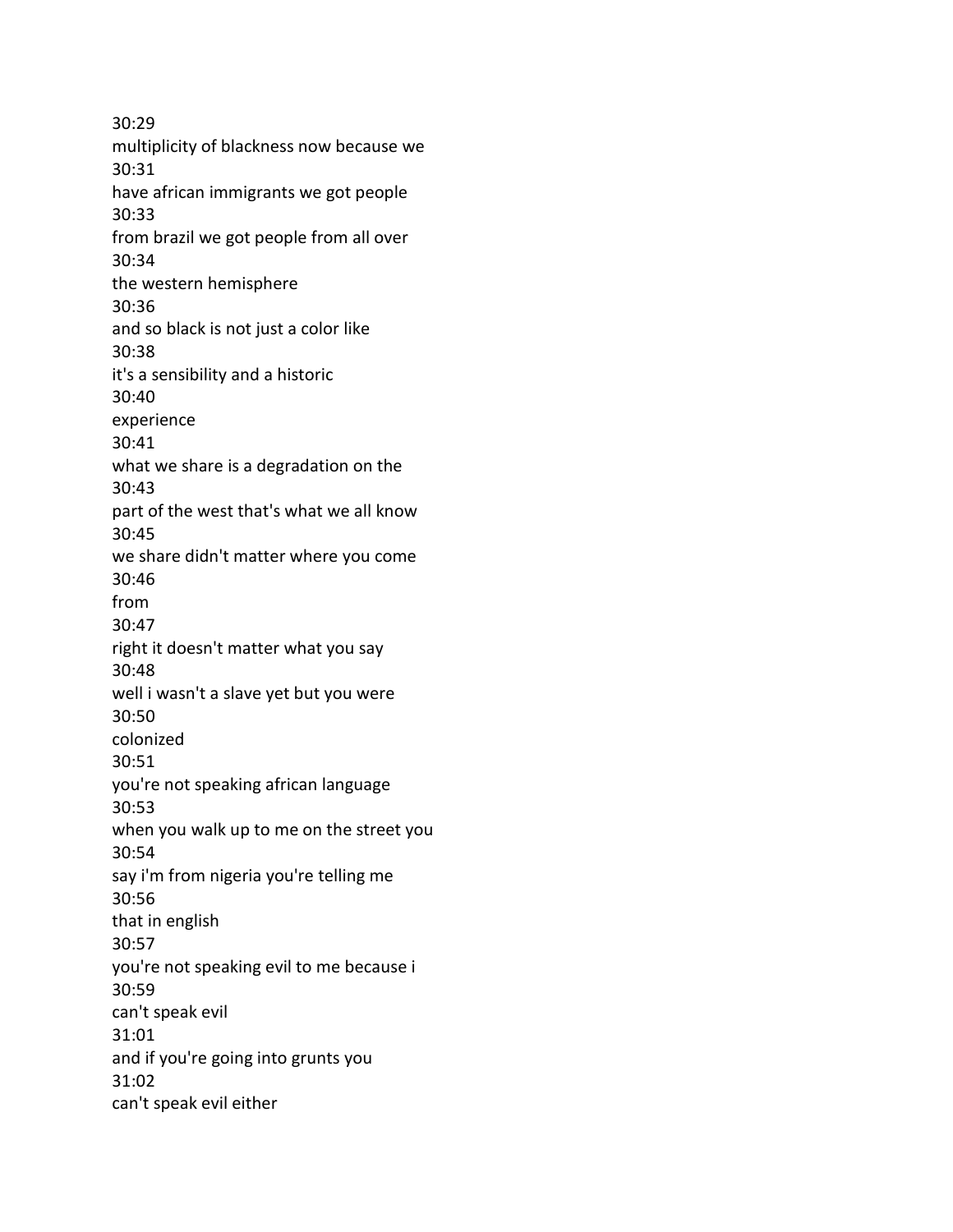31:04 you know like i got african soon to say 31:07 i'm a warlock can you speak while 31:08 oh no no my parents speak wall over well 31:10 you speak he got a hat on backwards he 31:12 got his timberlands on 31:14 you know he got his eddie power jack he 31:16 speak hip-hop 31:17 write the universal language right it 31:20 doesn't mean he's not an african i mean 31:21 he's an african-american in a 31:23 complicated kind of way 31:24 it doesn't matter whether you speak 31:26 spanish enough so what 31:28 the slaveholders spoke different 31:29 languages had nothing to do with us 31:32 you know you put kids on the playground 31:34 they can learn spanish in five minutes 31:36 so they don't learn 31:37 go to any playground in the city where 31:39 you got puerto ricans and blacks 31:40 together they talk to each other 31:43 they know who won the basketball game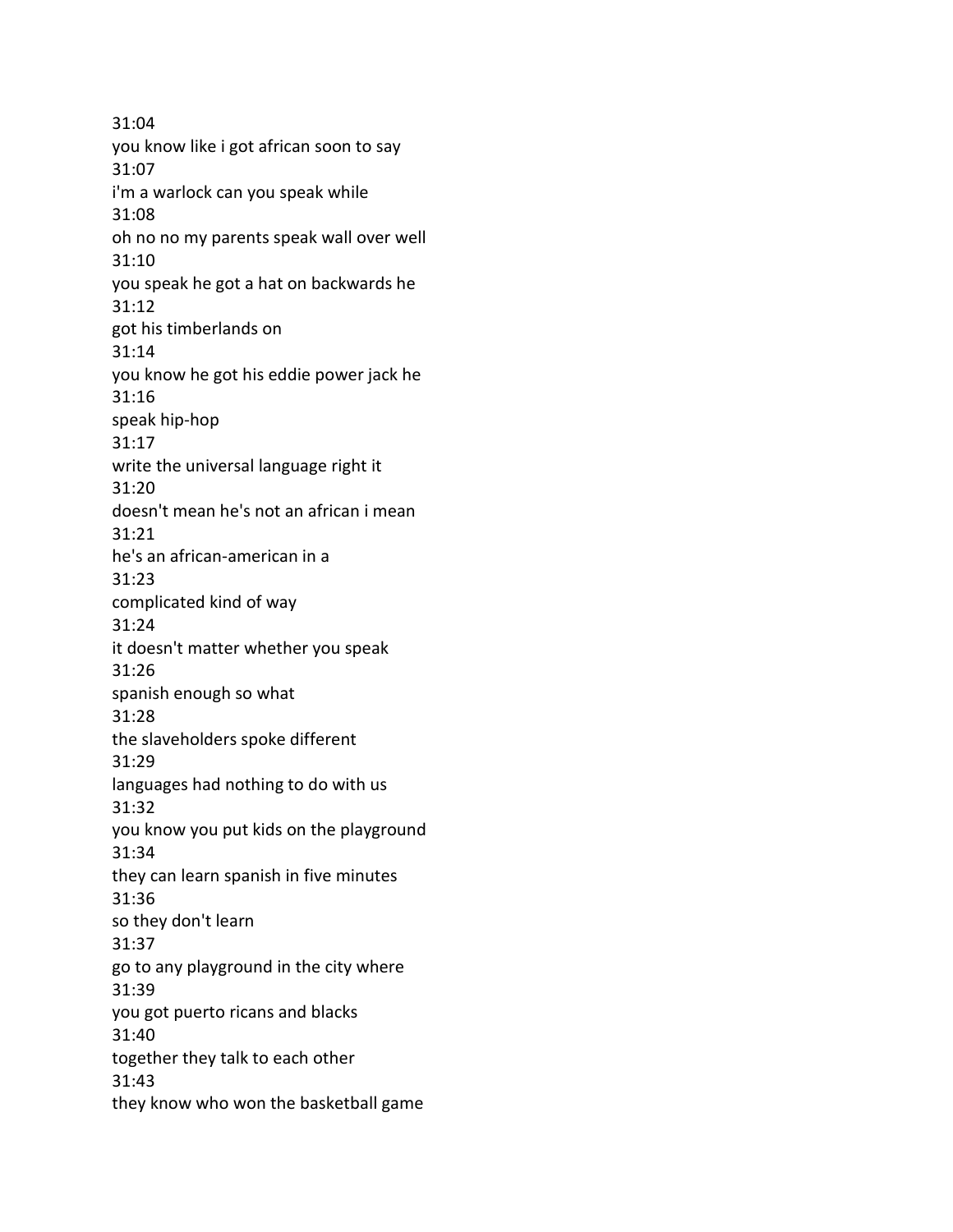31:45 right you know how much money somebody 31:47 owes them 31:47 in whatever language you want to argue 31:50 that's what black studies will teach you 31:52 you know that we are complicated people 31:55 but we are an american people and we 31:57 make 31:57 we have we define a lot of what america 31:59 is and the failure to look at that to 32:01 try to 32:02 to throw that away and ignore that and 32:04 say we're really 32:06 a white country we'll leave you with 32:08 people walking around with confederate 32:10 flags but they can't sing a song they 32:12 don't have no 32:12 no i can't dance to have no don't don't 32:15 know how to live 32:17 right you know how to get along without 32:18 anything you know to make something out 32:20 of nothing right which we had to learn 32:22 how to do in the stadium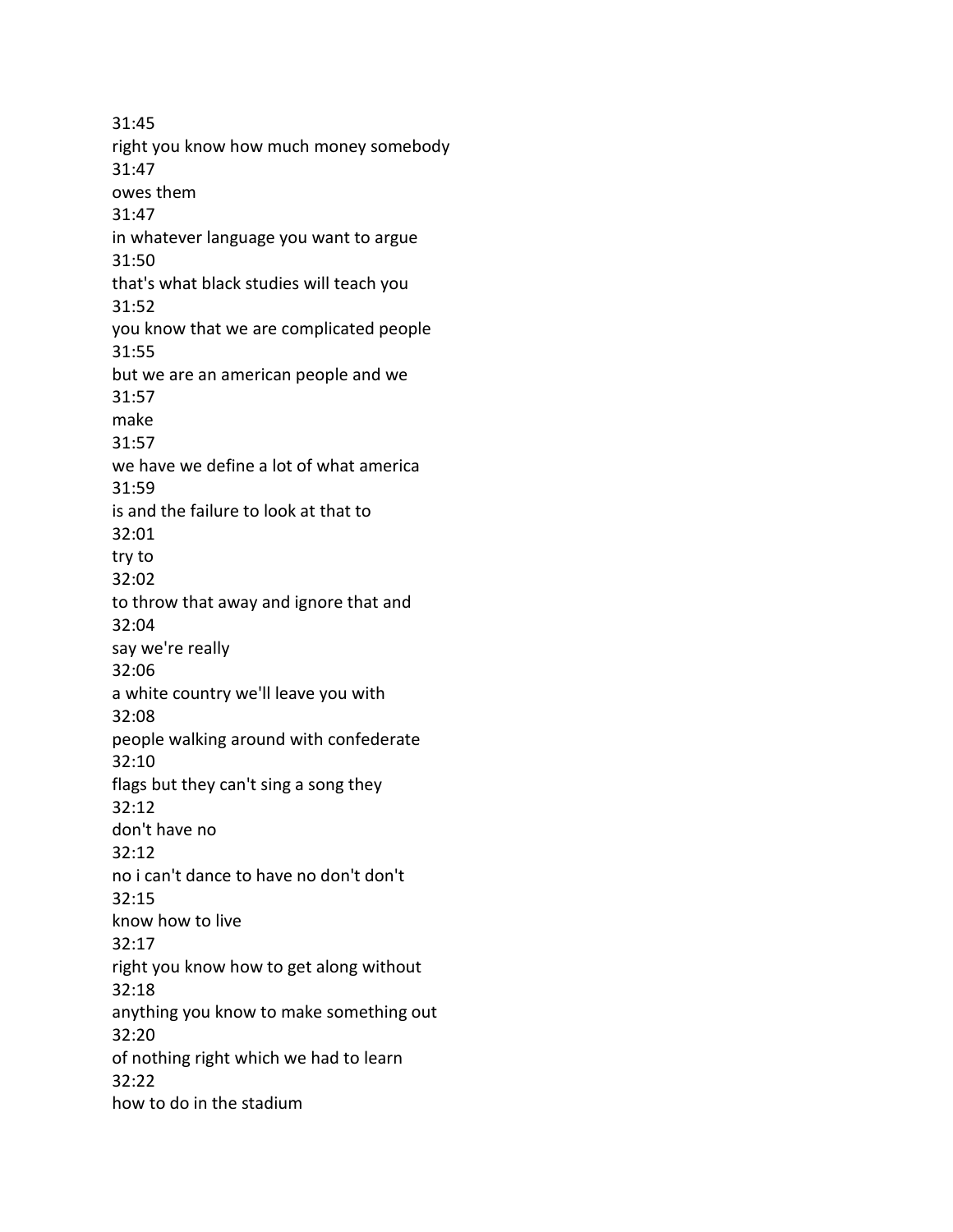32:23 and after gem code that's what black 32:25 stuff this to us and you come 32:27 in that and we wanted it in one 32:29 department because we don't separate 32:30 people into your economic life over here 32:32 your historical life over here your 32:34 literary life over here we want to teach 32:36 people as a human being 32:37 so we want all the disciplines in one 32:39 space you know so in our 32:41 you know when sonya got here we met 32:43 together back at 50 years ago 32:45 i can walk out of my office and i want 32:46 to thank music i got max roach next to 32:48 me i got archie shipped across the hall 32:50 five years later i got j 32:51 involved and said jimmy tell me about 32:53 you know how do you do this how you do 32:54 that 32:55 well i got down at moments and coming in 32:56 talking about that i want them right 32:58 there i don't want to cross campus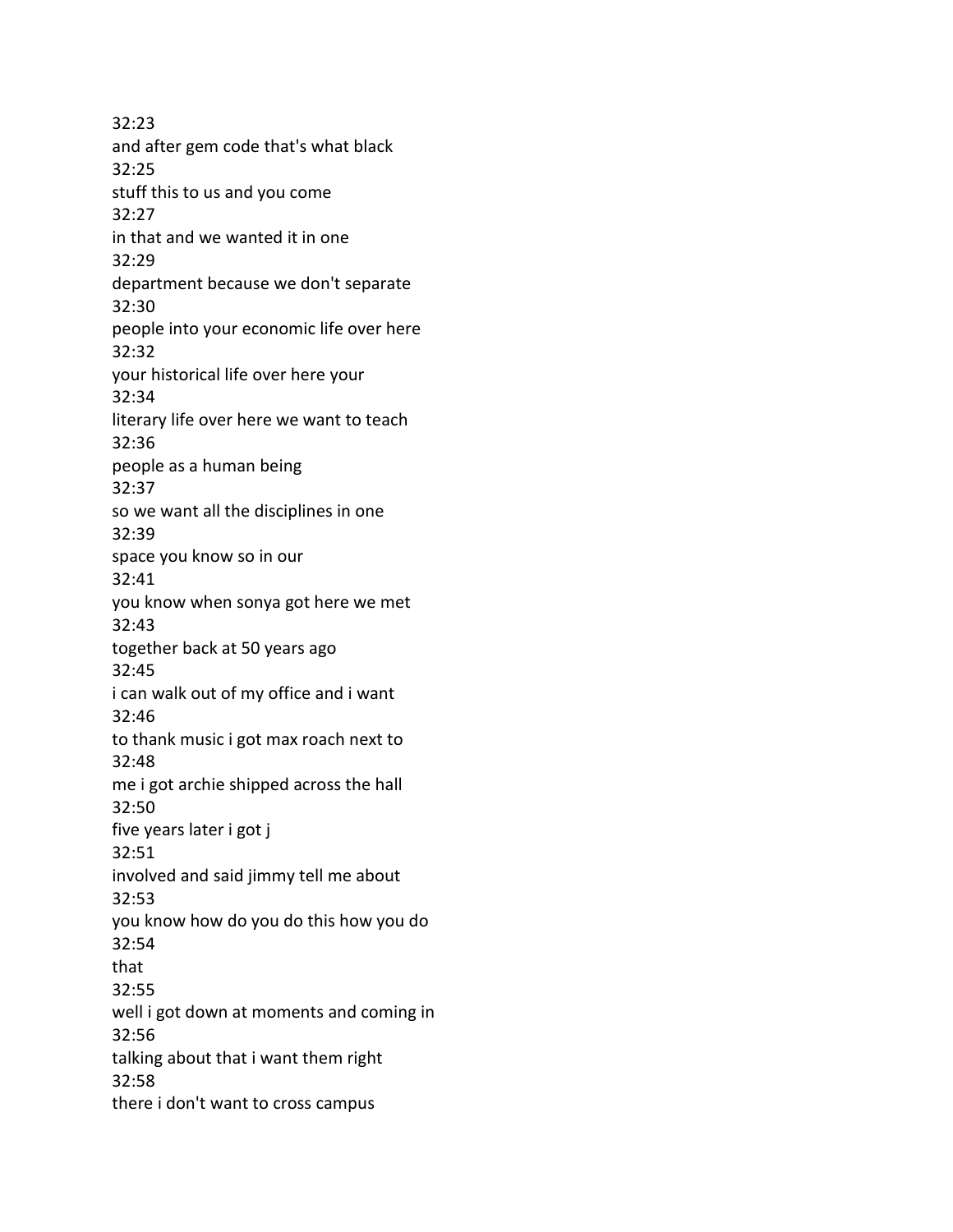33:00 i want them right there so that the 33:01 black student can walk into that 33:03 experience 33:04 and know who they are and know that they 33:06 have somebody right 33:07 so you don't look at that sister and 33:09 think she's unusual 33:11 she's just the one we found 33:14 there's a lot like her we haven't found 33:16 yet because we think black people can't 33:18 do that 33:20 she shows you can do that again she's 33:22 his sister you know amanda gorman 33:24 she's trained in sociology she's a great 33:27 point 33:28 she did that on her own she didn't go to 33:31 the mfa program 33:34 she came out of her experience and put 33:37 that together in an 33:38 overwhelming beauty and power right 33:41 without having to write 25 different 33:43 passages in a class in english about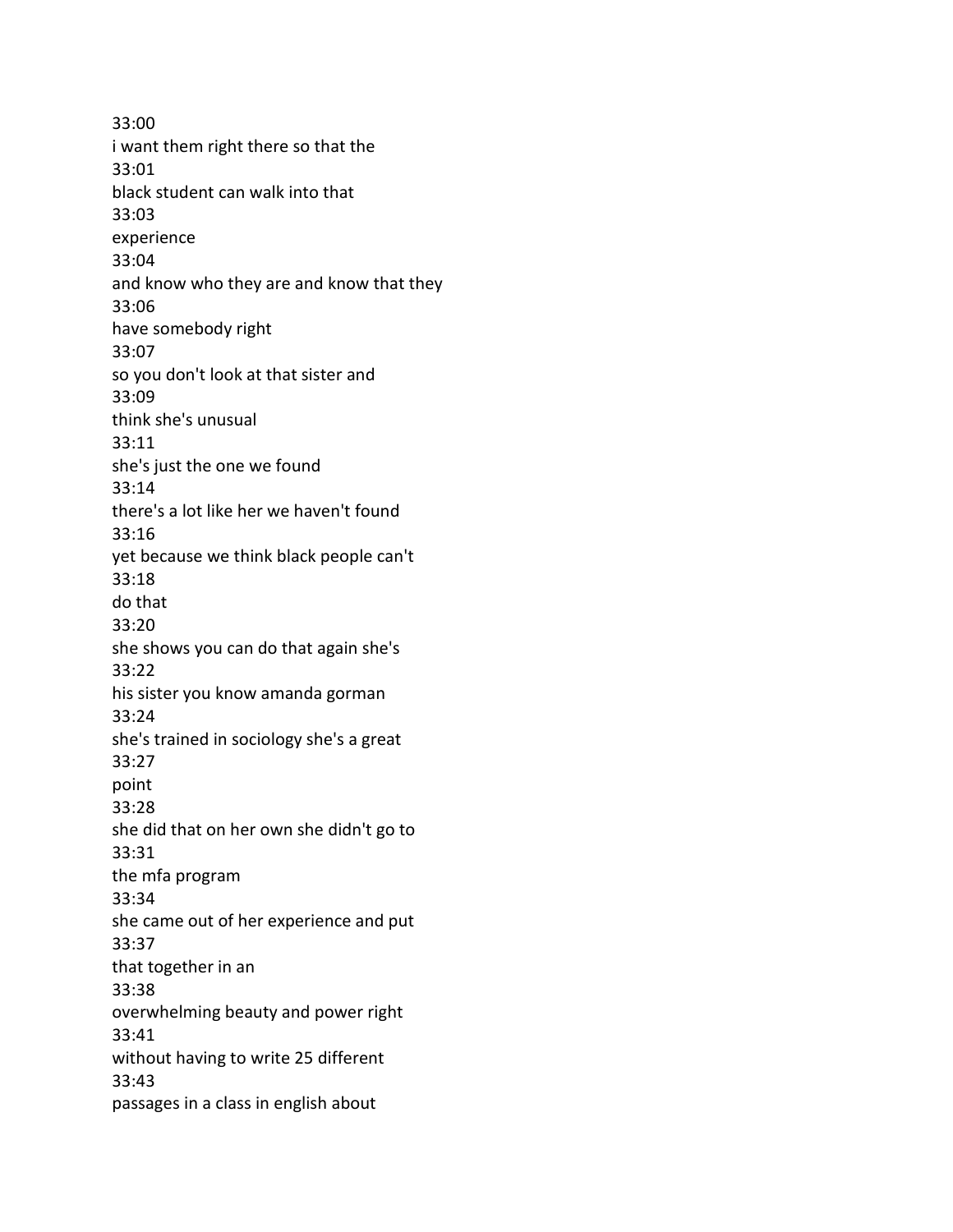33:46 somebody just trying to tell you how to 33:47 make your stuff sound like that stuff 33:50 black studies let you do that it teaches 33:52 that it teaches she's not an exception 33:54 she's just one we found 33:56 they're more like her and we know that 33:58 you know 33:59 and albeit howard you know like tony he 34:01 she coates or she abby bozeman you know 34:03 or kamala harris 34:04 you know there'll be a more house like 34:06 you know martin luther king jr 34:08 you know that's where they're coming 34:10 from right or they'll come out of pits 34:12 like w 34:13 b du bois right co you come out of 34:15 fistful then he goes to harvard 34:17 right or they'll be like stacy abrams to 34:19 go to spelman and then she can take over 34:21 georgia 34:22 right she didn't go to emory like 34:26 she didn't go to georgia tech she was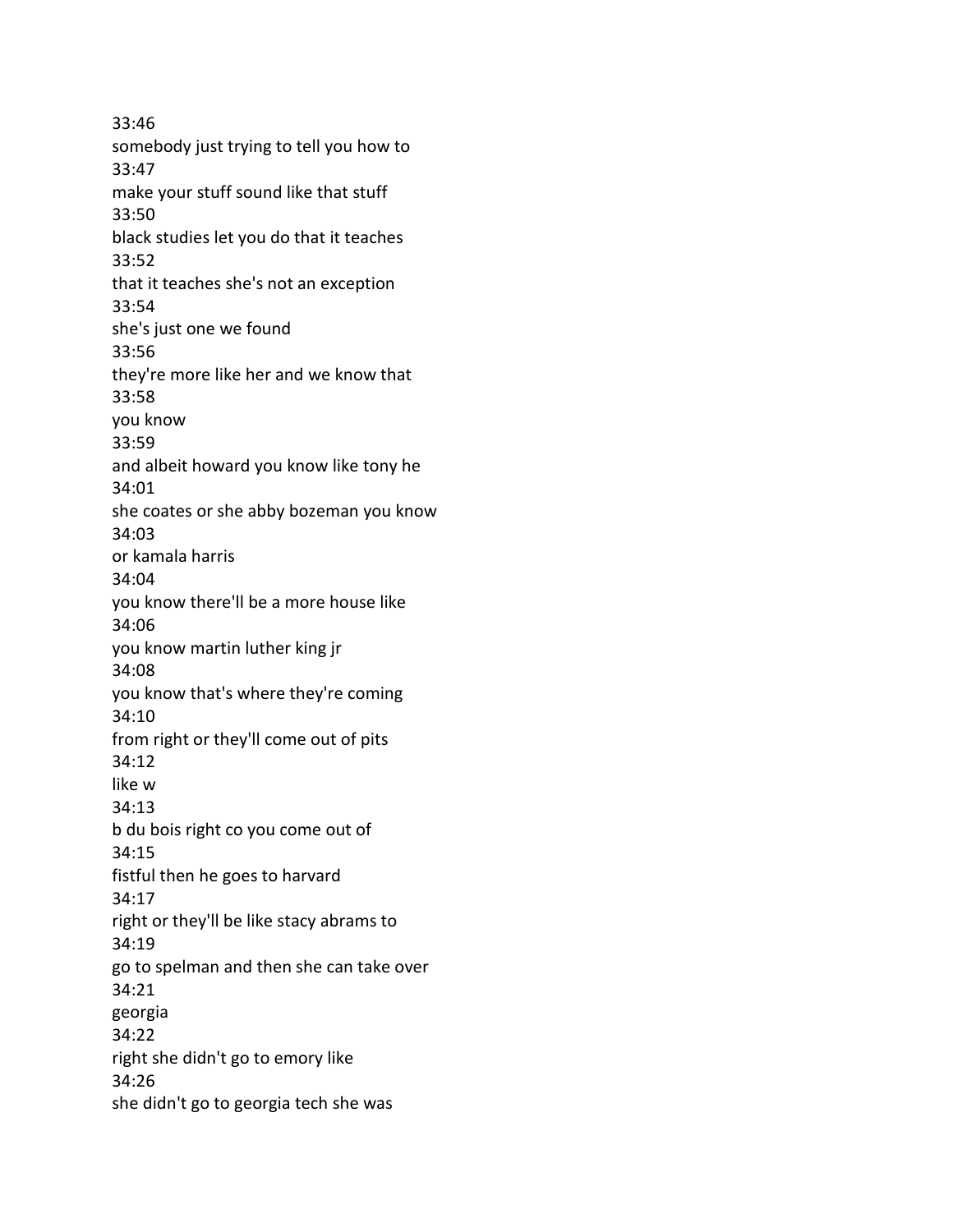34:28 spelling she's a spelman grad 34:30 but she knows how to run the state of 34:32 georgia knows how to run get two people 34:34 in the congress 34:36 knows how to run the president out of 34:38 office right you know that is spelman 34:40 you didn't learn the technique somewhere 34:42 else but it's that black experience that 34:44 grounds you 34:45 and you want everybody to participate in 34:47 that so it's open to anybody that comes 34:50 black schools have always been 34:51 integrated how it was integrated from 34:53 day one 34:54 black people open up the school is for 34:56 everybody 34:57 right there's no discrimination right 35:00 and so black studies is not just for 35:01 black people 35:02 but it's not to make us feel good it's 35:04 for to make everybody understand the 35:06 world in which you live and the place of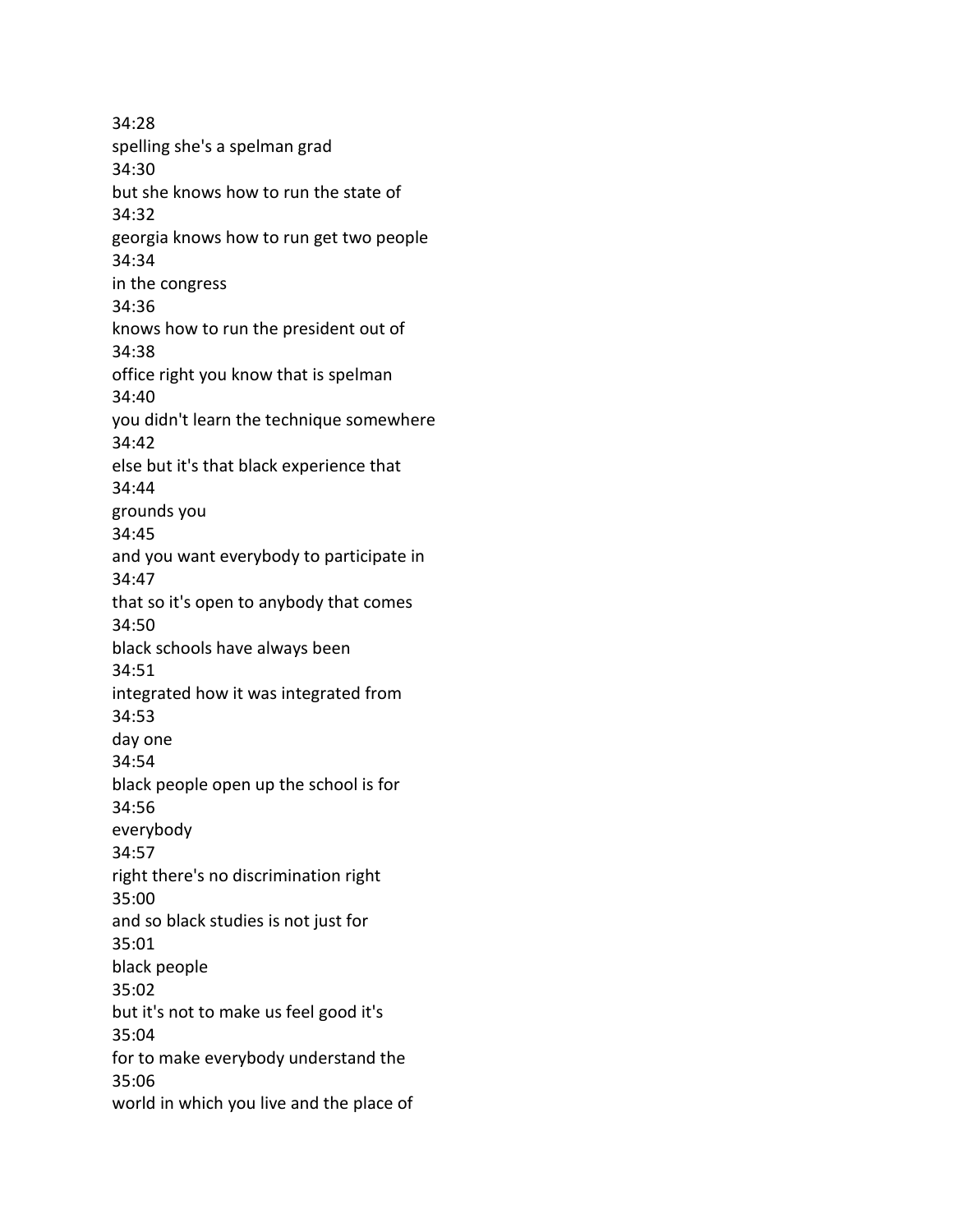35:08 black people in it 35:09 and i'm gonna cut off now because 35:10 sonja's looking like she's warmed up 35:12 over there 35:13 and i'm gonna segue into my my part in 35:15 crime these many many years 35:17 who will carry on uh the next 35:21 time for you thank you very much 35:26 it is such an honor to be here but it's 35:30 a real honor to be here with professor 35:33 bracey 35:34 because each time i listen to him 35:37 this great historian this person i met 35:40 at a place called amherst and i still 35:42 see us 35:43 on a hill when we had come out of a 35:45 meeting 35:46 and we both looked at 35:49 each other and we said to each other how 35:52 can we make black studies 35:54 continue up here and be recognized and 35:56 we both said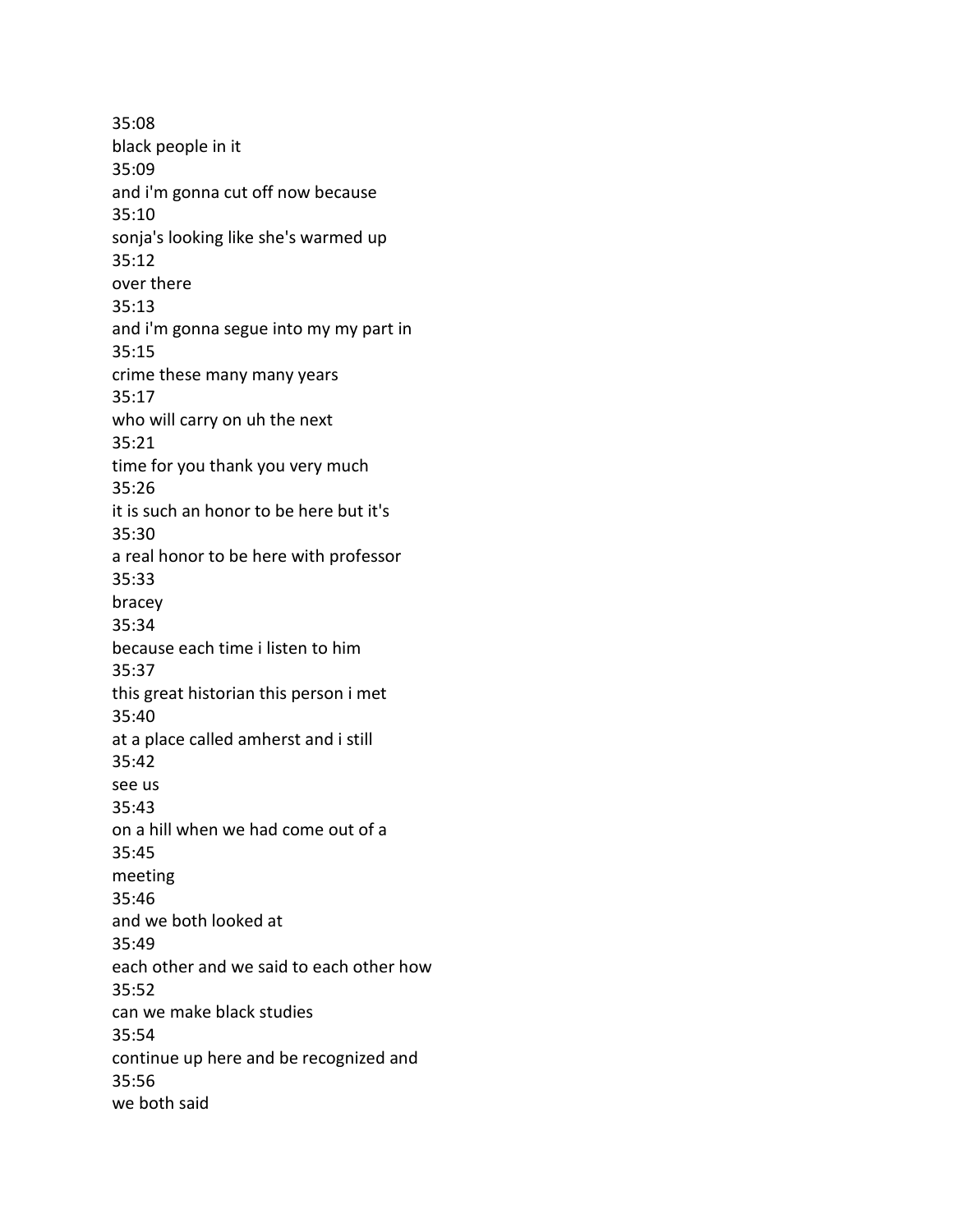35:57 we've got to get a graduate program it 35:59 cannot it can no longer be undergrad 36:01 and i remember standing on that hill 36:03 saying that's it and 36:05 to see your department uh brother john 36:09 is a joy and to know that no many of us 36:12 figured that out uh here in america to 36:15 have not only an 36:16 undergrad but also a graduate graduate 36:19 program 36:20 uh is to see so many people that we've 36:23 taught 36:24 graduated and go 36:27 into these many colleges and become 36:28 chairpersons of departments and 36:31 continue to uh perpetuate the ideas 36:34 simply that we as african americans you 36:37 know 36:37 brought to education something 36:40 that made education change in spite of 36:43 itself 36:44 it's an amazing thing but it did because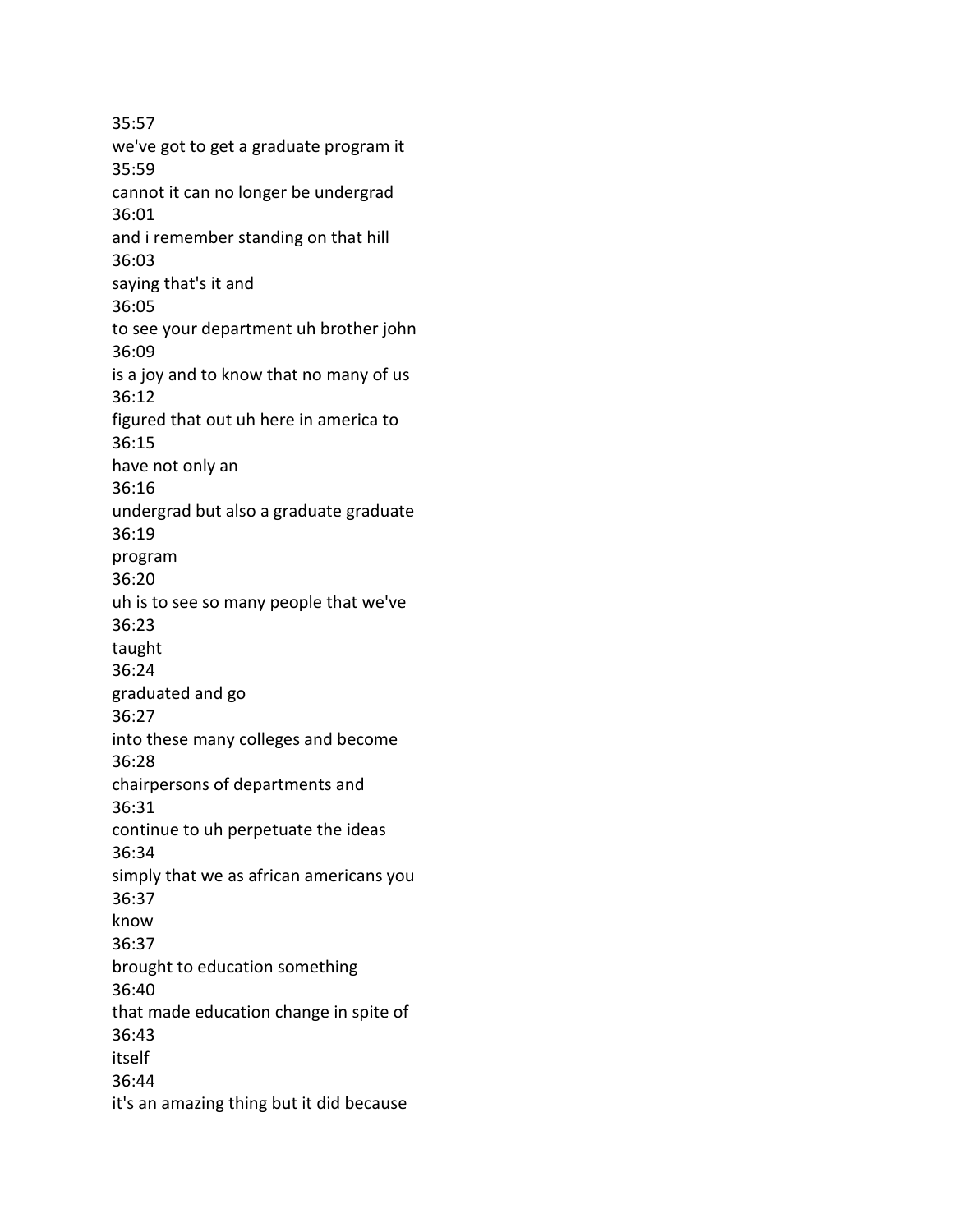36:46 from black studies came 36:48 women's studies jewish studies uh 36:52 chicano studies puerto rican studies um 36:55 asian studies all that came from 36:57 something called black studies 36:59 because we decided to change uh this 37:02 educational system 37:04 um and they would they didn't take to it 37:07 happily at all but i am reminded uh 37:11 that when we began to teach black 37:13 studies it was the first one the san 37:14 francisco state 37:17 someone said you know if you need 37:19 someone to teach 37:21 the black literature you should contact 37:23 that sanchez woman 37:24 she's always talking about somebody 37:26 black who writes 37:28 um and that was true because um i had 37:31 graduated from hunter college 37:33 in january and i had just 37:36 turned 20 and my father said well you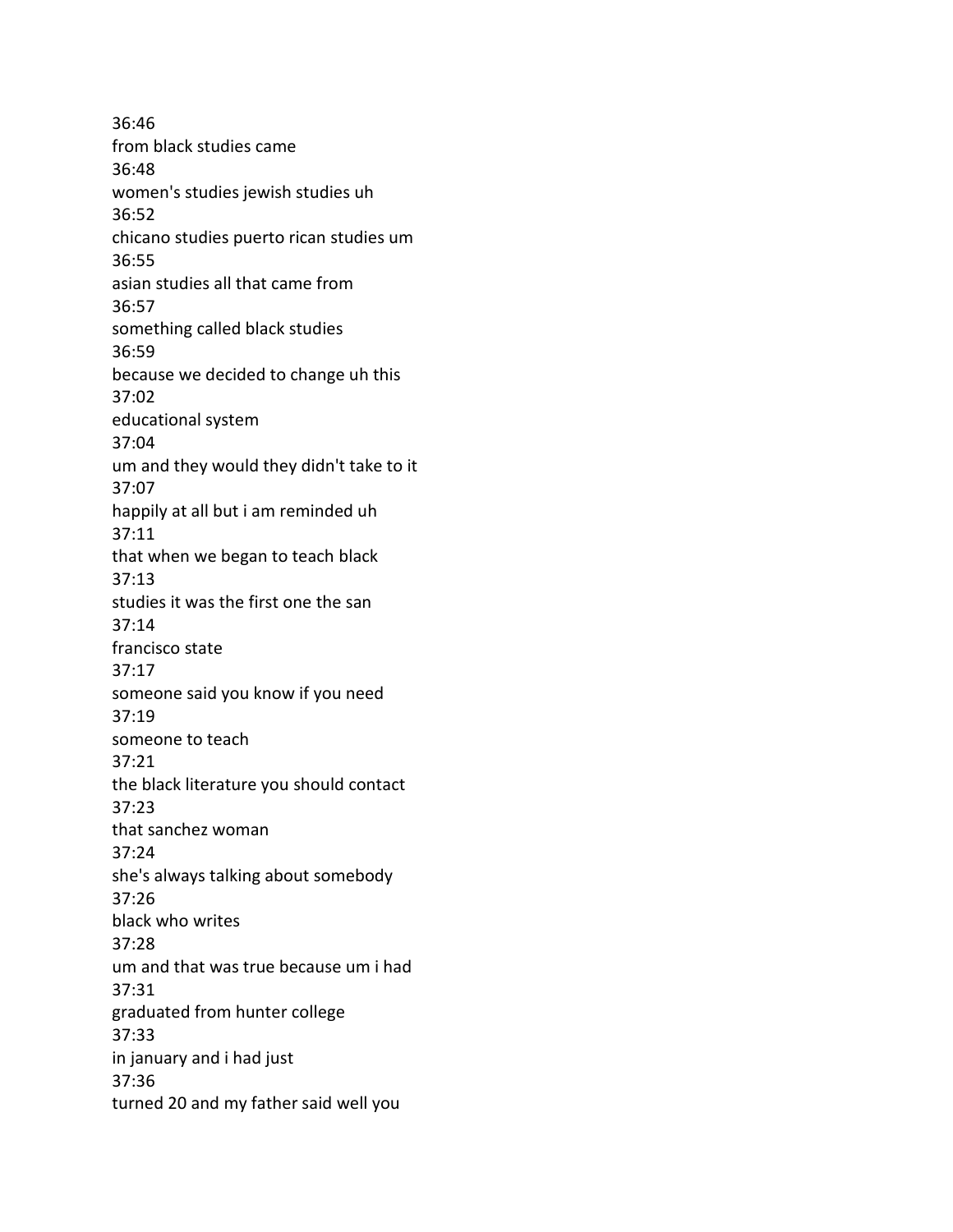37:39 need to get a job also sonia and i said 37:42 okay dad um 37:43 and so i started answering ads from the 37:46 new york times and 37:47 all these newspapers and i go and they 37:49 said well the 37:50 job is filled and so i used to come home 37:53 and i said you know dad this is going to 37:55 be hard well 37:57 eventually i was he got the sunday times 38:00 to me 38:01 and there was this ad that said they 38:03 needed 38:04 someone to write uh for 38:07 their affirm would i send 38:10 an example of my writing and a cv 38:14 and so i did all that and i got a 38:16 telegram 38:18 uh i think i sent it out on a monday and 38:20 i got a telegram on the saturday some of 38:22 you don't know what telegrams are 38:24 but it used to be like these little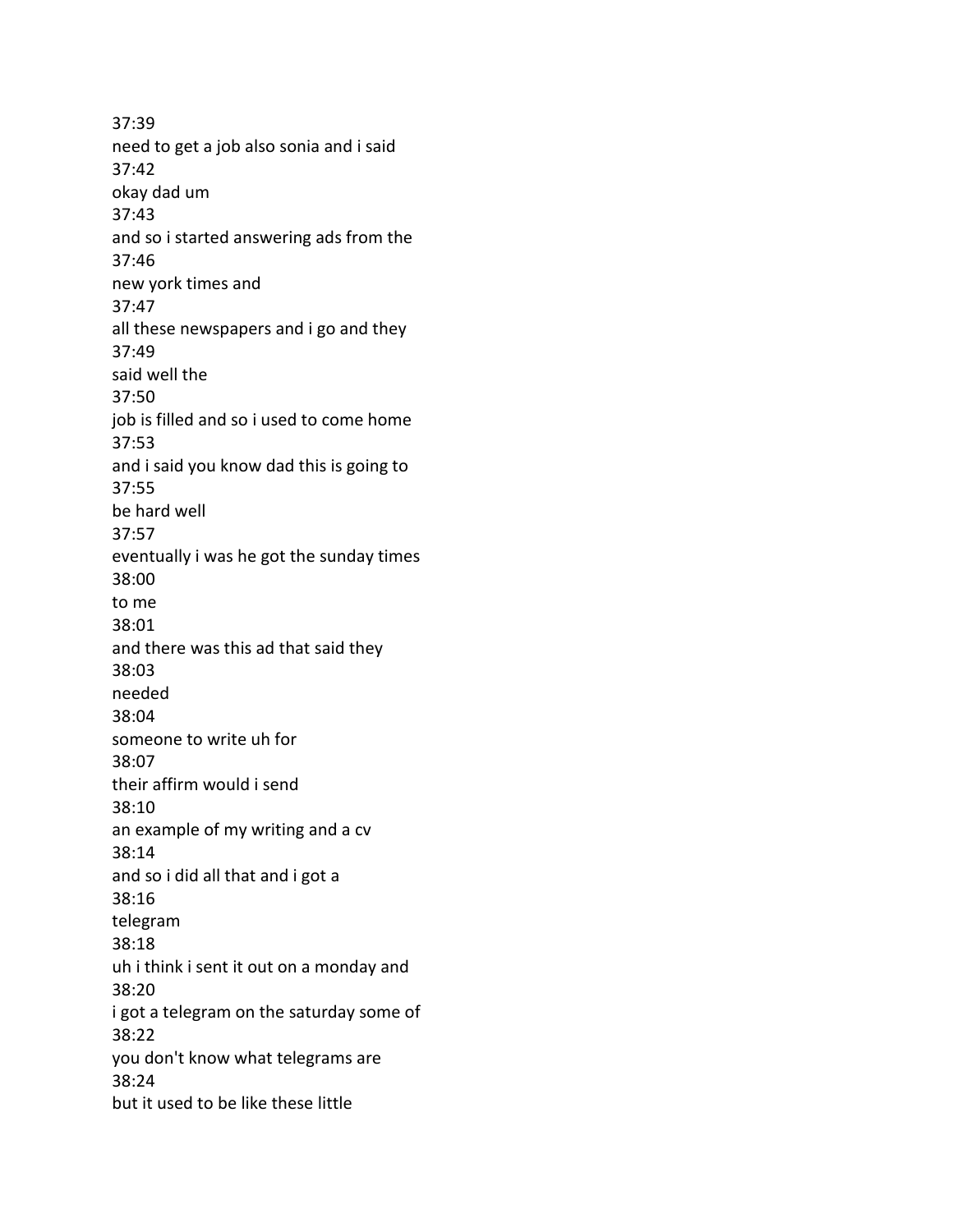38:25 yellow things that they would deliver on 38:28 saturdays 38:29 in the morning after they rang your bill 38:31 and you open it up 38:32 mine said report to work at 9 00 a.m 38:36 i went whoa i got that i said dad dad 38:40 that look at him look here 38:41 uh guess what look at here look at here 38:45 and he read the telegram he looked at me 38:47 he 38:48 read and tell him he looked at me and 38:50 said uh-huh 38:51 well uh you're probably gonna end up 38:53 teaching but i put on my blue suit the 38:55 next day in my blue 38:56 heels and i had this hat sitting ac do 39:00 see in my blue purse and my white gloves 39:02 and i showed up at 8 30. 39:03 i was not going to do cp time i showed 39:06 up at 8 30 39:07 and nobody was there yet all of a sudden 39:09 down the hallway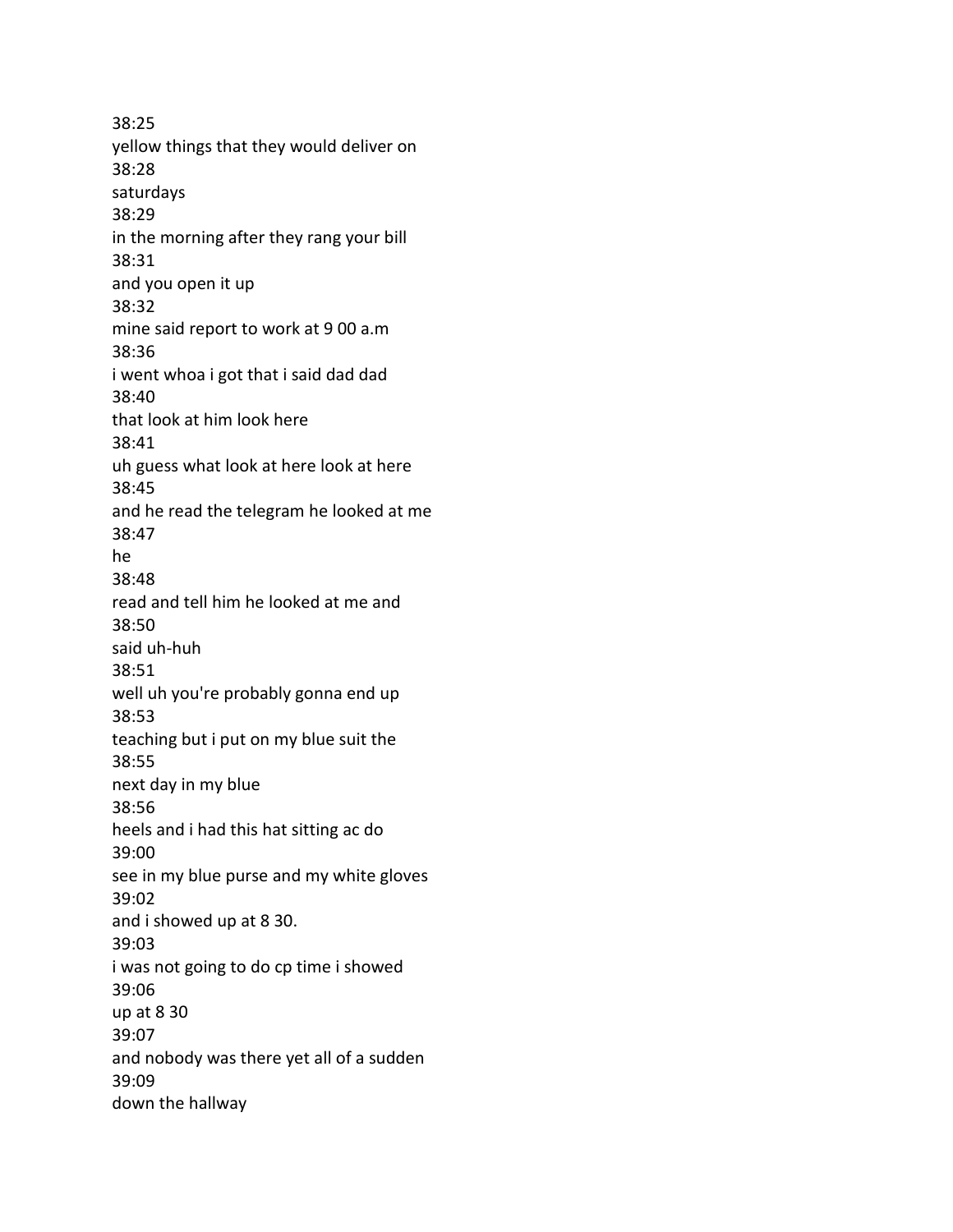39:10 i heard these clicking of heels was this 39:12 young woman 39:13 and she said yes can i help you and i 39:16 took 39:17 out my telegram and handed it to her she 39:21 read the telegram 39:22 and she looked at me she read the 39:24 telegram 39:25 and she looked again at me and she read 39:28 the telegram for a third time and looked 39:30 at me and handed it back and said 39:32 well i'll unlock the door you come 39:34 inside have a seat 39:35 she sat down she disappeared she came 39:38 back 39:38 she took off the cover of a typewriter 39:40 someone you might not know what a 39:41 typewriter is 39:43 and she pulled some work out and started 39:44 to type and i'm sitting there 39:46 at a quarter to a head comes around the 39:50 corner and looks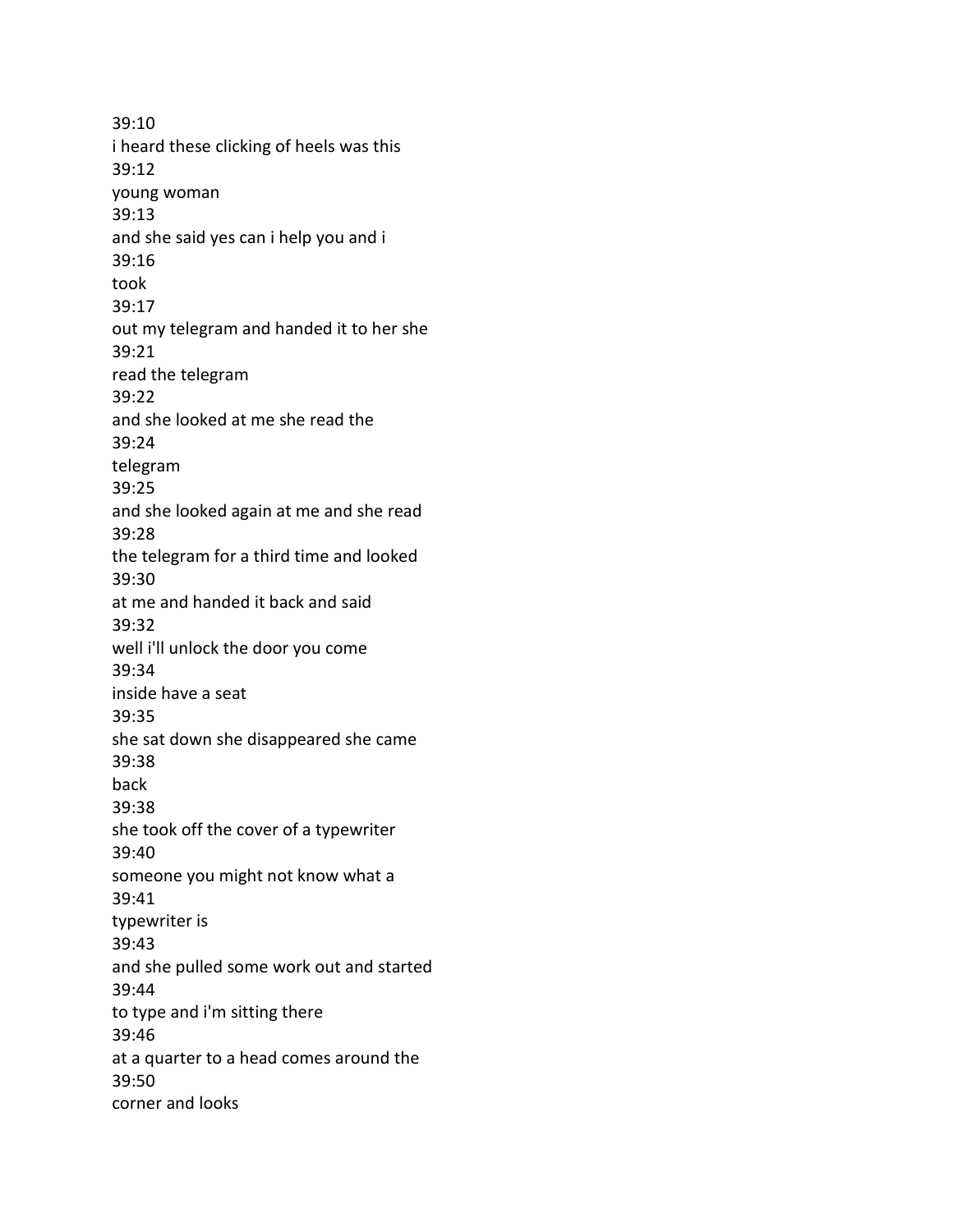39:51 you know and then about two minutes 39:53 later another head came around the 39:55 corner and looked 39:56 and all of a sudden a man appeared at 39:58 the door he said can i help you 40:00 and i took the telegram out of my purse 40:03 and stood up and handed it to him 40:05 all smiles this is a 20 year old smile 40:08 right on my face i've been 20 years old 40:11 for what three months right 40:12 i got a job right writing can you 40:15 imagine 40:15 and he looked at the telegram and he 40:17 looked at me he looked at the telegram 40:20 and he looked at me 40:21 he looked at the telegram and looked at 40:23 me and handed it back and said i'm sorry 40:25 the job was taken i said oh oh i'm from 40:29 new york 40:30 i said i got it i know you said the 40:32 telegram says 40:33 report to work at nine i got here at 8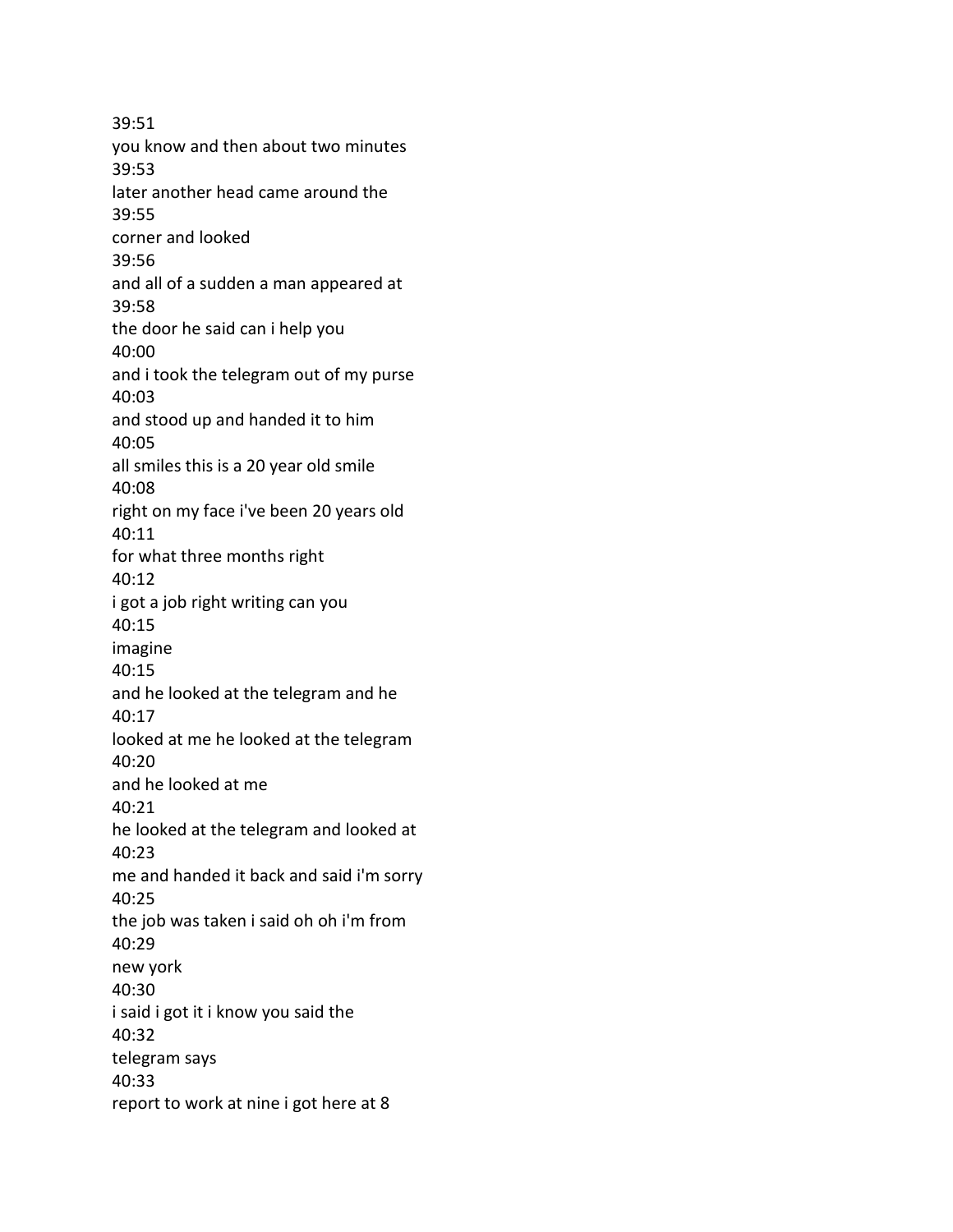40:36 30. i'm gonna go outside 40:38 when it gets to be 9 a.m i will re-enter 40:41 and everything will be okay he didn't 40:43 smile he said lady 40:44 i said the job is taken and i realized 40:47 what was happening and i said 40:49 oh i get it it's discrimination i'm 40:51 going to report you to the urban league 40:53 and he shrugged his shoulders and went 40:55 out the door 40:56 and i remember taking off my hat going 40:58 out the door 40:59 tears of my eyes taking off like gloves 41:02 whatever 41:02 got on the train any you know new york 41:05 city if you're going to stay on the west 41:07 side 41:08 you've got to stay on the number one 41:12 train otherwise you're going to end up 41:14 on the east side and i'm sitting there 41:16 and the door closes at 96th street 41:18 95th street and all of a sudden the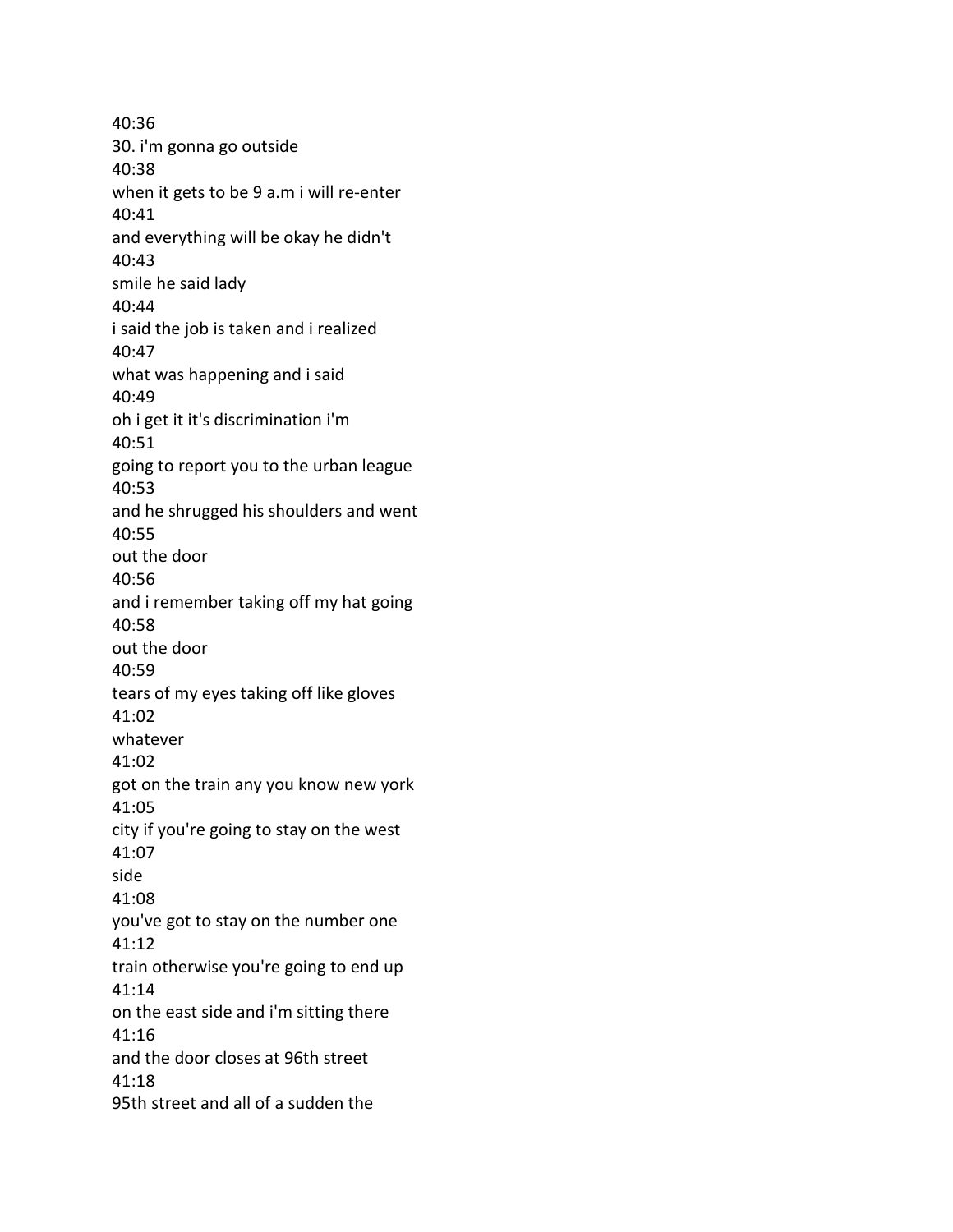41:20 train begins to shake 41:22 mightily and i look up and we're on the 41:24 east side 41:25 and i realize i'm going to have to get 41:27 off at 135th street 41:28 which i do cross the street get about 41:32 maybe a quarter into the block and i see 41:34 a guy outside smoking cigarettes very 41:36 fast 41:37 and a sign says schaumburg and i stopped 41:41 the man and said 41:42 uh sir what is the schomburg 41:45 he's a lady lady go inside sign in go up 41:48 the steps 41:49 and you will see so i signed this little 41:52 book 41:52 went inside and came into this vast room 41:56 with a very long table and nothing but 41:59 men 42:00 mostly africans from the continent 42:02 sitting there with stacks of books 42:04 and there was this glass door and i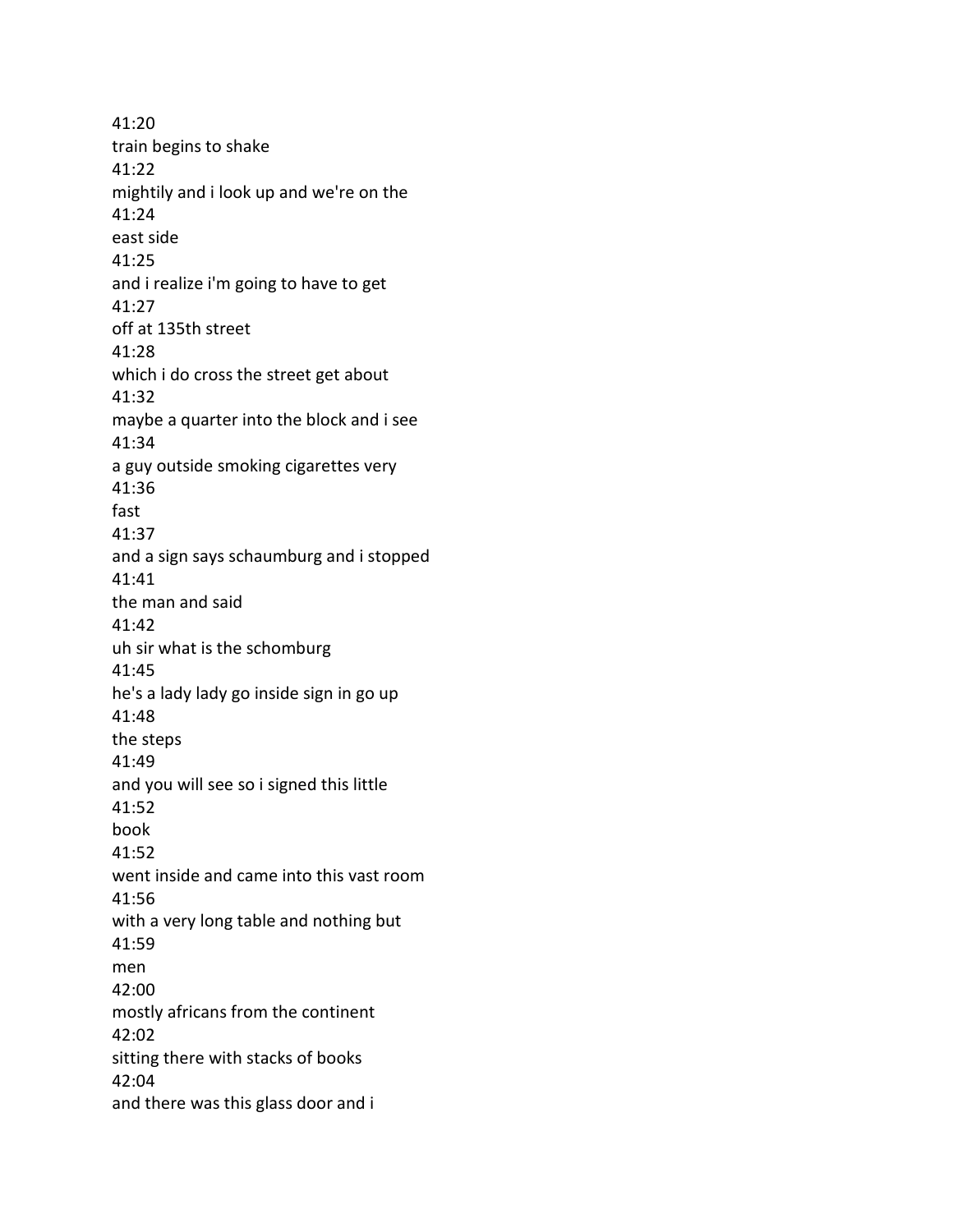42:06 passed by them looking at them 42:08 they never looked up and i knocked on 42:10 the glass door 42:12 and miss hudson miss jean hudson opened 42:15 the door she said yes dear 42:17 i told her my name i said could you tell 42:19 me pl 42:20 and she gave me her name my name is this 42:22 is gene hudson 42:23 i said glad to meet you can you possibly 42:25 tell me what is the schomburg 42:28 she said oh my dear the schomburg is a 42:31 library 42:32 that has books only by and about negroes 42:35 and i said with my fast fresh mouth i 42:38 said there must not be many books in 42:39 here huh 42:41 let me forget that every time i brought 42:45 my students from amherst 42:47 from philadelphia wherever i was new 42:50 jersey to the schomburg she would say to 42:52 them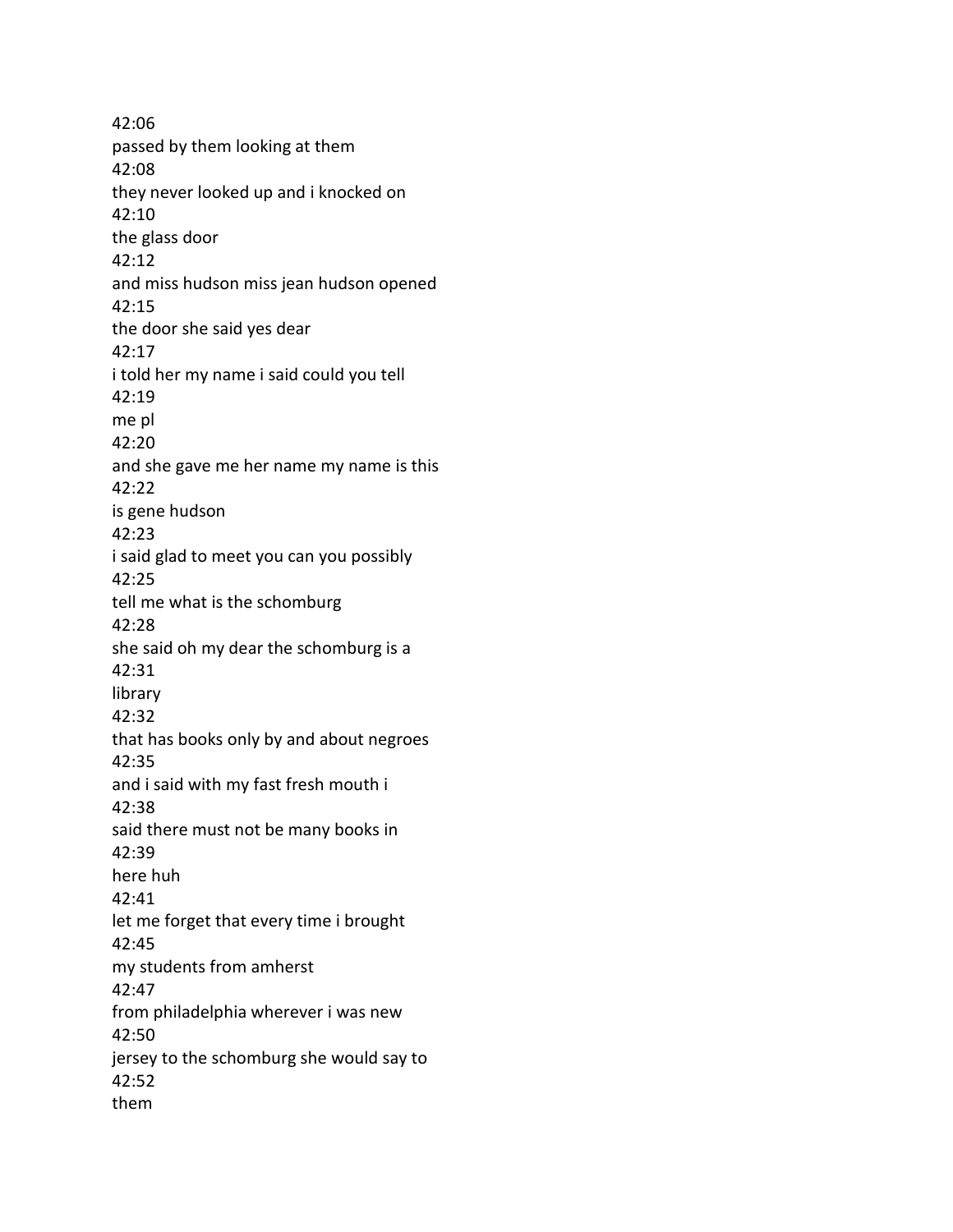42:52 i have a story to tell you about your 42:54 professor you know 42:56 and i would disappear to the back of the 42:58 room and all my students and i said oh 43:00 we got something on you now professor 43:02 sanchez 43:04 that is the reality of that place and so 43:06 she set me down she went over to the 43:08 all these men she asked them to move 43:11 over she pushed the chair there 43:13 and she said just wait for me and i'm 43:14 sitting there 10 minutes 43:16 15 minutes and finally at 20 minutes she 43:18 brought three books 43:19 up from slavery souls of black folk and 43:22 their god 43:23 and their eyes are watching god that was 43:25 on top 43:26 and i just took it from the top and i 43:29 started to read it and you know 43:30 how difficult it is to read black 43:33 english it is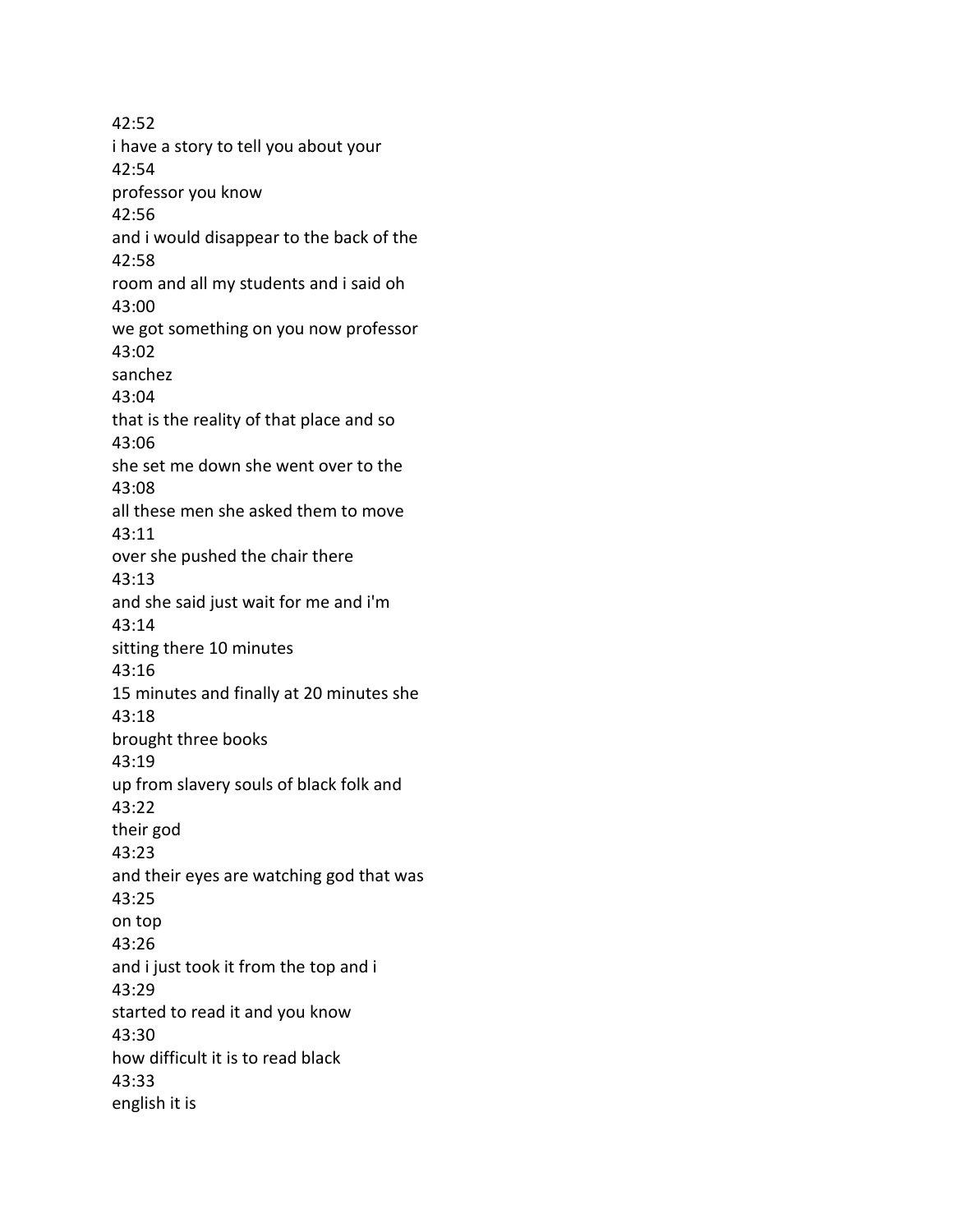43:33 when you teach it it is not dialect it 43:36 is black english we remember that okay 43:38 and uh i began and by the time my ears 43:41 and my tongue 43:42 became accustomed to it i was crying i 43:45 eased out and i knocked on the glass 43:47 door and she came i said but how could 43:50 i be a graduate of hunter college 43:53 right and never came across this book 43:55 says oh my dear 43:56 go sit down and read some more i'm going 43:59 to bring you 44:00 loads lots and lots of books and i went 44:03 and eased in 44:04 and continued to read and when i got to 44:06 about a third of the book 44:08 i started to cry i love the idea that 44:11 the english language has more 44:13 words for crying than just cry i was 44:15 sobbing actually 44:17 and i eased out and i knocked on the 44:19 door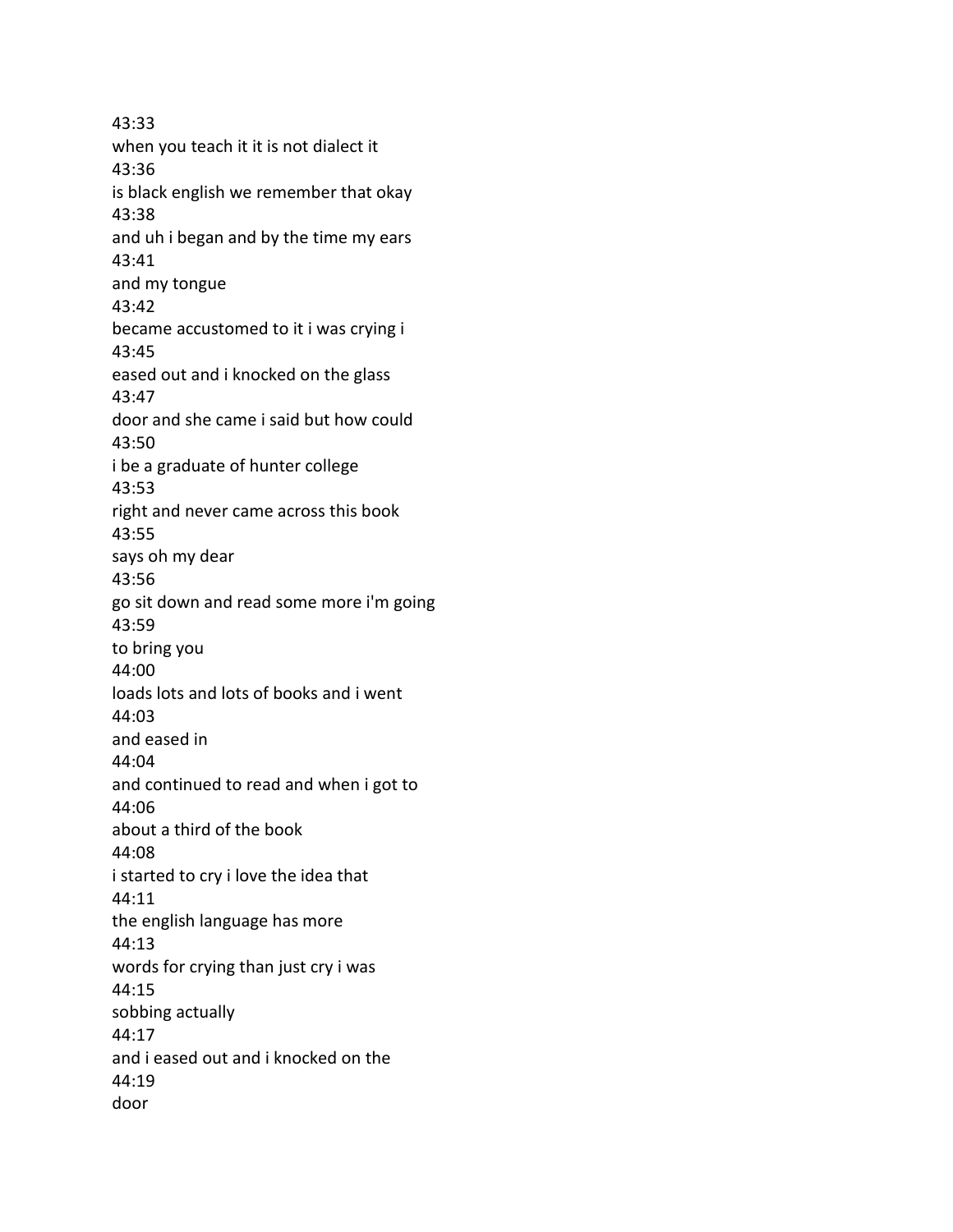44:31 and i said to her but no no no no no how 44:34 could i 44:34 call myself an educated young woman and 44:37 i don't 44:38 know these books and she said oh you 44:41 will know them 44:42 all during the summer if you come i will 44:45 give you these books and as i inch back 44:47 in this african scholar said 44:50 miss hudson tell this young woman either 44:53 she sits still 44:54 or she has to leave and i sit still 44:58 for the rest of that semester i told my 45:01 dad 45:02 every day i'm going out to look for a 45:03 job and i went to the schomburg 45:06 and she fed me book after book after 45:09 book 45:10 and the amazing thing is that when 45:13 i was really going to start this job 45:15 later on 45:16 i had to go in for some classes and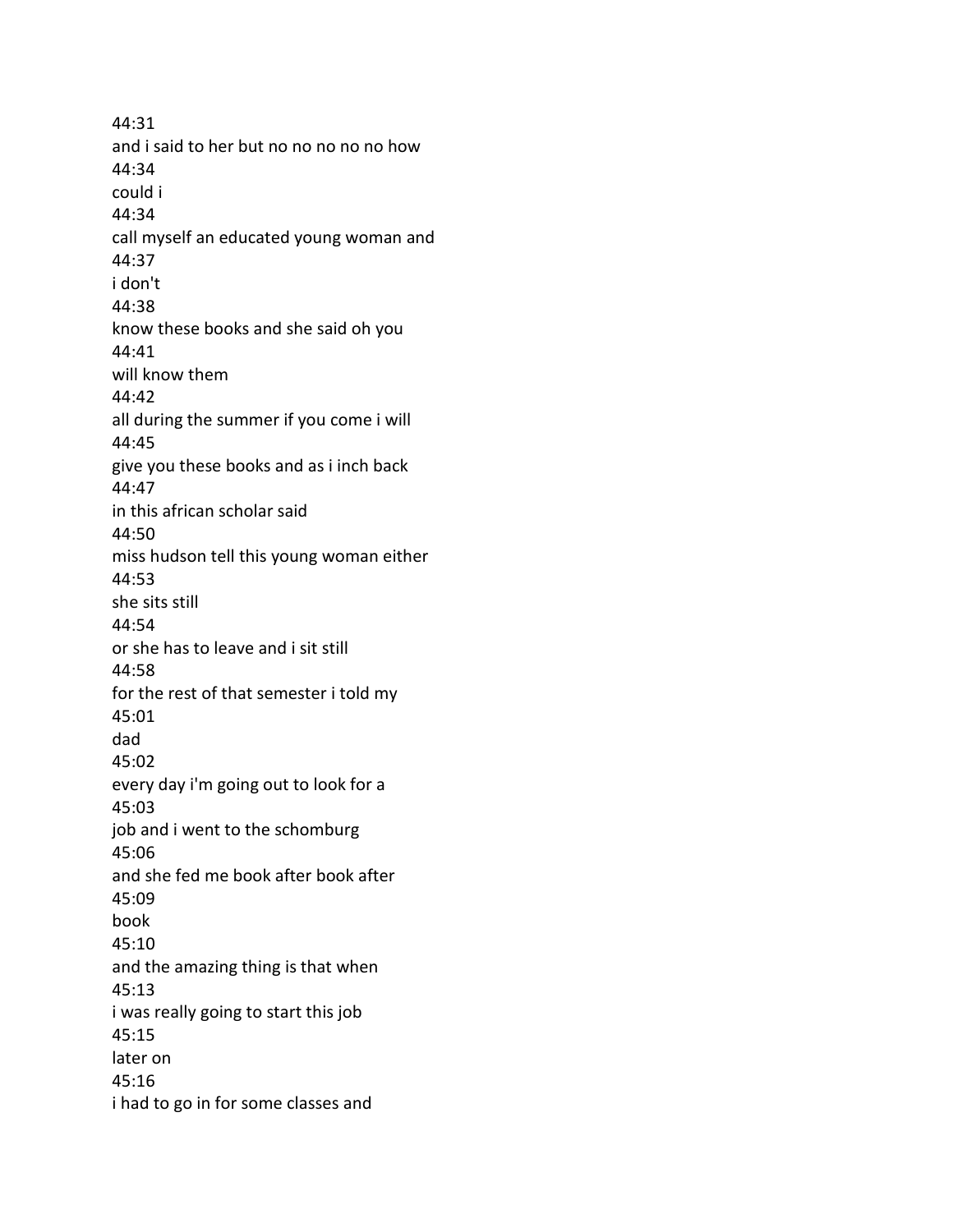45:19 things 45:20 um she gave me the name i'm missing the 45:23 show 45:24 and she said he has something for you 45:26 and miss michaud had a bookstore at 45:28 125th street 45:30 and i went there and he had two bags and 45:33 not 45:33 shopping bags like we have now but two 45:36 bags like grocery bags and they were 45:37 full 45:38 of black books right you know 45:41 and i mean i had to take a cab homer he 45:44 said i better get you a cab 45:45 and i remember going in the house with 45:47 these books and i took them and threw 45:48 them 45:49 open them and just put them all over my 45:51 bed in my bedroom 45:53 and just sat there and just went through 45:55 each one you know 45:56 just relishing but then she also gave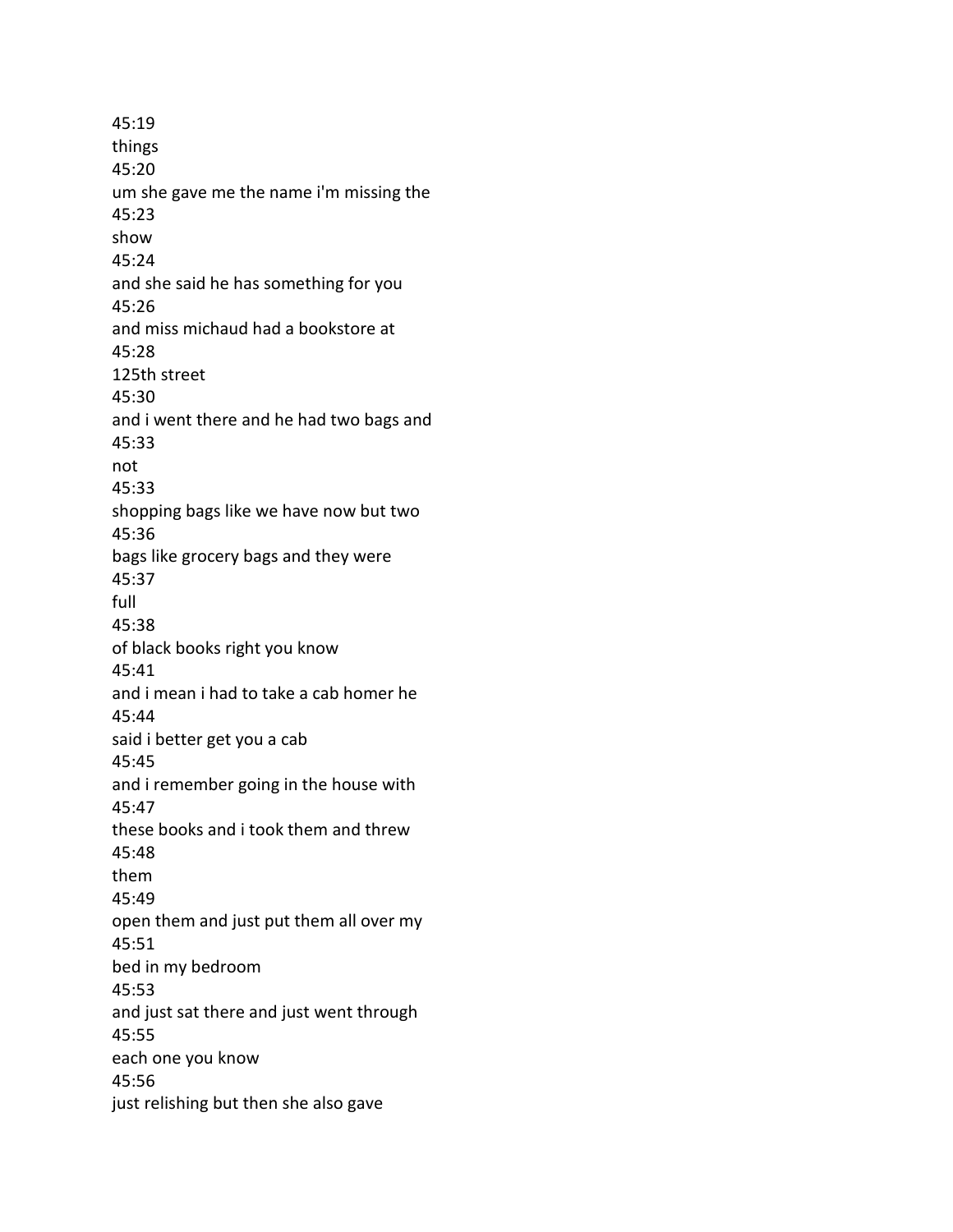45:59 him the name 46:01 uh mr richard moore who had a bookstore 46:04 about a block down the street 46:05 with caribbean books and i remember when 46:08 i walked into his bookstore 46:09 the next day i always say that bookstore 46:12 was so narrow 46:14 right that he had to go in sideways but 46:16 that's an exaggeration that 46:18 is you know a story like many of us tell 46:21 us black folks right and as i walked in 46:23 he was on one of those rollers and he 46:25 was up high 46:26 and he said yes and i jumped you know 46:29 and i am an ex-stutterer 46:30 so he said what do you want and i said 46:36 get it out he said speak up speak up 46:38 girl 46:40 girly and i said miss hudson 46:43 uh uh sent me oh you're the one 46:46 she told me about you right and he had 46:49 two bags of books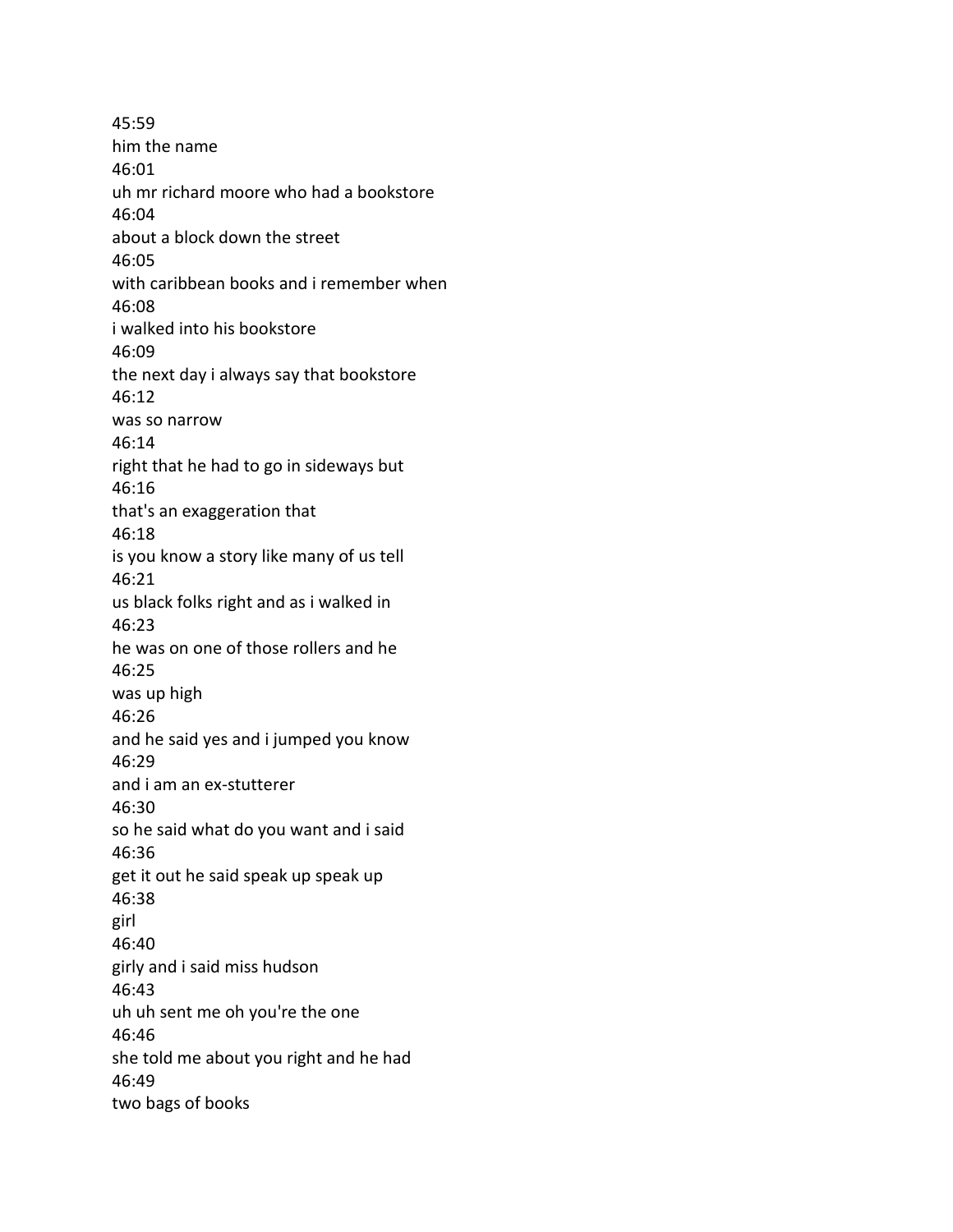46:51 people right also and he said if you 46:54 want to hear 46:55 some important work come out we're 46:57 having a meeting 46:58 you know he would have these students 47:00 from the caribbean right 47:01 who would come in and give lectures and 47:04 and i would come 47:05 out that's how i began to go in and 47:06 listen to those lectures 47:08 um that is a reality so um 47:12 in new york core uh you know people will 47:14 say but mention a book and i said well 47:16 have you read the following 47:18 and they said oh girl you're always 47:19 talking about those black books i said 47:21 yeah but you should know them 47:23 because they're important for us and we 47:25 began something called black studies in 47:27 a place called 47:28 san francisco state you know in the mid 47:31 1960s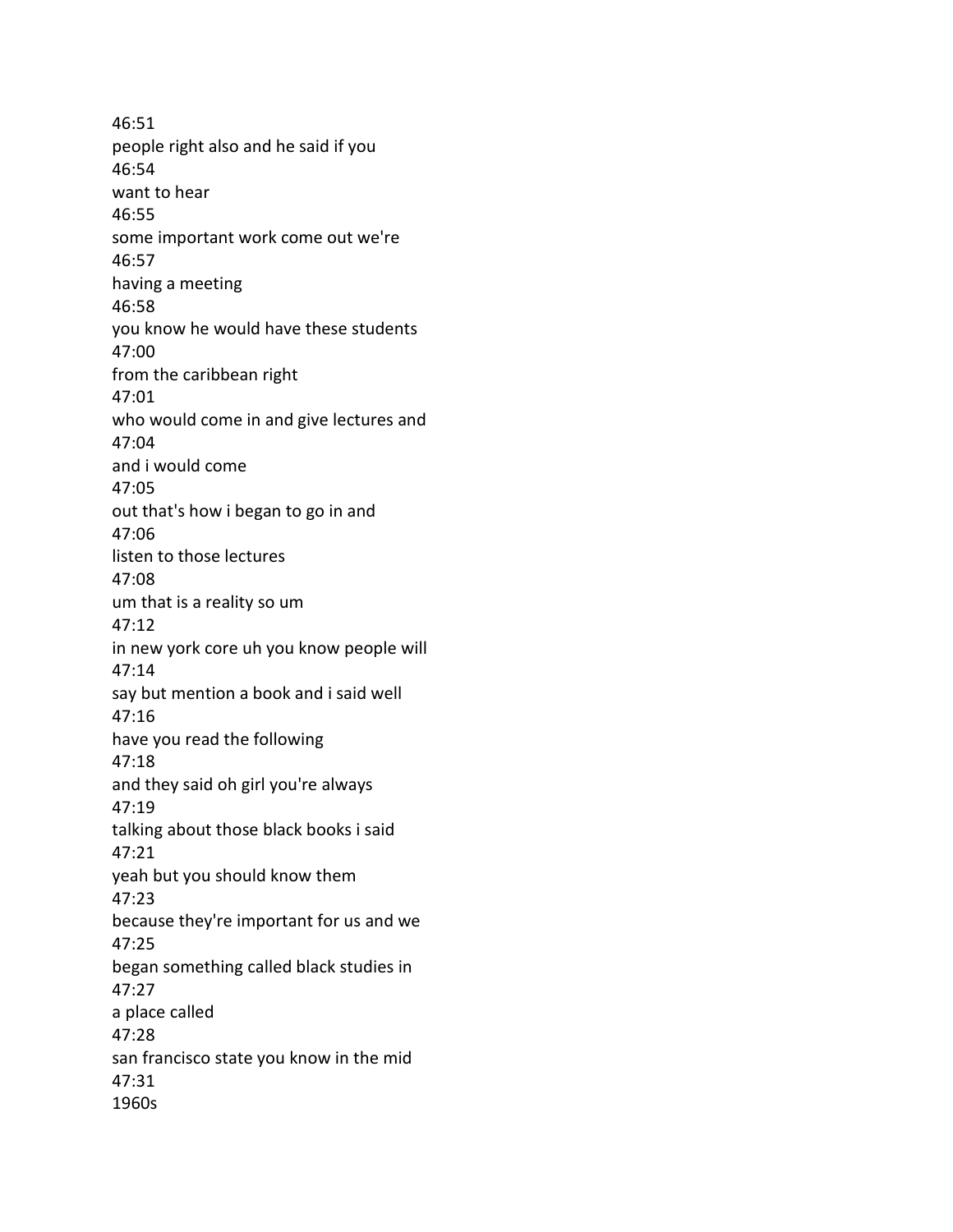47:32 um i was the one chosen to teach black 47:34 literature and writing 47:36 creative writing because who else had 47:39 all those books 47:40 and when we got to a place called san 47:42 francisco what did we do 47:44 we had all the students um uh type 47:47 um um souls of black folk excerpts from 47:51 it right 47:52 all of kane right on that blue stuff 47:55 uh what is that stuff called you know it 47:58 wasn't it wasn't 47:59 xerox the stetner the scheduling 48:02 machines 48:03 yeah you know you know the little 48:05 remember a graph machine with that 48:06 no yeah our hands were forever blue 48:10 you know honestly they never got clean 48:12 but the students typed up 48:14 all of these you know experts from souls 48:16 of black folk 48:17 also too you know and all of cain a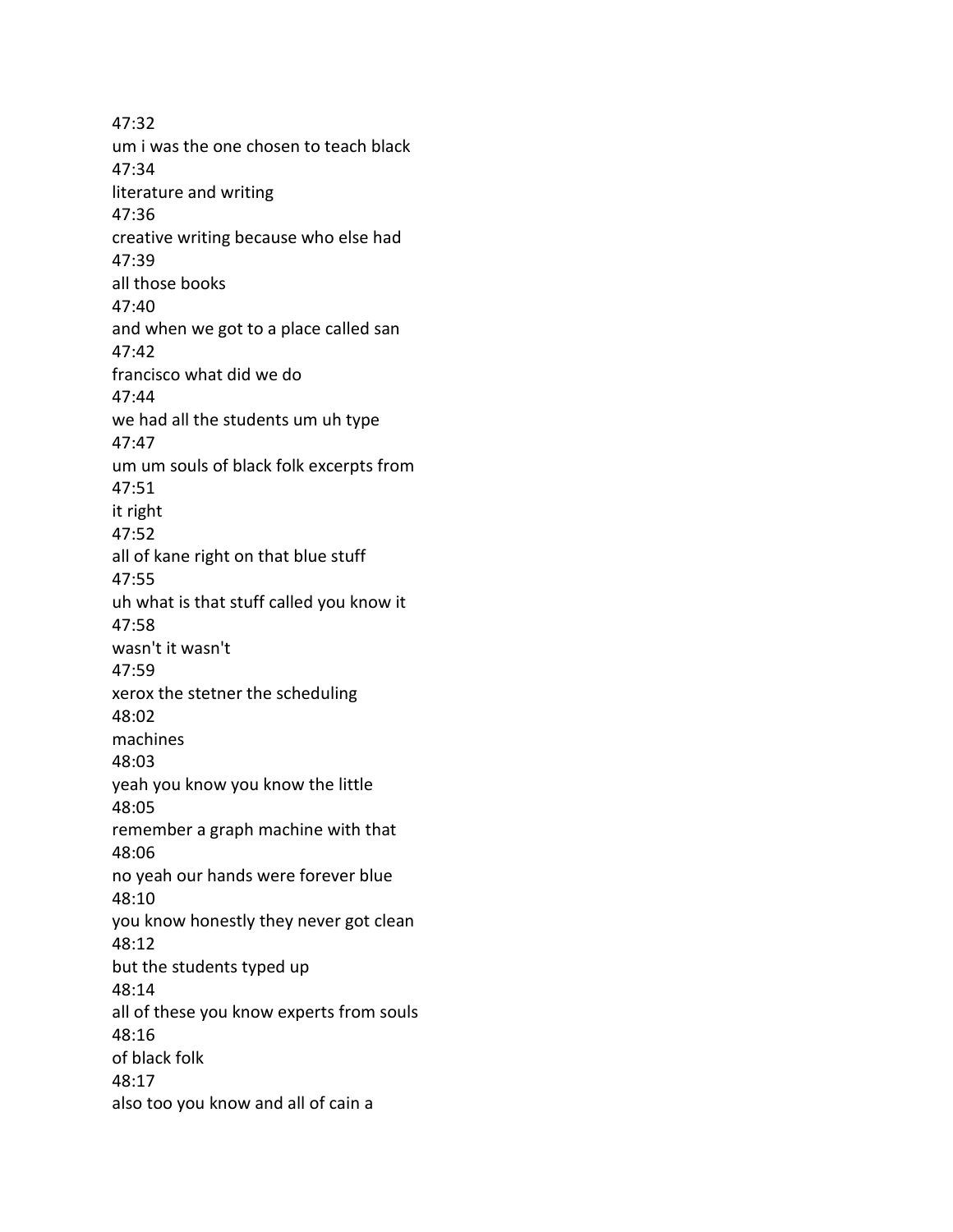48:20 little book you know and 48:21 all the sayings of mark is gone because 48:23 we got it from from richardson's 48:24 bookstore at a place called 48:26 um at a place called san francisco 48:29 because we're at san francisco state and 48:31 in my class 48:33 we were not just learning how to write 48:35 my dear brothers and sisters 48:37 i was also taking them to that bookstore 48:40 mr michelle's bookstore 48:41 and they had to learn how to put out a 48:45 paper you know they had to learn how to 48:47 put out you know 48:48 uh um um a journal whatever they did the 48:52 typing for mr micho 48:53 uh uh uh for brother richardson in san 48:56 francisco 48:57 uh uh they were allowed at some point 49:00 under my direction 49:01 to read some of the poems out loud and 49:03 decide which ones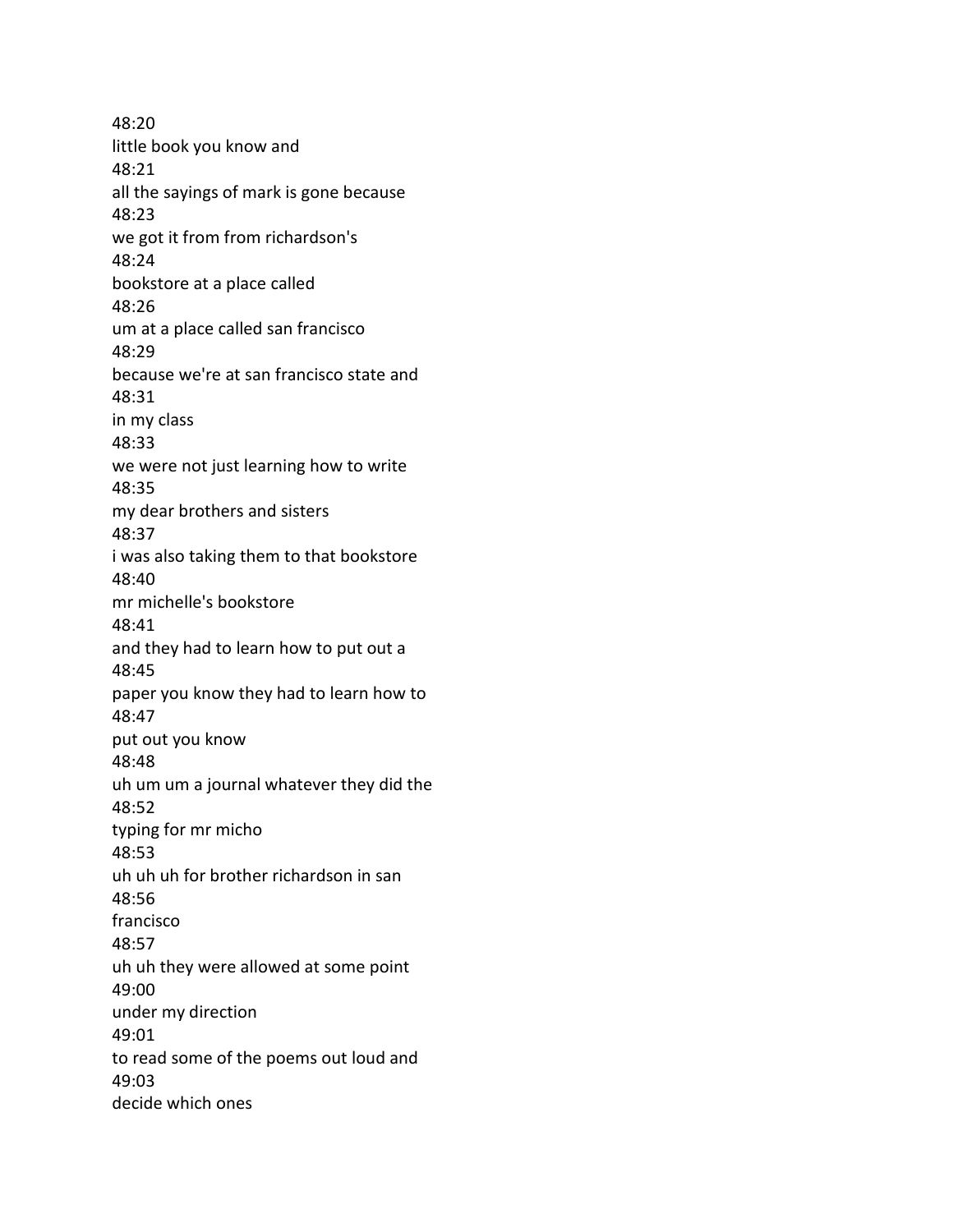49:05 also would be because they were not only 49:07 there to learn how to write but they 49:09 were also learning how to 49:11 what do you do with that writing you 49:12 know how do you encourage people 49:14 they also learn how to type you know 49:17 when we said we cannot use this right 49:19 now at this time but keep sending 49:21 that was the reality of black studies 49:23 you were not only in the classroom but 49:25 you were out of the classroom 49:27 when black history came my students went 49:29 into the high schools and taught those 49:30 students 49:31 how to what what this uh black history 49:34 was all about 49:35 so that was important and they would 49:37 come and invite them 49:38 to the campus on the wednesday it's one 49:41 of the ways that we gathered people 49:43 to come into what we were doing to learn 49:46 about black studies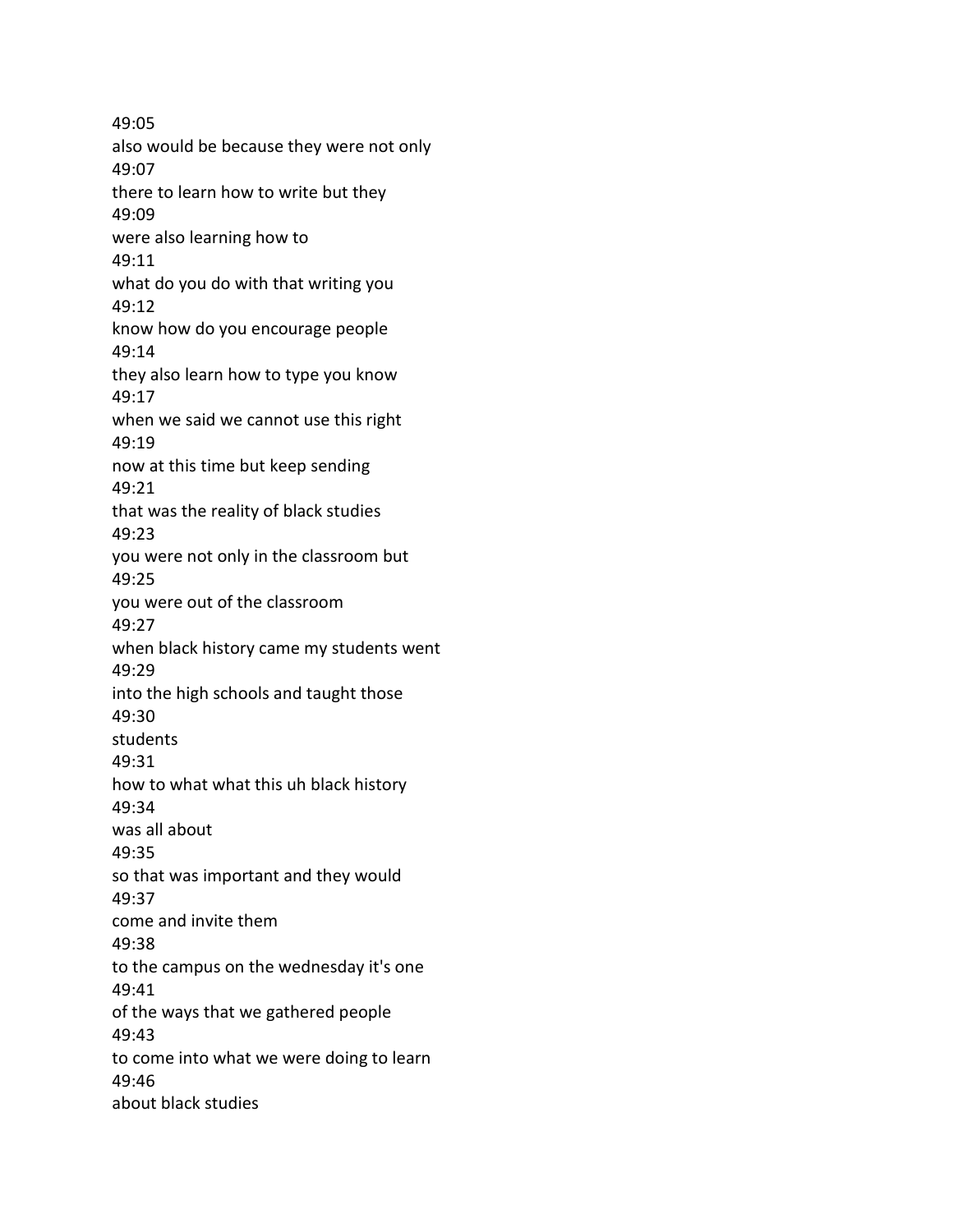49:47 we fed people every wednesday wednesday 49:49 at 12 o'clock 49:50 we made food whatever and students will 49:53 show up for food 49:54 but after they ate we asked them to sit 49:56 down and we would also then 49:58 have people read poetry read sections 50:01 whatever 50:02 and that's how we got people to be 50:04 involved 50:05 because what we said is that we not only 50:07 care about what's here 50:08 but we also care about what's here at 50:10 the same time and if we get those two 50:13 places we got you 50:14 you know and we know that you will then 50:16 begin to 50:17 to learn what we want you to learn my 50:20 dear brothers and my dear sisters when i 50:22 told 50:23 my father i was going to study francisco 50:26 to begin something called black studies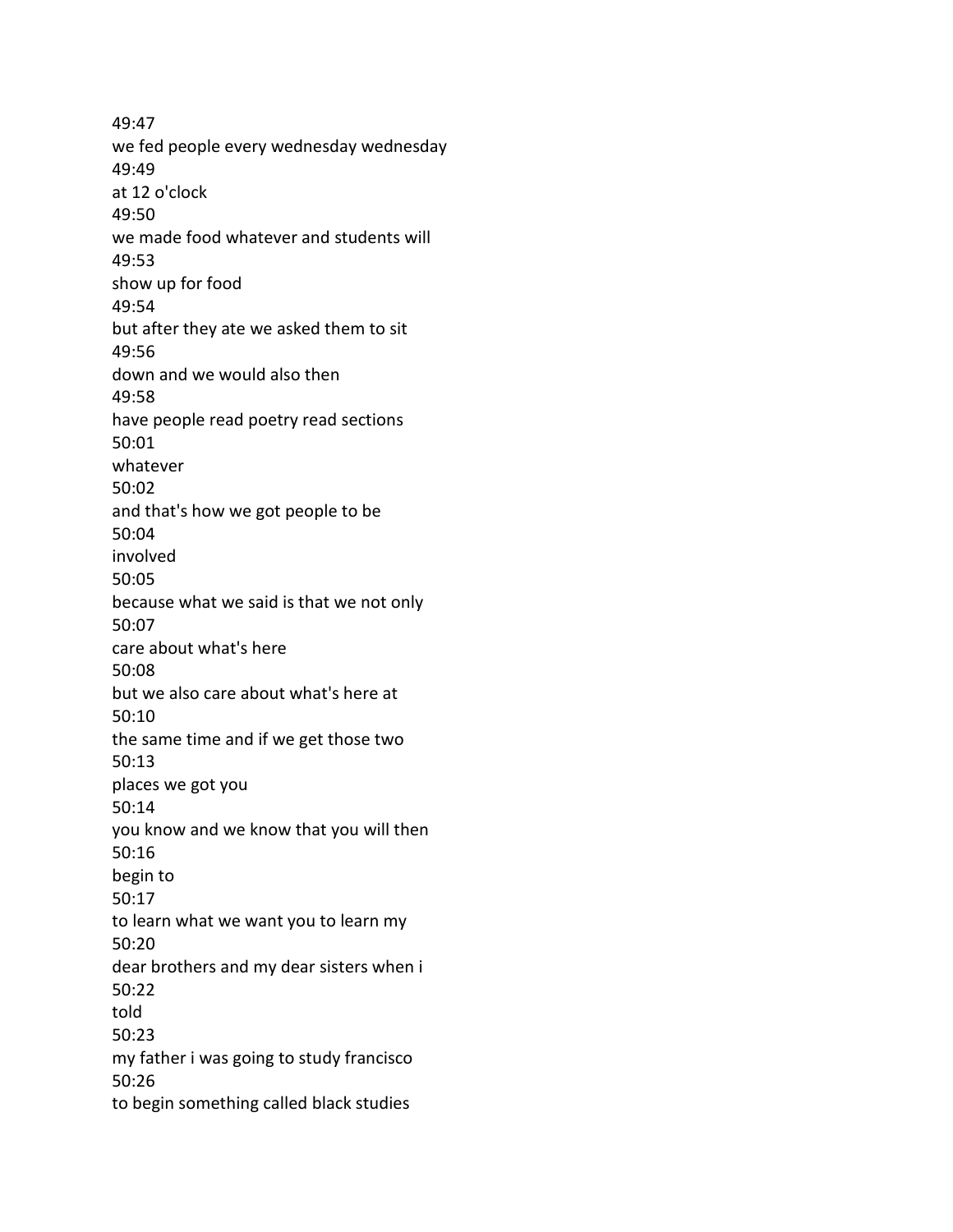50:28 he said 50:28 oh my god why can't you just not settle 50:31 down 50:32 right move to long island someplace 50:34 right and stop this traveling 50:36 he said why don't you just teach what's 50:38 in you know just teach 50:40 that other that literature that you 50:42 learned just teach it and i said dad 50:44 if i do that then i can't teach 50:48 what i want to teach is i want people to 50:50 feel 50:51 when they walk into a classroom they 50:53 have a her street and a history 50:54 i want to teach that her student history 50:57 i want them to know that when i walked 50:59 into a classroom 51:00 the first time when people were sitting 51:03 sharing seats by the way people pull 51:05 up chairs in the doorway it was it was a 51:08 really a mob scene on many levels some 51:10 of them were not registered at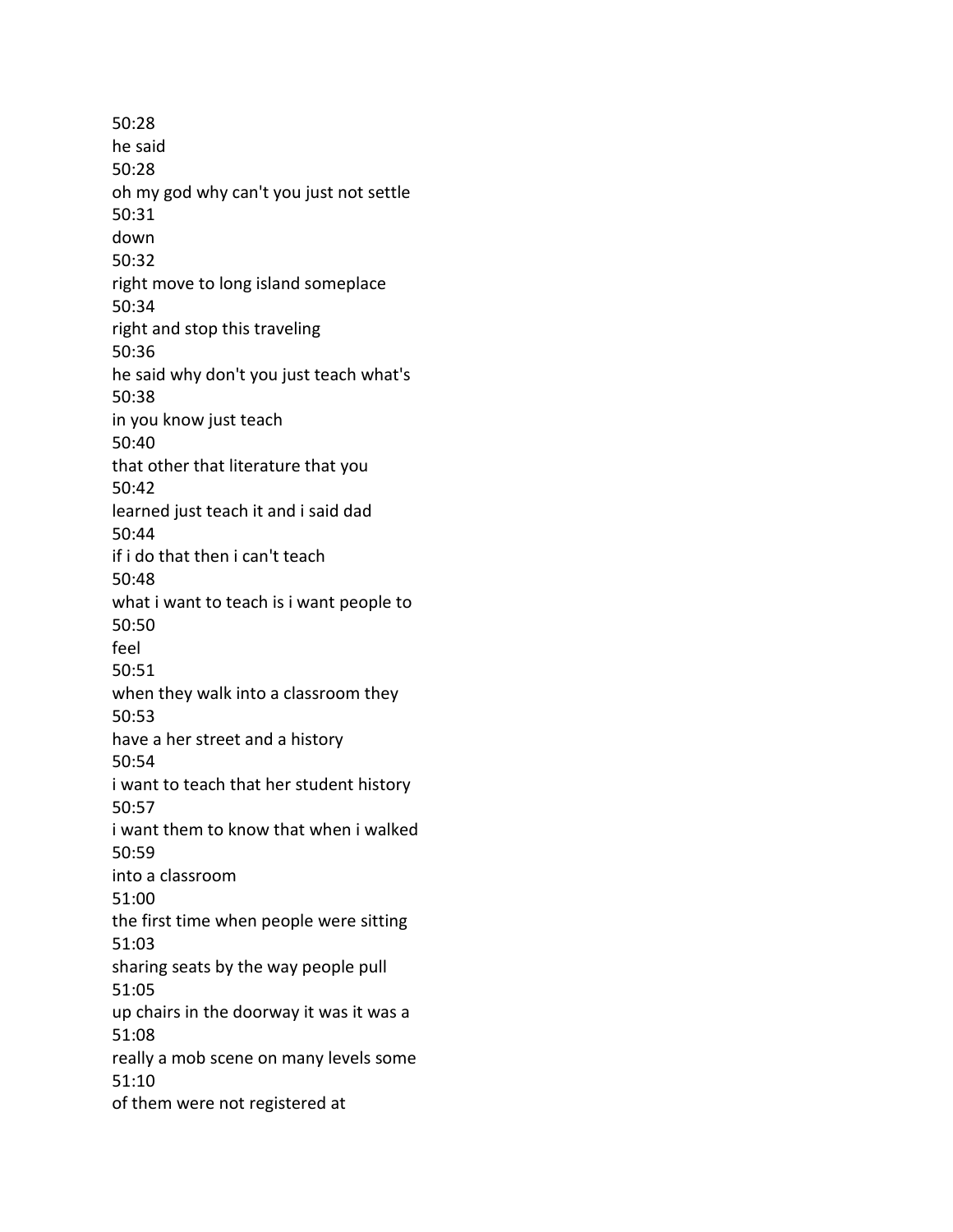51:12 all i went around the room the 51:14 blackboard was all the way around the 51:16 room 51:16 and i wrote all the names on the board 51:19 that i knew 51:20 from writers political people whatever 51:23 only two names they recognize 51:24 mlk and malcolm and i said don't worry 51:28 at the end of the semester you would 51:30 know a lot of people 51:31 and they did and so that's the kind of a 51:34 history in history 51:36 that we had there at a place called san 51:38 francisco state 51:40 kay ball who is a writer with hemingway 51:42 um 51:43 a very amazing woman amazing writer you 51:46 know you can google her 51:48 an amazing white writer an amazing human 51:51 being 51:51 we were very close she was the 51:53 chairperson of the english department i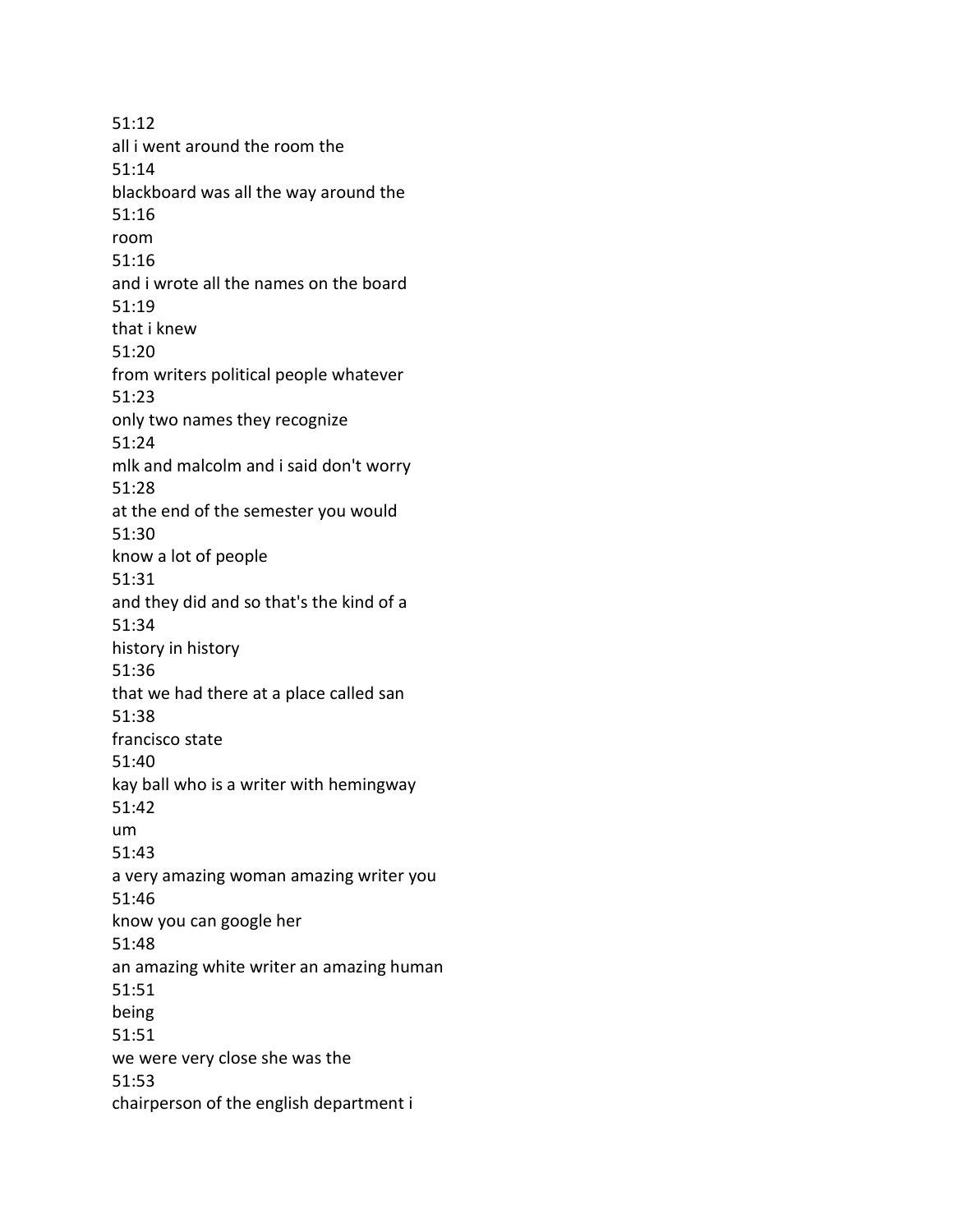51:55 came out of the english department 51:57 into black studies in order to teach um 52:00 and the only thing we differed on 52:02 was one thing and that was um uh 52:05 the brother who came to to manage the um 52:09 that great organization the black 52:11 panther party um 52:12 he had just gotten out of jail he wrote 52:14 a book called um 52:16 um a solar sol on what is it was it 52:19 solar and ice 52:20 yes right right um 52:23 that was the only disagreement we had 52:25 you know uh 52:27 amongst everything else but there we 52:29 were 52:30 teaching students about themselves she 52:33 would write 52:34 an amazing chapter from her book 52:37 about teaching black students how to 52:40 love themselves 52:41 teaching black students to see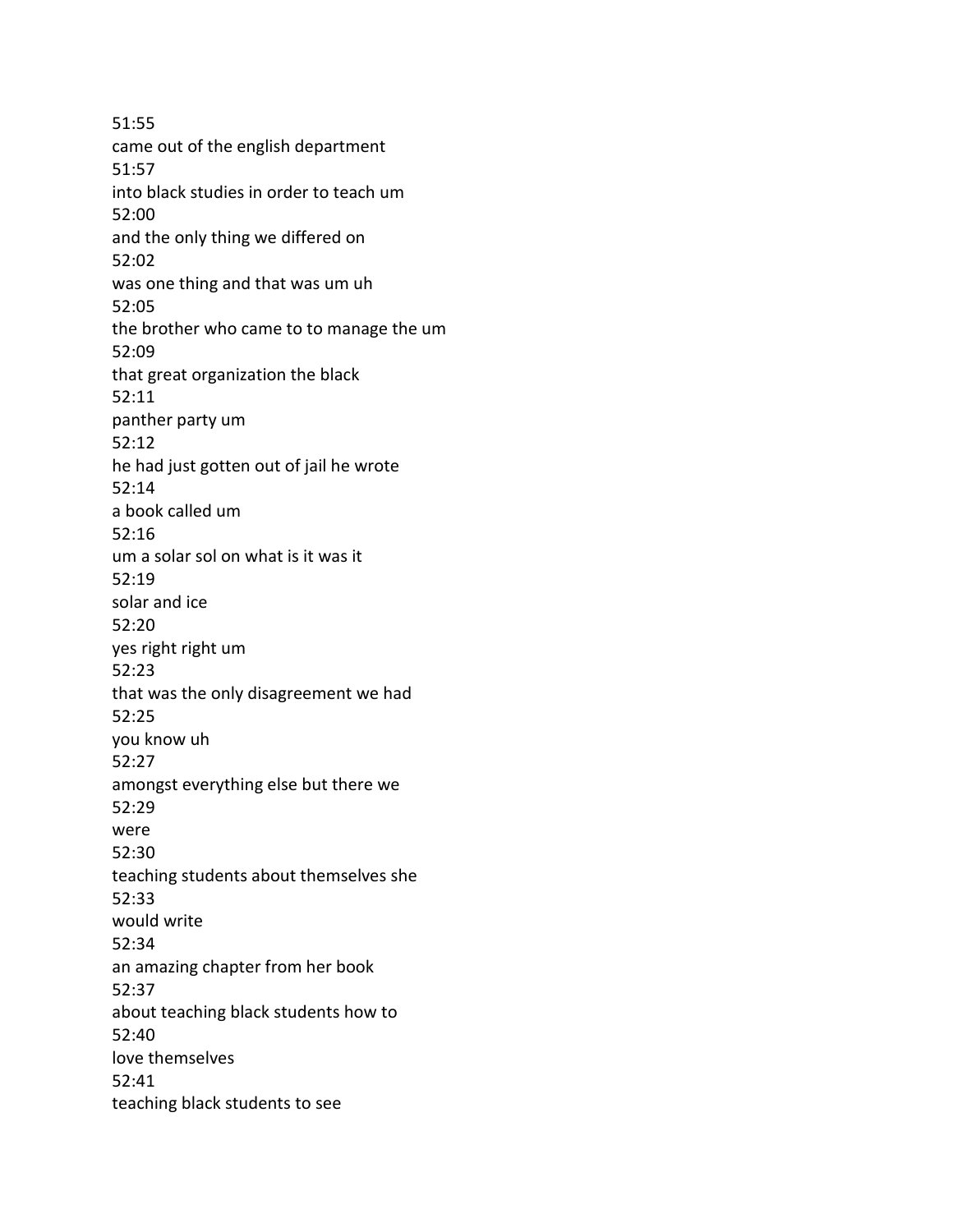52:43 themselves as human beings whoa 52:46 teaching black students what it means to 52:49 walk in the university 52:50 teaching black students to write about 52:53 what they know 52:54 that was themselves you know it was they 52:56 that they wrote about whatever 52:58 you know teaching teaching teaching 53:00 teaching 53:01 teaching and creative writing you know 53:03 what it means 53:04 to walk up right as a human being and to 53:07 say i am human 53:08 sucker that's what i be whatever you 53:10 know and leave me alone 53:12 if you don't think that's the case so 53:14 one of the things i wanted to read was 53:16 from this 53:16 great book that i dear brother bracy 53:20 uh smedhurst and i did um because there 53:23 was no other book 53:24 no other reader on blackfire on on black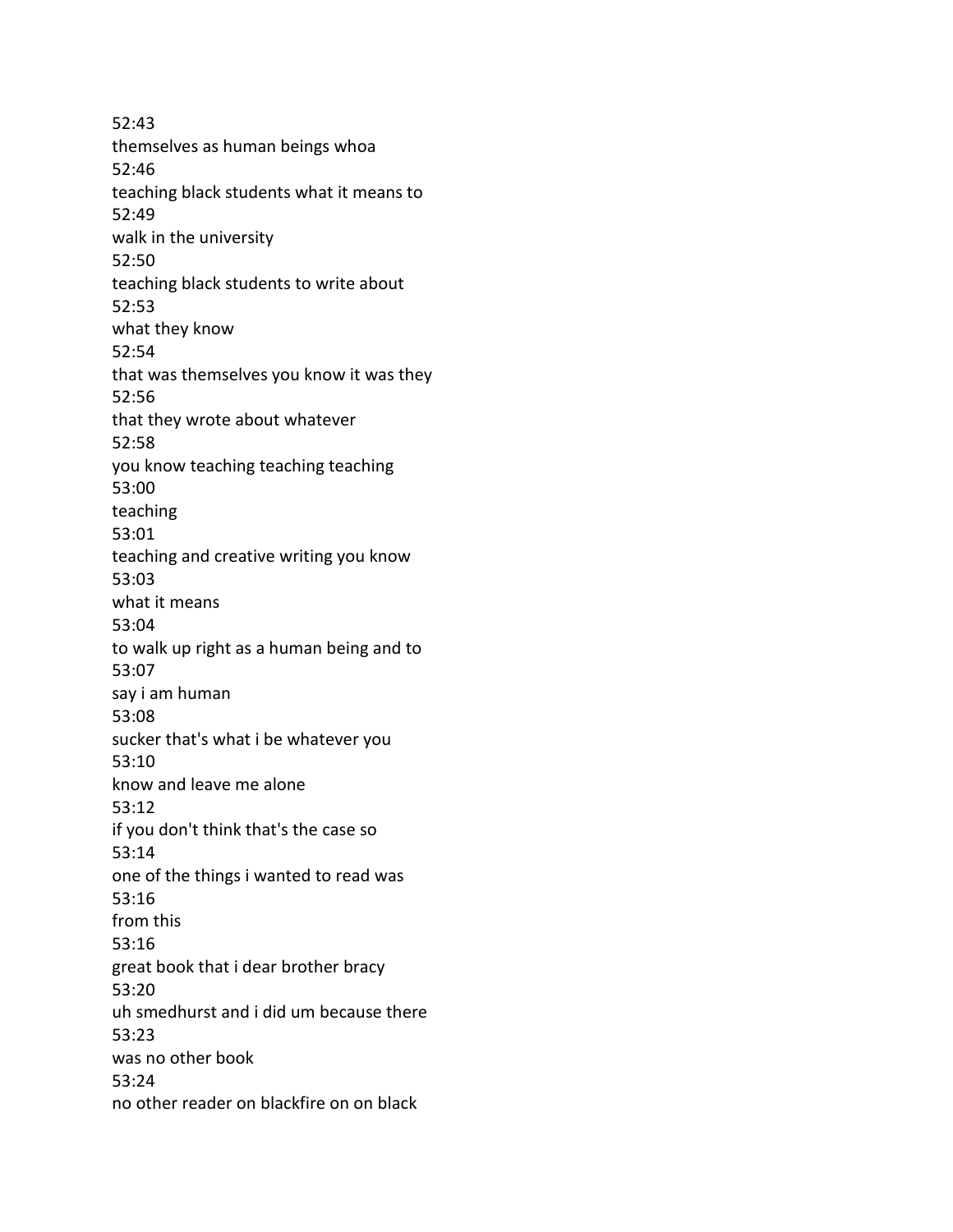53:27 studies 53:28 or on black lit uh after the book that 53:32 larry neal and at that time leroy jones 53:34 uh amity baraka 53:36 put out called blackfire and we said 53:38 amongst ourselves 53:39 we need a book you know uh for people 53:42 because people were calling uh professor 53:44 bracey constantly about 53:46 come tell us about black studies tell us 53:48 this whatever 53:49 and we finally said we need a book you 53:51 know so they can buy this book the 53:53 students can read this book they can see 53:55 and the great thing about this book is 53:57 that we didn't take favorites 53:59 you know we said this is what people did 54:02 right or wrong 54:03 reading about it so of course many of us 54:05 just said well leave 54:06 out something that i said that maybe is 54:08 not correct today or it was really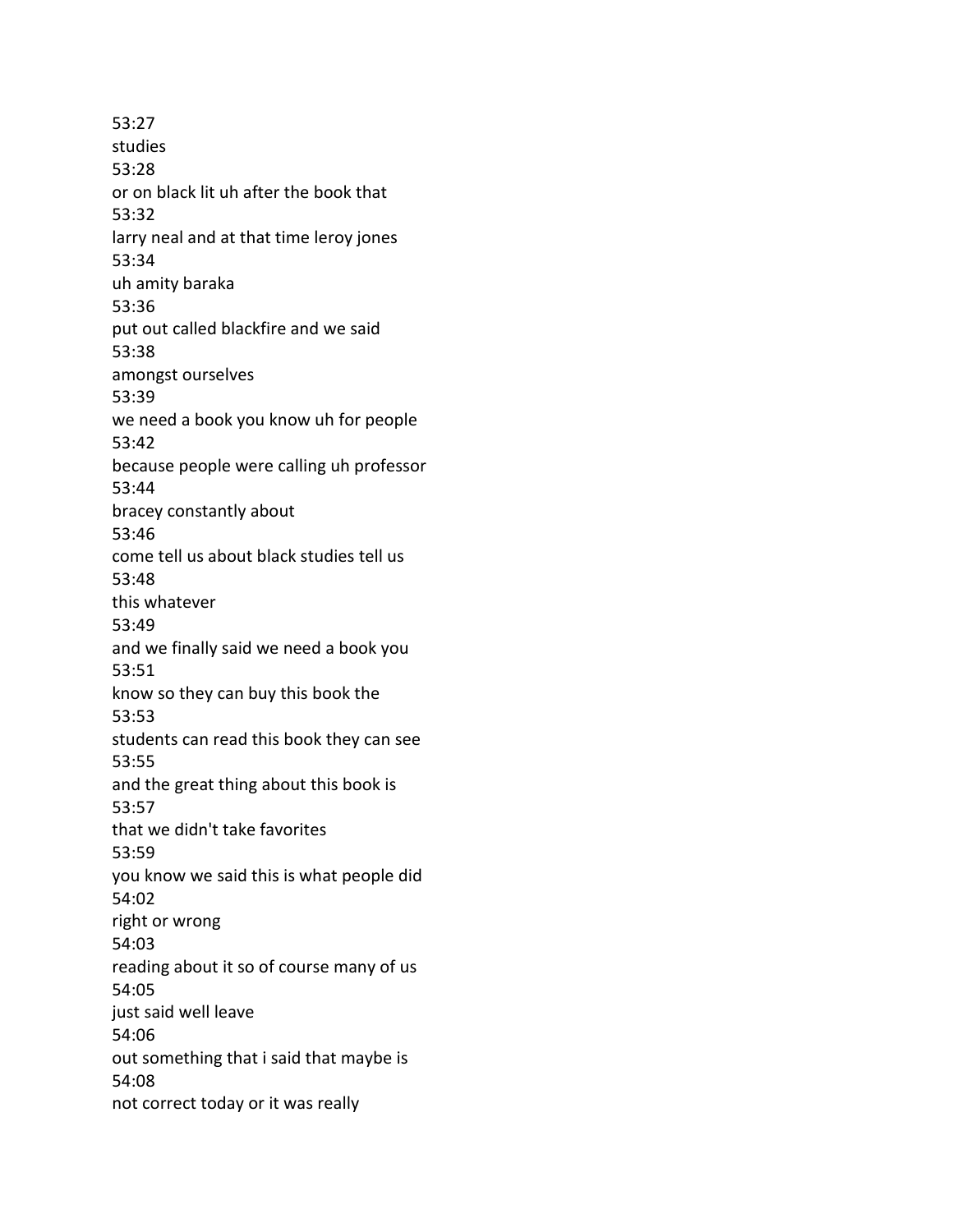54:11 really hard i said no put it in people 54:13 got to know 54:14 simply how angry we were we didn't go 54:17 around 54:17 starting riots we didn't go around 54:19 hurting people and beating people up 54:21 but our miles you know said you know you 54:24 said that about me 54:25 let me show you how to assassinate 54:27 somebody with my tongue 54:28 and that's what we did with our words 54:30 and our poetry 54:32 which was an amazing kind of thing so 54:34 let me read to you 54:35 if i may poetry of the bam 54:39 meditation critique and praise france 54:42 for gnome 54:43 said what is needed is to hold oneself 54:46 like a sliver 54:47 to the heart of the world to interrupt 54:50 if necessary the rhythm of the world 54:53 to upset if necessary the chain of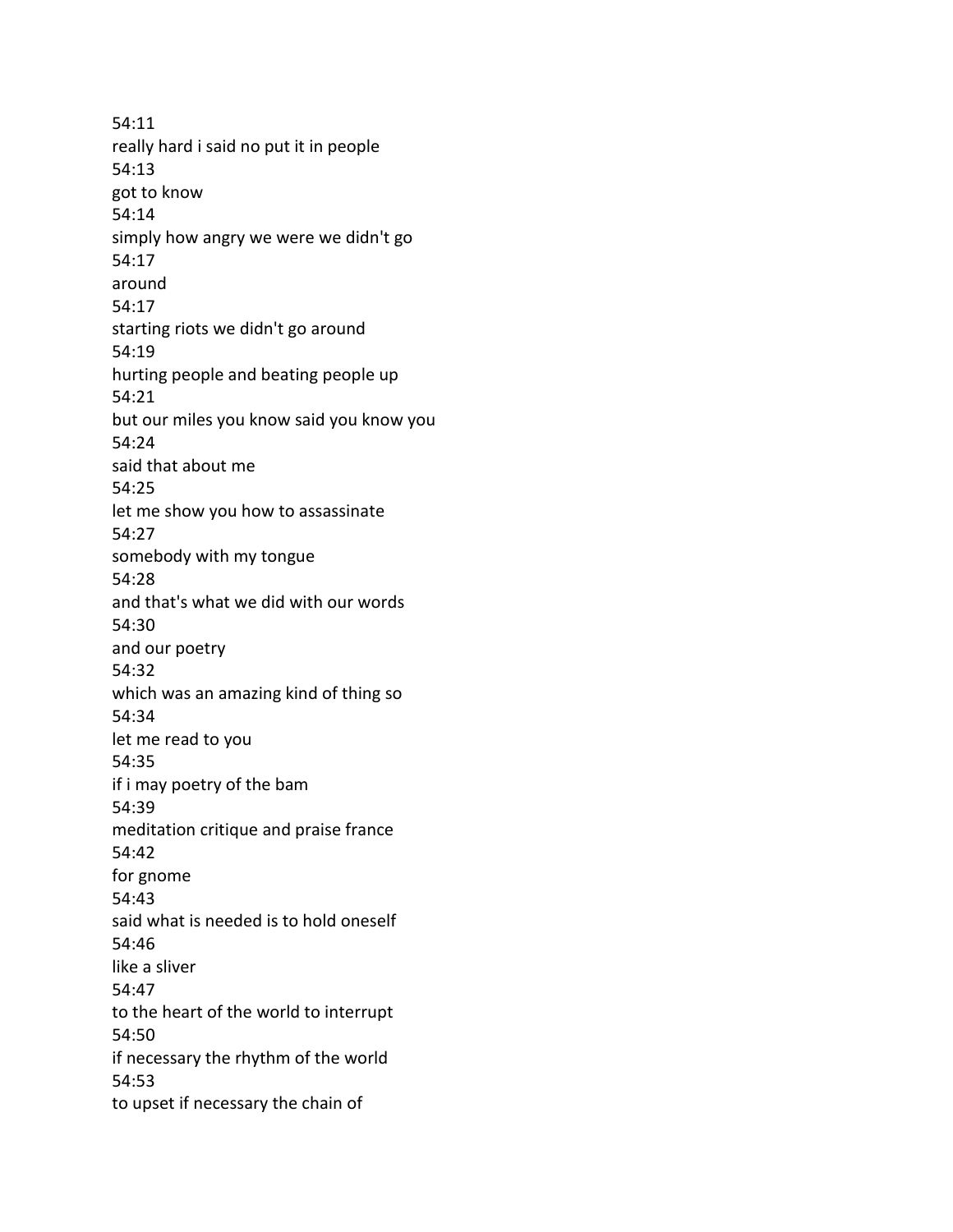54:55 command ellipses 54:57 but to stand up to the world i do battle 55:00 for the creation of a human world 55:02 that is a world of reciprocal 55:05 we knew that this would not be a place 55:08 just for blacks 55:09 we knew the moment that it was put out 55:12 there students would go back into the 55:13 dorms and you know what i'm studying and 55:15 we knew 55:16 that black studies would be open up to 55:18 everyone that much renewed 55:20 but we had to stop with the base there 55:22 to get people to come 55:24 in jose marti wrote in the world 55:28 there must be a certain degree of honor 55:30 just as there must be a certain degree 55:32 of light 55:33 when there are many men women without 55:35 honor 55:36 there are always others who bear in 55:38 themselves the honor of many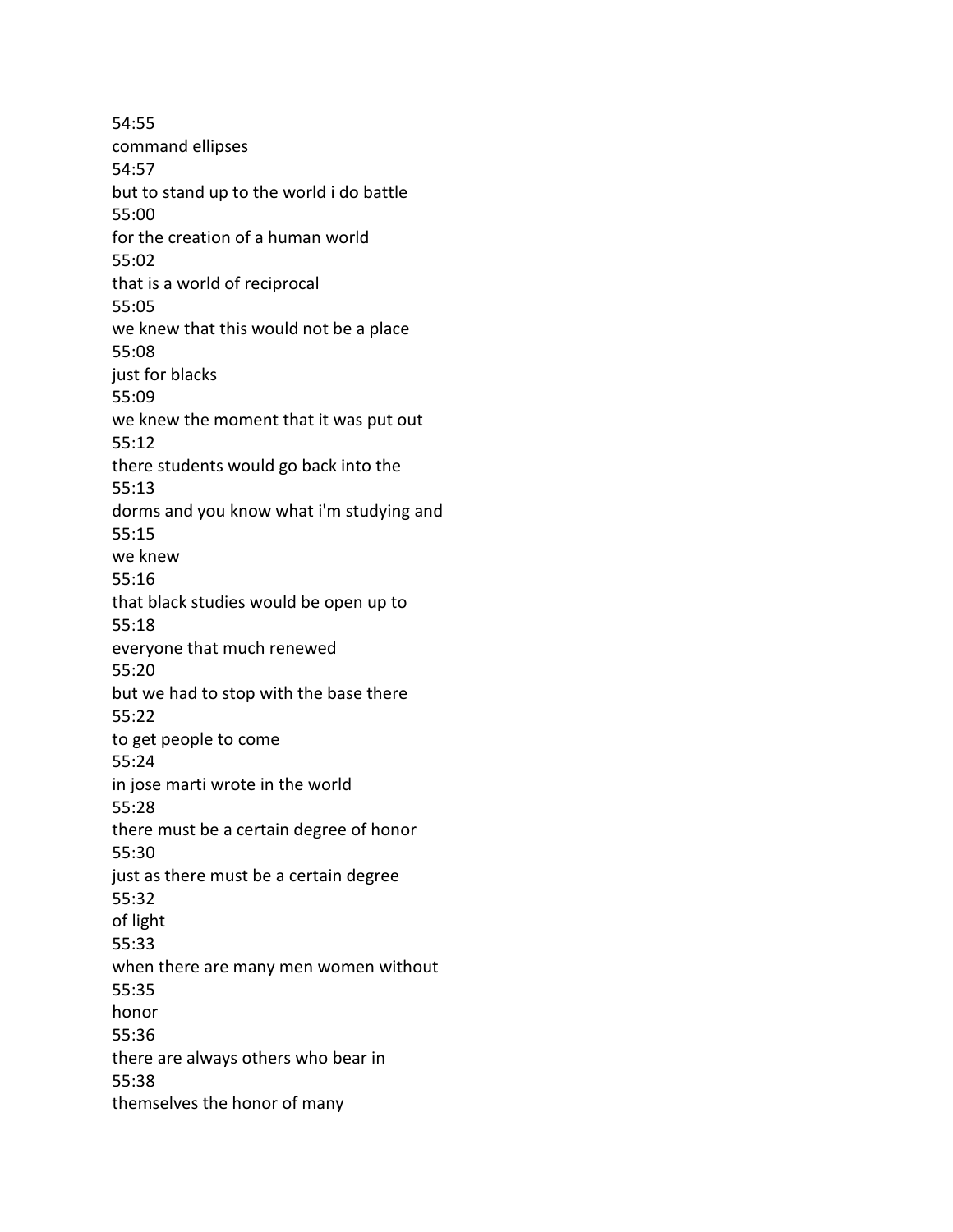55:40 men and women in the quote how to tell 55:43 you of peace 55:44 change hope of racial and sexual and 55:48 economic injustice 55:49 of an america rising up out of an 55:52 aristocracy of death 55:54 an aristocracy of slavery racism 55:57 and aristocracy of color and aristocracy 56:01 of corporate 56:02 greed and america that made langston 56:04 hughes right 56:06 we the people must redeem our land and 56:09 make 56:09 america america again how to tell you 56:13 about lives 56:14 running on hairpins of a country needing 56:17 parts from people to live step right up 56:19 i say 56:20 step right up a good cell on legs today 56:22 eyes today 56:23 hands today kidneys today hearts today 56:26 history herstory today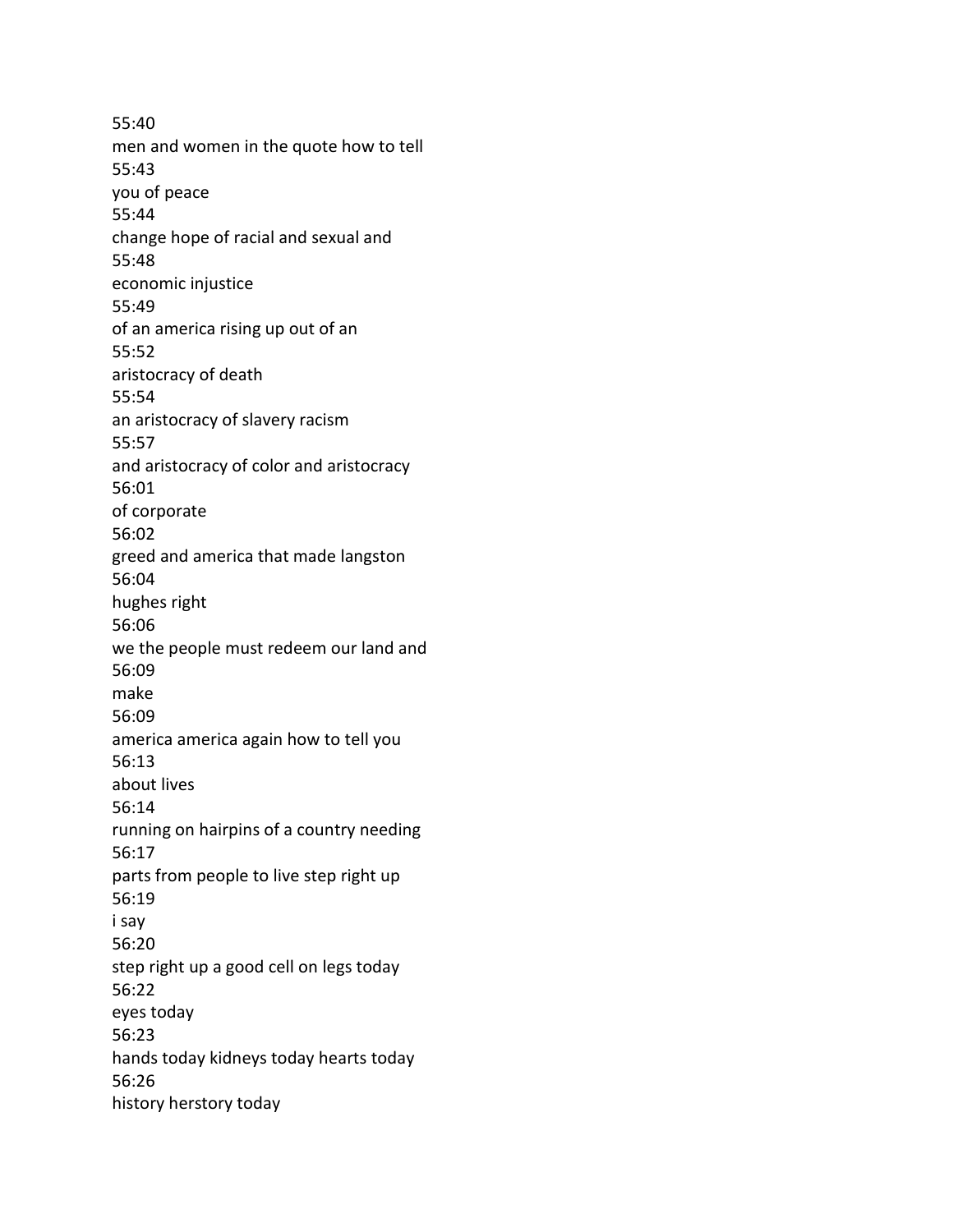56:28 integrity today truth today families 56:31 today 56:32 how to tell you of a country that will 56:34 not recognize 56:35 the two most important revolutions that 56:38 were rooted in a cultural base 56:40 cuba and haiti these two countries 56:43 symbolize a regional process of struggle 56:46 and liberation of the mind which must be 56:49 an essential part 56:50 of our journey towards the fulfillment 56:53 of the western integrity 56:55 how to tell you a progress so we move 56:58 beyond a politician saying 57:00 cuba and haiti and everyone has the 57:02 automatic voice of washington 57:04 shouting communism continuing the 57:06 blockade 57:07 vote people aids poverty but never the 57:10 eloquent 57:11 and graceful poetic voice of my team 57:14 the spiritual father of the cuban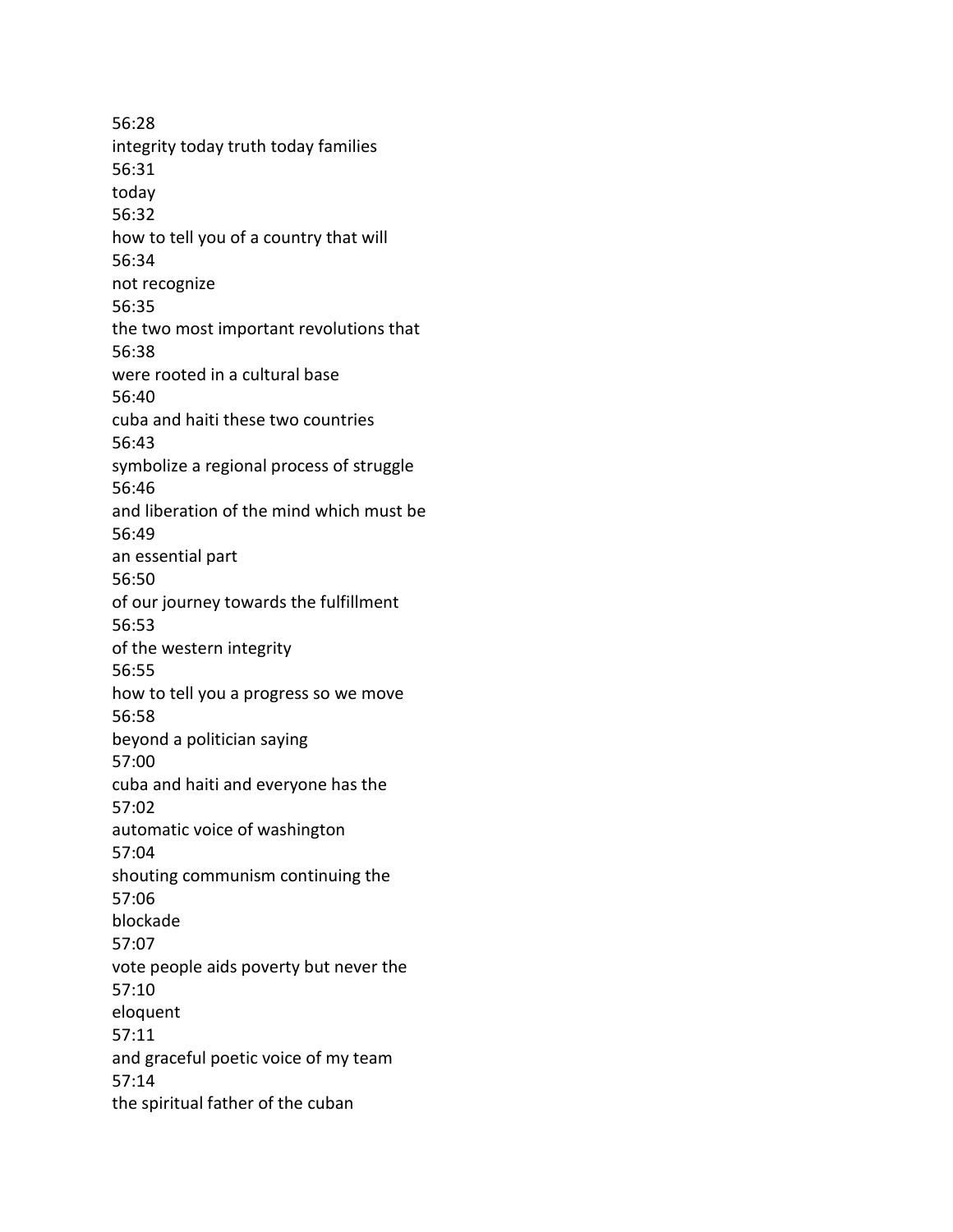57:16 revolution who said 57:17 as he observed the conduct of the u.s 57:20 delegation in 1889 57:22 at the monetary congress of the american 57:25 republic and i quote 57:26 they believe in need in the barbarous 57:29 right 57:29 as the only right this will be ours 57:32 because we need 57:33 it almost 100 years late 57:36 after the invasion of granada by 6 000 57:39 u.s 57:40 soldiers the u.s secretary of state 57:43 george schultz arrived 57:44 and his first observation was complete 57:46 he said 57:48 this is a delicious piece 57:51 of real estate this is a delicious 57:54 piece of real estate uh-huh 58:00 how to tell you of walking climbing the 58:03 citadel in 58:04 haiti and hear the footsteps of a people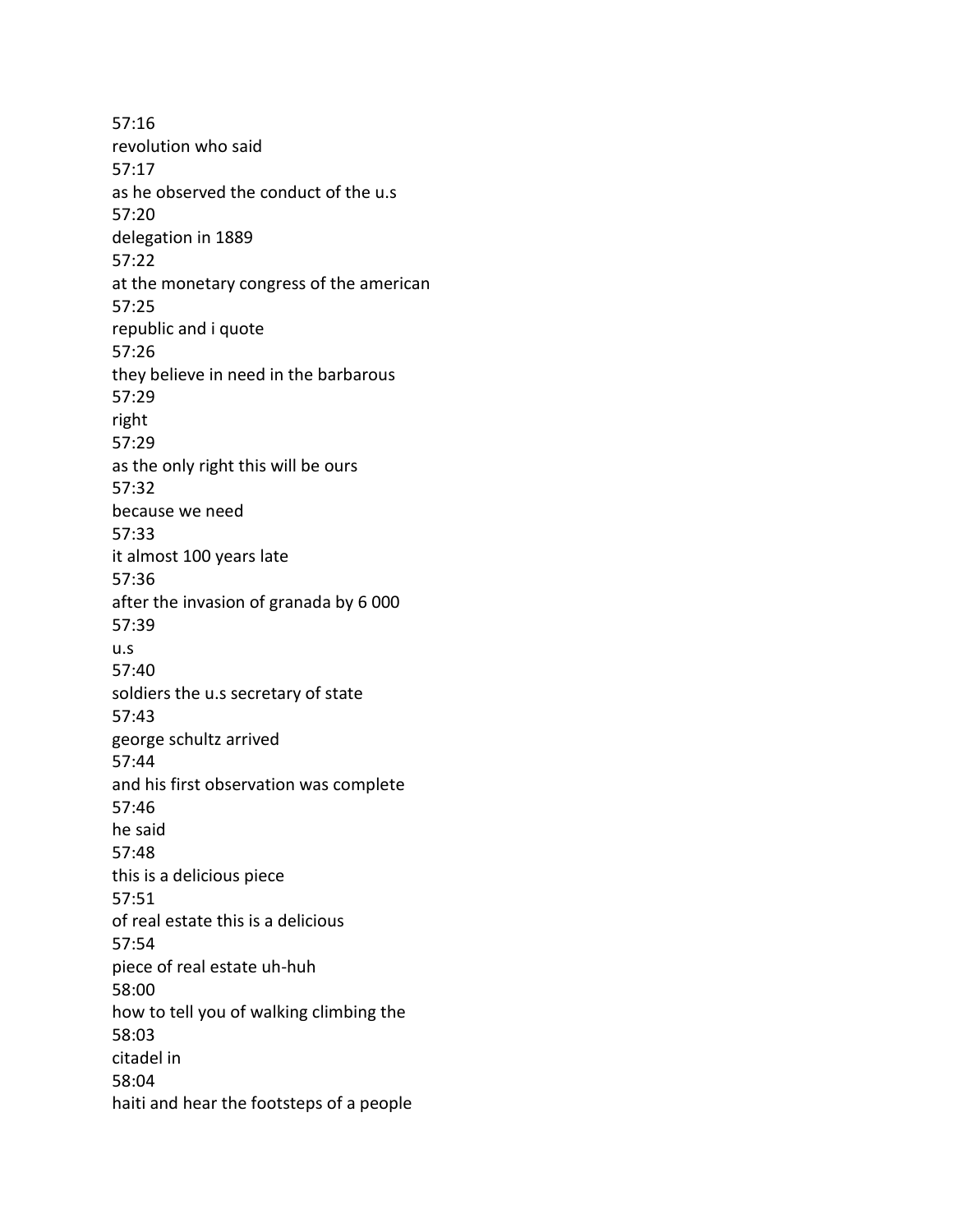58:07 a country crying out for liberty 58:09 economic justice 58:11 equality and change how to really make 58:13 you understand that 58:14 it's the poets as prophets as teachers 58:17 as visionaries as 58:18 activists as writers who sing of peace 58:21 racial 58:22 and social and sexual and economic 58:24 justice 58:25 how to make you remember baraka in his 58:28 1965 poem black art declaring 58:30 we want poems that killed ellipses we 58:33 were in a black poem 58:34 of a black world or larry niels and 58:37 there 58:38 there is jail america is the world's 58:40 greatest jailer 58:41 and we are all in jails black spirits 58:44 contain 58:45 little magnificent birds of wonder 58:48 how to make you remember james bond a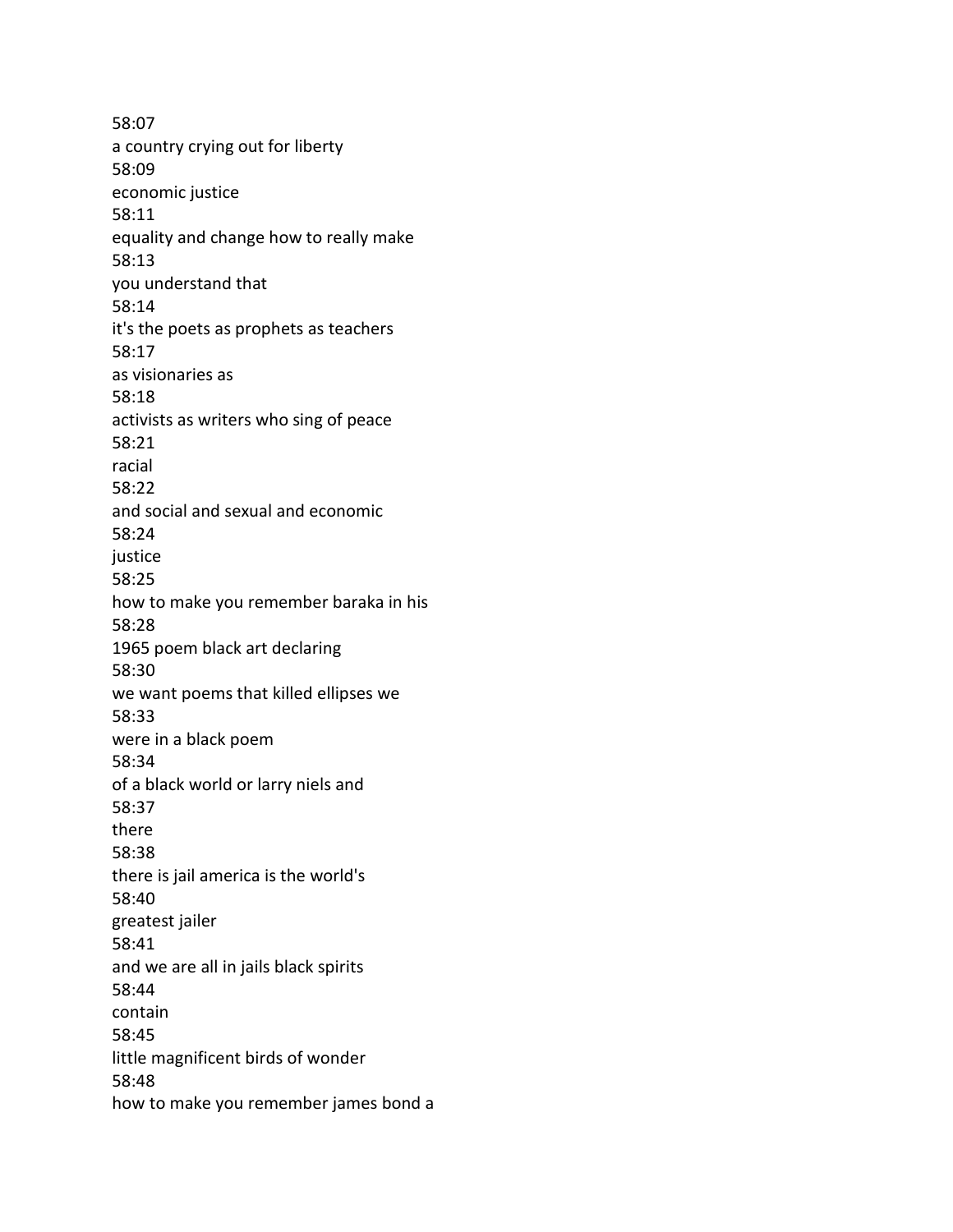58:50 man baraka called 58:52 god's black revolutionary mouth who said 58:55 in 1979 58:57 in a new york times article if black 58:59 english 59:00 isn't a language then tell me what is 59:03 baldwin said it goes without saying that 59:06 language is the most 59:07 novel and crucial key to identity it 59:10 reveals the private identity 59:13 and connects one with or divorces one 59:16 from the larger public or communal 59:18 identity 59:19 how to make you hear your hearts 59:21 pounding 59:22 sounding out what w.e.b du bois wrote 59:25 this is a beautiful world this is a 59:28 wonderful america 59:29 which surrounding father's dream until 59:32 their sons and daughters drowned it in 59:34 the blood of slavery 59:36 and devoured it in greed how to make you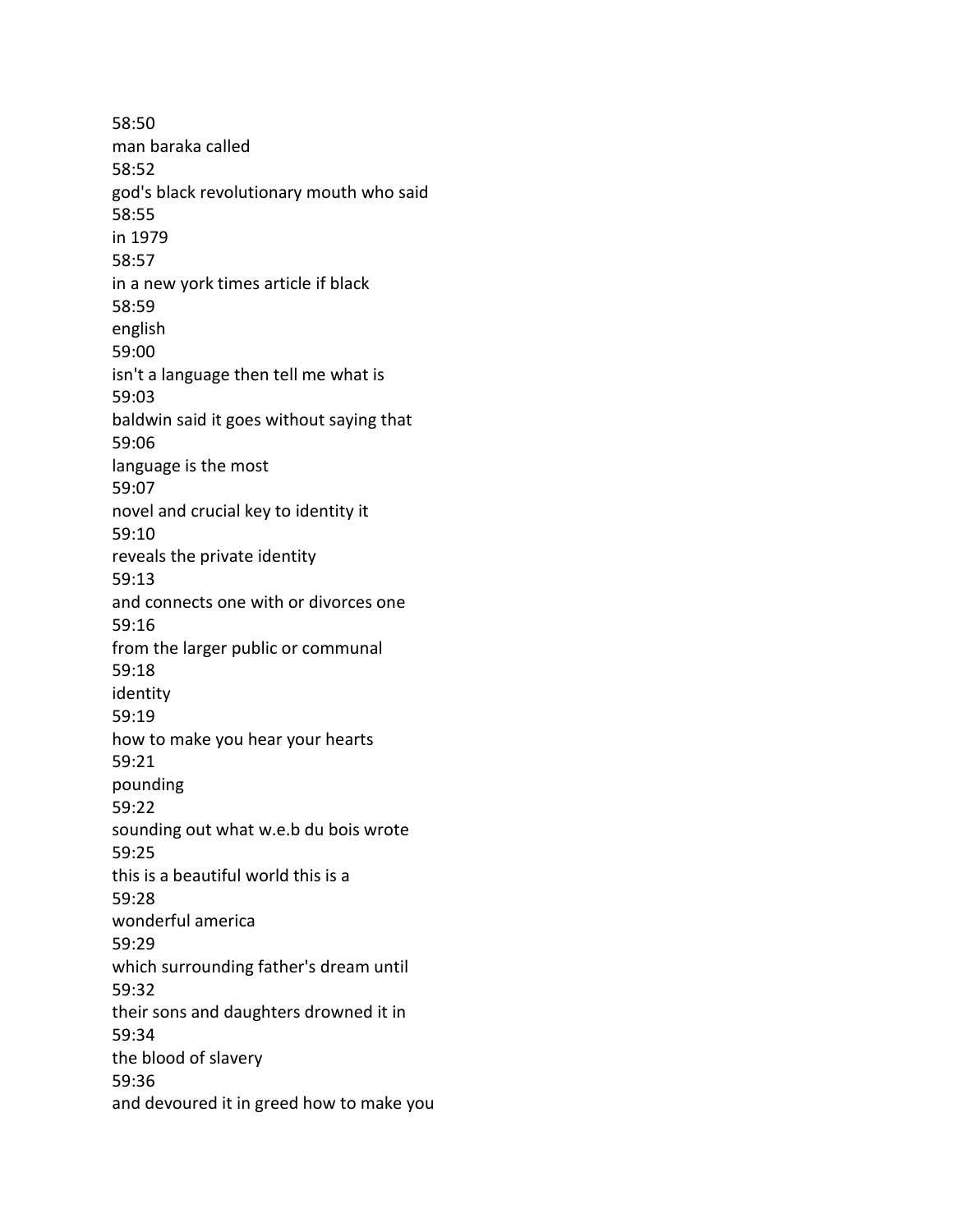59:38 remember the sister poets 59:40 singing of the workers with words that 59:42 had the scent of the earth 59:44 and the genius of the stars how to make 59:47 you store in your blood 59:48 the memory of black women's voices 59:50 jordan fields cortez 59:52 clifton evans fabio angelo lord 59:56 giovanni rogers sanchez linking 59:59 continents 60:00 making the country and the world 60:02 abandoned closed minds 60:03 spreading themselves rainbow-like across 60:06 seas 60:07 their voices stalk in the morning stars 60:10 as they helped a generation of young 60:12 people 60:12 began to question their silence their 60:15 poverty 60:16 their scarcity their greed they helped 60:18 us all 60:19 ask the most important question we can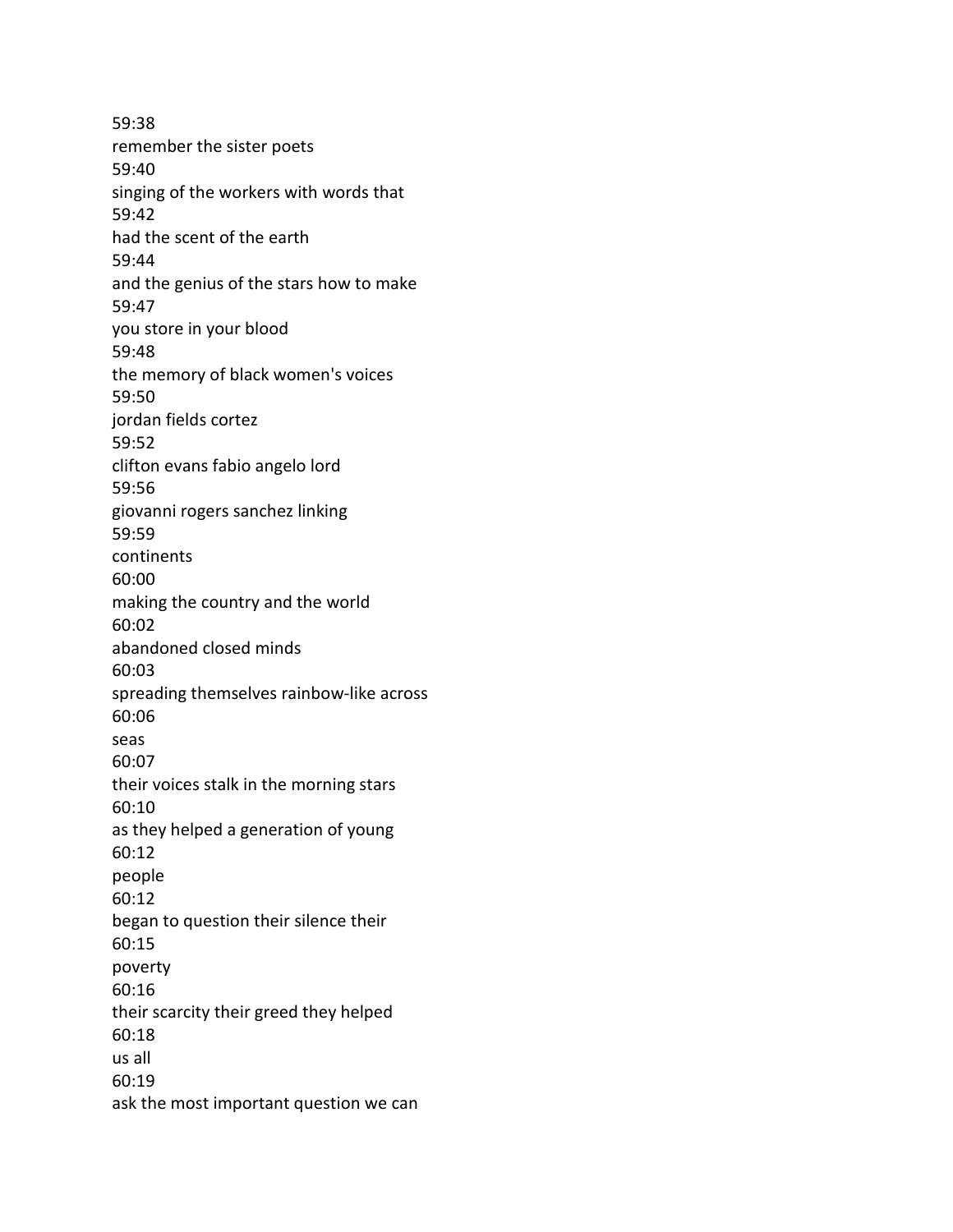60:22 ask ourselves 60:23 what does it mean to be human in the 60:26 20th 60:27 and 21st century what does it mean to be 60:29 human 60:32 how to make you continue to lift your 60:34 eyes off the ground 60:35 and to a higher ground of living 60:39 of being loving how to make you remember 60:41 the poets coming behind us in 1989 60:44 public enemy 1989 the number another 60:47 summer get down 60:48 sound of the funky drama music hitting 60:51 your heart cause i know you got sold 60:53 gotta give us what we want huh gotta 60:55 give us what we need hey 60:57 our freedom of speech is freedom or 60:59 death we got to fight 61:00 the power that be let me hear you say 61:03 fight 61:03 the power faith the power fight the 61:06 power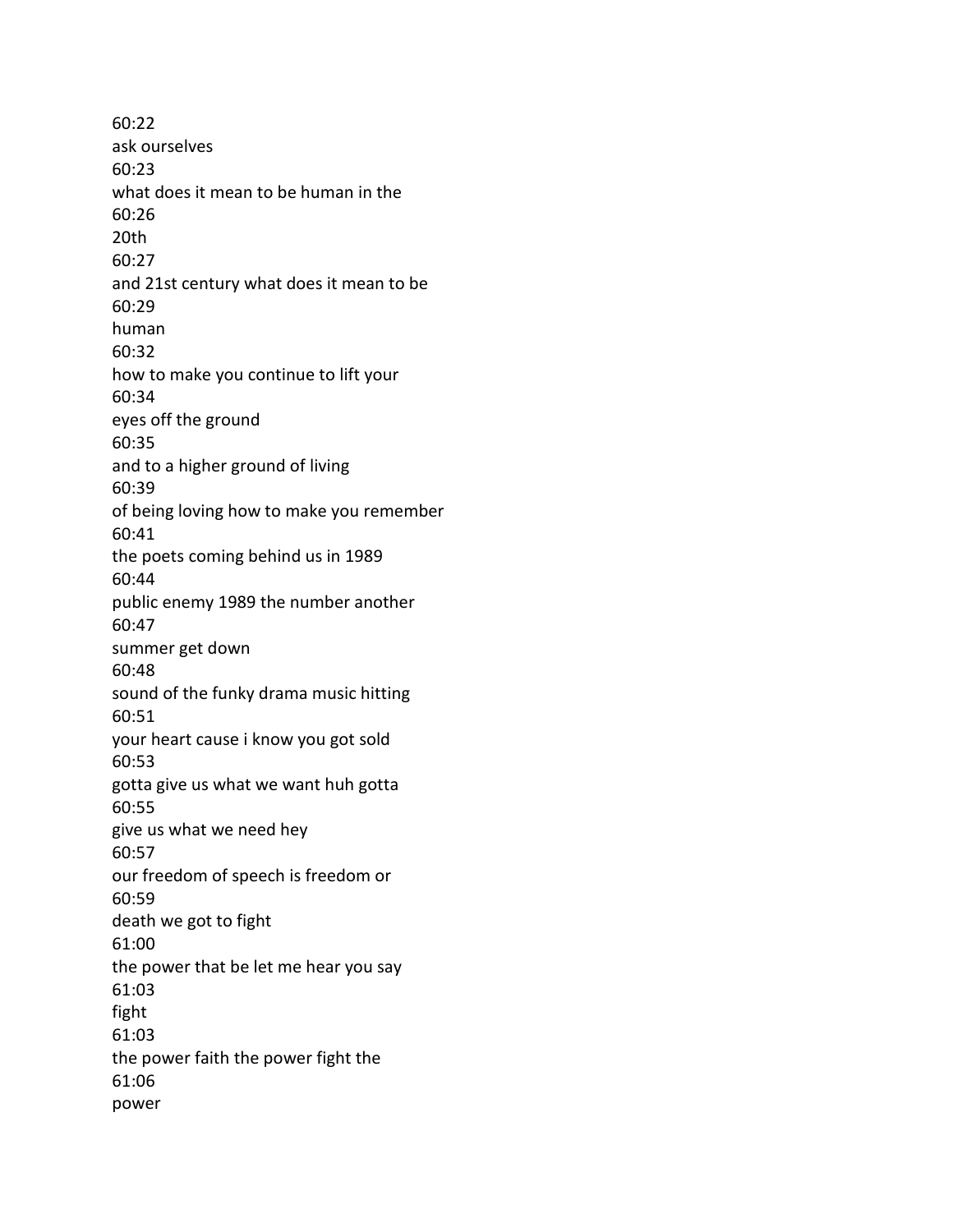61:07 as james stewart the black critic wrote 61:09 man woman cannot create a forever 61:12 but she he can only create create 61:15 forever 61:16 but she he can only create if he she 61:18 creates as 61:19 change creation is is itself 61:23 self-perpetuation 61:24 change is being the question of art is 61:27 dialectical 61:28 art goals art is not fixed art cannot be 61:31 fixed 61:32 art is changed like music poetry and 61:35 writing 61:35 are when concerned they must move sway 61:38 not necessarily as physical properties 61:41 but by their nature but they must go 61:43 spiritually 61:44 as we people lovers and workers of 61:46 change must go out 61:48 into this world spiritually and if we do 62:05 it'll get better it'll get better you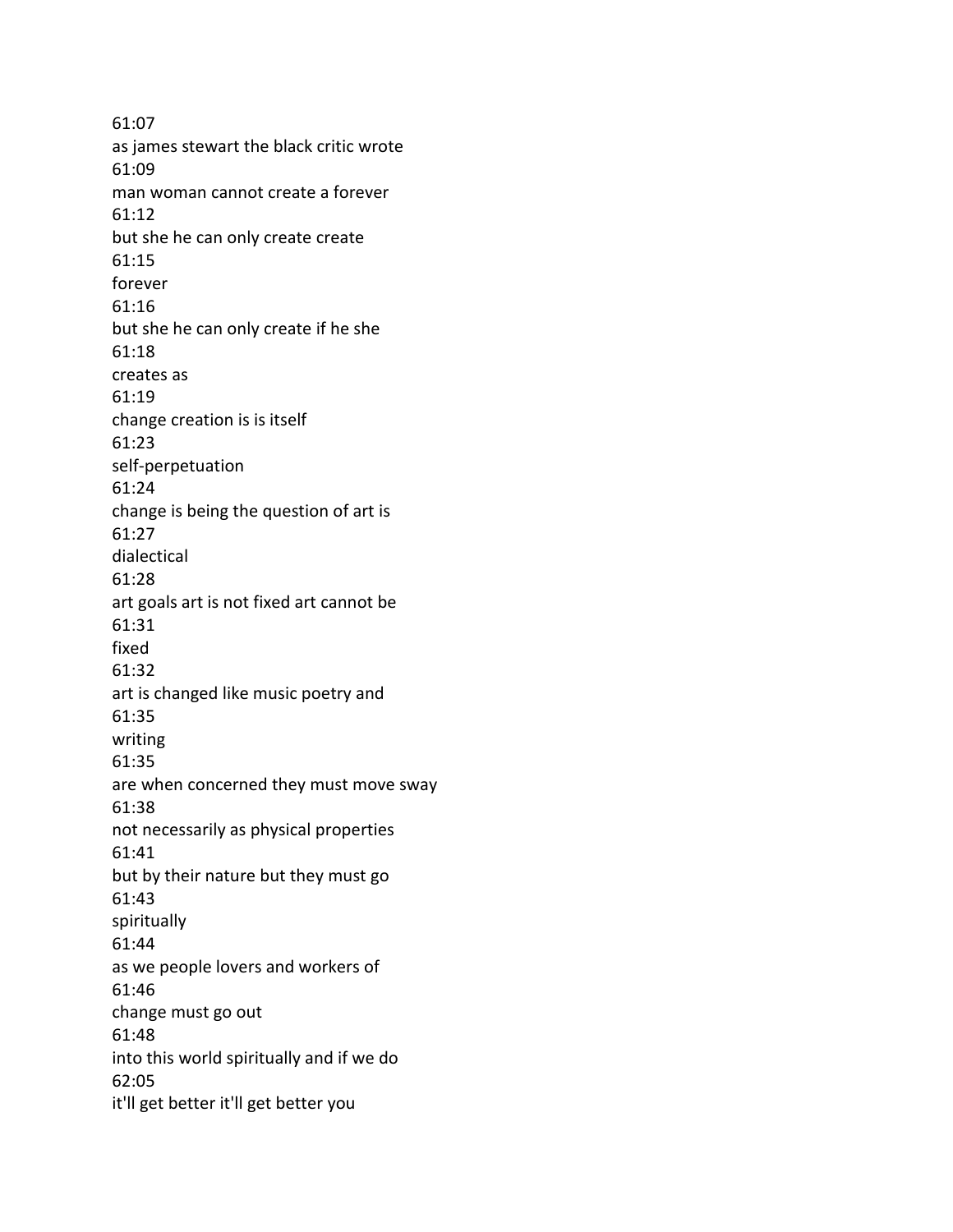62:08 know 62:08 and that's a piece that i wrote for this 62:10 book 62:12 which i thought was really important for 62:14 us to see 62:15 and and and have and you know and that 62:18 kind of motion and movement 62:20 um uh uh that's important uh 62:23 i don't know what time what time is it 62:25 anyone i didn't bring my clock with me 62:28 so it's outside off into my running 62:30 forward yes 62:31 it's 705 so you're hitting your mark say 62:34 that again 62:35 705 uh-huh you're hitting your mark 62:38 perfectly if if that if we can move into 62:41 the q a session now if like so do i do 62:44 the poem at the end 62:45 of the q a you in for the poem 62:49 okay and let me just say one thing okay 62:51 if i might 62:52 okay because i had another piece but let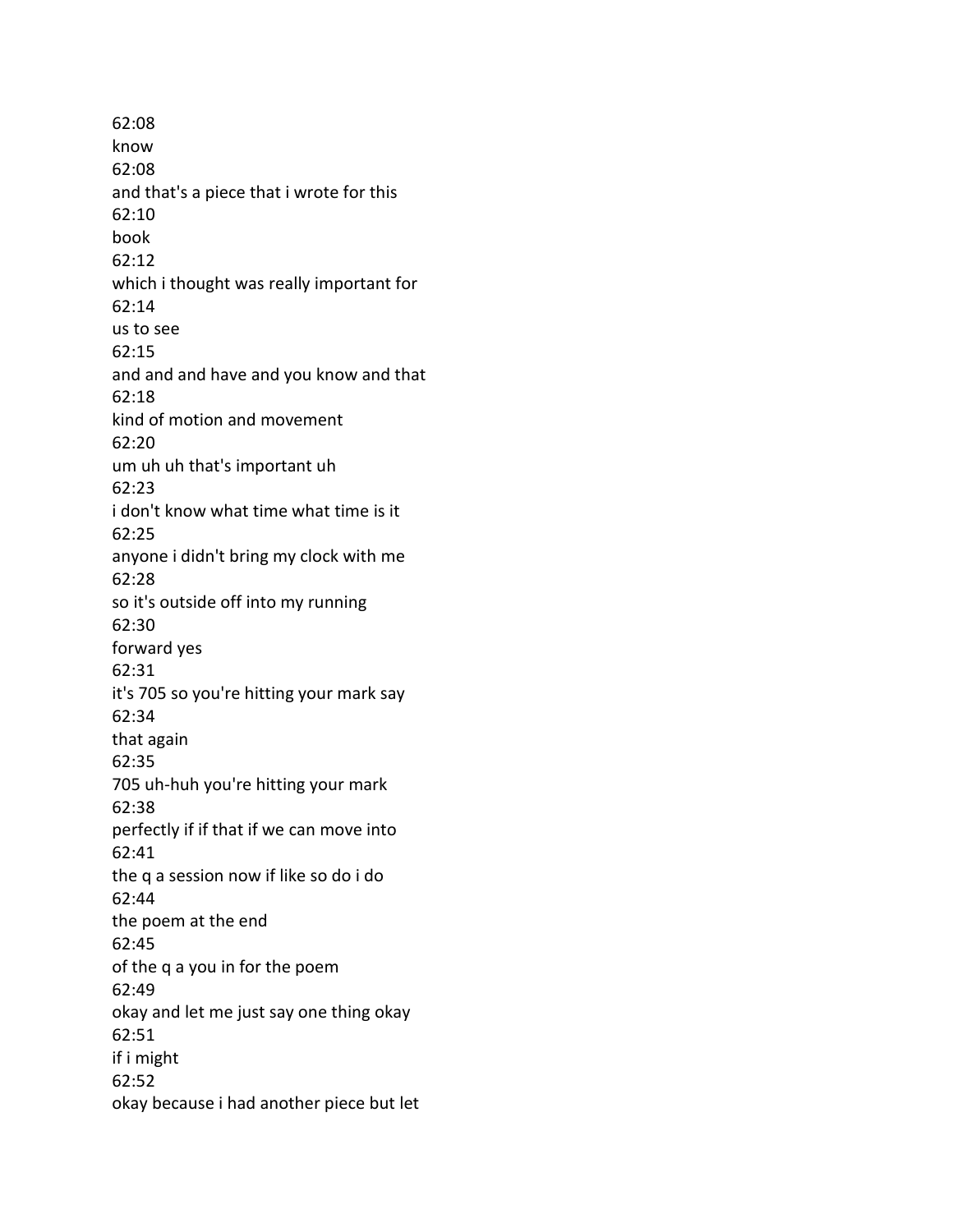62:54 me just um 62:55 maybe end um um 63:00 uh you know end it again right 63:03 let me just say uh sister bernice reagan 63:07 told me one day 63:08 about the great blues singer brother 63:10 montgomery who said 63:11 we all come here naked black folks know 63:14 it 63:14 but white folks don't know it because 63:17 they come here white 63:18 white folks don't come here naked their 63:21 skin is an additional 63:22 currency puts them far ahead he 63:25 continued 63:26 we all come here naked and must make 63:28 arrangements with someone else while 63:30 you're here 63:30 not just do for yourself that's what 63:33 these poets did 63:34 they made arrangements for someone else 63:37 while they were here this anthology will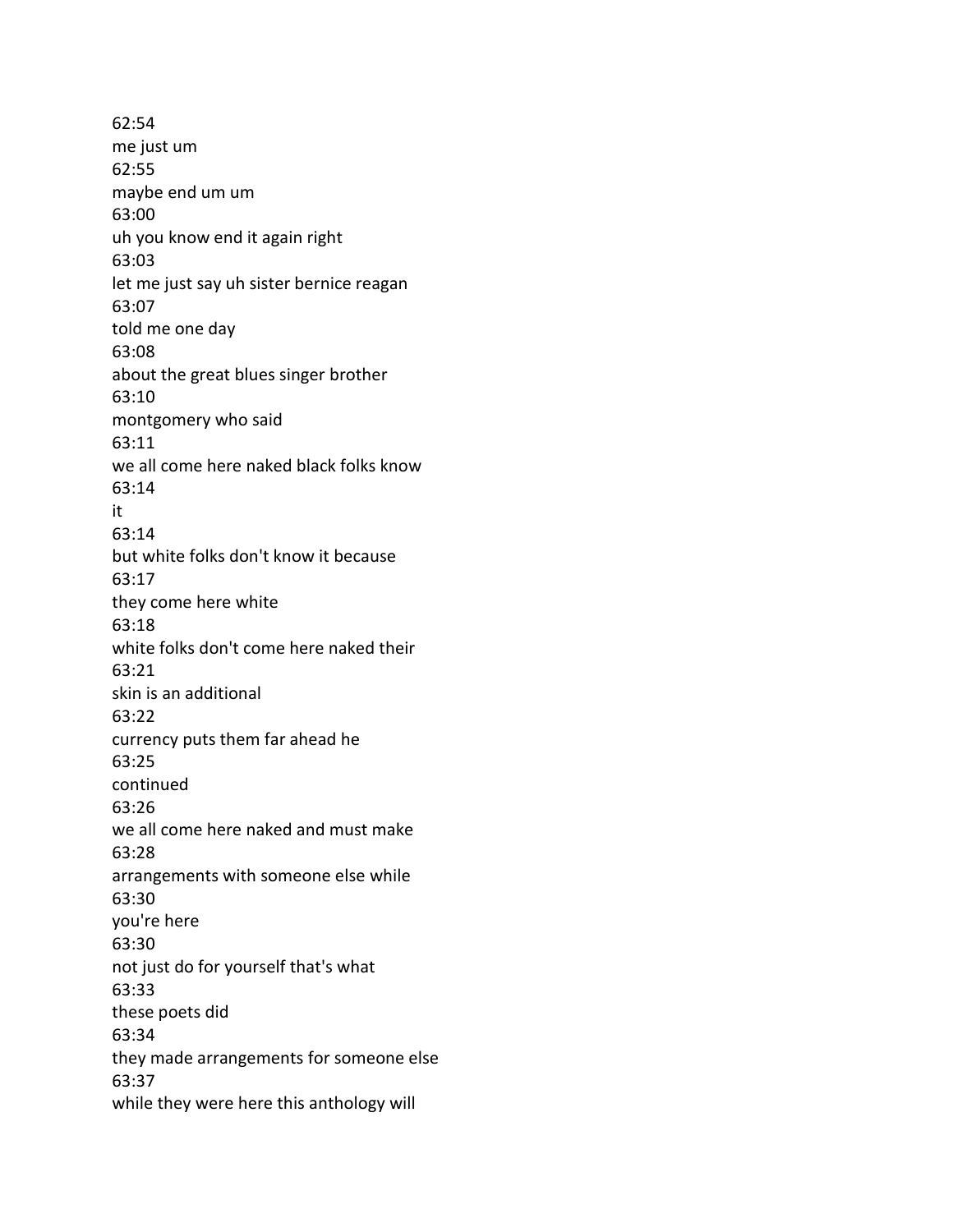63:40 help us reintroduce 63:42 our past blood to our present and future 63:45 blood 63:45 make our memory we enter our bloodstream 63:48 in order to erase any deaf prince 63:50 tony morrison said we died that may be 63:53 the meaning of life 63:54 but we do language that may be the 63:56 measure of our lives and how sister tony 63:59 and these poets do this thing called 64:01 language the measure of our lives 64:03 how they caress embrace untangle this 64:06 language 64:07 recapture our memory how they stand 64:09 words up 64:10 and let them menu at our blood how they 64:12 help us recover our civil words as they 64:15 open up the sorcery of language 64:17 take us out into the wings of laughter 64:19 and pain 64:20 intellect and beauty how they 64:22 commandeered words spinning under this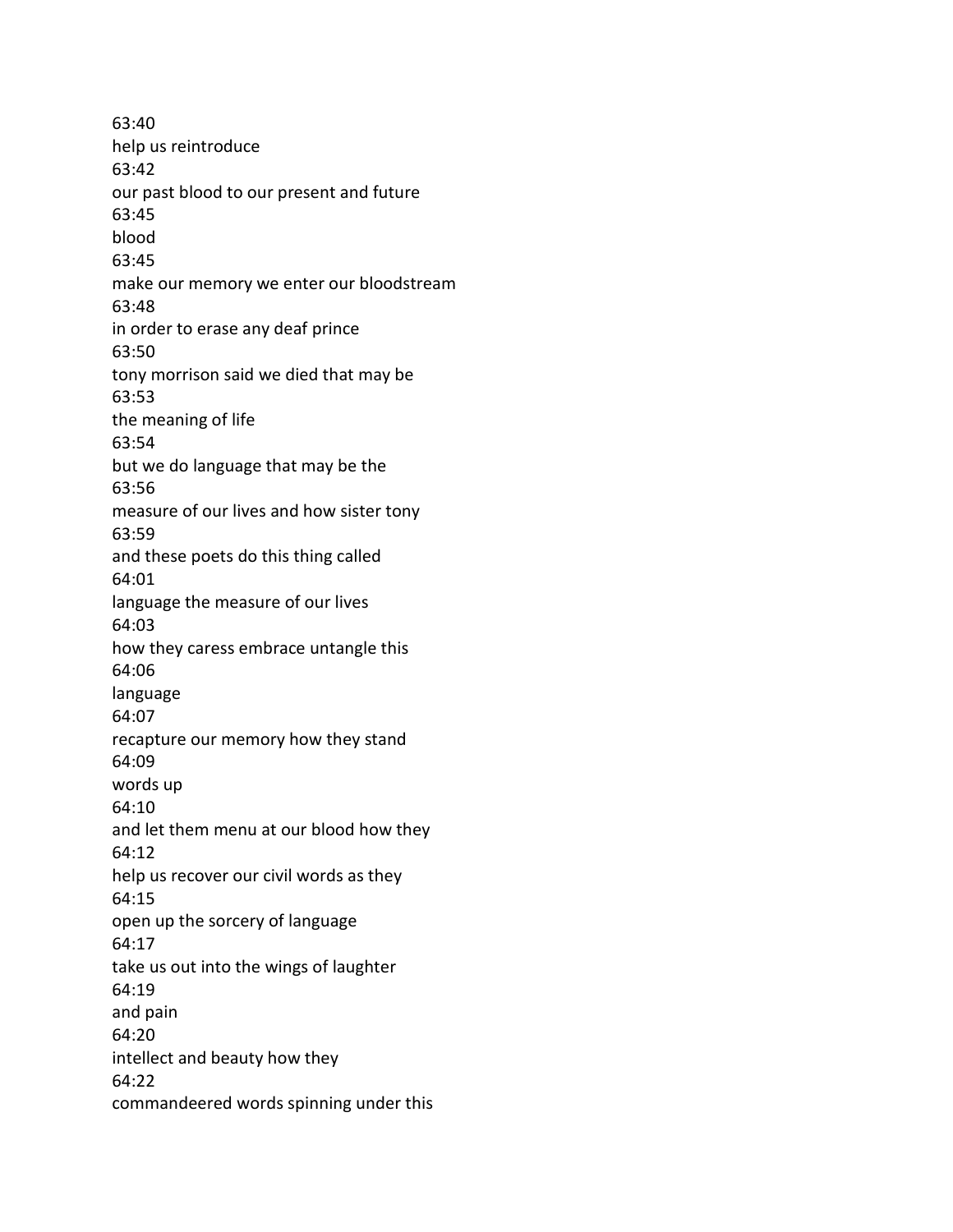64:24 domestic side 64:26 and they become a river moving against 64:28 winter sails 64:29 repelling ice water ghosts kneeling on 64:32 raise up their knees at confession our 64:35 bodies are tattooed forever 64:37 with their quick silver rhythms we are 64:40 one 64:41 alive apart from the elasticity of the 64:45 dead 64:45 the elasticity of the dead starting 64:48 black studies 64:49 made us move away from the elasticity of 64:51 the dead 64:52 made us see the world differently 64:54 because you cannot teach black studies 64:56 without also as you study 64:58 what happened i come into my classroom 65:00 to chase my black lick 65:01 and someone says look what i found sonia 65:04 there's this poster it's an old poster 65:06 it says report to this particular place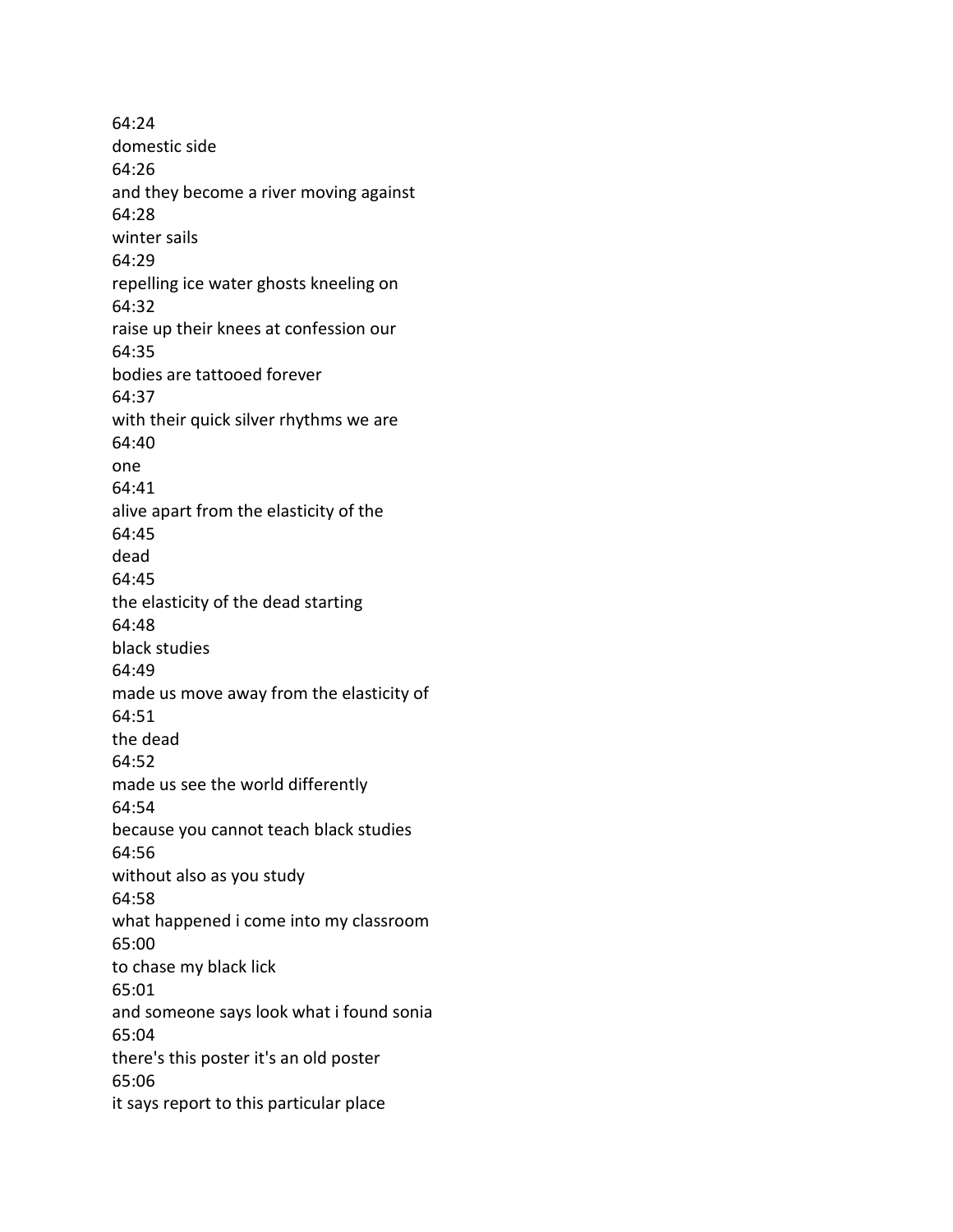65:09 it was supposed to for japanese 65:11 americans to report 65:12 to a place on a monday to be sent to 65:15 concentration camps 65:16 is that amazing that happened in our 65:19 time 65:20 and what did i do i turned to my two 65:22 japanese americans 65:23 uh students in the uh and the black um 65:25 lit class 65:26 and i said do you know anything about 65:28 this they got pissed at me 65:30 what concentration camps japanese 65:33 they completely almost left the class i 65:36 said it's all right i put it down 65:38 but at the end classes uh brother john 65:41 knows that 65:42 that we always hold hands right and each 65:44 one says something 65:45 and at the end i said i don't know if 65:47 this is correct or not 65:49 but i hope you take these two little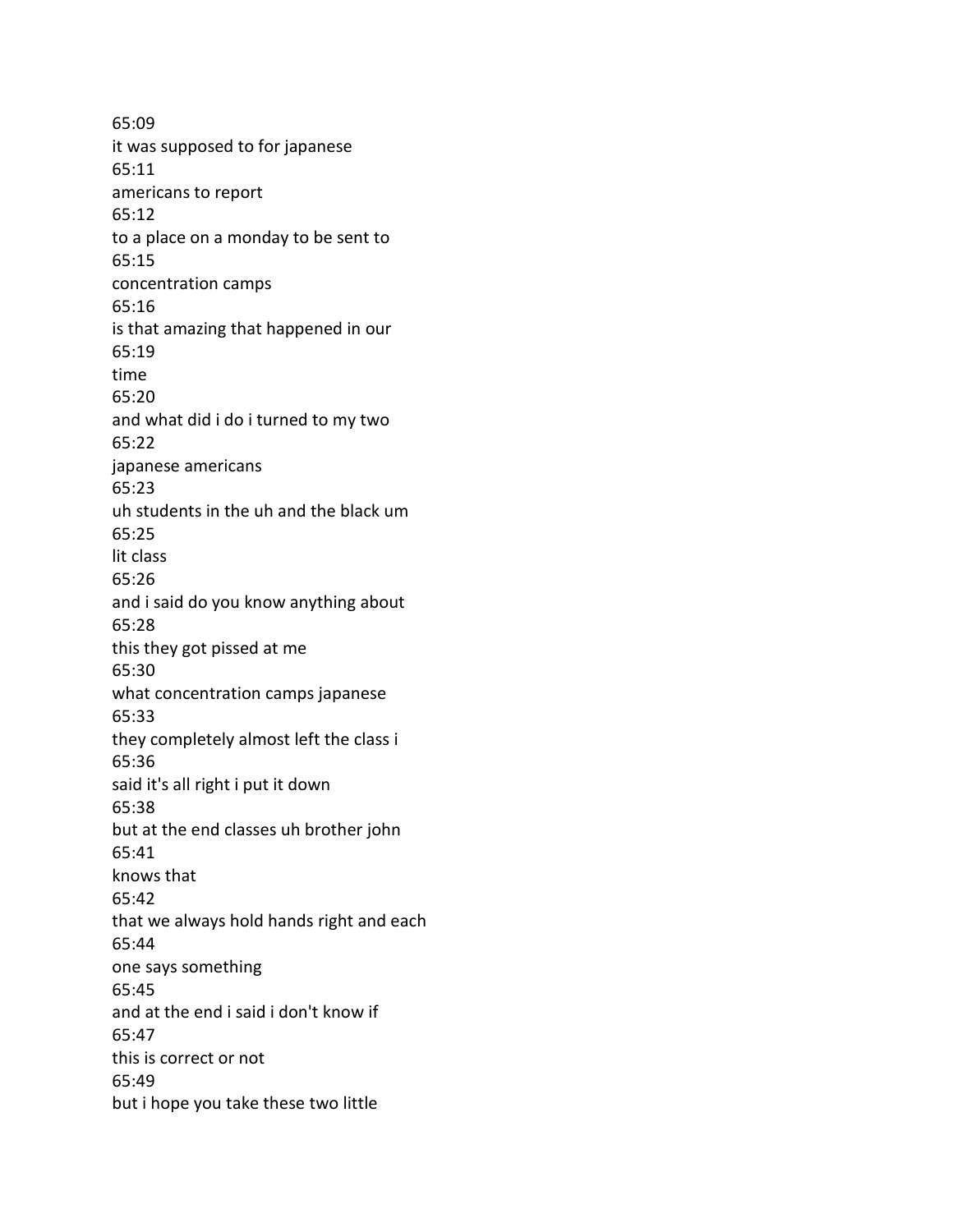65:51 posters home with you 65:52 and ask your parents if they know 65:54 anything about this 65:55 and on tuesday when they return to class 65:58 they had tears in their eyes 66:00 and the tears was about they found out 66:02 that their parents had been 66:04 in concentration camps in a place so 66:06 black studies 66:07 was the beginning of real discussion 66:10 about what 66:11 was going on in a place called america 66:13 as far as it was as 66:15 race was concerned as far as literature 66:18 was concerned 66:19 as far as education was concerned as far 66:22 as 66:22 words were concerned and humanity was 66:25 concerned 66:26 we began the discussion about 66:28 universities 66:29 opening up for different people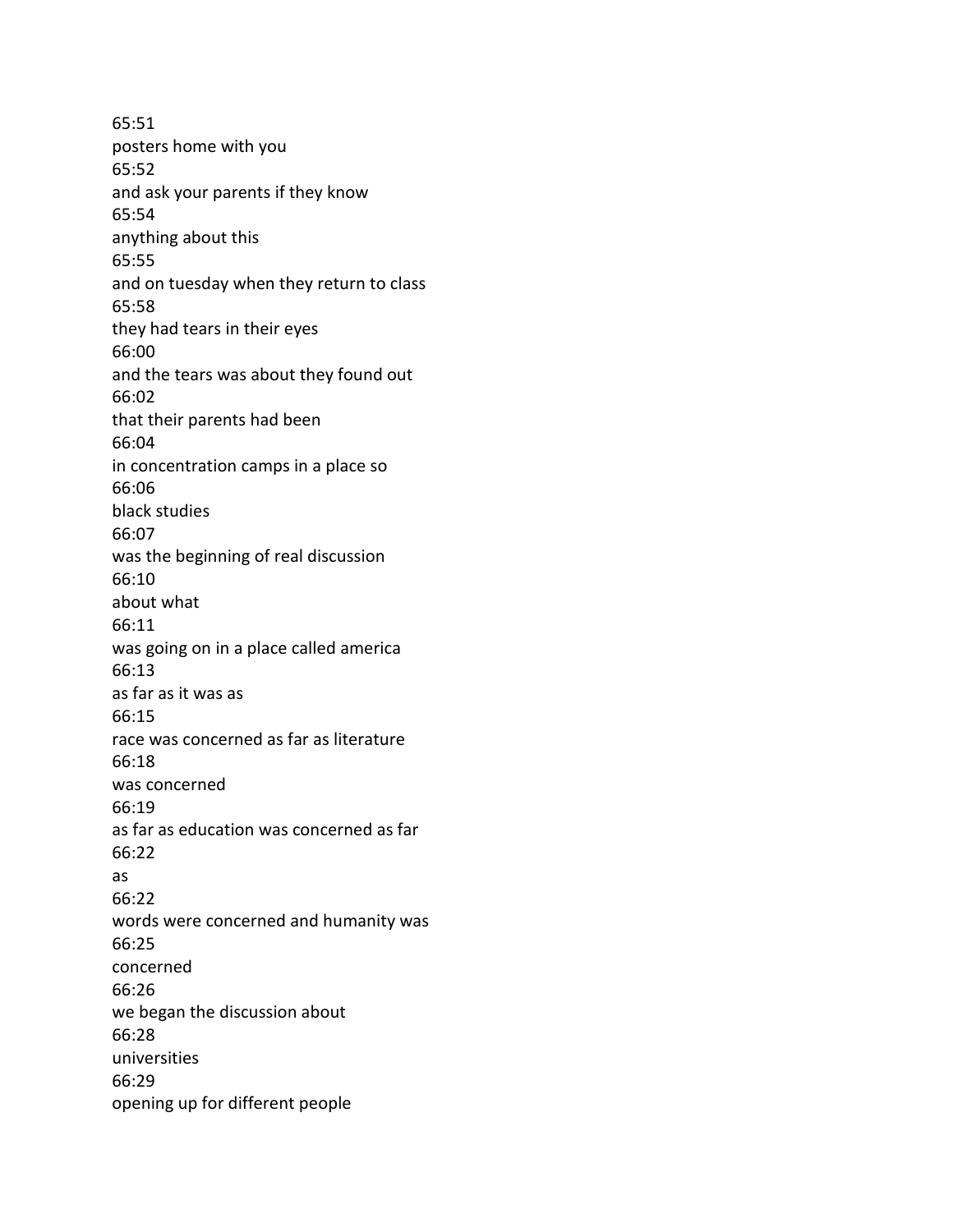66:32 and having them come together and work 66:35 together and read together and learn 66:36 together 66:37 and love together and begin to look at 66:40 each other and say hey you're okay you 66:43 might not 66:44 have the same hair i have but you're 66:45 okay you're kind of nice looking you're 66:47 kind of cute you know 66:49 huh you know you're not after all as 66:52 they say in those movies you say no 66:54 i'm like i'm like hey how you be here i 66:57 is and here we is now i hope that wasn't 67:01 too long 67:02 no it's perfect i'm i think everyone is 67:05 just grace can i say one thing to the 67:07 audience yes 67:09 professor bracy is i mean i love him 67:12 because he is the most brilliant man 67:15 that i know 67:16 you know anytime i'm writing something 67:18 and i i don't i can't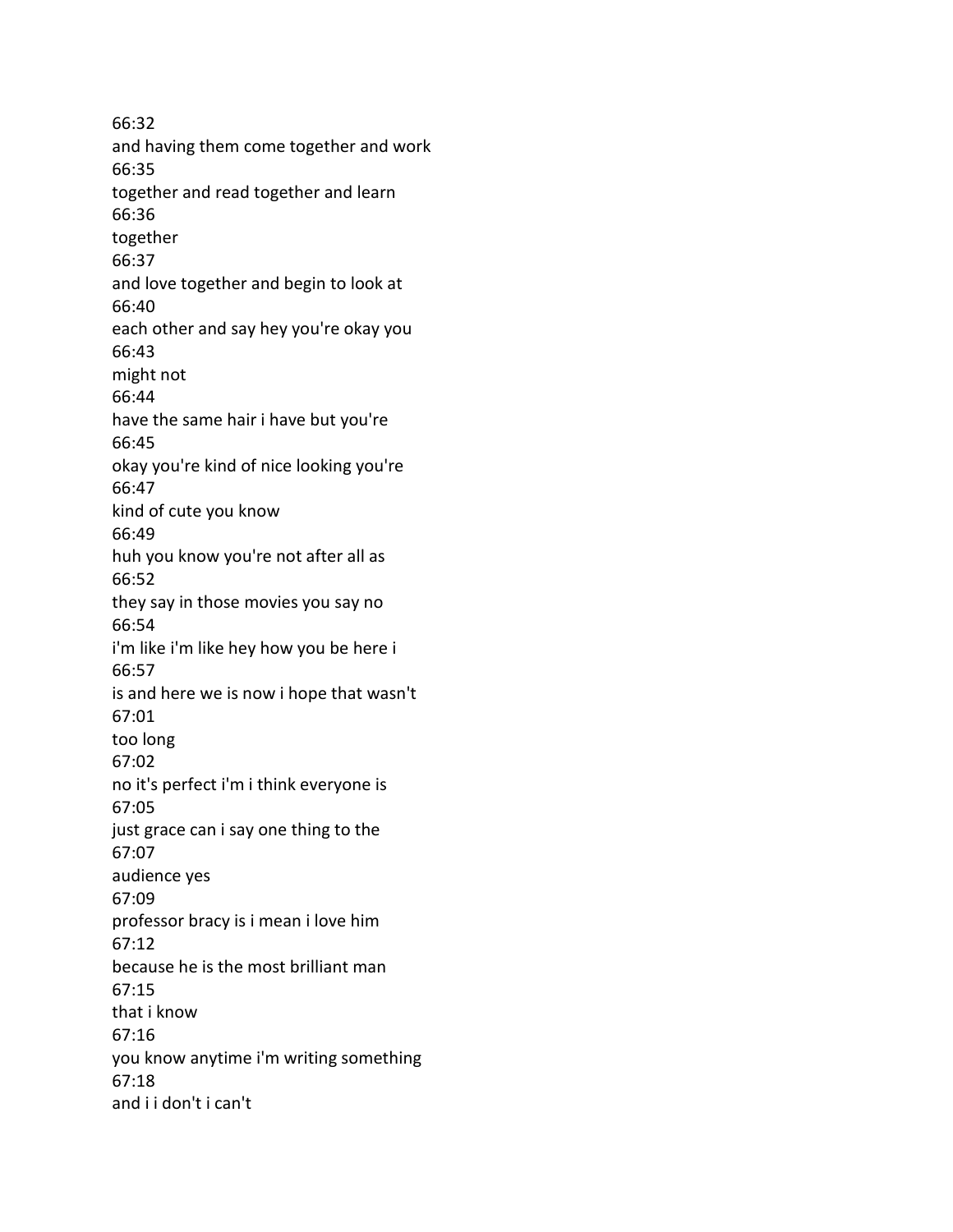67:20 get it and i've been looking for it i 67:22 i've bought a professor i said 67:24 john can you tell me this he said oh 67:27 sonia that's 67:28 the following thank god for john bracey 67:30 right you know 67:31 and that amazing mind you know he has 67:34 that memory 67:35 you know this man that anything he reads 67:38 is right there 67:39 and he can recall it for you so it's an 67:41 honor uh brother bracey again to be 67:43 working with you 67:44 mm-hmm now that's mutual ritual 67:48 no no no so we have a couple questions 67:51 that have come in 67:52 during the duration of our program um 67:55 i'll start with the question this is for 67:57 dr bracy um 68:00 do western do other western hemisphere 68:03 countries such as brazil 68:05 embrace similar courses that you were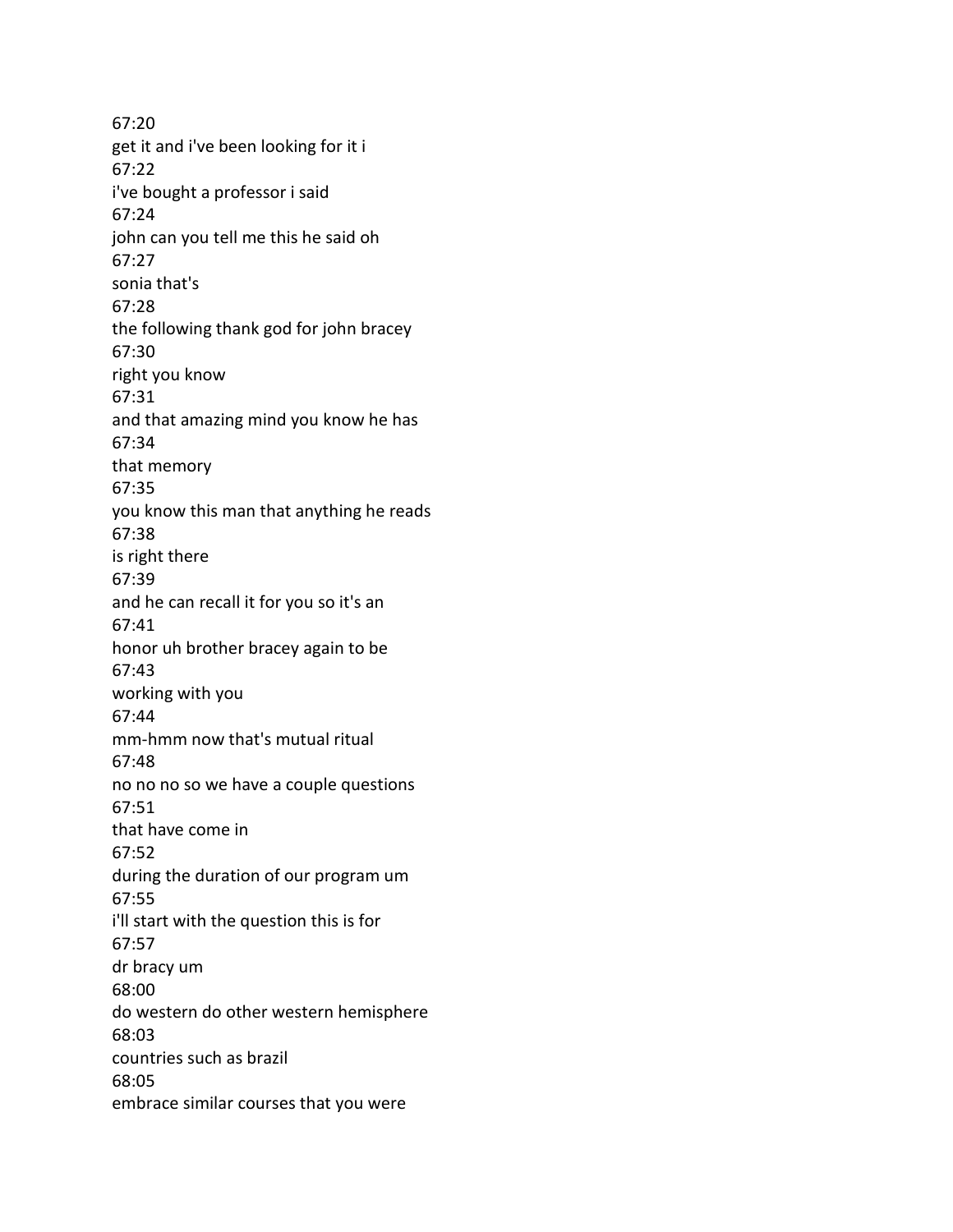68:08 speaking of on history 68:11 if you know the answer what black 68:14 studies in this country did was to 68:16 inspire 68:17 black populations in the western 68:18 hemisphere to begin to study themselves 68:22 our department i'm we have a diasporic 68:24 certificate program we have 68:26 in uh our doctoral program four or five 68:28 kids from colombia who have gone back to 68:31 colombia which is the second largest 68:32 black population in the western 68:34 hemisphere 68:34 and are starting afro-colombian studies 68:37 and they're translating du bois and 68:39 they're translating it 68:40 uh and you know they called me up again 68:42 like sonny says once a week saying what 68:44 should we get out in colombia 68:46 uh now has black studies i wrote an 68:49 introduction to clr james black japanese 68:51 the cubans are translating walter rodney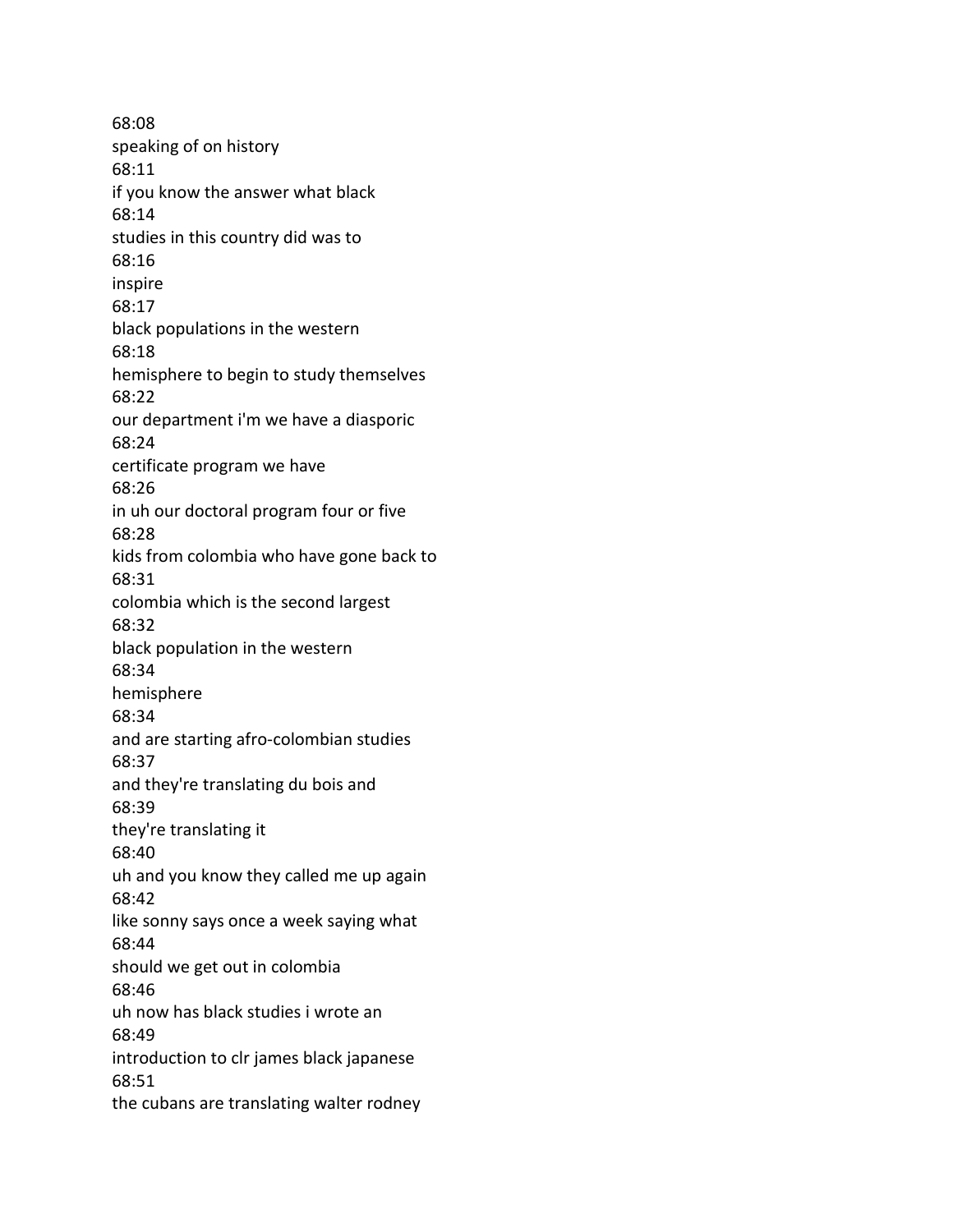68:53 the cubans are translating eric williams 68:55 no no there's a movement with the you 68:57 know the afro-descendant movement which 68:59 is probably going to be the most 69:00 powerful movement of black people in the 69:02 western hemisphere because of the 69:03 numbers 69:04 you know if black people in brazil 69:07 understand that black people 69:08 that's a huge country it's only got a 69:10 couple hundred million people 69:11 this is this is not chump changing and 69:13 if you're talking about columbia 69:15 afro-colombians who are aligned with 69:16 indigenous colombians 69:18 if they assert their rights as 69:20 afro-colombians 69:21 they have like a whole country you know 69:23 we're trying to get neighborhoods these 69:24 are my whole countries here 69:26 that's why the u.s wants to keep these 69:28 places divided that's where they got mad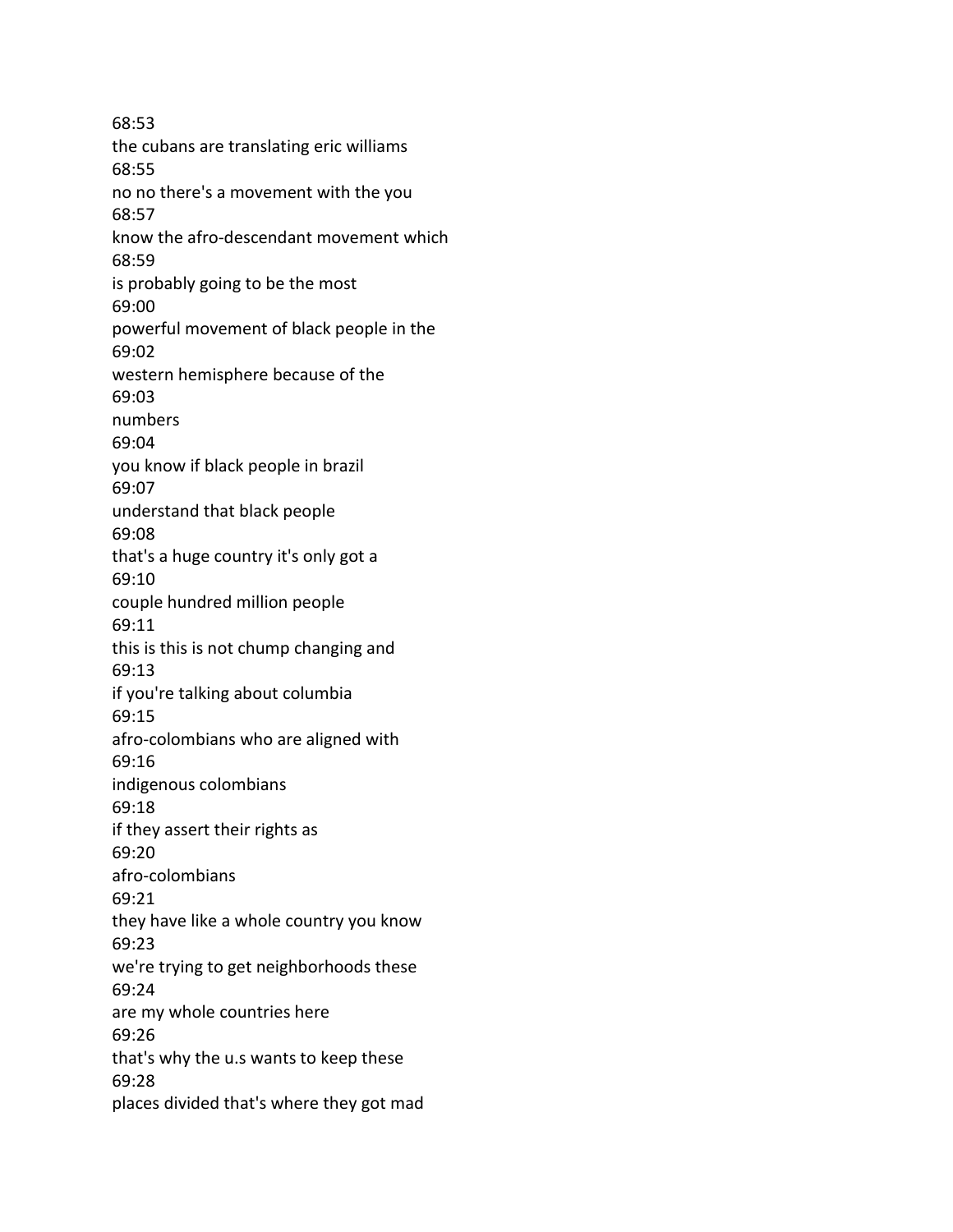69:29 at cheverus and he talked about the 69:31 unity of colombian peoples 69:33 in ohio since uh chucho over to the u.n 69:36 and to work in africa and so forth 69:37 that's why they got mad at che guevara 69:39 when he went to work in the congo you 69:41 know what is what does kirby have to do 69:42 with the congo 69:43 that's where the cuban slaves came from 69:45 angola you know 69:46 slaves came into cuba up to 1899 so at 69:49 the time of the cuban revolutions there 69:51 were people in cuba who were born in 69:53 africa 69:54 they weren't going to some alien country 69:55 they're going home they want to fight at 69:57 home 69:58 if we understand that the diasporic 70:00 nature of the african-american 70:01 experience 70:03 all these things will come up and 70:04 complicate black studies make black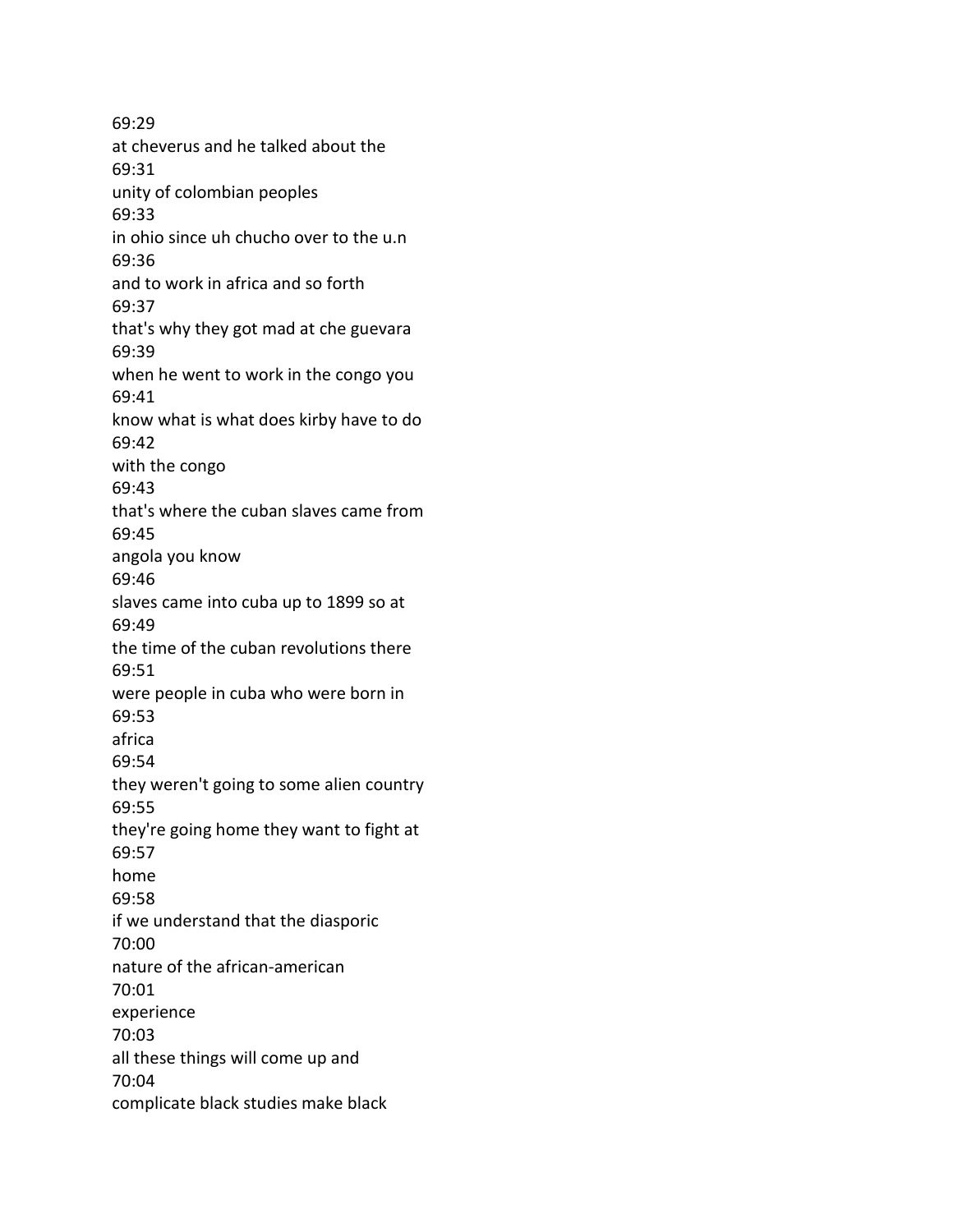70:06 studies richer and deeper 70:08 there's a million nigerian immigrants in 70:10 the united states a million 70:12 a million right they and you got to 70:15 fight for them time to tank cause 70:16 they're still arguing nigerian stuff so 70:18 you know we like cheddar with champions 70:20 my yoga friends don't like you know what 70:22 champion because of the office i got to 70:24 negotiate between europa over here evil 70:26 over here 70:27 you know the city lisa getting the whole 70:29 thing about i'm not mandating on water 70:31 well so okay so now we gotta deal with 70:32 travelers and one more time but that's 70:34 okay 70:35 hip-hop makes everybody the same if you 70:37 notice they all get up on the stage 70:39 together 70:40 you know they get on the stage together 70:42 there's a new stronger blackness coming 70:44 out of the diasporic focus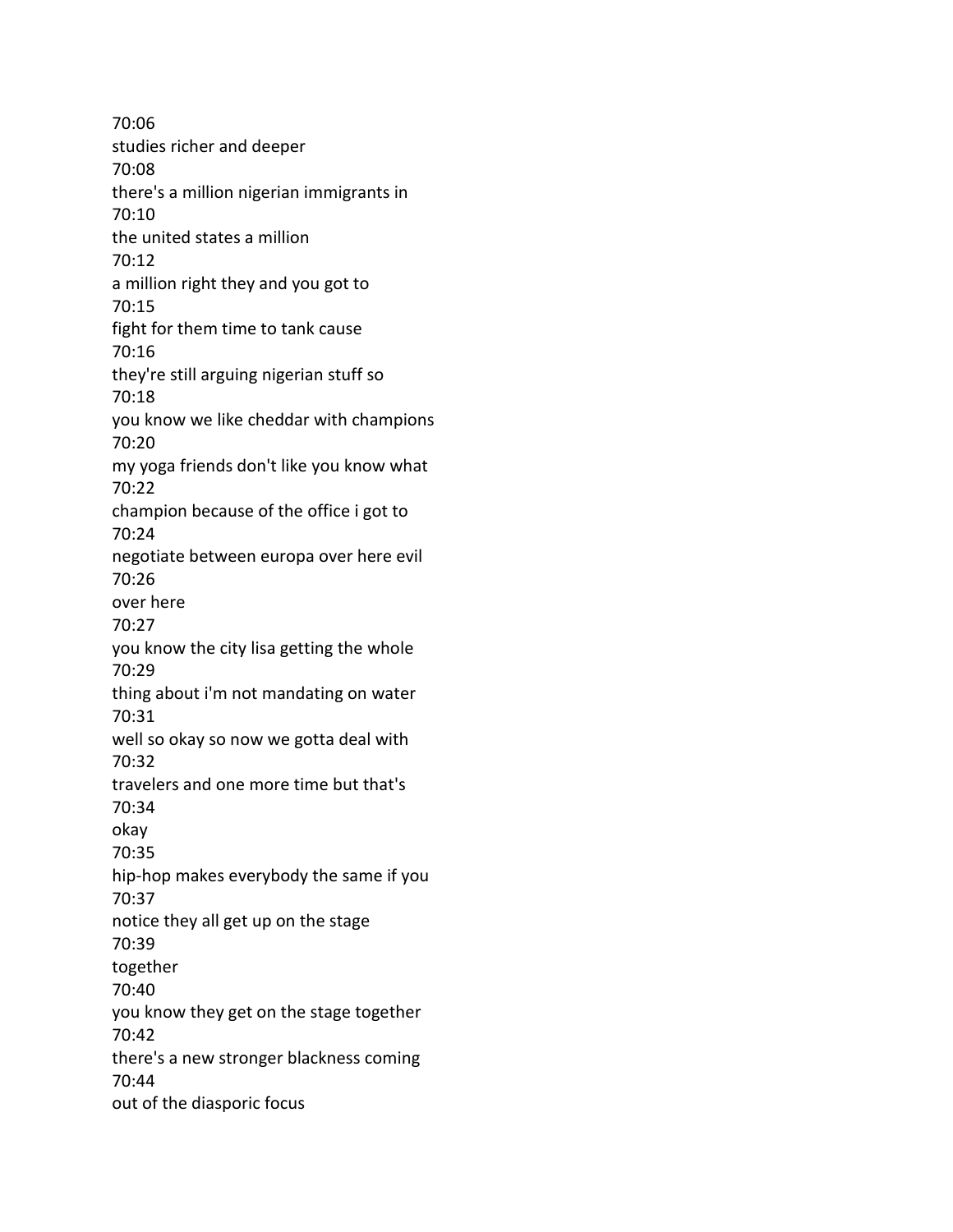70:46 and they look to the african-american 70:48 population as the inspiration for that i 70:50 mean people 70:50 call me up from every country in latin 70:52 america to give them books to read 70:54 advice about things 70:55 how did they do what we did because if 70:58 they can do what they did in their 70:59 country like in colombia or brazil 71:01 that's a powerful intellectual force in 71:03 transforming the way we look at the 71:04 western hemisphere 71:06 you know the religions and and you know 71:08 there's more africa in you know say like 71:10 you know codonble and santeria and so 71:12 forth which is the african religions you 71:14 know 71:15 we don't study them that much there's 71:17 you know black studies is not just about 71:19 african americans in the nor in north 71:20 america 71:21 it's about people of african descent in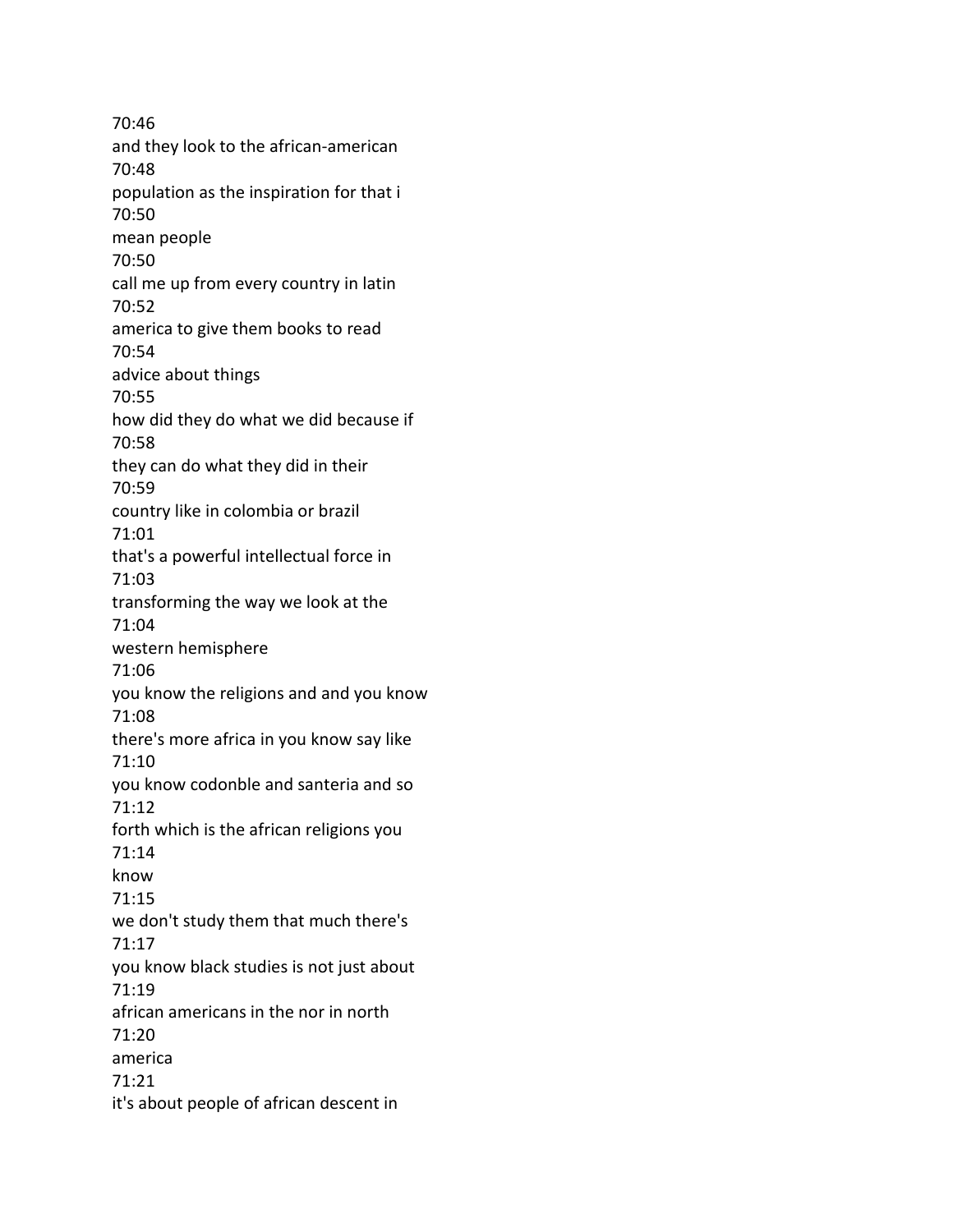71:24 africa and outside of africa wherever 71:26 they might be 71:27 right we started where we were because 71:29 this is where we were we didn't have the 71:31 access and the resources to do beyond 71:33 that 71:33 but when our department opened up we had 71:35 african scholars we had dobby 71:37 faces we had uh jimmy richards we had 71:41 michael taylor who started the 71:42 department was a jamaican 71:44 we had axel lynch who was a trinidadian 71:46 we we went into no tribal thing that's 71:48 how we got over here on the slave ships 71:49 that travel thing 71:51 now if you if you are suffering under 71:53 racism 71:54 you're us you know i don't you mean i 71:56 think you us 71:57 and you say well i speak spanish that 71:59 means that the slave master would spoke 72:01 spell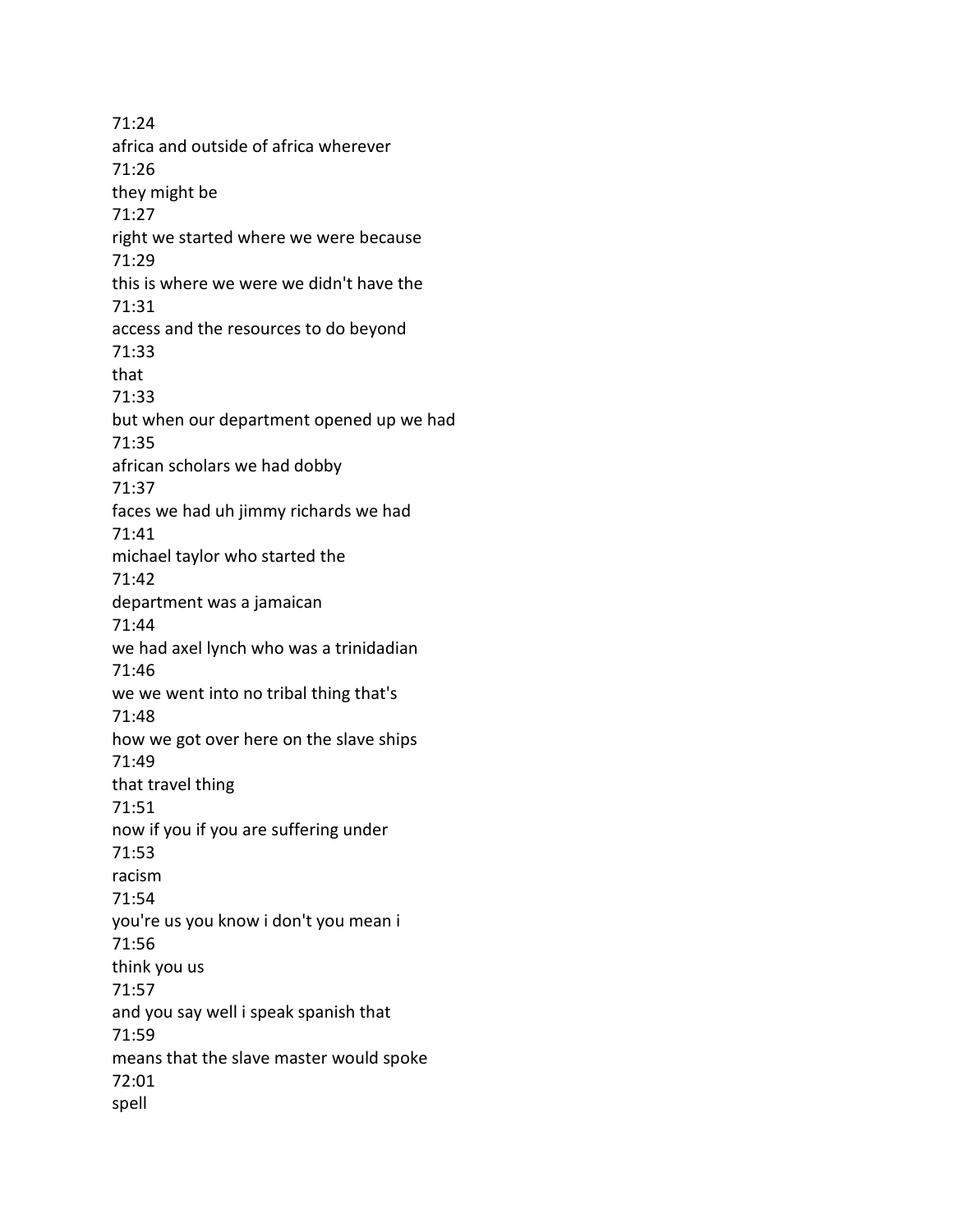72:02 why you want to hold on to that you know 72:04 ain't nothing black about you know you 72:05 said your slave holder was better than 72:07 my slave holding come on off that stuff 72:09 no no we have a unified world experience 72:13 every every country that you look at 72:15 where there people of color black 72:16 dark skinned people they happen to be at 72:18 the bottom this is not happenstance 72:21 right now someone may not realize that 72:23 at the bottom like our dominican 72:25 brothers and sisters still working on 72:26 that 72:27 but they are you know and when they come 72:30 to new york nobody knows that 72:31 they may not think that they black but 72:33 they can't get a camp in new york going 72:35 uptown no 72:35 fast and i can't you know you know white 72:38 racism makes black people black 72:40 you don't get to pick you know you don't 72:43 get to stand on the corner and say oh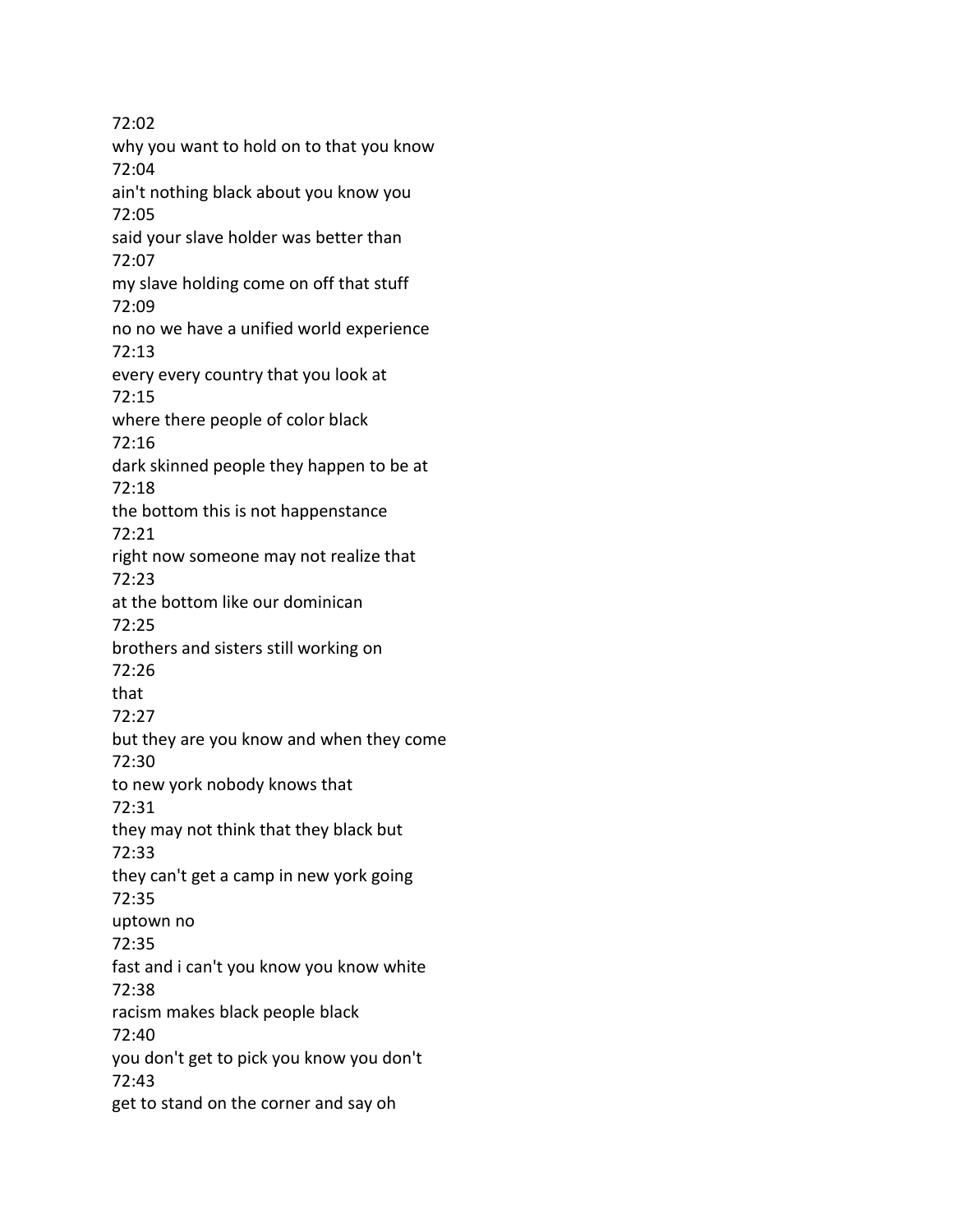72:44 i'm not black american i'm a warlock the 72:46 cab passes you right by 72:48 they don't know that no no racism 72:51 will unify us so i mean i don't even get 72:53 an argument with students about that 72:55 stuff no no racism will make you back 72:57 you know it'd be a different type of 72:59 blackness a deeper blackness but 73:01 we're not a narrow thing blackness is 73:03 not a narrow thing we 73:05 we're the people that i mean 73:06 civilization came out of africa 73:08 the first human beings just stood up and 73:10 walked around chrome magna 73:12 and they walked out of there 40 000 73:13 years ago and populated the whole world 73:16 by africans like we all got the dna is 73:19 just african dna and everybody there's 73:21 not a person on the planet that they go 73:23 all the way back to end up in africa 73:24 somewhere 73:25 like that's what we we're building on we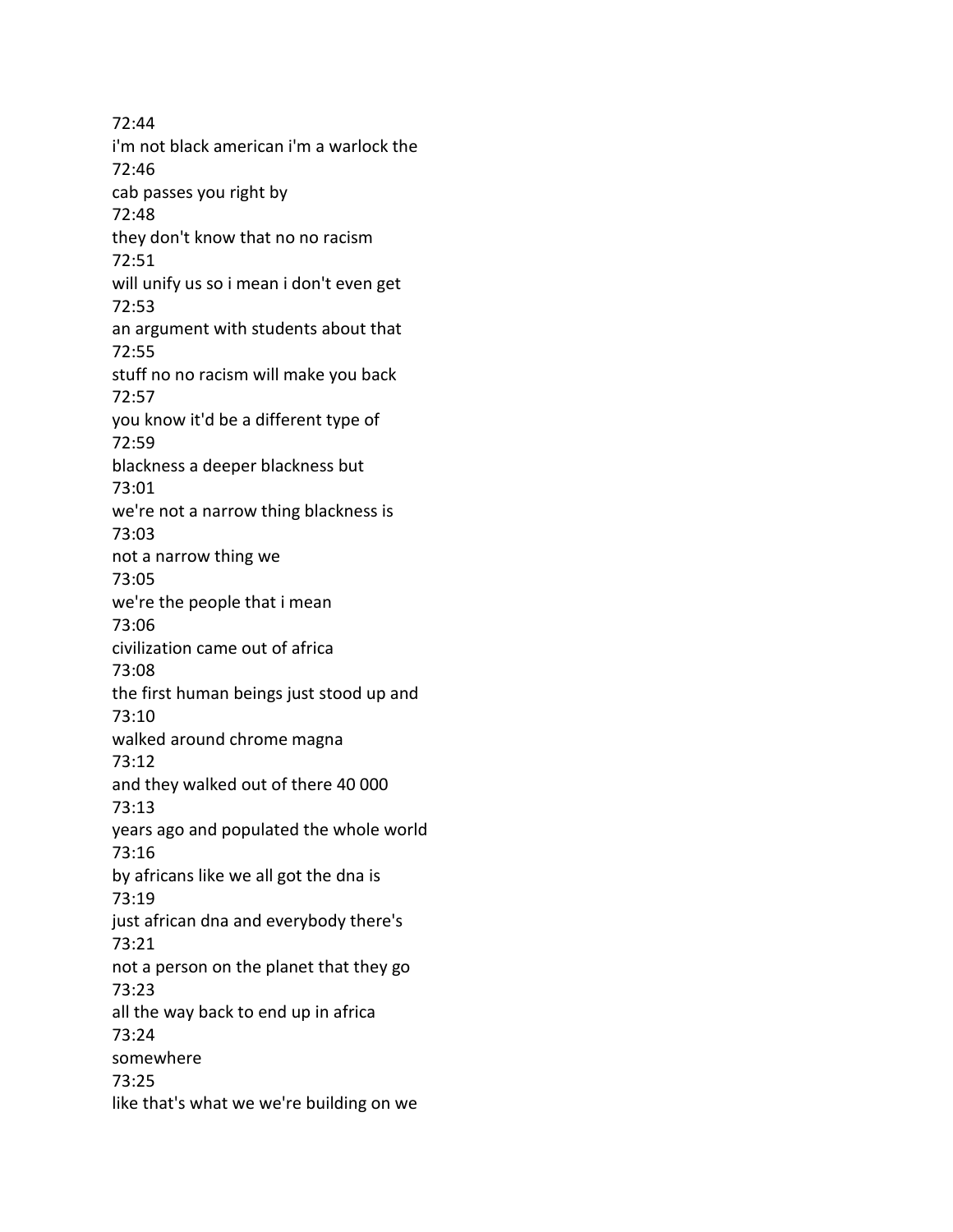73:28 got we have a foundation that if we get 73:30 a hold of it right 73:31 we can move through the world that's why 73:33 you have to teach this to young people 73:35 because 73:35 you know if you can convince a kid that 73:37 your ancestors built their pyramids 73:39 they can do the algebra homework don't 73:41 tell me you can't do your algebra 73:42 homework and it says it built your 73:43 prayer mr christ said come on get back 73:45 to work 73:46 you know no excuses don't let people 73:49 tell you you don't have a brain 73:50 of course you had a brain they're 73:52 telling you you don't have one because 73:53 they don't want you to use the one that 73:54 you have 73:55 you know and part of black studies is 73:57 that for black people is 73:59 you learn what you did so you know you 74:01 can do things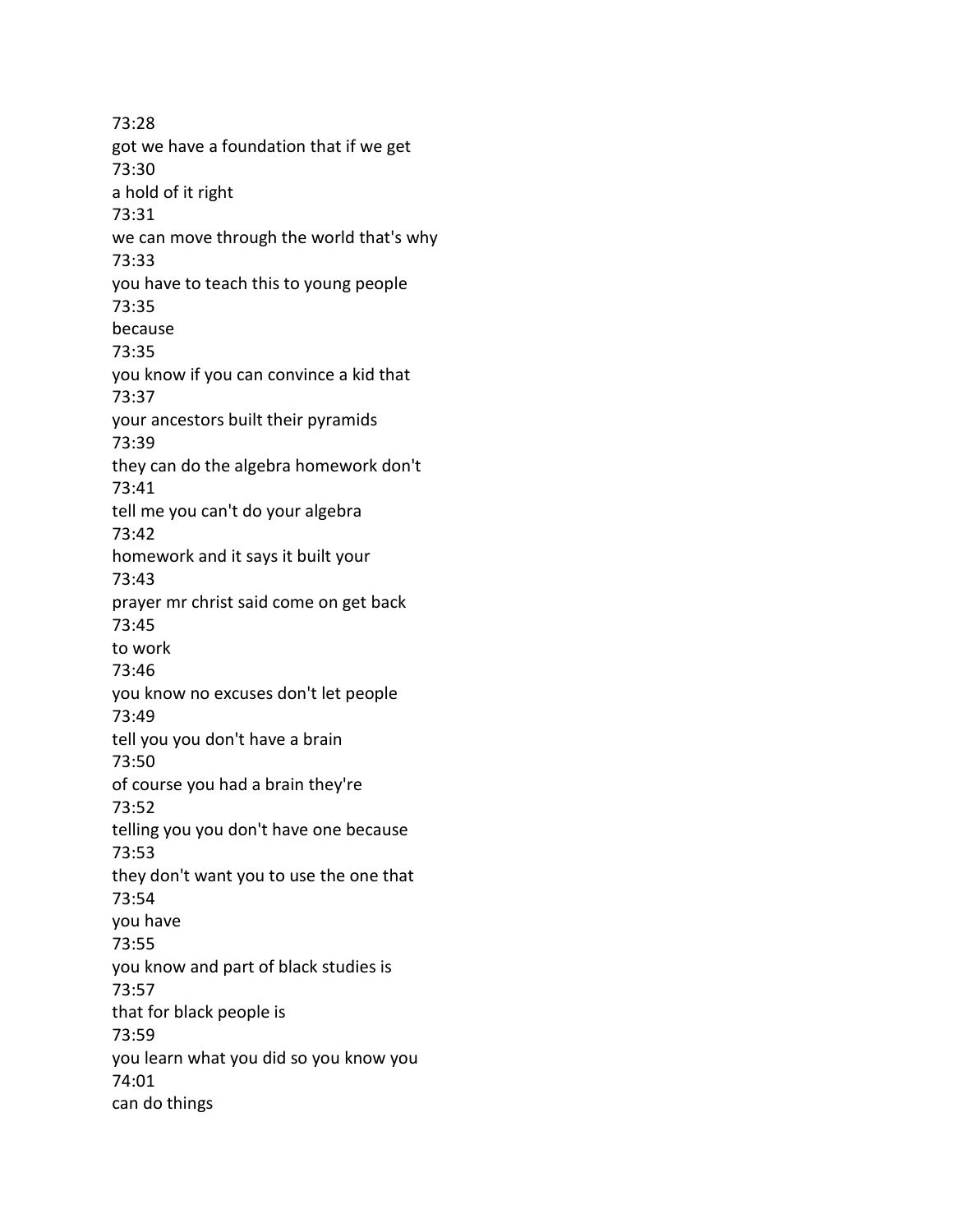74:02 you know that's that's and that's 74:05 everywhere in the up and down there's no 74:07 boundaries from you know the north pole 74:10 to the south pole if there's a person of 74:11 african descent they're part of us 74:13 there's no 74:14 i don't have any boundaries on that yeah 74:17 we have a question that's coming in and 74:20 there's a professor as well as a student 74:25 excuse me who's asking a similar sort of 74:27 question 74:28 and i'm just going to paraphrase here 74:30 but 74:31 how did you start these black studies 74:34 programs at your respective universities 74:37 um you know for a small to medium 74:40 sized call a college like 74:43 umaine i guess humane is more on the 74:45 medium side um 74:47 thinking about trying to start something 74:49 here 74:51 where do you see that beginning in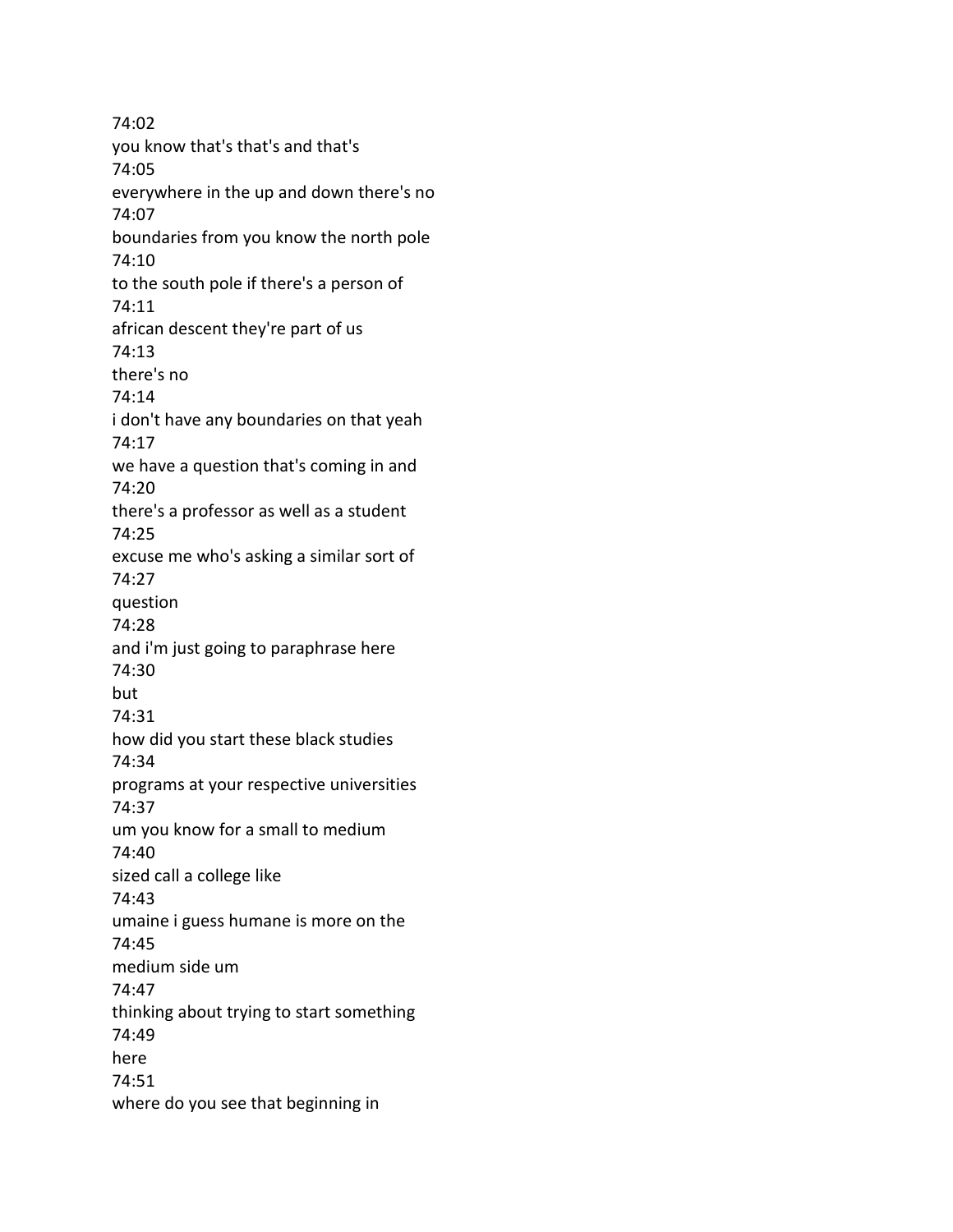74:54 hiring 74:54 and diversifying syllabi um 74:58 uh i hope you don't do what we had to do 75:00 we had to take over a building in 75:02 northwestern to get black studies 75:03 i hope i hope you don't have to do that 75:05 and a san francisco state too they had 75:08 we we had to fight for the right to 75:10 educate white people 75:11 right we had we had to knock the doors 75:13 open and demand 75:15 that they make their university relevant 75:16 to the 20th century 75:18 they fought tooth and nail not to learn 75:21 anything 75:21 you know it's willful they were fighting 75:23 for the right to remain ignorant so we 75:25 had to get their attention 75:27 and in case of northwestern by holding a 75:28 building until they 75:30 agreed and we gave it back and then we 75:32 had black studies we had clr james in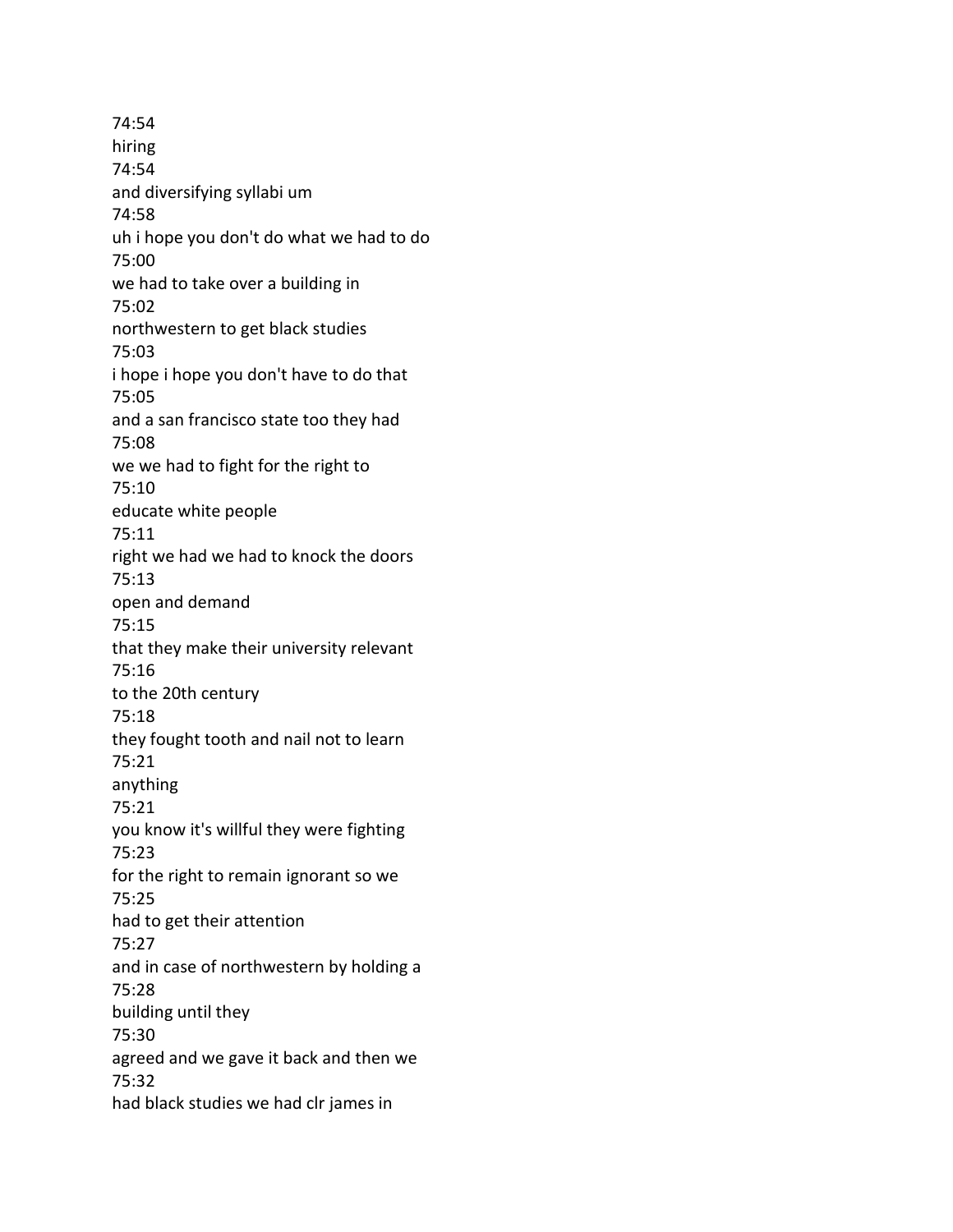75:34 the wrong minute 75:35 hopefully we're past that now we're two 75:37 generations past that 75:39 what what you have you have a situation 75:41 where you're not going to have a lot of 75:42 black people but that doesn't mean 75:44 you can't study black people if you have 75:47 courses in the middle east and courses 75:48 in russia you don't have a lot of 75:49 russians in me but you still can study 75:51 russian 75:52 black people are not an alien species 75:54 for human beings 75:55 right of course you can have people to 75:57 study black people and teach them 75:59 they may not know as much as somebody 76:01 that is a black person 76:03 and if you can't get a black person you 76:05 get a white person that has a 76:06 sensibility 76:07 that's honest and sincere and wants to 76:10 learn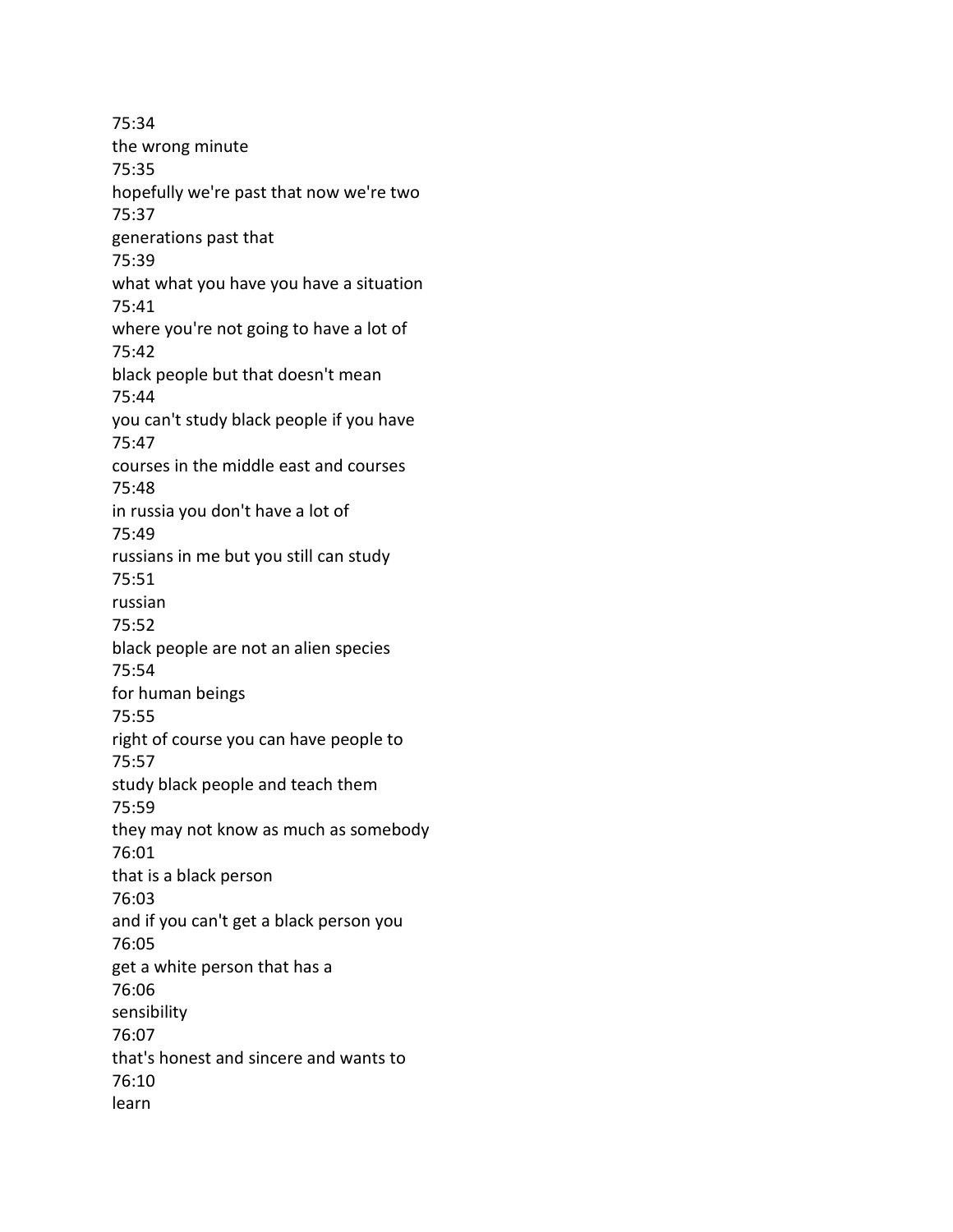76:11 you know you're not going to get 76:12 perfection because you know 76:14 and it's open to everybody black studies 76:16 is not just black people teaching about 76:18 black people i stand up in black studies 76:20 i deliberately wanted 76:21 and you did this in history i wanted all 76:23 the leading scholars in the country to 76:25 study black people 76:26 we were successful in that all the 76:28 leading white historians in this country 76:31 american history study black people what 76:33 are you talking about eric foner 76:35 or david blight or david rodriguez these 76:37 are all guys that came out of the left 76:38 foot in the 60s i said look 76:40 you study your piece of black people 76:41 eugene generation studied slavery no 76:44 you want the smartest minds devoted to 76:46 studying black people 76:48 right so you don't need black people if 76:49 you don't have them but that means you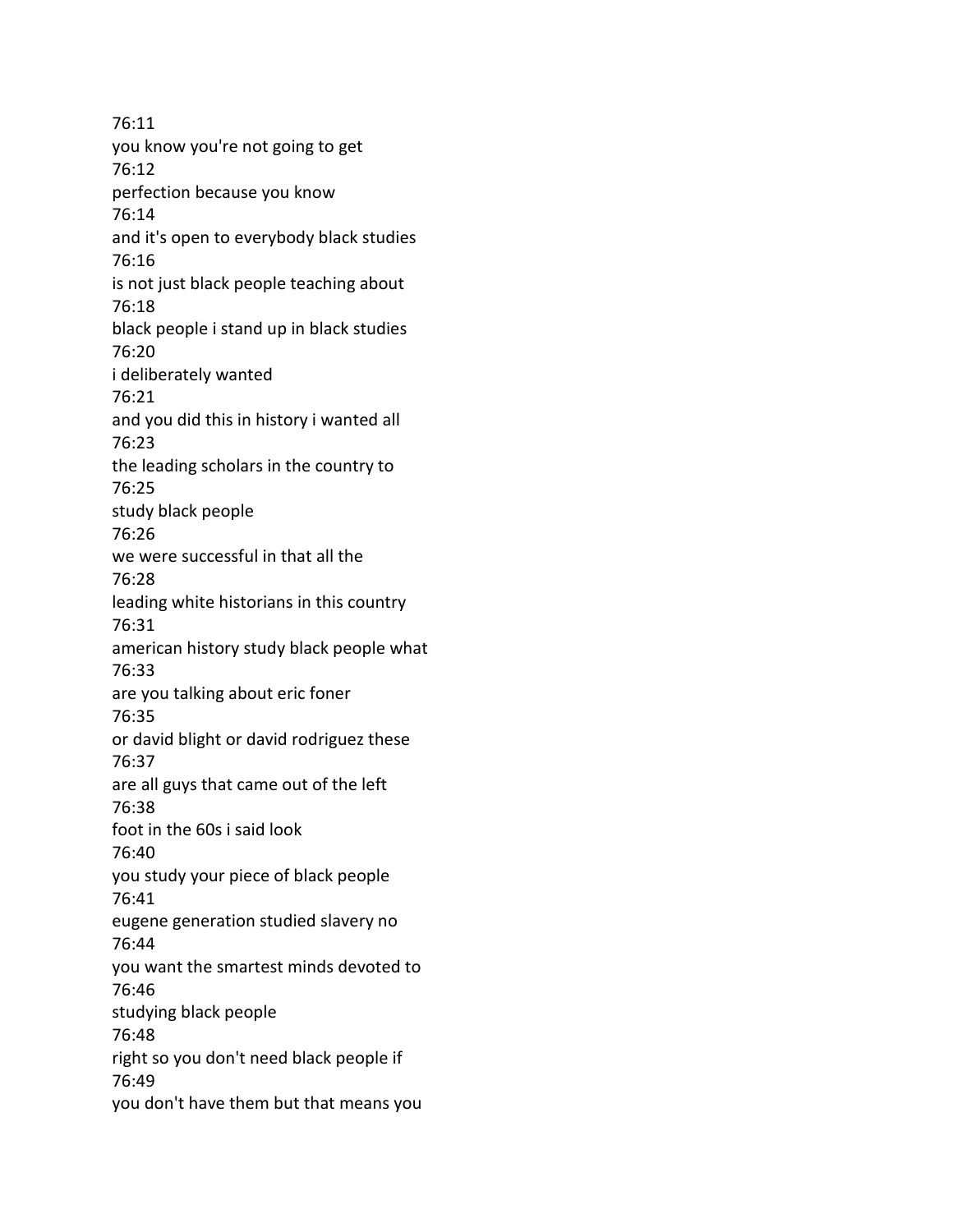76:51 can't teach about black 77:01 you peop that's what you do where you 77:03 are you start with the with the basics 77:05 how can you teach american literature 77:07 seriously 77:10 and i'd like to teach john neil hurston 77:12 on langston hughes 77:13 or paula stumble who is the greatest 77:17 american novelist of the 20th 20th 77:19 century 77:19 tony morrison you got another name you 77:21 want to throw up there again said come 77:23 on 77:23 come on keep looking find out who is the 77:25 leading american intellectual of the 77:27 20th century 77:28 wb dubois i will i got money go to the 77:31 library and go look at all the google 77:33 anything you want you find me 77:36 in american academic it equals w.b du 77:38 bois and productivity 77:40 insight impact right that you don't know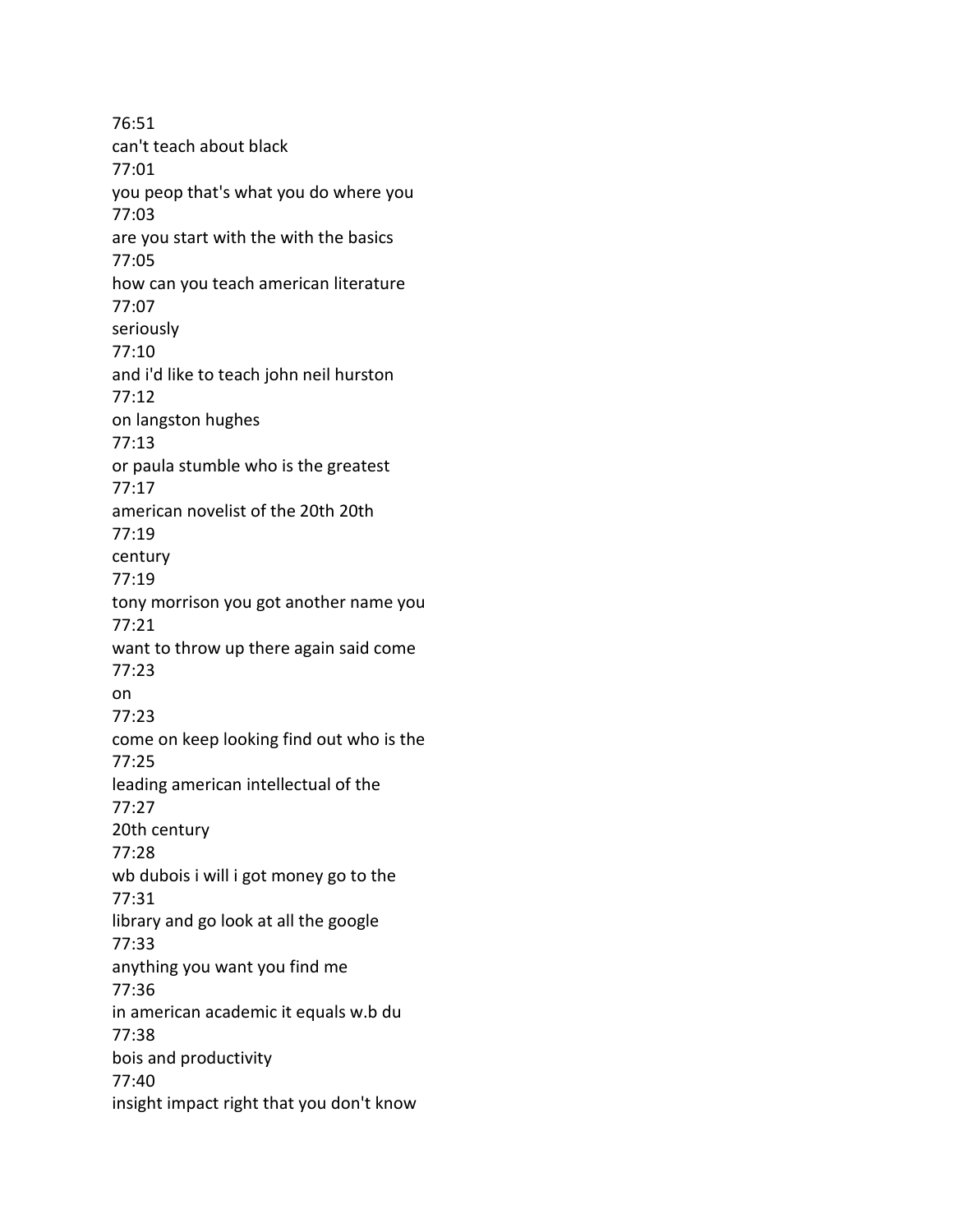77:44 that 77:44 is your education problem not du bois's 77:46 father 77:47 he wrote 19 books 3 000 articles led to 77:50 95 77:52 right could write plays poetry 77:56 700 page book bracket reconstruction the 77:58 first sociological study which you can 78:00 still read you can't read white 78:02 sociology from 1890 because it's all 78:04 crap 78:04 all that racist food the boys got to 78:06 philadelphia negro he wasn't even 30 78:08 years old 78:09 if that's all he wrote he'd be one of 78:10 the leading scholars that's anybody can 78:13 do that you can go find these people 78:15 and you learn about them and you teach 78:17 them you start with that 78:18 you know you know whatever course you 78:20 have there's a black component to it 78:22 that's what i did before black studies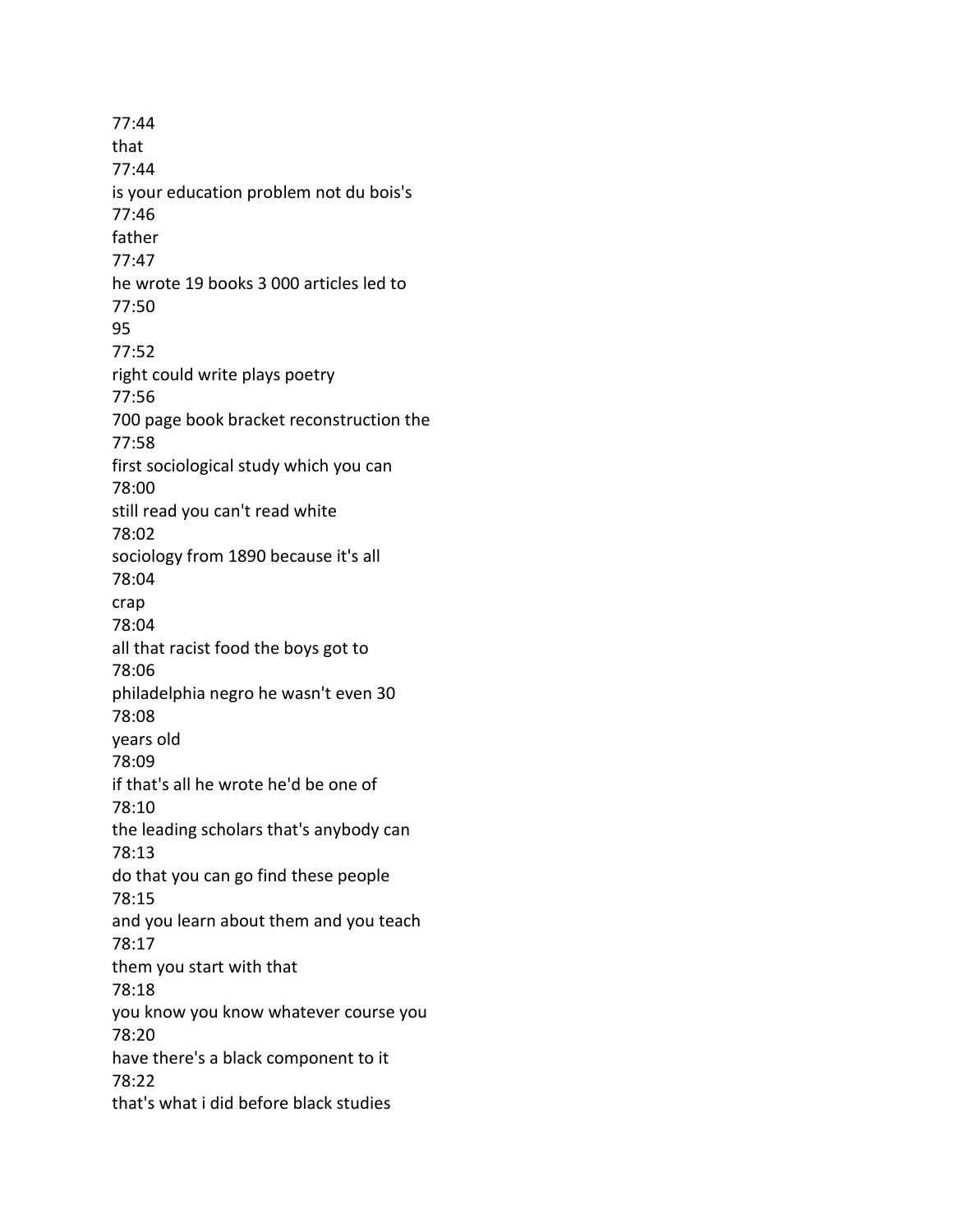78:23 whatever class i took 78:25 i would say i want to write about black 78:27 people in relationship to this topic 78:29 the progressive movement what about 78:31 black people the 78:33 the populist movement what about black 78:35 people the american south what about 78:37 you can't name a part of american 78:39 society the west what about black people 78:42 you know alaska what about black people 78:44 there's there's no part of the 78:46 hemisphere 78:47 no part of the world that black people 78:49 are not theirs 78:50 so so whatever your specialty is stop 78:53 and look and say were there any black 78:55 people there and they will be there you 78:57 will find them and then you can expand 79:00 the knowledge base that way you get 79:01 enough of those people and you just find 79:03 each other 79:04 you know so not to call how many people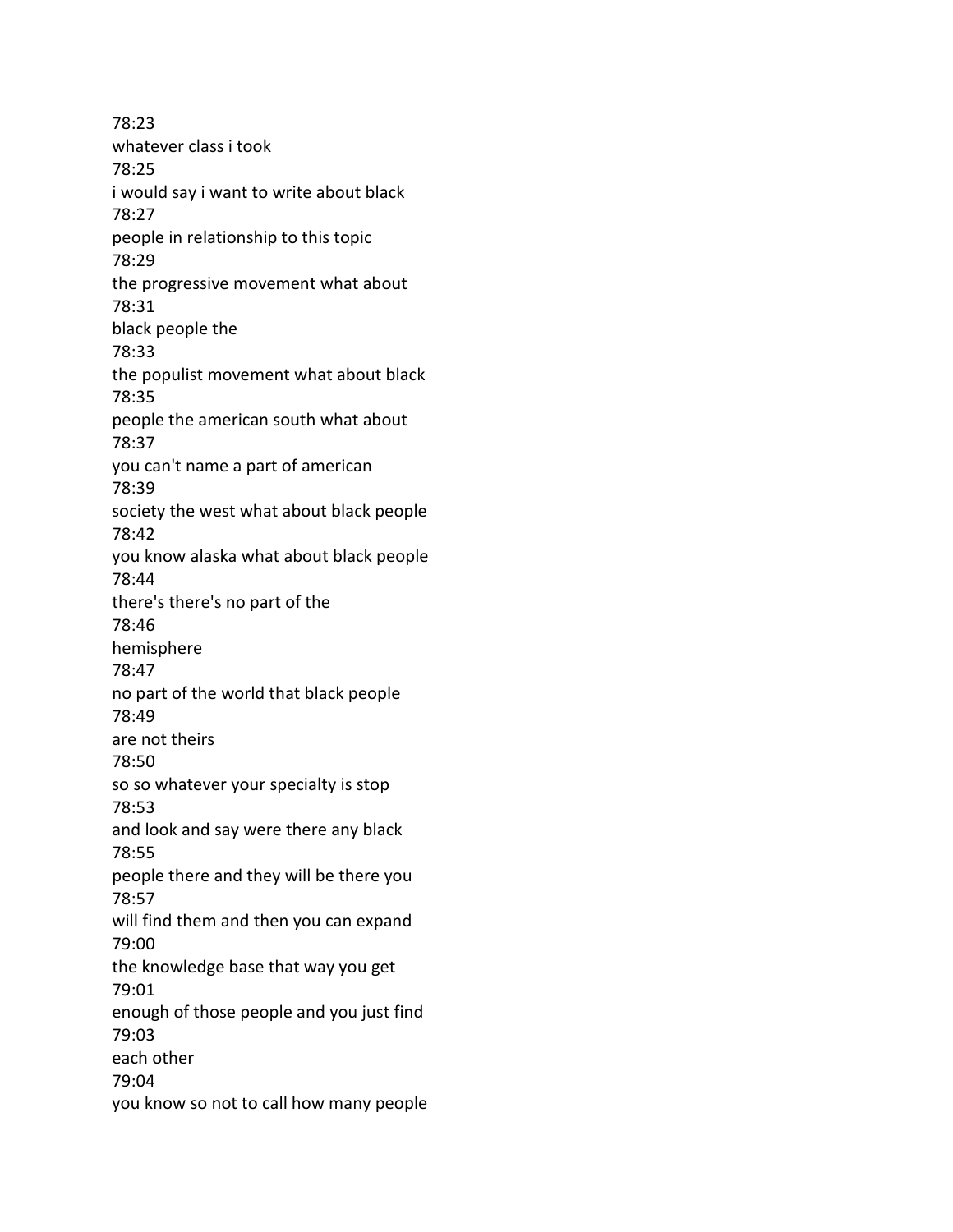79:06 teach anything about black people 79:08 why don't we get together and get a 79:09 study group and try to work on that 79:12 that's easy to do you teach american 79:14 literature don't teach no black 79:21 not teaching people away are you 79:22 teaching english letters are you 79:24 teaching general or chevy 79:25 you're not teaching english citizens 79:26 you're teaching white people to write in 79:28 english 79:29 like you're not teaching you got a 79:31 chapter george lammy 79:33 come on you know and all those wonderful 79:36 african women writers right in the day 79:37 there's so many i can't even keep track 79:39 of them 79:40 you know some of the greatest writing in 79:42 the world these young advocates they're 79:44 nigerian 79:45 they're gonna they're all over 79:46 everywhere they're in canada they have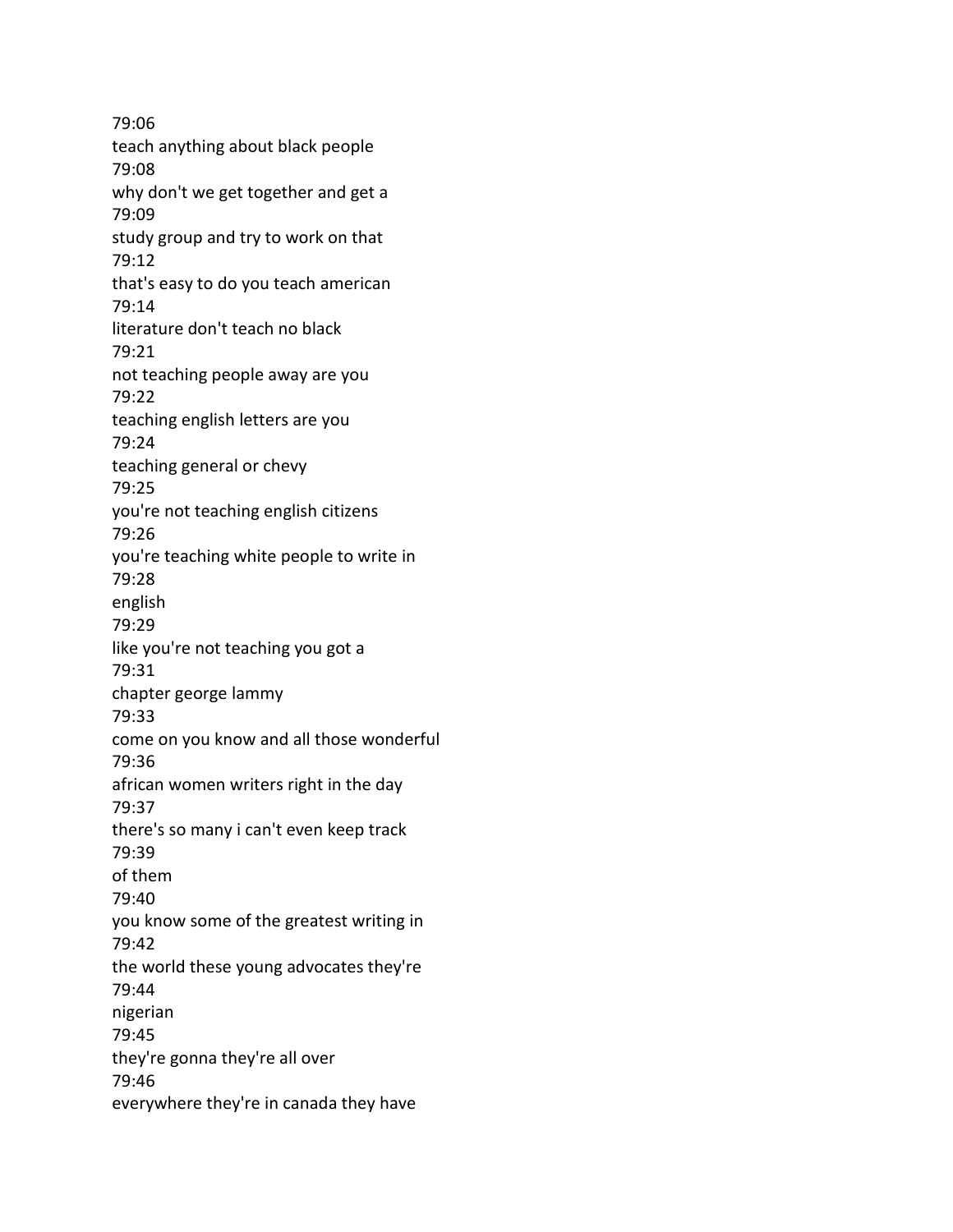79:48 england they everything 79:49 these beautiful beautiful books you know 79:52 there's so many of them i got them 79:53 stacked up i can't get through all of 79:54 them 79:55 they they write you start the crowd 79:57 there's a system in ethiopia that writes 79:58 about ethiopia brings tears to your eyes 80:00 she writes with such beauty you know 80:02 about the genocides and so forth and and 80:04 the barbarism of the ethiopian civil 80:06 wars 80:08 and it just they it's it's it's you know 80:11 teacher 80:12 you know yeah you know it's not that 80:15 hard you have to you have to 80:16 duck around black people to to miss them 80:19 you bump into them 80:20 and have to back away and make like 80:22 you're not there 80:23 but if you're serious about american 80:25 culture we're we're we're right there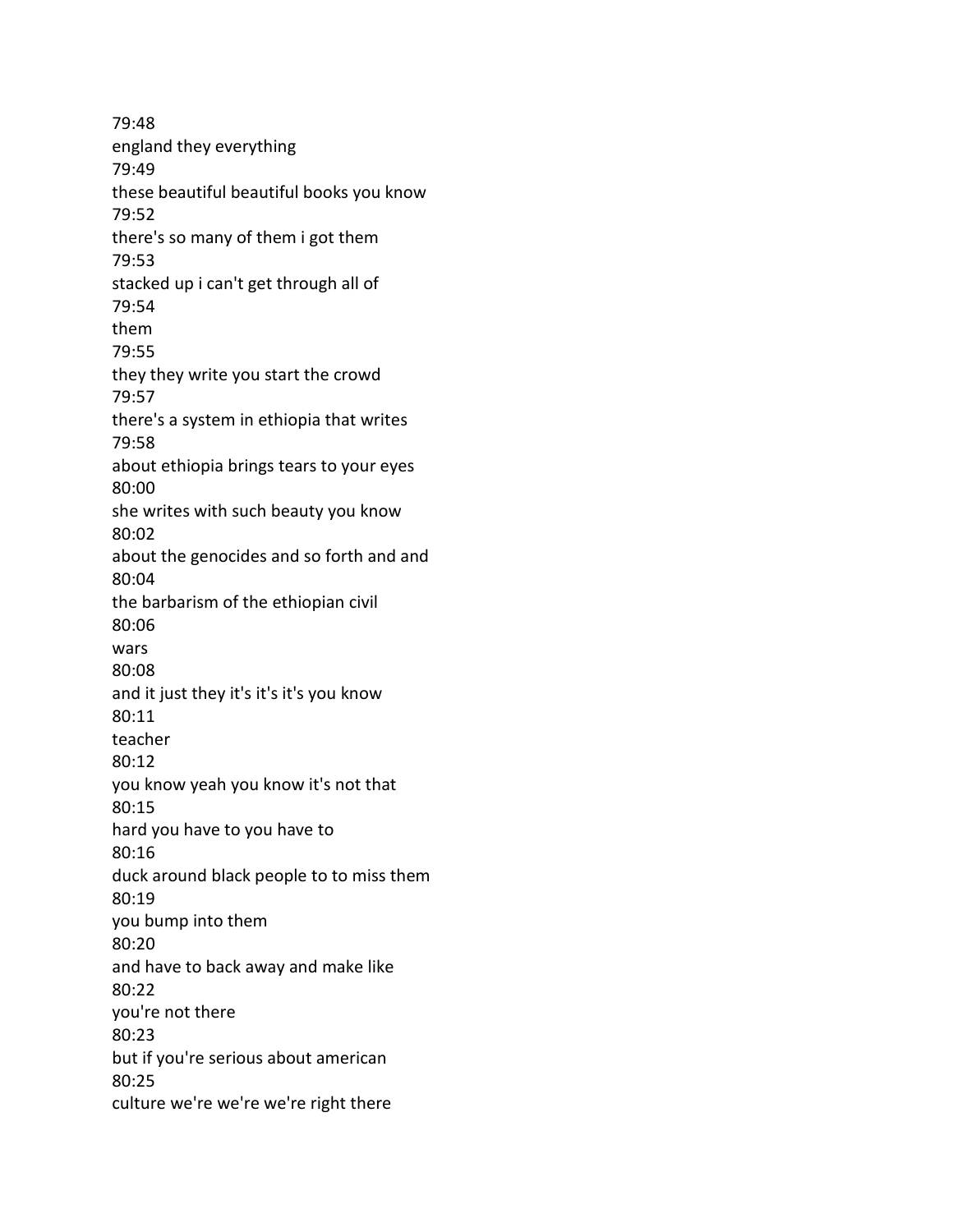80:27 like i don't i don't see how you can 80:31 you know if you're thinking about this 80:33 democracy you've got to teach it i mean 80:35 that's the whole point of this 80:36 yeah right yeah yeah which is our 80:38 contribution we don't want to 80:39 yet believe in democracy anyway 80:43 i will i will plug that this fall 80:47 i and two other teachers developed a 80:50 course called black feminist thought and 80:51 expression 80:52 that was taught through the 80:54 communication 80:56 communication and journalism department 80:58 and so if you're a graduate student 81:00 or an eager undergrad please look out 81:04 for that 81:05 and get in while you can because there's 81:08 a lot of goodness a lot of a lot of 81:10 goodness so 81:12 i'm going to ask just two more questions 81:14 we got one for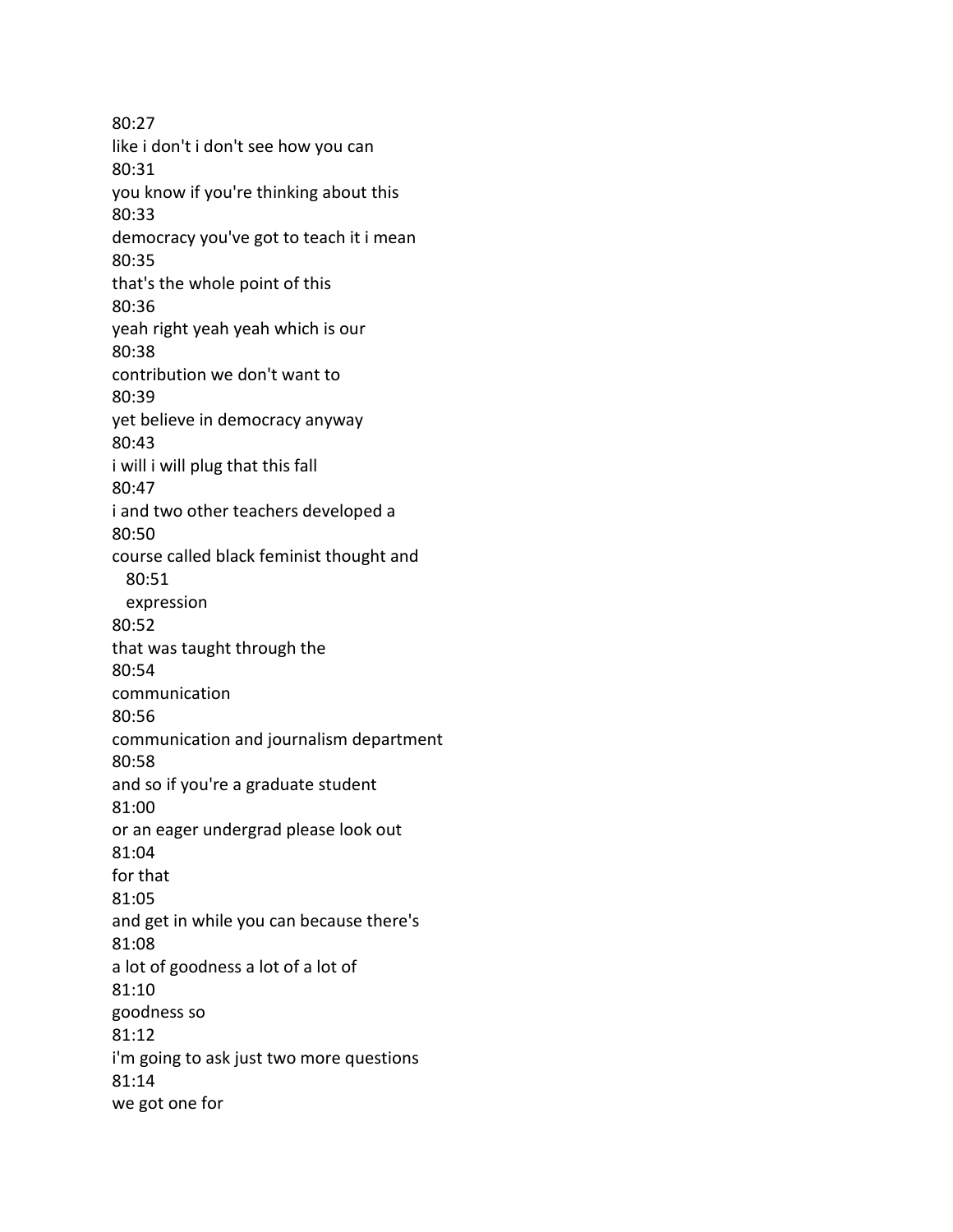81:16 dr sanchez which um 81:19 says how did black studies atriculate 81:22 with 81:23 native studies at uh san francisco 81:26 university in the 1960s 81:30 this was a period of great civil rights 81:31 activism in both communities 81:34 right well you know the point is that 81:37 most of what we did was that we were 81:40 supporting each other um 81:42 uh i was there for two or three years 81:45 and i don't know if you know that we had 81:48 a major strike so all the things that 81:50 were happening just ceased 81:51 at some particular point uh but we 81:54 barely got 81:55 the black studies part off the ground 81:58 what was good about it 81:59 is that when we began to teach many of 82:02 the other people began to come into our 82:04 classrooms to learn 82:06 and to study and to take the writing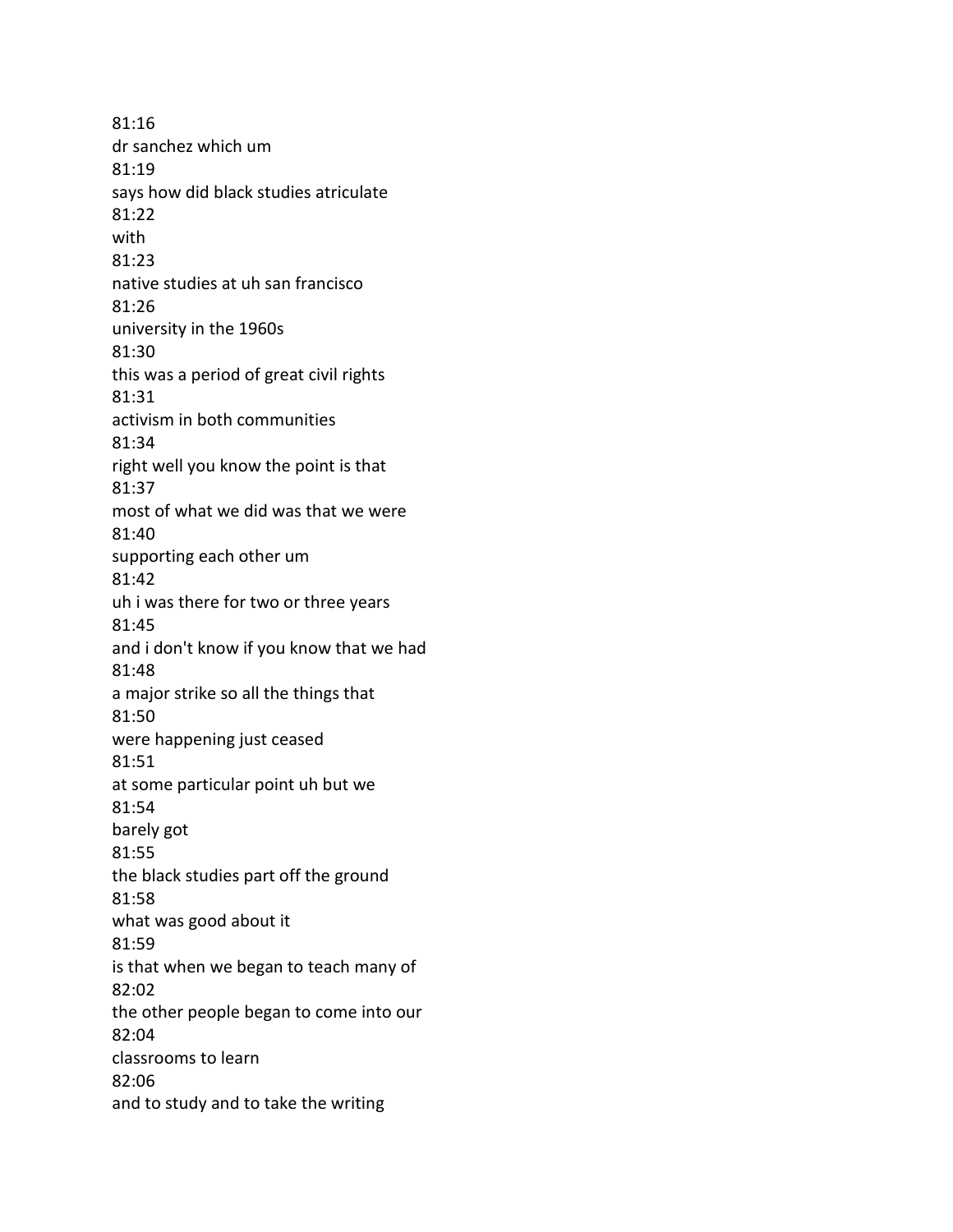82:08 classes also too 82:09 as i said um 82:12 in one of my classes there uh when i was 82:16 teaching 82:17 uh uh you know a lit class 82:20 uh and someone came and said look here 82:22 uh professor sanchez 82:24 here's this poster here and we think 82:26 it's about 82:27 we think it's about um uh uh 82:31 uh um japanese people being put in 82:33 concentration camps and i held it up 82:36 uh for my students uh i had two japanese 82:39 american students in my class 82:40 and i said to them they got as i said 82:42 they got very angry 82:44 and later on as we left the classroom 82:47 i handed the poster to one of them uh 82:50 they came back in the following tuesday 82:52 with tears in their eyes and said 82:54 their parents told them an amazing story 82:56 about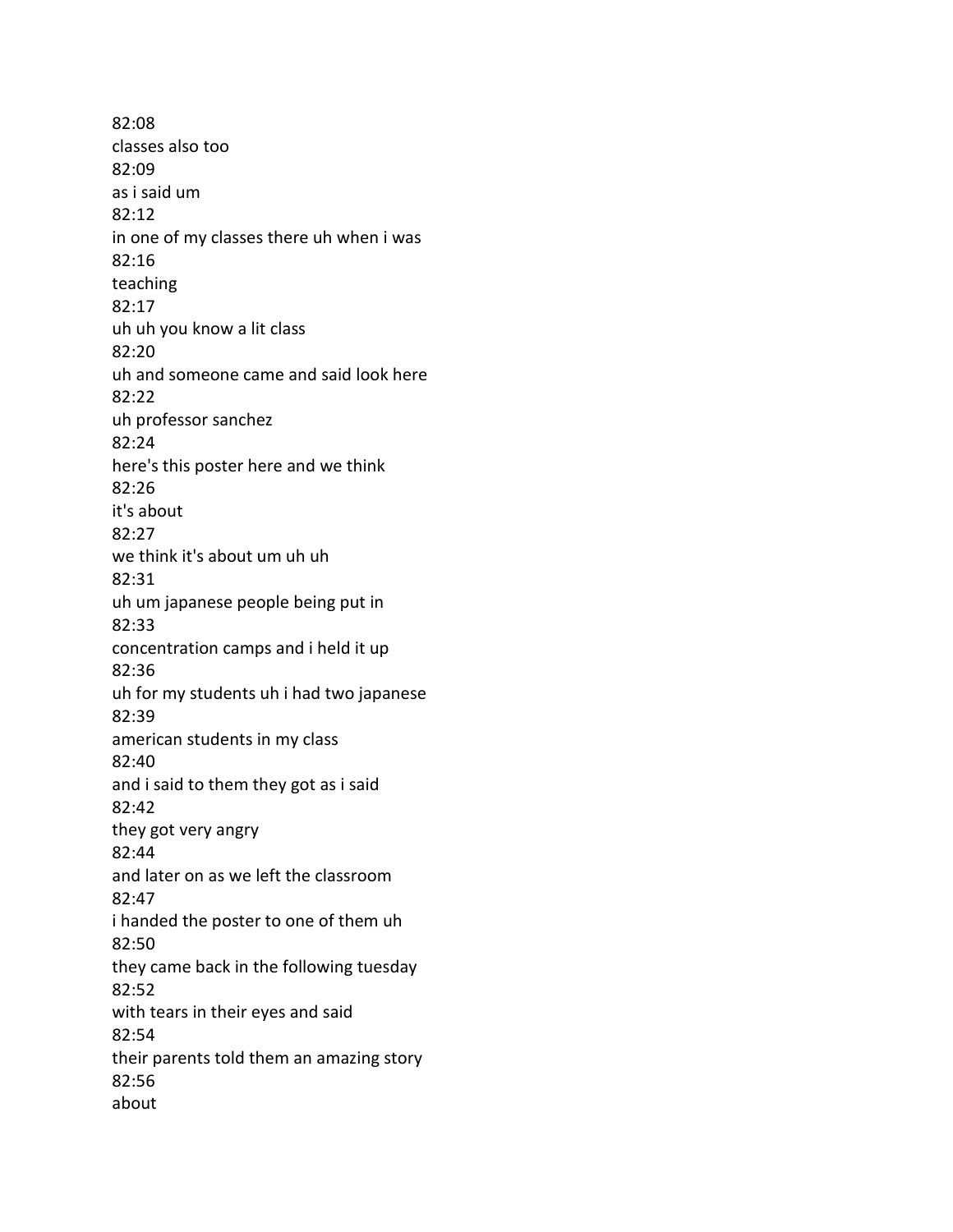82:57 they were put in concentration camps 83:00 it's a couple of interesting things that 83:01 i've learned 83:03 in some of the concentration camps um 83:05 one of the things that someone wrote me 83:08 is that they kept them alive was that 83:10 they learn how to write haku 83:12 i love the haku i always say the haku 83:15 is a living force but they began to 83:18 teach each other the haku 83:19 in order to stay alive but the other 83:22 thing that was equally as 83:23 important to me in terms of of of the 83:27 concentration camps 83:29 was simply that um 83:33 this these two students one of the 83:35 students uh began 83:36 to do work on her parents and the 83:39 japanese 83:40 american concentration and concentration 83:43 camps and i was in a place called 83:44 seattle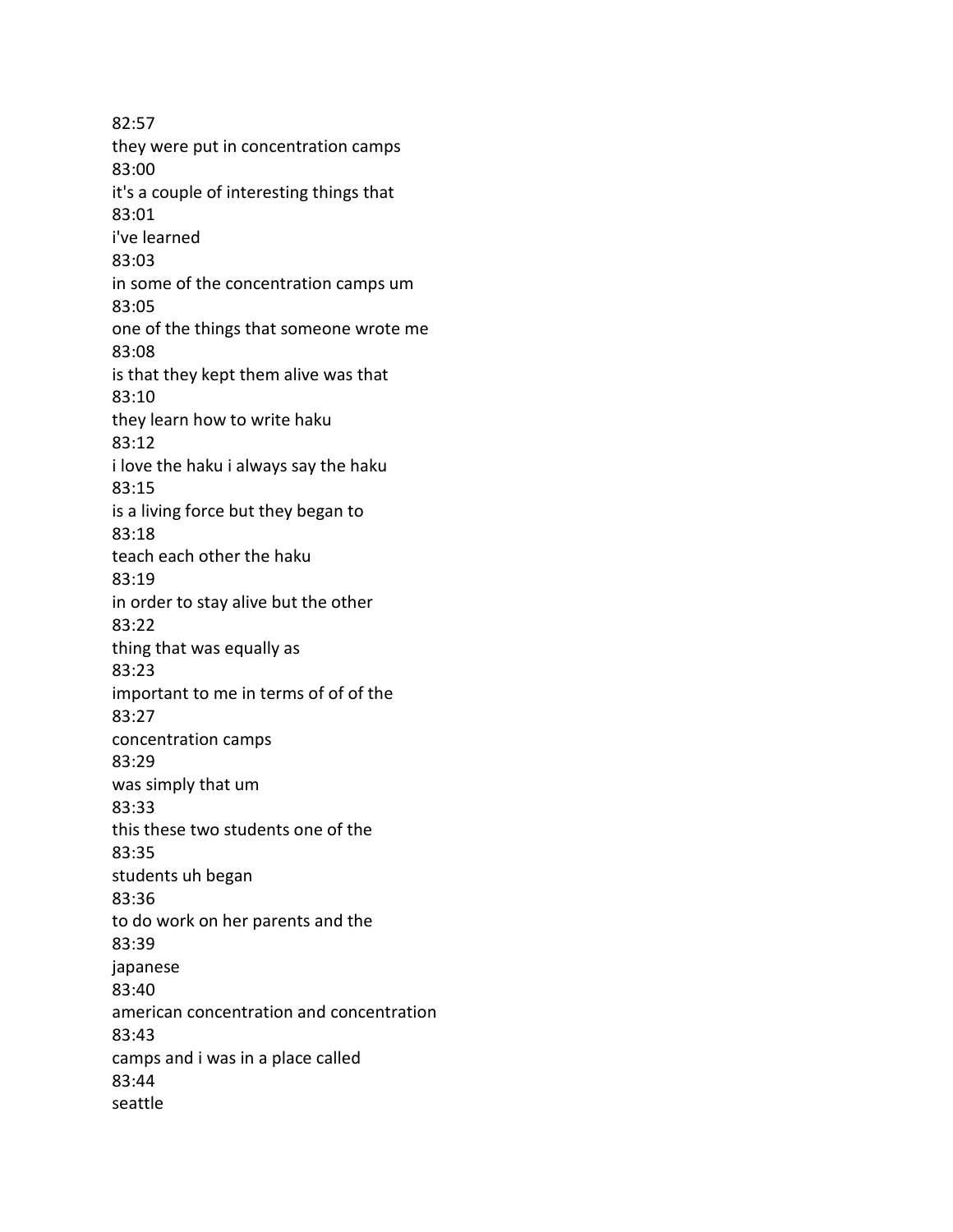83:45 and i had done this huge program 83:48 with thousands of people and all of a 83:50 sudden i looked up when people had 83:51 surrounded me 83:53 and i saw this young japanese american 83:56 uh 83:56 i mean i'm saying girl but she was a 83:58 young woman but she was moving like a 83:59 little girl 84:00 jumping the steps coming down the steps 84:03 and she ran across the stage and it was 84:05 one of my students 84:06 from san francisco state and she said 84:08 did you see it 84:09 did you see it did you see the 84:11 documentary i did on 84:13 the japanese and concentration camps 84:16 that's what we're talking about that is 84:18 what 84:19 which not giving someone a book to read 84:21 about themselves 84:22 but also making them write on what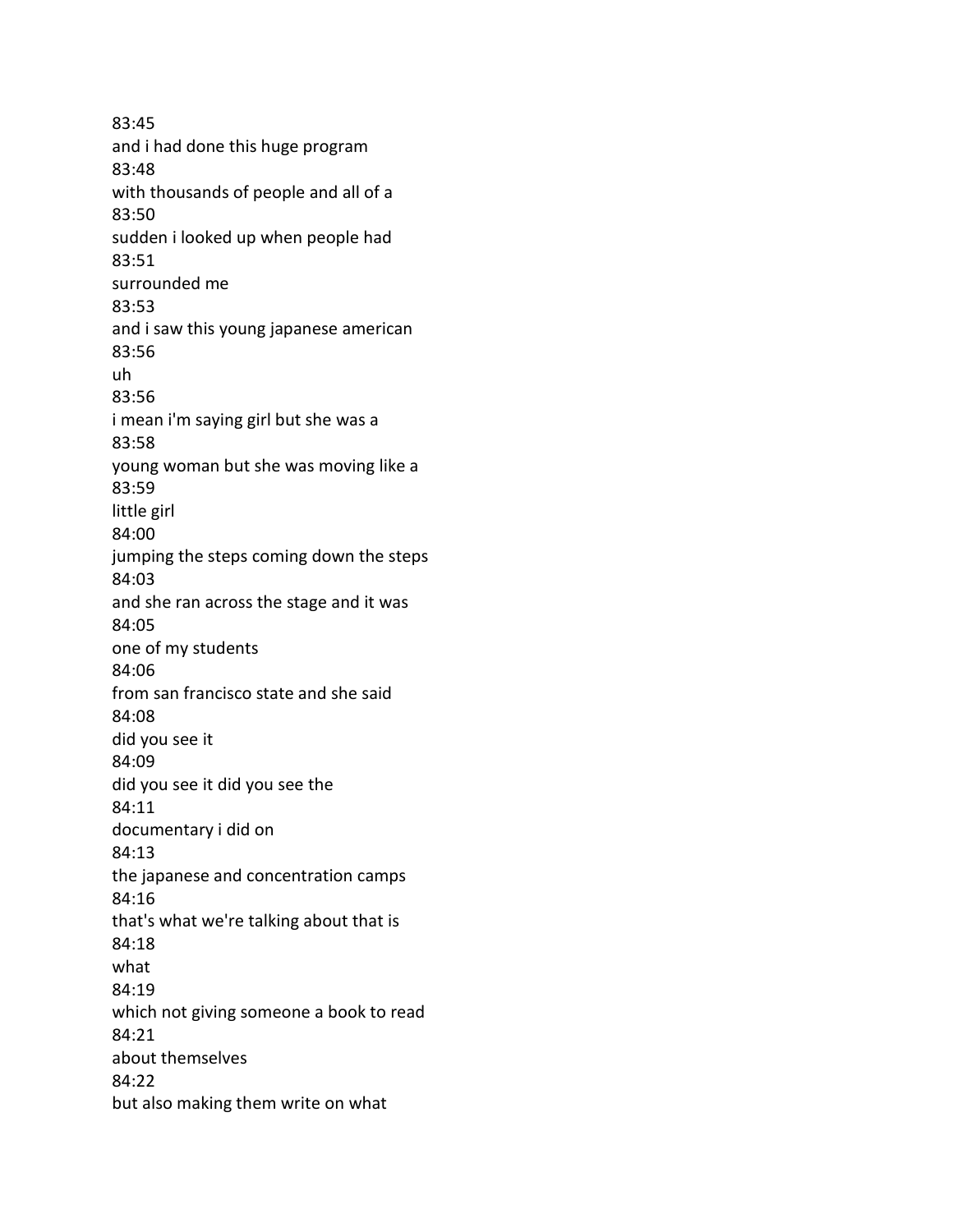84:25 happened to their parents 84:26 they interviewed their parents in terms 84:28 of having been 84:30 in a concentration camp and we also 84:33 began to make people understand at some 84:35 point 84:35 that what happened uh to us i could not 84:38 teach them 84:39 uh black studies i could not teach the 84:41 history history 84:42 i could not teach a black rider who 84:45 lived in the west or whatever et cetera 84:48 without mentioning the fact 84:49 that the chinese were building railroads 84:51 you know you know 84:52 also you know in the west and sometimes 84:54 they bang that dynamite 84:56 and they exploded you know in amazing 84:59 amazing yellows 85:00 at some particular point that kind of 85:03 reality 85:04 happened so one of the things that we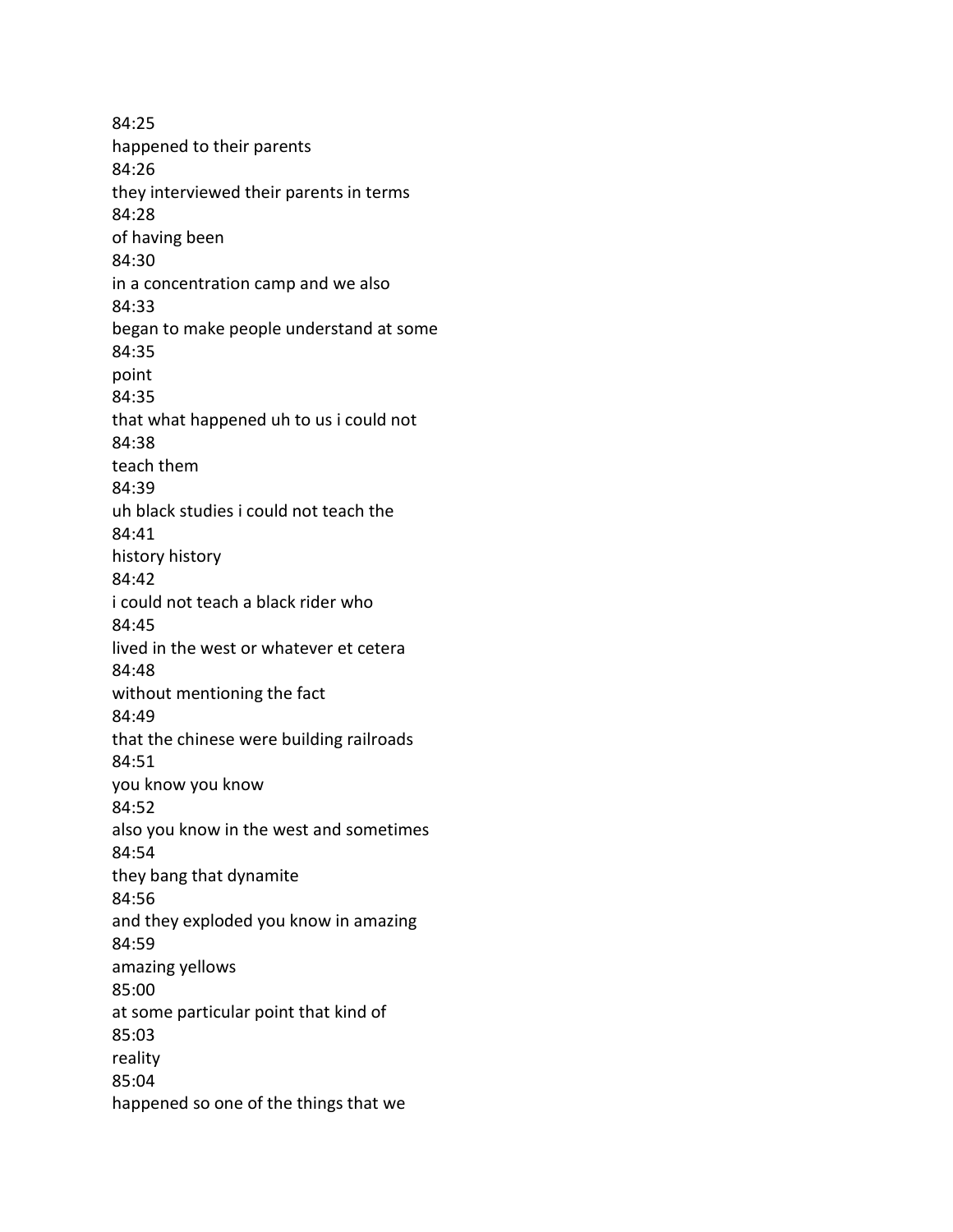85:06 did is that we had people who began to 85:08 set 85:09 up courses there at the university 85:12 all right that they were going to have a 85:14 course on 85:15 on on on um chicano studies 85:19 a course on uh japanese american studies 85:23 uh all of that came out of a place 85:25 called san francisco state 85:27 and it went in one year it began to go 85:29 all over the country 85:31 my dear sister my dear was that a 85:33 brother who asked me a sister 85:34 asked the question my dear sister 85:38 that's what happened at some particular 85:39 point and we would send 85:42 people out from the bsu to help them 85:45 begin 85:45 something you know i mean those bsu 85:48 students learned so very much you know 85:50 that they would go 85:50 out and begin to teach you know um uh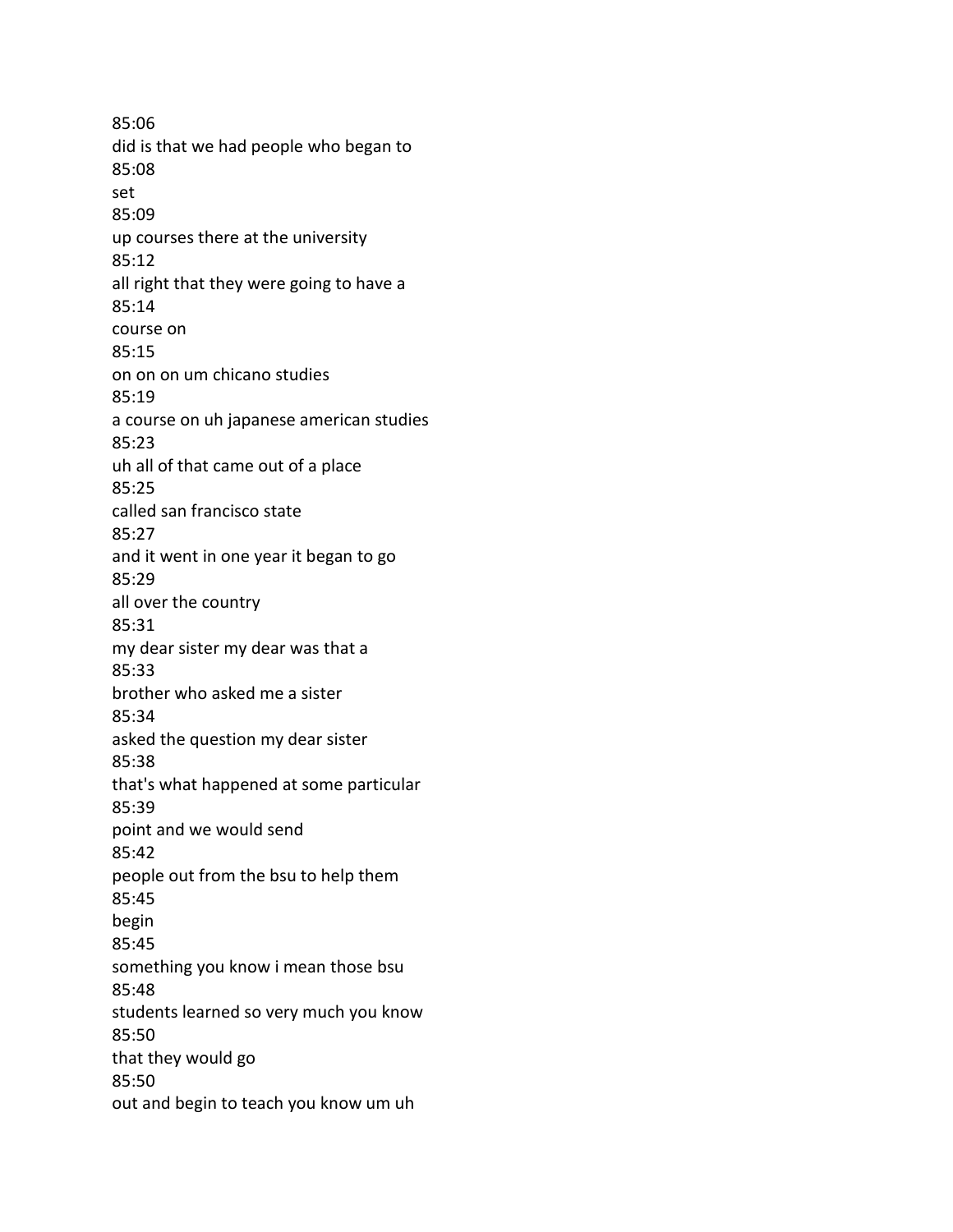85:54 and we began to talk about this is that 85:56 you're gonna teach 85:57 not just in the classroom you're gonna 85:58 go into the high schools and also teach 86:00 this history in history that you're 86:02 learning 86:03 that is the reality so it's not by 86:05 chance then 86:06 that it spread began to spread all over 86:09 from san francisco state i went to a 86:11 place called pittsburgh we began at the 86:13 university of pittsburgh 86:14 the first black studies there uh and we 86:17 began to talk about that 86:19 and that great um playwright um 86:22 uh he lived he settled in seattle john 86:25 um 86:26 uh he did all the great plays on 86:28 broadway 86:29 come on um it's not it's not 86:33 what who went to seattle what it wasn't 86:35 august wilson he stayed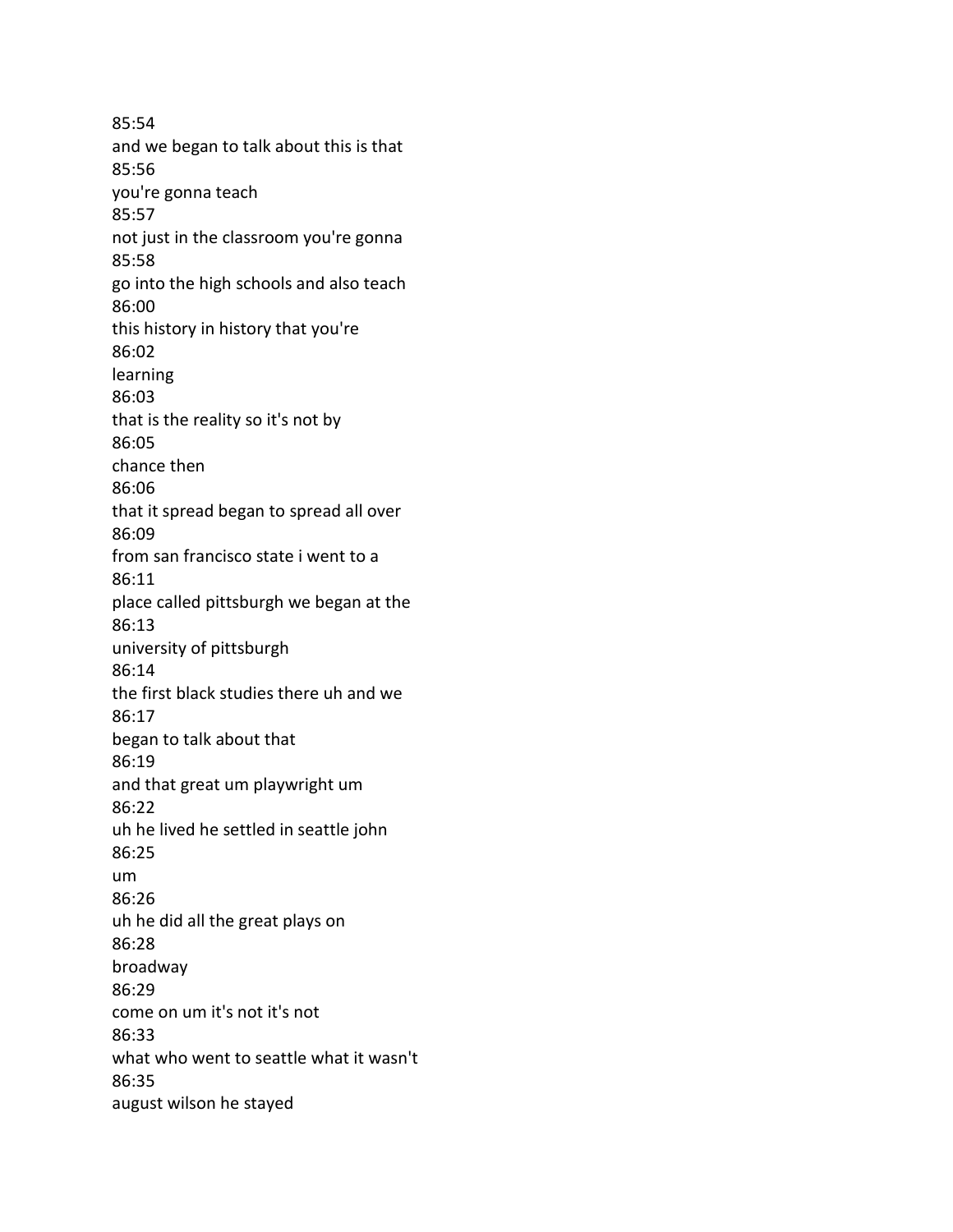86:37 yesterday he was born in pittsburgh 86:40 right august wilson would come and ask 86:43 will you let me come along and read some 86:45 of my poetry 86:46 and we said sure because we invited 86:48 everybody and i remember 86:50 august wilson read his first poem and it 86:52 was this long 86:53 lengthy involved thing and i said to rob 86:56 petty who was a playwright 86:57 i said rob did you hear how he described 87:00 that person 87:01 he said yes i said he's a playwright i 87:03 mean this is i mean 87:04 this is what happened and rob says i 87:06 said take him under your wings 87:07 and teach him how to write plays and rob 87:11 penny 87:11 did that isn't that amazing so this huh 87:15 that's going to say hey go ahead you 87:17 finish you i'm okay 87:19 okay i'm going to say because the the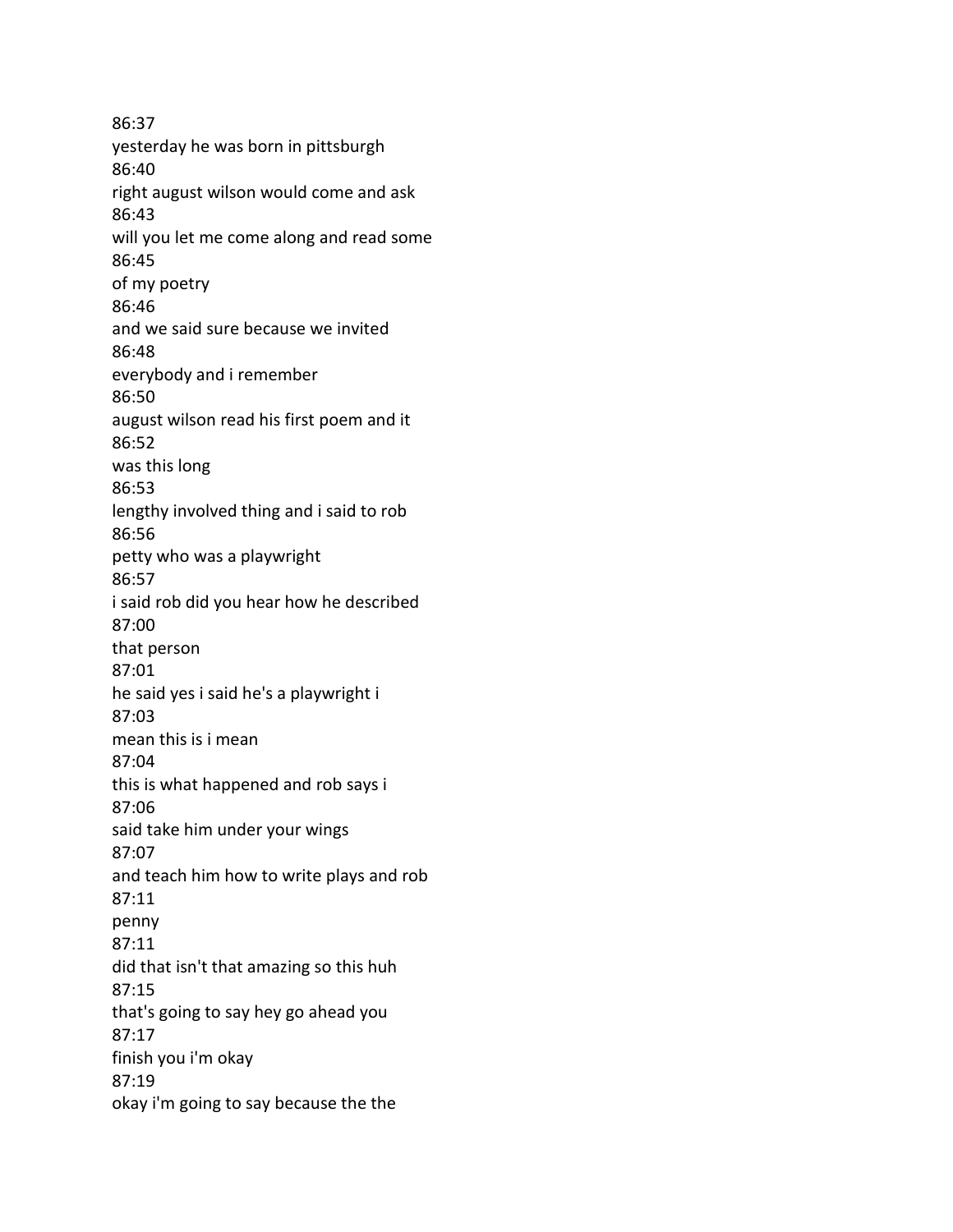87:21 the question reminded me that that i 87:23 have to get my reading list in because i 87:25 teach a course on native americans 87:26 african americans 87:28 uh we taught we taught uh joyce vincent 87:31 and i joyce white dear vincent and i 87:33 taught the first course in this country 87:35 taught by a native american and 87:36 african-american 87:37 i didn't know that until we taught that 87:39 we've been for about 15 years 87:41 joyce has retired now 87:43 but we taught it because native students 87:45 came to us and said 87:47 how come black people were taking all 87:48 these native people and claiming they 87:50 were black 87:51 and not acknowledging their native 87:52 heritage and i'm saying 87:54 like whoa wait a minute like who are we 87:55 talking about here they say well 87:58 how about paul rosen how about t thomas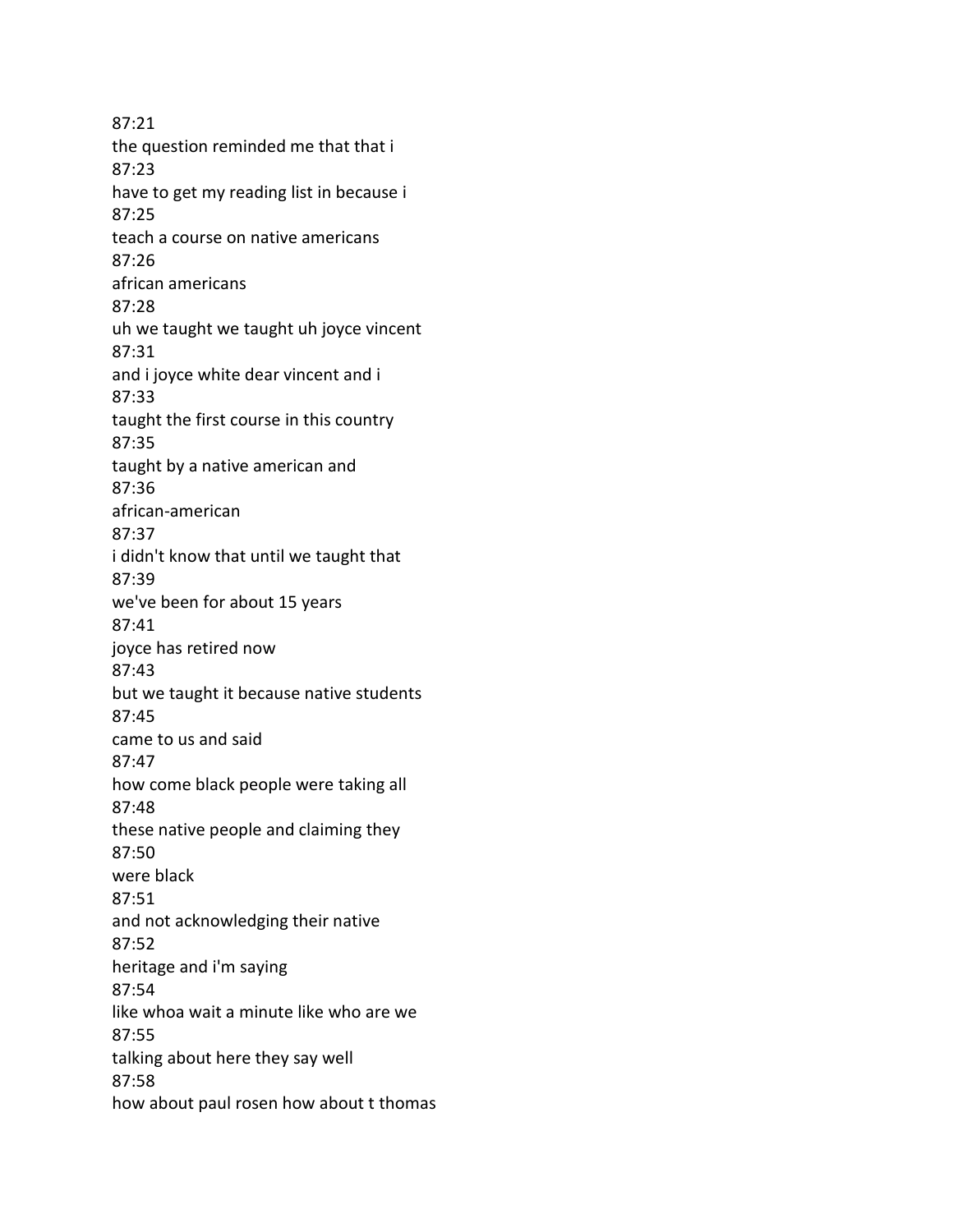88:00 fortune how about 88:01 by tony i said okay okay time out time 88:04 okay 88:05 no no no you can you can have anybody 88:07 you want but you can't have all my 88:08 people 88:09 like friends look one quarter of the 88:12 african 88:12 minimum one-quarter african-american 88:14 population is mixed with natives like 88:16 sonja's family got native tony said well 88:18 you got choctaw 88:19 my family quite likely has charity you 88:21 know going into going into 88:22 uh from south carolina going down into 88:24 florida 88:25 right what i found out which because i 88:29 know 88:29 i had i had the pequod kids and and 88:32 what's the other group down there the 88:33 walking dead 88:35 right who whenever take the class would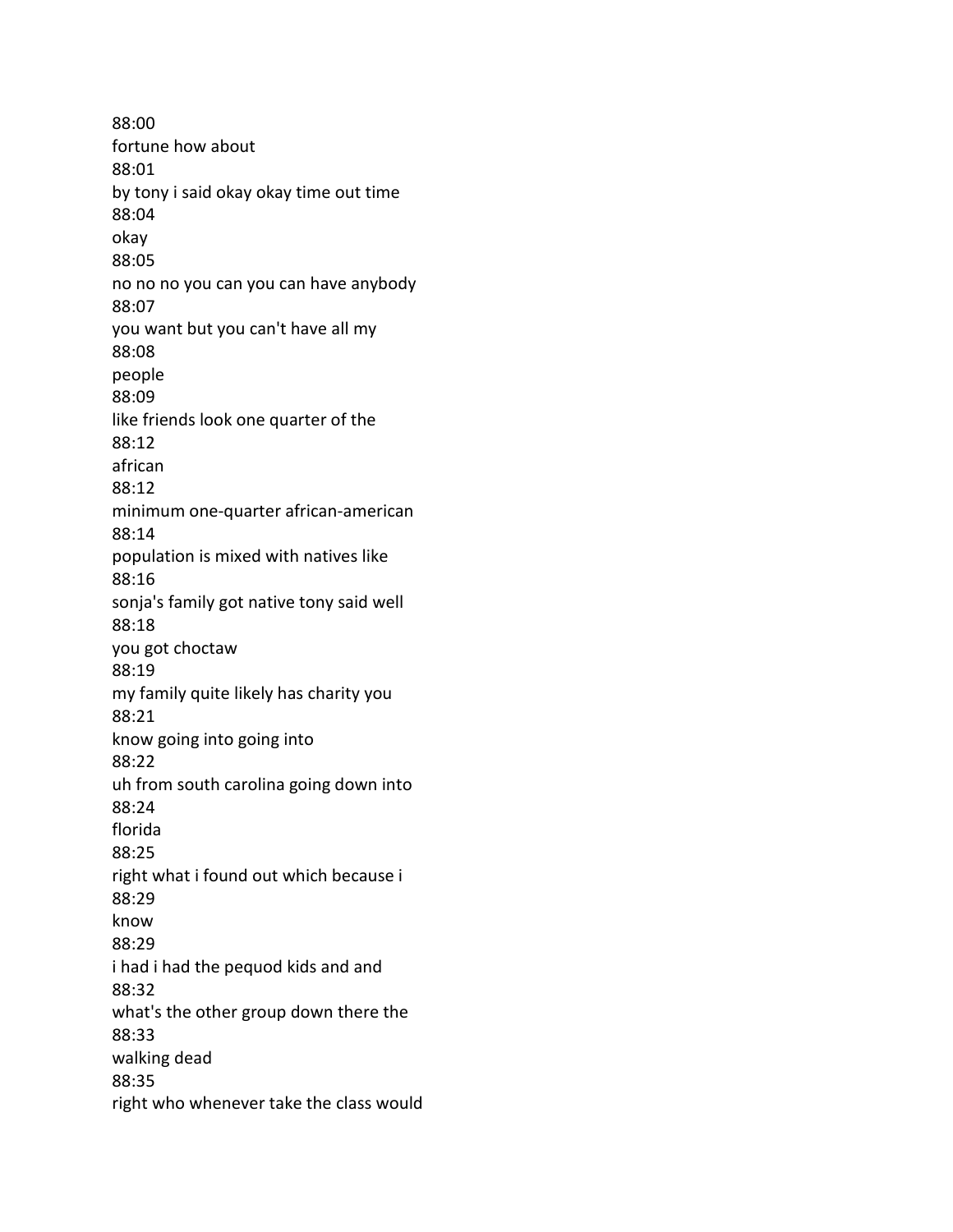88:37 question me 88:38 on why did i say everybody got sent out 88:41 to the reservations you know with the 88:42 trail of tears and the kid raised his 88:44 hand and said 88:45 we're still here we haven't gone 88:46 anywhere so i said come talk to me i 88:48 don't want to be talking something 88:49 that's wrong 88:50 so i've i've been a close advisor with 88:52 the native kids on my campus since a 88:54 sister named josephine white eagle came 88:56 years ago to set up natives 88:57 i i taught it for like 20 years i take 89:00 the kids to the pequot museum 89:02 you go to dc my favorite museum even 89:04 though i love my own people i like the 89:05 native american museum because i think 89:07 the food is a little bit better 89:08 and it back a whole lot better uh i'm 89:11 just going to interrupt you very quickly 89:13 that's my job um it looks like we are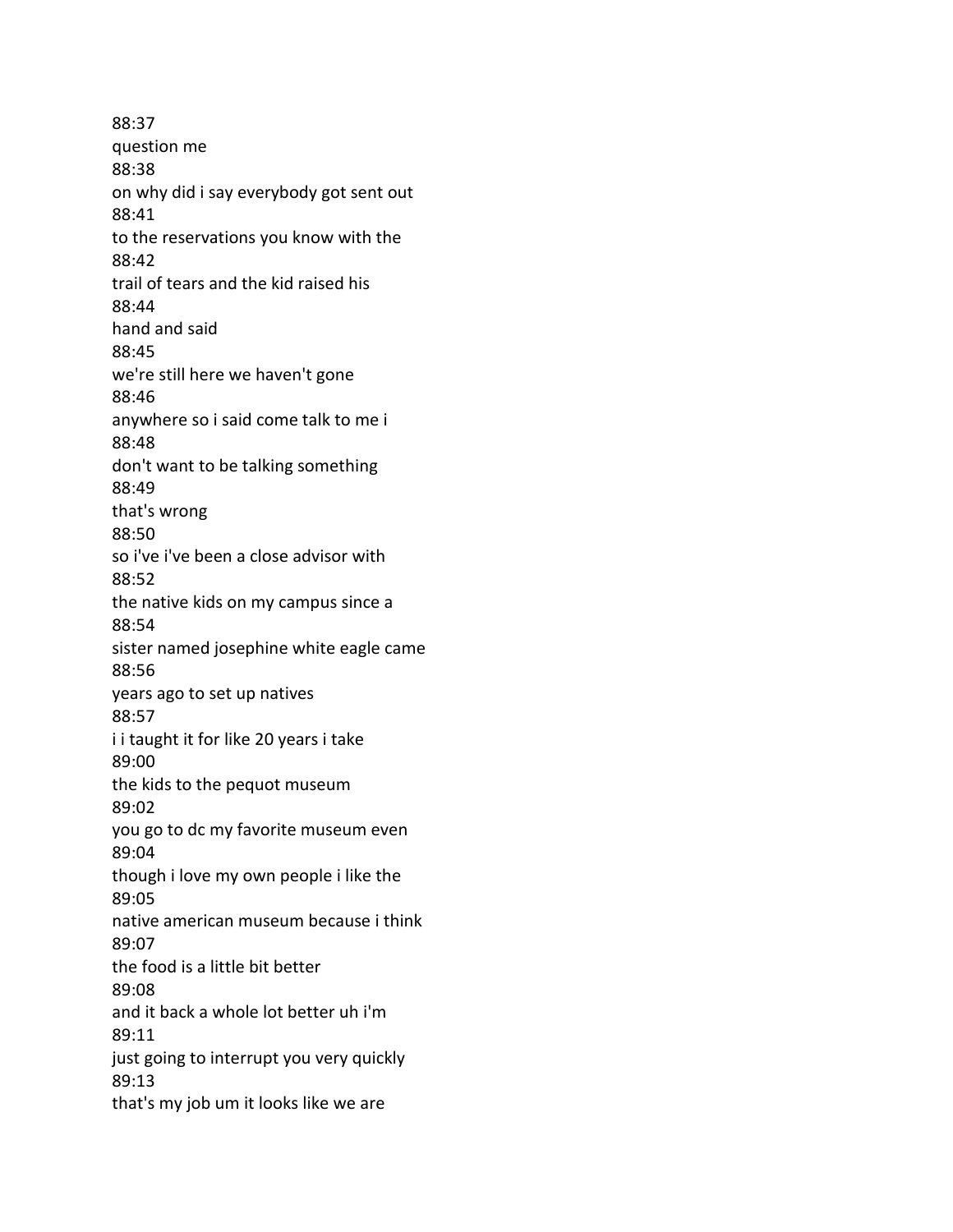89:15 going over so if you cannot 89:17 stay that's fine this will be recorded 89:20 and available 89:21 on youtube um but 89:24 yeah you too so you can stay great 89:28 if not you're free but we will keep 89:30 talking and just go over a little bit 89:32 um end with poem from dr sanchez 89:36 so you know if somebody wants some 89:38 syllable i've got syllabi to go back 89:40 about i've got about 89:41 five six seven i think i've got to get 89:43 one into because i'm teaching 89:45 next week and i'm still messing with the 89:46 books no no that 89:48 you can't understand the the 89:51 african-american 89:52 population in the eastern half of the 89:55 united states without understanding the 89:56 relationship to native americans is 89:58 virtually impossible uh it's where you 90:00 ran away to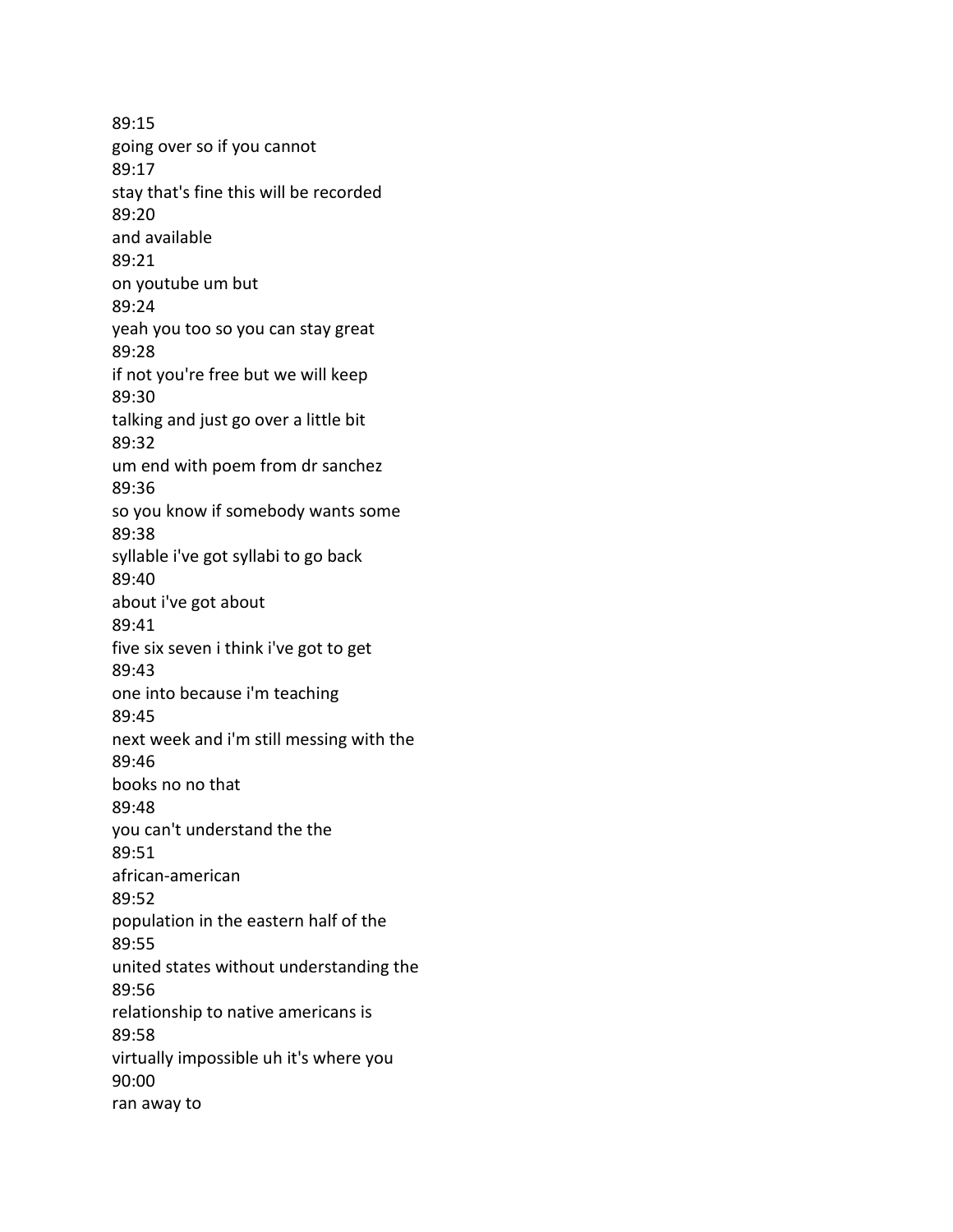90:01 uh it's it's it's the people that that 90:04 you could merge within 90:06 and hide yourself and be native you know 90:09 uh and so and who would not let you be 90:11 given back as a runaway because they 90:13 would claim they own you 90:14 and white people respected that so a lot 90:16 of those can you talk about 90:18 indian slavery or black people no a lot 90:20 of times you'll get like 90:21 the creeks were not that great but the 90:23 cherokee and so forth they would say 90:25 that because white people 90:26 understood that they would say you can't 90:27 have them he used to run away in his 90:29 mind now and they say 90:30 okay we respect five and five private 90:32 property 90:34 you're living in a native community you 90:35 got your own space 90:37 you're living with them but every time 90:39 white people show up looking for they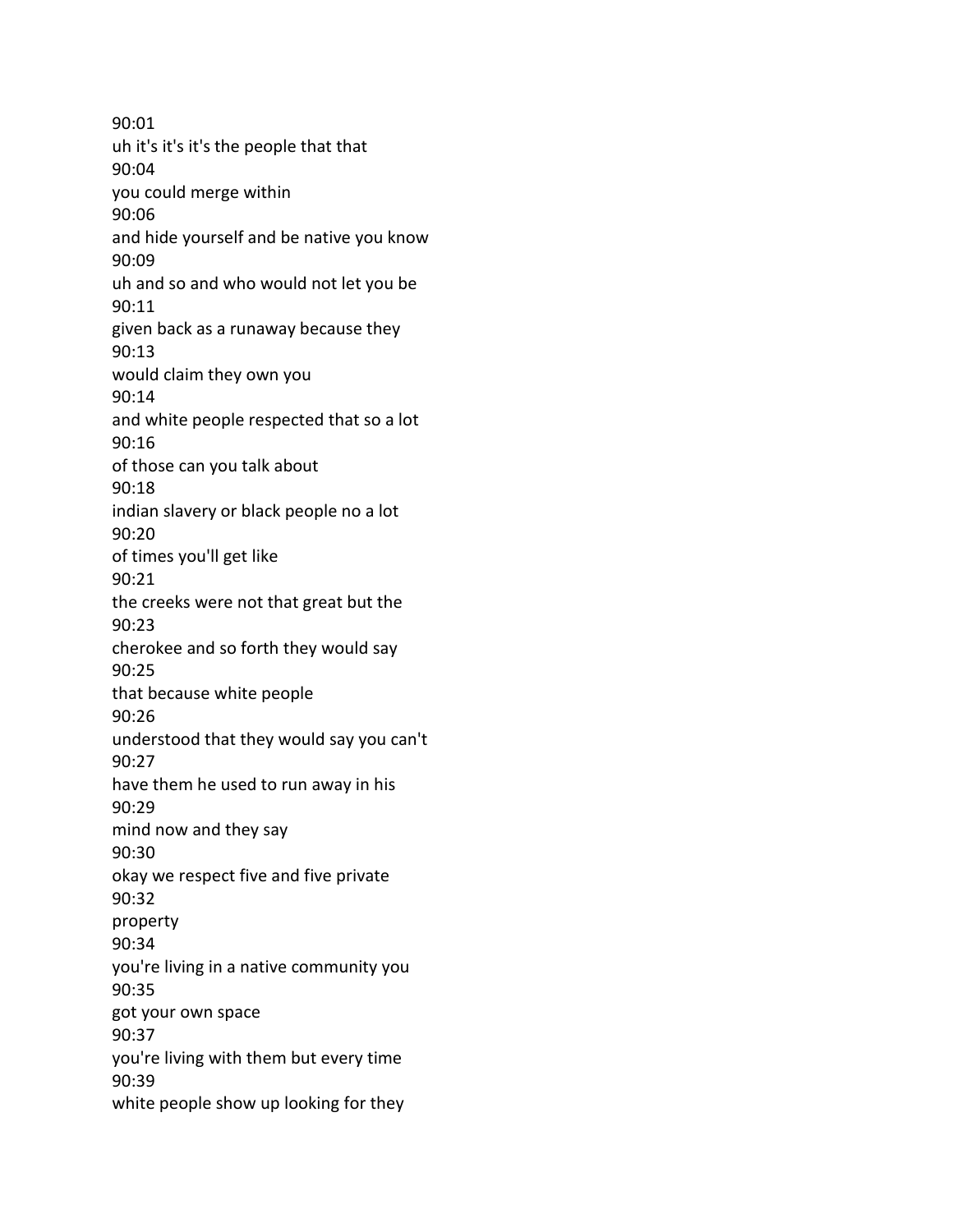90:40 say no no he's ours 90:42 right people don't understand that so 90:44 they write books about how native 90:46 americans enslaved black people well a 90:48 few of them did but that was not the 90:49 norm the norm was how do you hide people 90:51 among yourself but some of those 90:53 are nothing but that you know the 90:55 seminoles are this amazing amalgamation 90:57 of of african-americans and natives 90:59 you can't you can't possibly separate 91:01 them out there's no way you can do that 91:03 you'd have to 91:03 split people down in the middle and have 91:05 half their head over here have to head 91:06 over there 91:07 to get it pulled out the snake 91:09 leadership in mississippi is choctaw 91:12 right if you're talking about macarthur 91:14 cotton if you talk about 91:16 vernon dahmer you know you talk about 91:18 all those people that that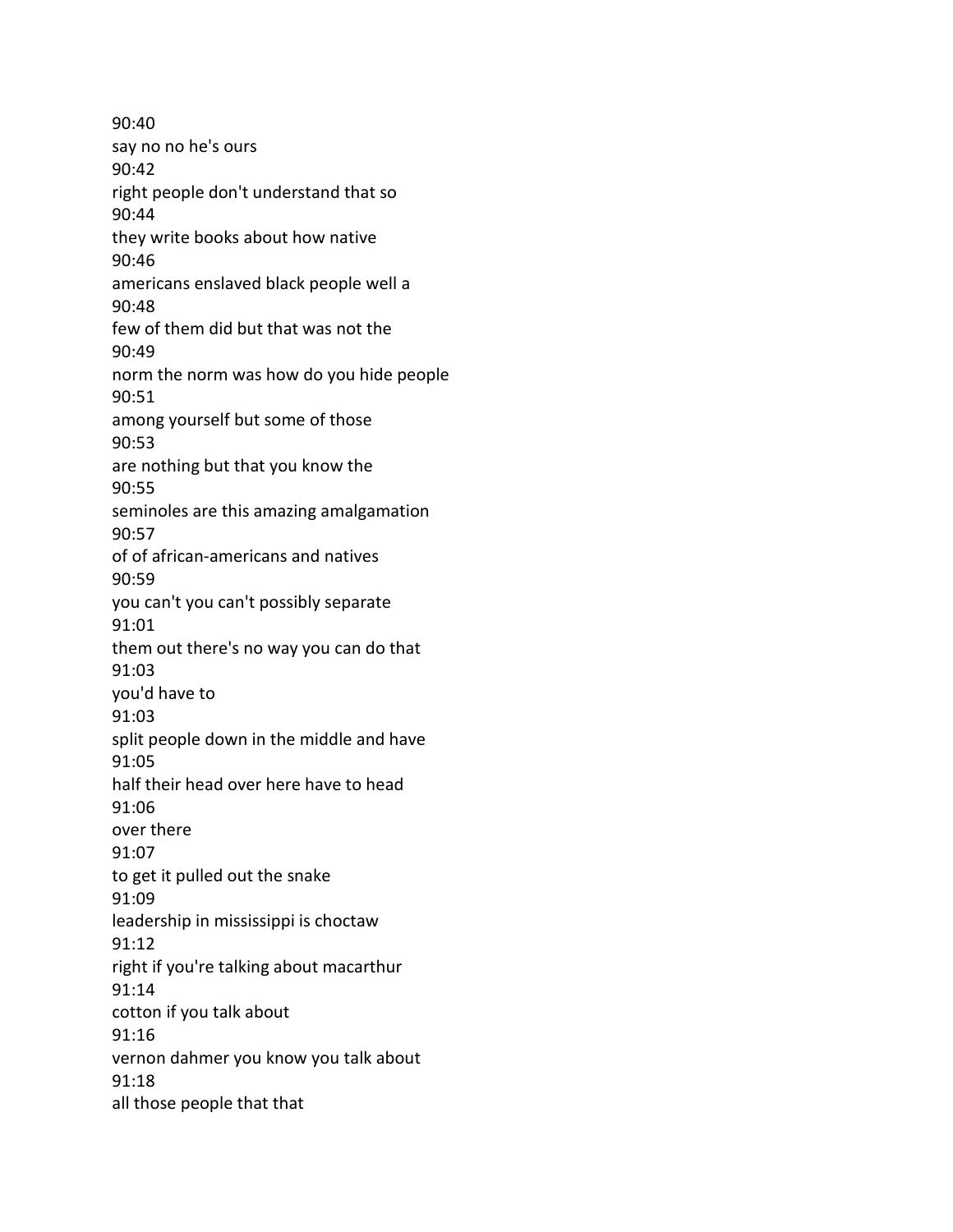91:19 that leads they can lead the civil 91:21 rights movement are choctaws 91:23 right but they identify as 91:25 african-american but their ancestor is 91:27 choctaws 91:28 the the name of the football team at 91:31 alcorn university is the braves 91:33 not because they appropriated that 91:34 because they they have a huge number of 91:36 apple indians that went to alcorn 91:38 so they named their team to face right 91:41 the emblem for the tougaloo college you 91:44 know the two little official 91:45 mascot is the bulldog the students wear 91:47 the eagle because of 91:49 their native americans they say you wear 91:50 the bulldog bulldog don't mean nothing 91:52 else 91:53 eagle does so if you buy a hat in in the 91:56 in the shop when you go down to tougaloo 91:58 you get hats with eagles on them 92:00 and they say what does that have to do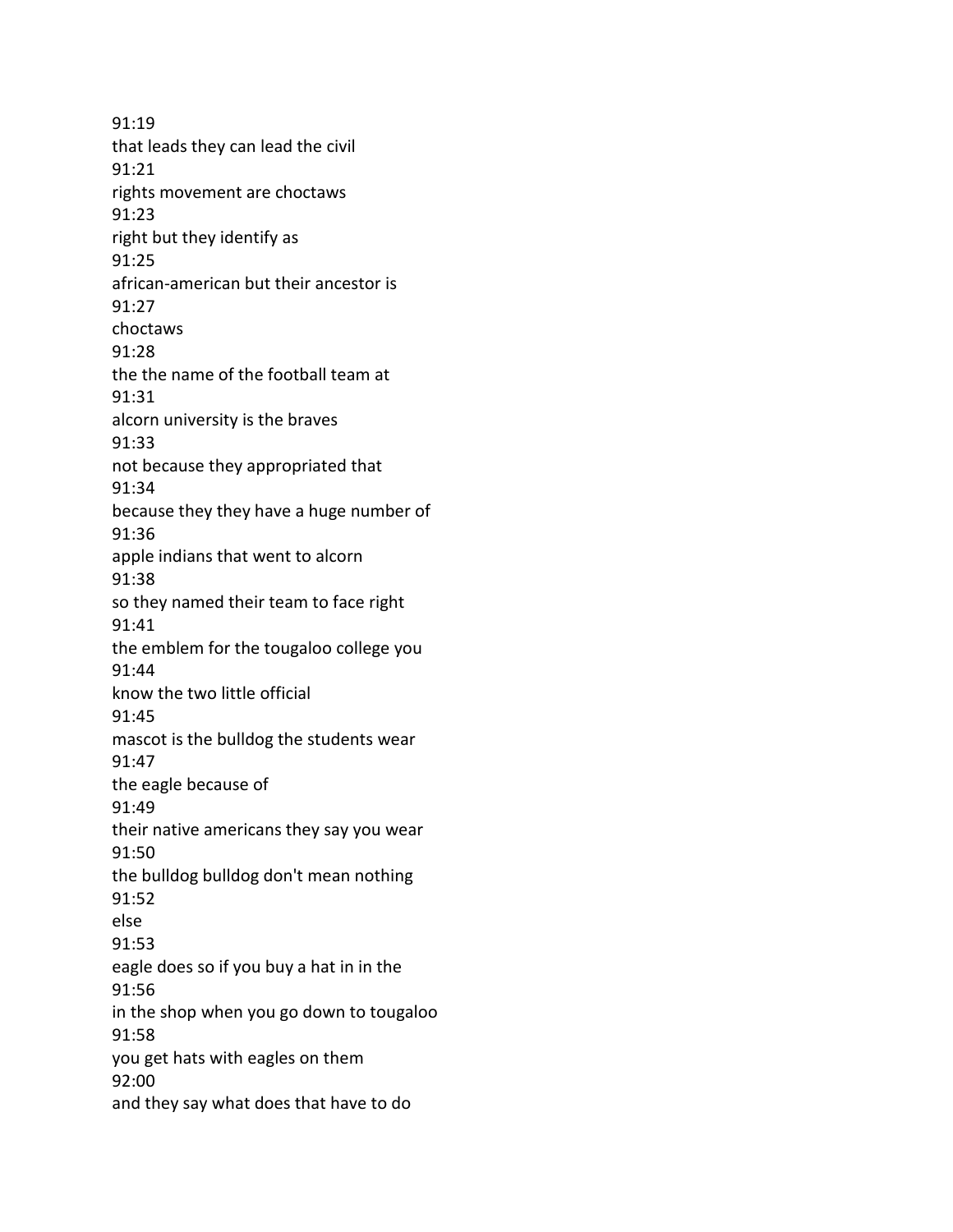92:02 with tougaloo if you don't know we're 92:03 not going to tell you 92:05 no we're so close to say nothing of the 92:07 wampanoags and the peak parts i mean is 92:10 the first the first power i went to i 92:12 kept saying why all these black people 92:14 here 92:15 and the guests that i landed you said 92:17 we're pequots 92:19 well how come you look like black people 92:20 and say well explain it to you i mean 92:22 they do when you go to peak rock museum 92:24 you think they had a lot of black people 92:25 i thought well they had a lot of color 92:26 people down here 92:27 they picked watch their pequots the 92:30 tribal council of his brothers 92:32 had someone backwards say billionaires 92:34 because they run their casinos but they 92:35 rolled up 92:37 in a pickup truck hit timberlands on 92:40 jackets you know but they run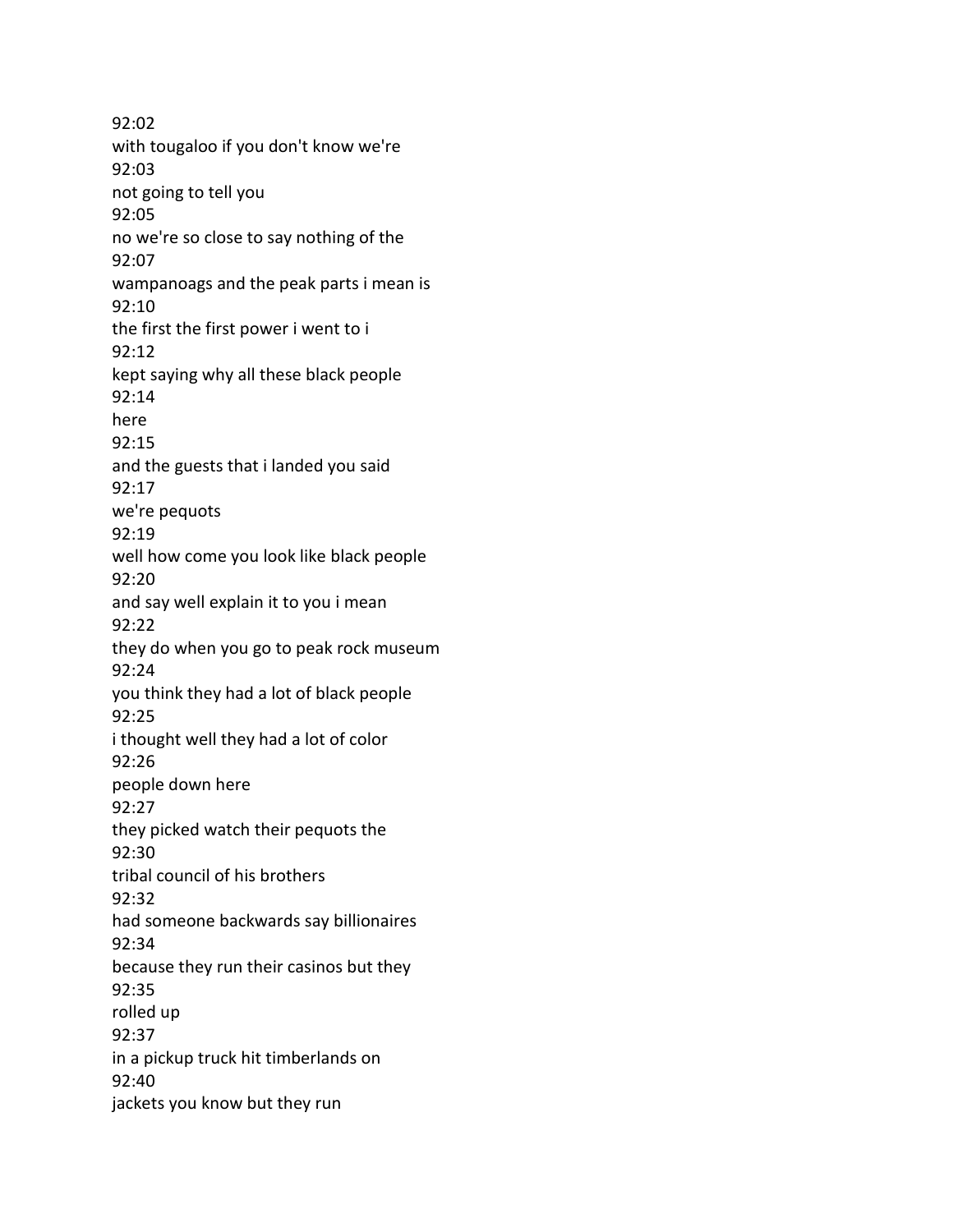92:44 you know being out but then they they're 92:45 mixed they're mixed 92:47 you know and that's that's the reality 92:50 of that 92:50 you know that i don't know how you pull 92:52 people out because if you mix you don't 92:53 get 92:54 shipped out to the west so a lot of 92:56 native americans pass african-american 92:58 in the south so they wouldn't get 92:59 shipped off to a reservation 93:01 you know every every black college has 93:03 native american organizations howard's 93:04 had one since the 1860s 93:07 tuskegee put out a magazine called the 93:08 southern workman half the articles on 93:10 native americans 93:13 tuskegee and hampton they didn't they 93:14 made all over the place everywhere they 93:16 know 93:16 they all like i don't know how you can 93:18 separate us out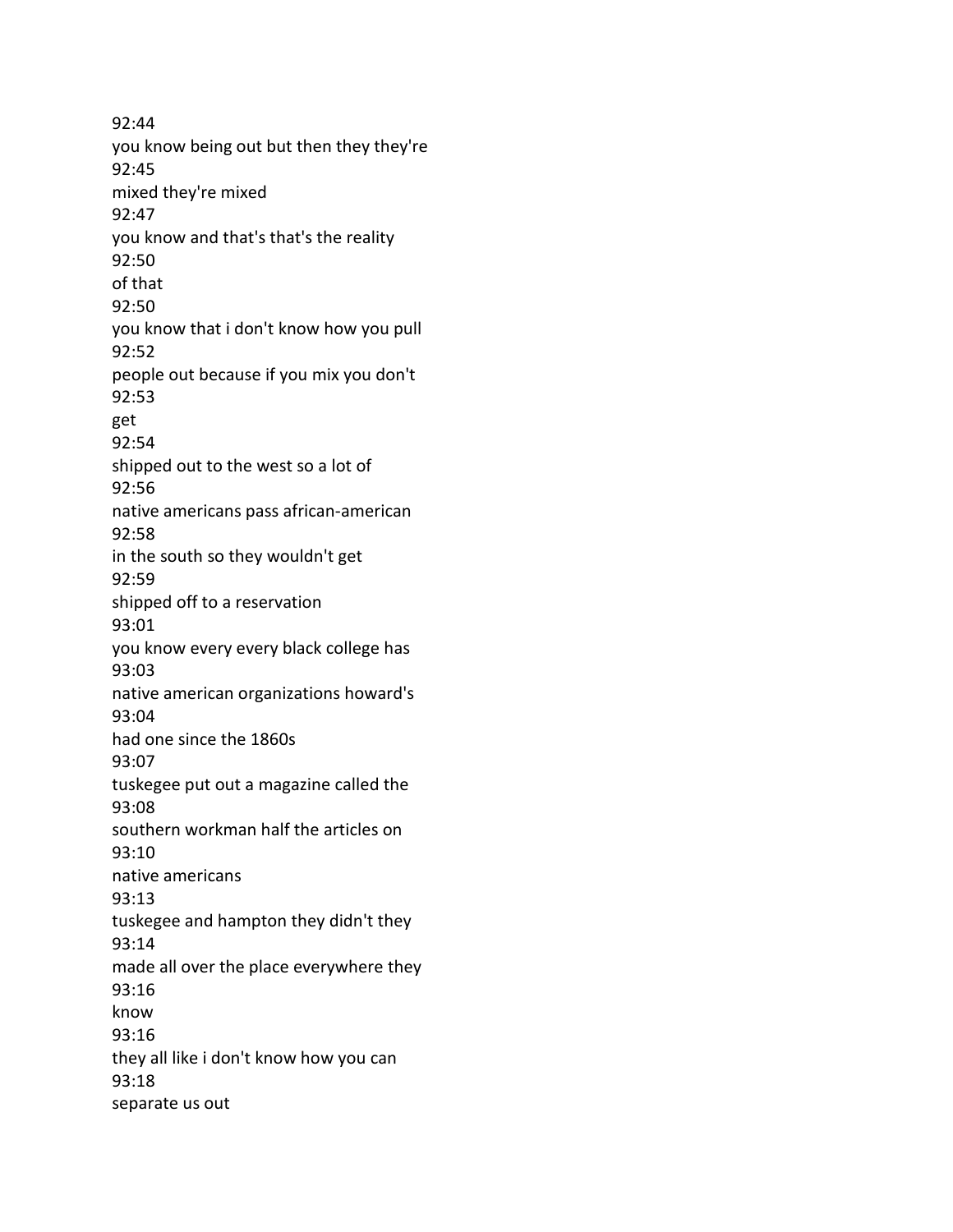93:20 we just have to acknowledge that deal 93:22 with that 93:23 you know uh ron welburn the leading 93:25 black on sport 93:27 he's a native american he now writes as 93:29 a native american he's in black fire he 93:31 writes about jazz 93:32 but he teaches at umass he now writes as 93:36 a native american because he was kind of 93:39 passing for black during the black power 93:41 period and he said this is not really me 93:42 i really am more of this 93:44 and so now he's he was the head of our 93:46 native american studies program 93:48 that's that's their foundation those are 93:51 the people that share the grievances 93:52 that we have 93:53 they stole our labor they stole the 93:55 whole continent from native americans 93:56 like the whole thing 93:57 that's the only thing they had more 93:59 value than slave labor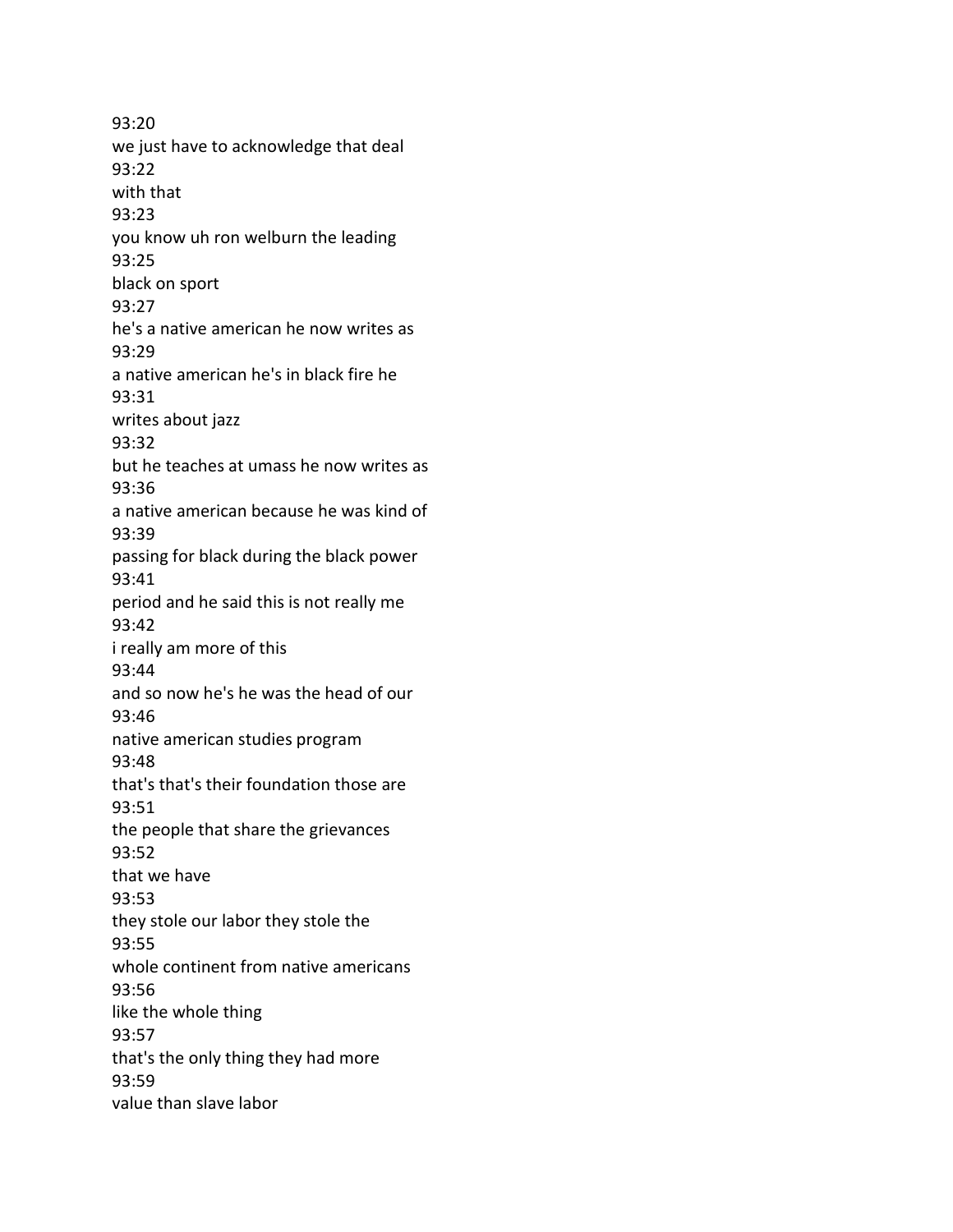94:00 was the land that they did they stole 94:03 the whole kind of 94:04 the whole thing like everything they 94:06 ain't buying nothing from the nose 94:08 nothing just 94:09 stole the whole thing right that's 94:11 something black people talk about five 94:13 states we ought to be negotiated with 94:14 native americans not with white people 94:16 you know if you say you want five states 94:18 in mississippi you gotta negotiate with 94:19 native americans 94:20 because white people don't own it they 94:22 stole it 94:23 you don't deal with that then you can't 94:25 dip you can't deal with that 94:27 complex reality you know so 94:30 if one of us get in touch with me i can 94:31 send you syllabi and read and listen 94:33 people to talk to it's a very very 94:35 important very very important subject 94:38 it's important in latin america too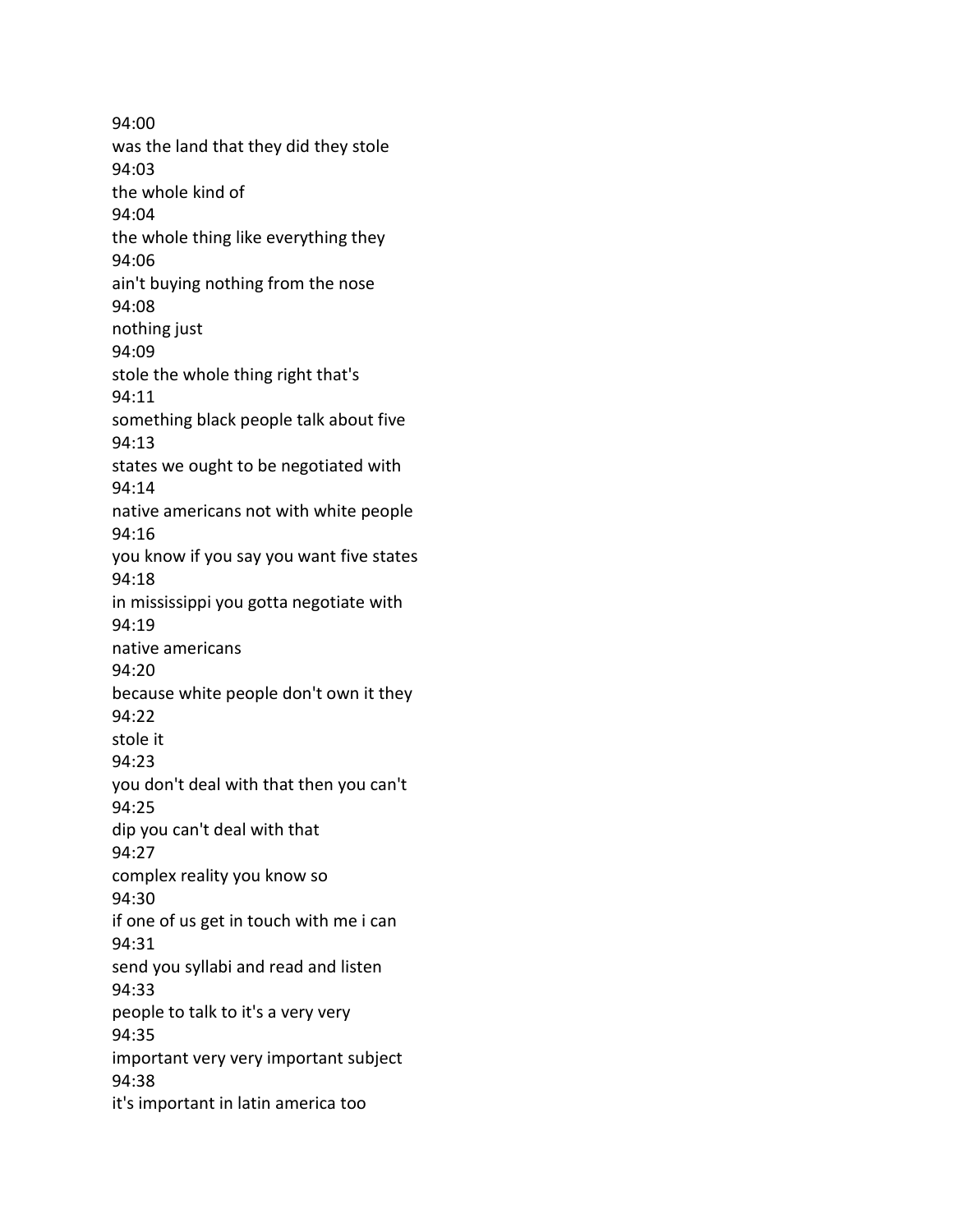94:40 because of the 94:41 you know distinctive indigenous 94:42 populations you know the mayans the told 94:44 texts and so forth 94:45 you know i mean it's very very important 94:47 well make sure that your contact 94:49 information is 94:50 yeah yeah description of the video or 94:52 something someone can get in contact 94:54 with you 94:55 yeah yeah yeah i'm going to pick up the 94:58 department you'll find me 94:59 yeah in kind of in closing we want 95:02 to listen to dr sanchez recite 95:06 an incredibly moving poem of hers um 95:09 and then we will be adjourning 95:12 our webinar so thank you for sticking 95:15 around 95:16 on youtube or in the zoom for as long as 95:18 you have 95:19 um so dr sanchez whenever you're ready 95:23 sure um uh bernice reagan um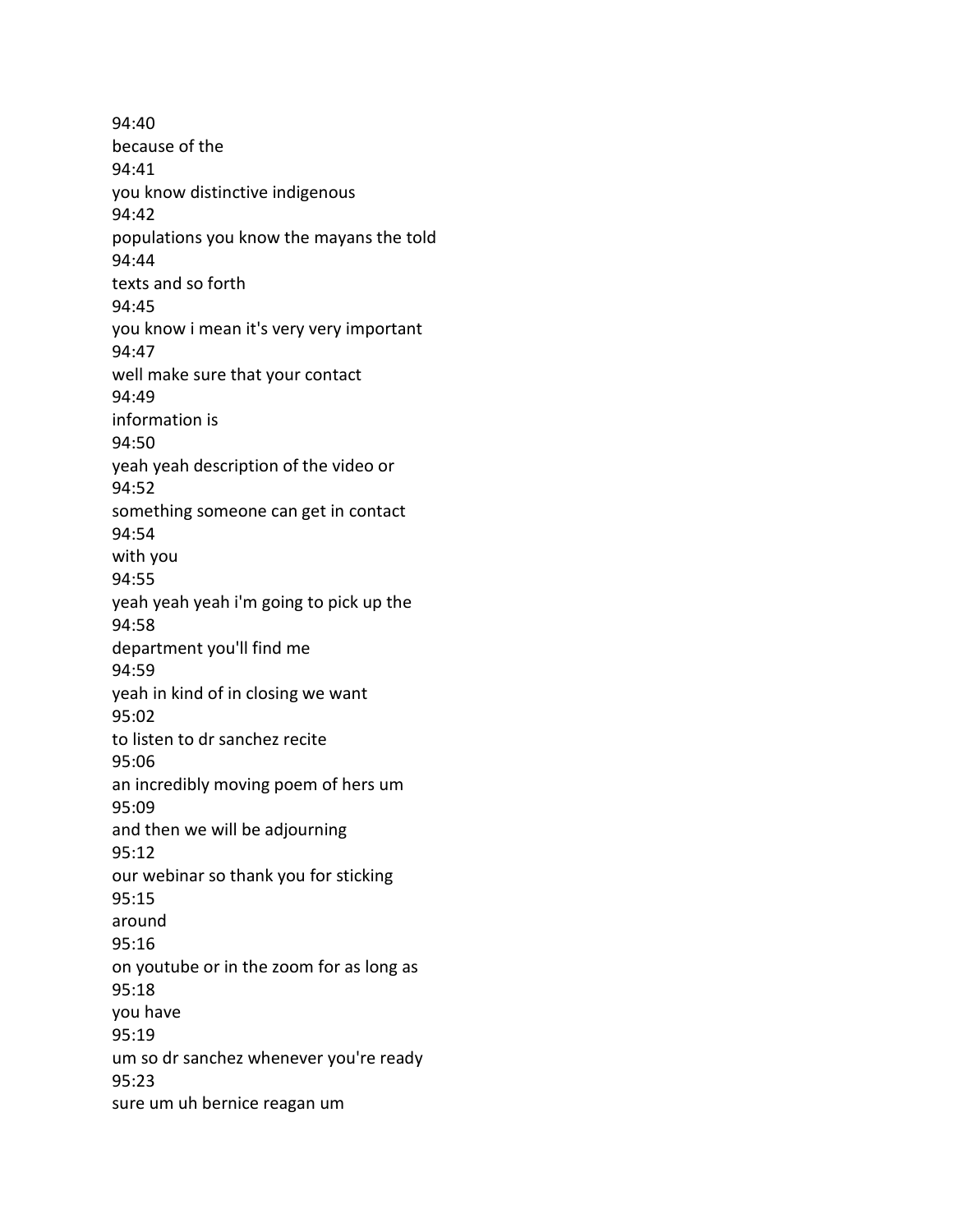95:27 called me one day and said uh 95:30 uh sister sonia uh we're gonna record um 95:33 a version of i'm gonna stay on the 95:35 battlefield and 95:36 um we'd like for you to uh put some 95:40 lyrics to it i said sure 95:42 no good deal good deal but i went away 95:45 to do um i think i was away for four 95:49 weeks to do a four weeks 95:50 um in in florida a workshop it's either 95:53 four weeks and every night um 95:56 they they had done the music and i would 95:58 listen to the music 95:59 i go to sleep with it but i came back 96:01 home and i was awakened one morning 96:04 uh and it was bernice and she said um 96:07 um i we hear you're coming down to the 96:10 smithsonian to do a reading and i said 96:12 oh yes i am 96:13 and she said well would you bring the 96:15 the 96:16 um the lyrics the words that you wrote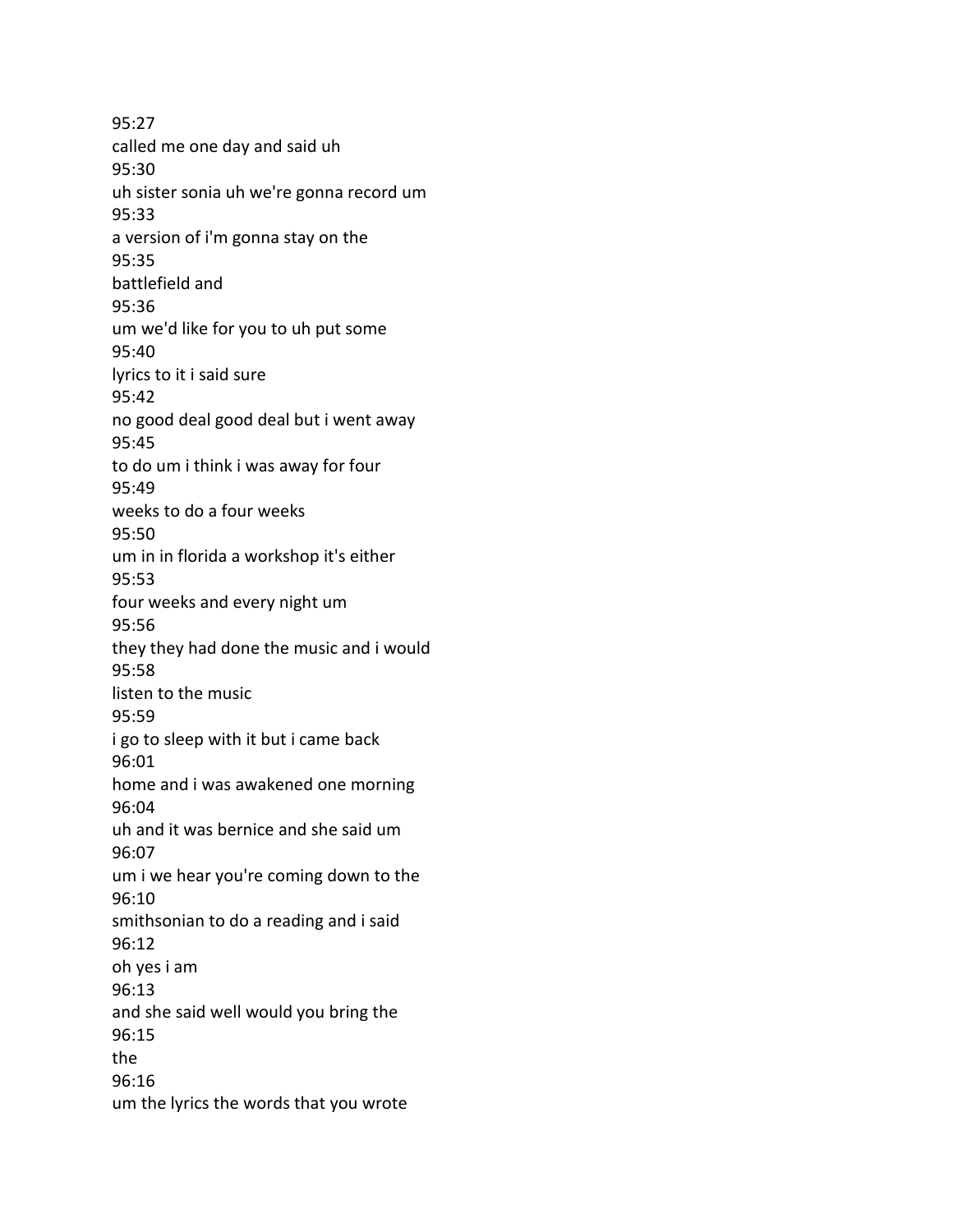96:19 for 96:20 for the music and i said uh-huh right 96:23 and so i got on the train 96:24 i got there i did my talk i did my 96:27 reading 96:28 i saw the person from bernice's office 96:30 sitting in the audience right 96:32 i waved to her i went out the side door 96:34 got on the train and went back home and 96:36 i said i blew it 96:38 completely right i blown the opportunity 96:41 to record with sweet honey in the rock 96:43 and in the morning and about 7 30 in the 96:45 morning i heard bernice said 96:47 dear sonia i said yes this is bernice 96:51 she said 96:52 um when do you think she's an artist so 96:55 she knew 96:56 when do you think you can get the lyrics 96:58 to us i said give me two days 97:00 right and i did and this is what i wrote 97:06 i'm going to stay on the battlefield i'm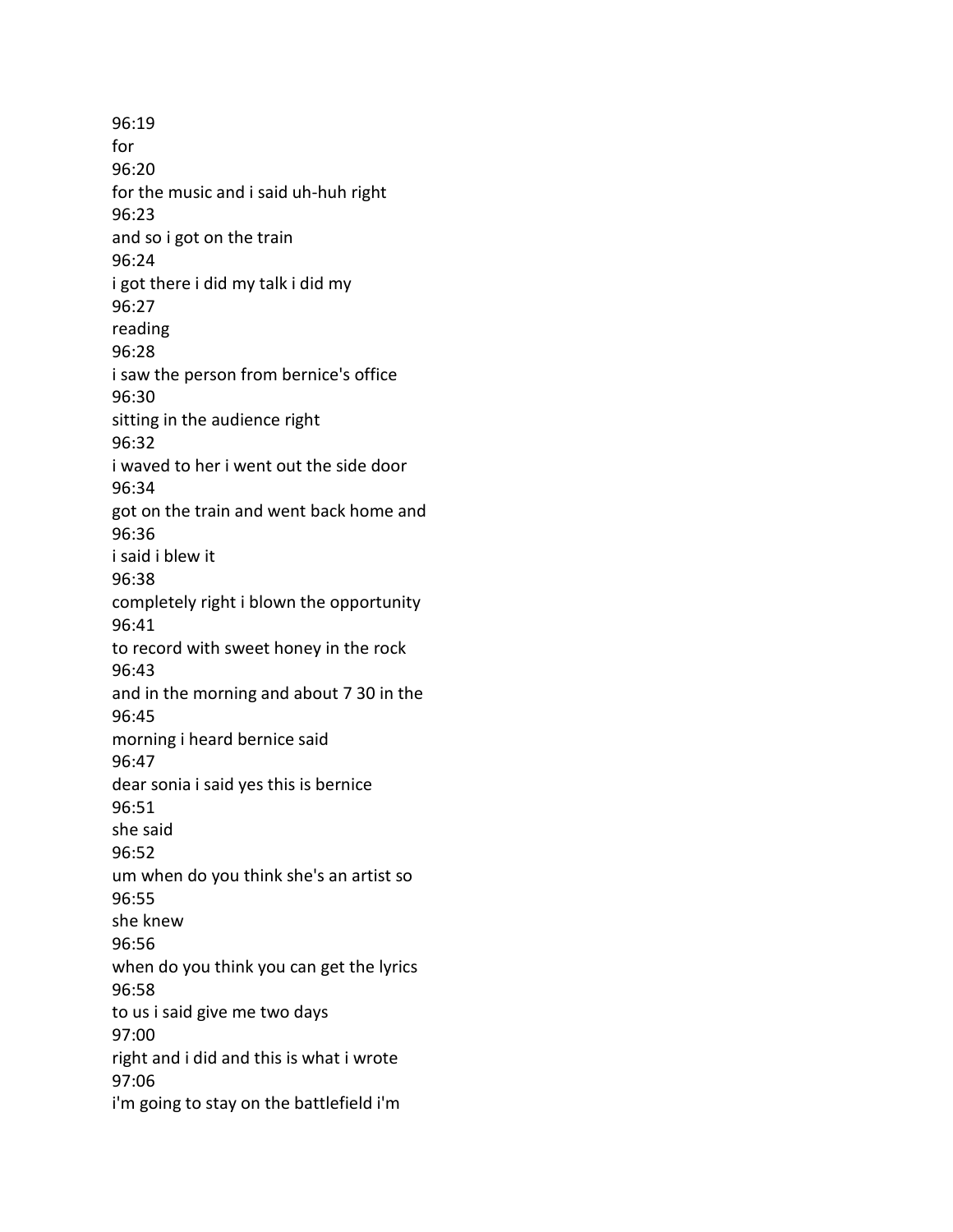97:08 going to stay on the battlefield i'm 97:10 going to stay on the battlefield till i 97:12 die 97:13 i'm going to stay on the battlefield i'm 97:15 going to stay on the battlefield 97:17 i'm going to stay on the battlefield 97:19 till i die i had come 97:21 into the city carrying life in my eyes 97:23 amid rumors of death 97:25 calling out to everyone who would listen 97:27 it is time to move us all into another 97:29 century 97:30 time for freedom and racial and sexual 97:33 justice 97:34 time for women and children and men time 97:36 for hands 97:37 unbound i had come into the city wearing 97:39 peaceful breasts 97:41 and the spaces between us smiled i had 97:43 come into the city carrying life in my 97:45 eyes 97:46 i had to come into the city carrying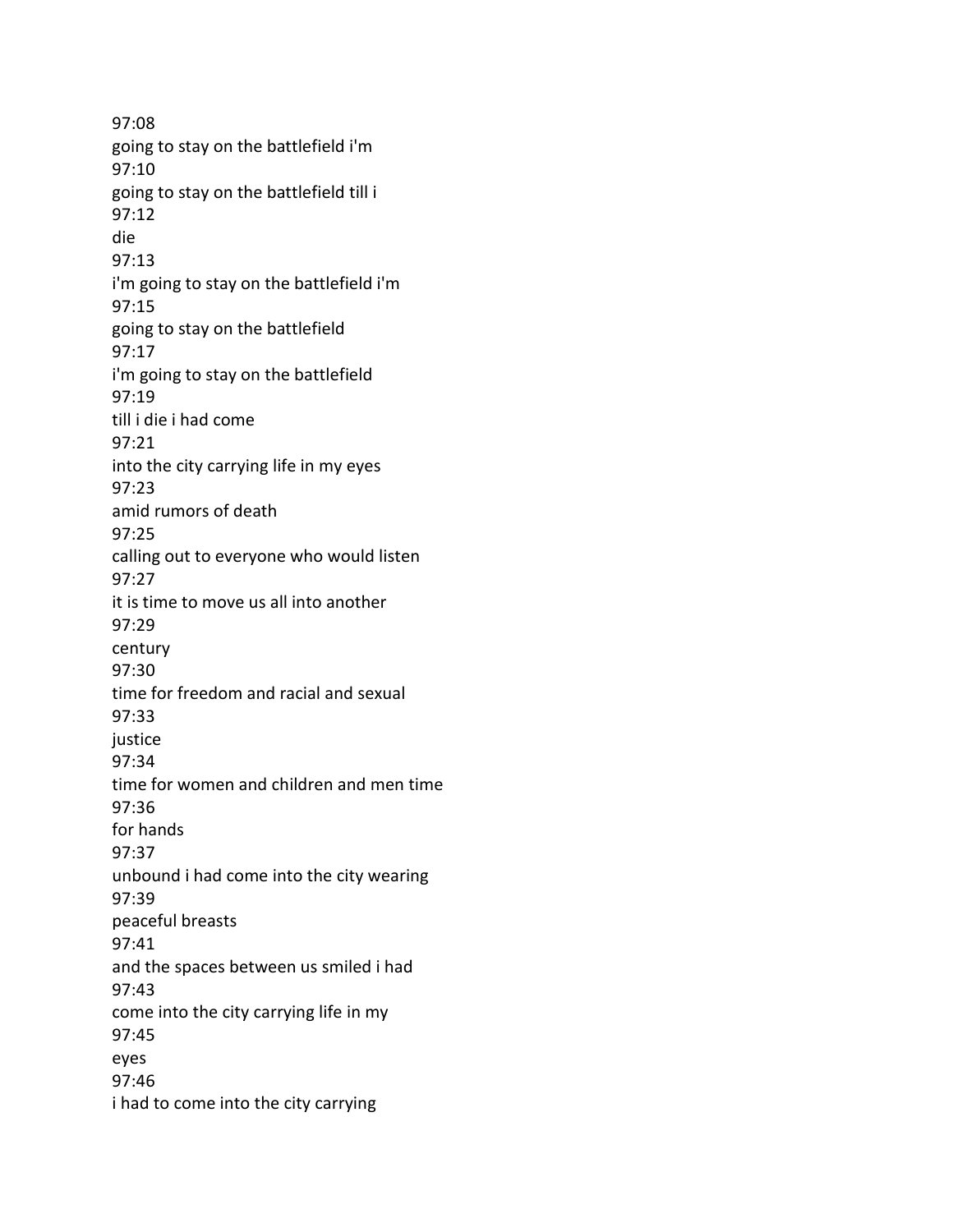97:48 life in my eyes 97:49 and they followed us in their cars with 97:51 their computers 97:53 and their tongues crawled with 97:54 caterpillars and they bumped us 97:56 off the road turned over our cars and 97:59 they bombed our buildings 98:01 killed our babies and they shot our 98:03 doctors maintaining 98:04 our bodies and their courts changed into 98:07 confessionals 98:08 but we kept on organizing we kept on 98:10 teaching 98:11 believing loving doing what was holy 98:14 moving to a higher ground even though 98:16 our hands were full of slaughtered teeth 98:18 but we held out our eyes delirious with 98:20 grace but we held out our eyes delirious 98:23 with grace i'm gonna 98:24 treat everybody right i'm gonna treat 98:27 everybody right 98:28 i'm gonna treat everybody right till i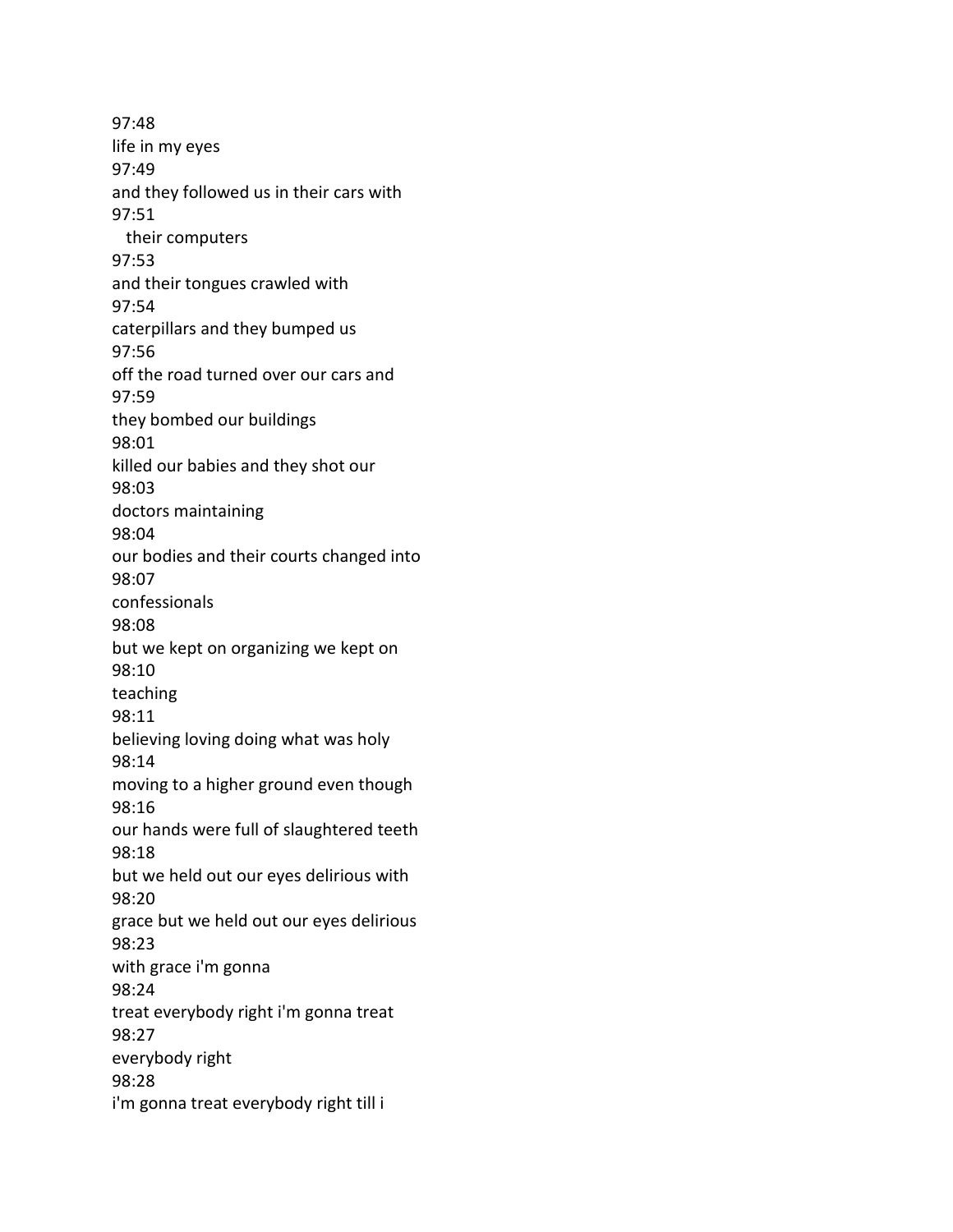98:30 die i'm gonna treat everybody right 98:32 i'm gonna treat everybody right i'm 98:34 gonna treat everybody right till i die 98:36 come 98:37 i say come you sitting still in domestic 98:40 bacteria 98:41 come i say come you standing still and 98:44 double breasted mornings 98:45 come i say come and return to the fight 98:48 this fight for the earth this fight for 98:51 our children 98:52 this fight for our life we need your 98:54 hurricane voices we need your 98:56 sacred hands i say come sister brother 98:59 to the battlefield 99:00 coming to the rain forest coming to the 99:02 hood coming to the burial 99:04 coming to the schools coming to the 99:06 abortion clinics come into the cities 99:09 come into the voting booths come into 99:11 the prisons come and caress 99:12 our spines i say come wrap your feet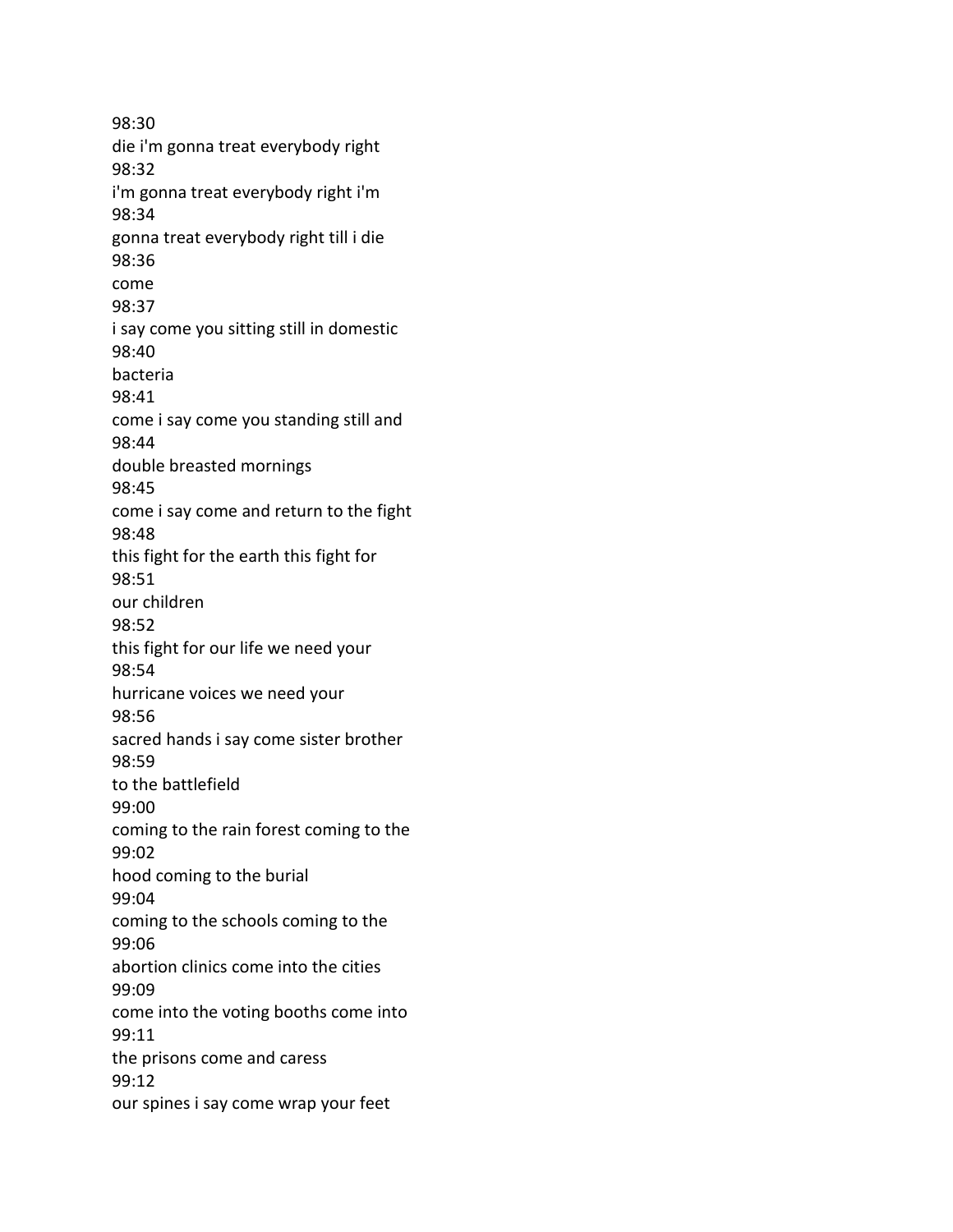99:15 around justice i say come 99:17 wrap your tongues around truth i say 99:19 come wrap your hands with jesus and 99:22 prayer you 99:22 brown ones you black ones you gay ones 99:26 you 99:26 white ones you lesbian ones you muslim 99:29 ones you 99:30 jewish ones you lgbtq ones come 99:33 come come come come to this battlefield 99:36 called life 99:37 called life call life go on the 99:40 battlefield i'm gonna 99:41 say on the battlefield i'm gonna stay on 99:44 the battlefield till i die 99:46 i'm gonna stay on the battlefield i'm 99:48 gonna stay on the battlefield 99:50 i'm gonna stay on the battlefield till 99:52 tillman.com 99:54 come come come come come to this 99:56 battlefield go live life 99:58 life life life life life life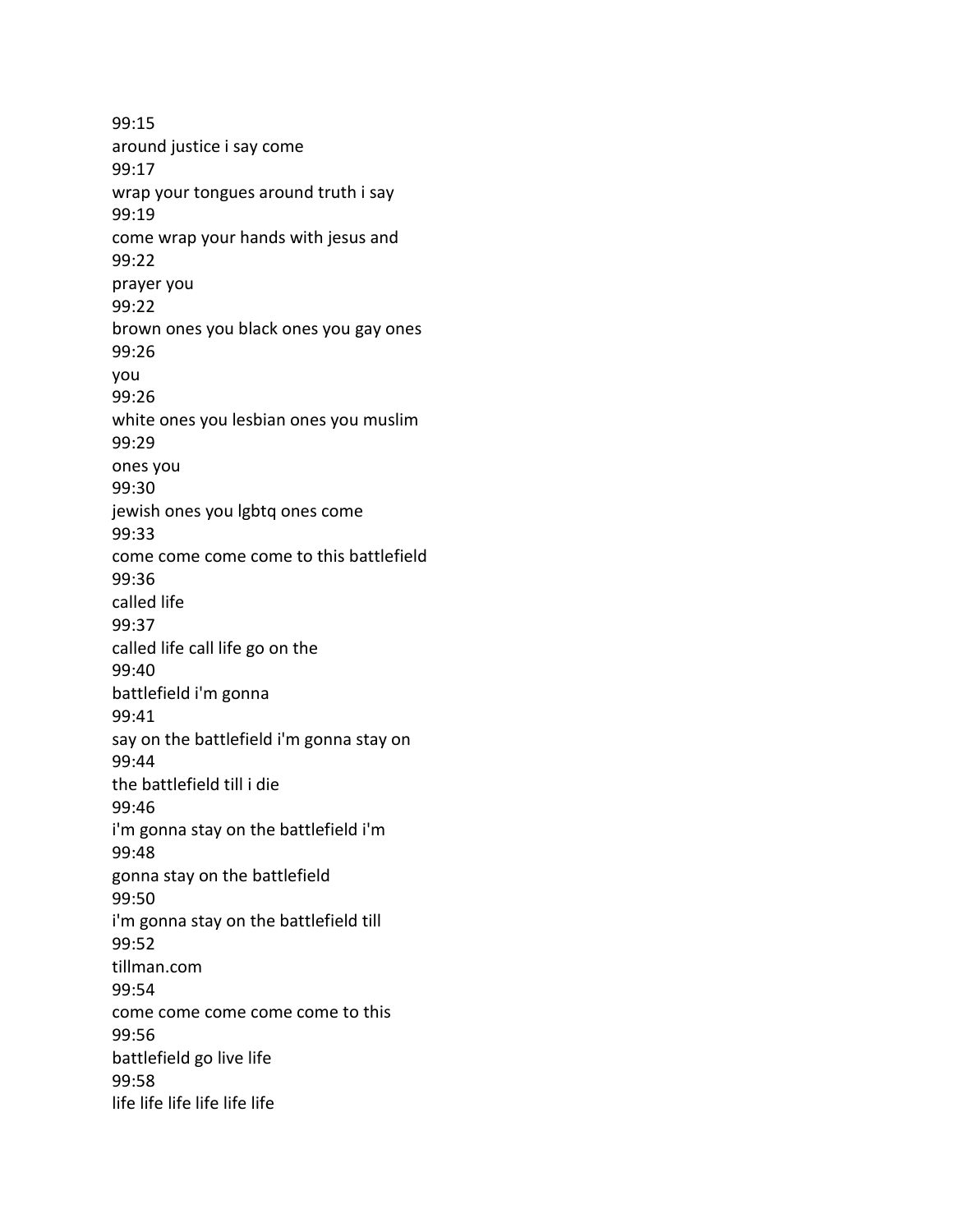100:07 thank life thank you thank you 100:10 thank you everyone for joining us um 100:13 i want to give a special thanks 100:15 obviously to dr sanchez dr bracy 100:18 thank you for gracing us with your 100:20 presence tonight 100:22 i want to thank all of our sponsors who 100:24 made this event possible 100:26 and a dear thank you to the alumni 100:28 association 100:29 for graciously hosting us today 100:32 um i hope that everyone remains safe and 100:36 healthy 100:38 and take care thank you so much thank 100:41 you 100:41 yes thank you for doing this 100:44 yes to you thank you thank you very much 100:47 what an honor to be here bye bye 100:52 stay safe yeah right right 100:55 mask up wash your hands that's right 100:58 grab a glass on put a double mask on 101:01 right